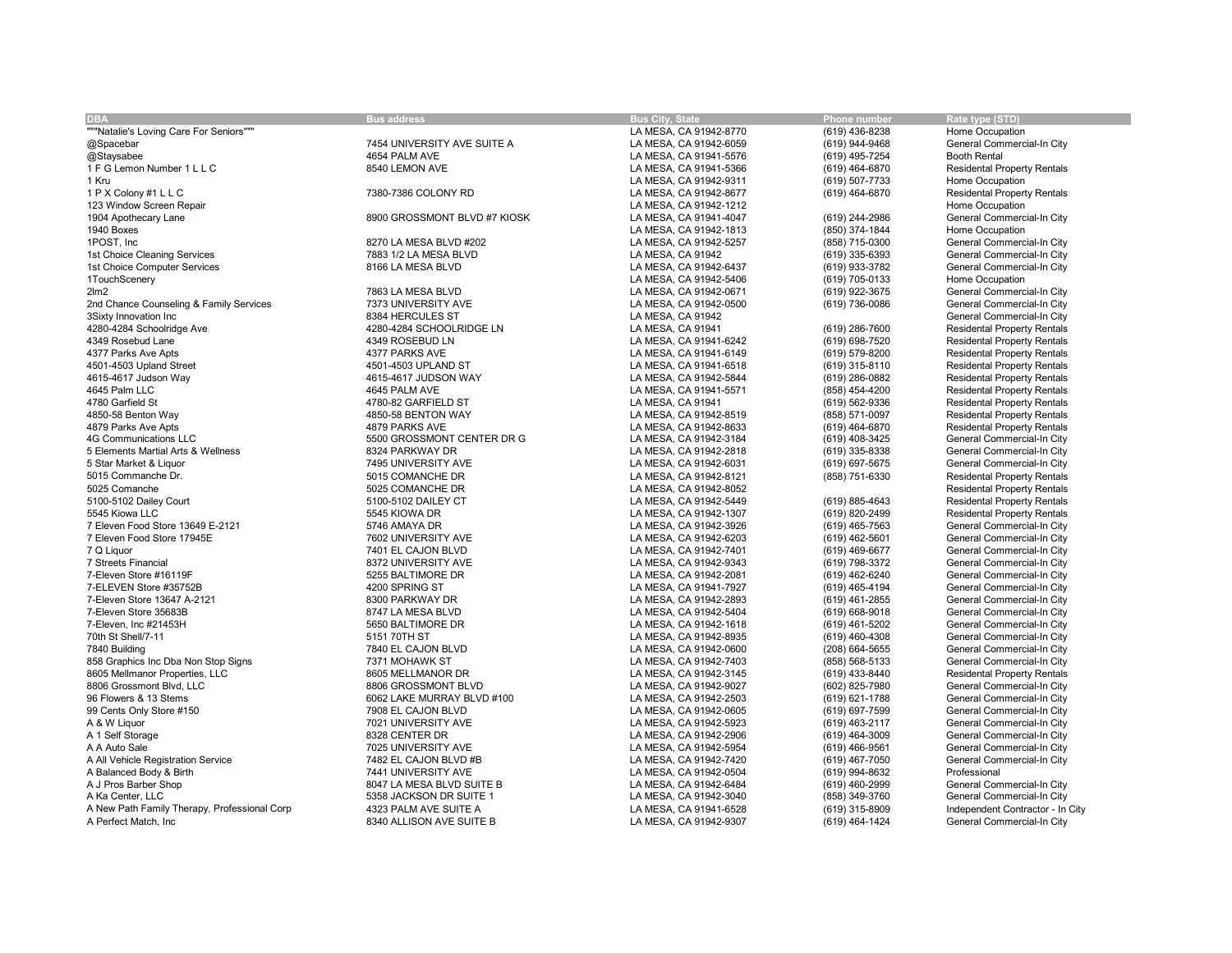A Petite Salon 81 March 8127 LA MESA BLVD And Booth Rental State of the SA State of the SA State of the SA State of the Booth Rental A Revitalized Bath And Kitchen 8632 LA MESA BLVD LA MESA, CA 91942-9504 (619) 644-3320 Contractor/Subcontractor A Shop For Smiles 8923 LA MESA BLVD LA MESA, CA 91942-9056 (619) 465-5252 Professional<br>A Space To Grow 8923 LA MESA BLVD LA MESA, CA 91942-2705 A Unique Boutique 8506 LA MESA BLVD LA MESA, CA 91942-0902 (619) 713-5588 General Commercial-In City A&J Food Service Inc 8038 LA MESA BLVD LA MESA, CA 91942-0335 (619) 464-2252 Restaurants A&L Business Svcs Dba 8240 PARKWAY DR SUITE 200 LA MESA, CA 91942-2402 (619) 337-3823 General Commercial-In City A+ Sportscards LA MESA, CA 91942-2824 (619) 589-9018 Home Occupation A- Z Technologies LA MESA, CA 91942-2117 (619) 698-2271 Home Occupation A-1 Self Storage 4981 SPRING ST LA MESA, CA 91942-5566 (619) 469-4900 General Commercial-In City A. I. C., Inc. 5360 JACKSON DR SUITE 216 LA MESA, CA 91942-6004 (619) 698-6211 Professional A. M. I. Property Management Commercial-In Chrometer and Basic Commercial-In Commercial-In Commercial-In Commercial-In Commercial-In Commercial-In Commercial-In Commercial-In Commercial-In Commercial-In Commercial-In Comme A.B.C. A Better Canine School 7330 UNIVERSITY AVE LA MESA, CA 91942-0503 (619) 466-1877 General Commercial-In City A2 Studios, Inc 7851 UNIVERSITY AVE #207 LA MESA, CA 91942-0477 (619) 688-2606 Professional<br>AAA Ageless 5500 GROSSMONT CENTER DR #325 LA MESA. CA 91943-8000 AAA Ageless 5500 GROSSMONT CENTER DR #325 LA MESA, CA 91943-8000 (626) 566-1077 Massage Business-In City AB Tax Service 9019 PARK PLAZA DR SUITE A LA MESA, CA 91942-3437 (619) 825-8803 Professional 7400 EL CAJON BLVD #205 LA MESA. CA 91942-7418 (619) 754-9500 ABA Home Care, Inc 7400 EL CAJON BLVD #205 LA MESA, CA 91942-7418 (619) 754-9500 General Commercial-In City Ableplus Valuations LA MESA, CA 91941-5374 (619) 334-3105 Home Occupation Abnormal Legal 7627 NORMAL AVE LA MESA, CA 91941-6104 (858) 412-0922 Professional About It Movers LA MESA, CA 91942-3742 (760) 482-6667 Home Occupation Absolutely Clear Pools LA MESA, CA 91941-4105 (619) 322-6011 Home Occupation Academy Of Play 1990 (619) 669-8355 Academy Of Play 1990 (619) 669-8355 Academy Of Play 1990-2557 Of Play 1990<br>Accepting Me Therapy 1990-2617 Commercial Commercial Commercial Commercial Commercial Commercial Commercial Co Accepting Me Therapy **5520 SEXUA CONTACT SEXUA ACCEPTS ACCEPT** MESA, CA 91942-4431 (619) 800-2617 Independent Contractor - In City<br>Access Trax (619) 292-8766 Home Occupation Access Trax LA MESA, CA 91942-1813 (619) 292-8766 Home Occupation Accessorize It 5500 GROSSMONT CENTER DR WSD LA MESA, CA 91942-3030 (619) 299-6985 General Commercial-In City Accounting Solutions, Inc. 7840 EL CAJON BLVD SUITE 500 LA MESA, CA 91942-0620 (619) 440-7003 Professional 7900 EL CAJON BLVD SUITE H LA MESA. CA 91942-0655 (619 Ace Cash Express 7900 EL CAJON BLVD SUITE H LA MESA, CA 91942-0655 (619) 337-2858 General Commercial-In City Achaemenid Medical, Inc Dba Atossa Medical Spa 5200 LAKE MURRAY BLVD LA MESA, CA 91942-1338 (858) 282-6722 Professional Acqua Gem LA MESA, CA 91942-2835 Home Occupation Acrylic Artistry 9019 PARK PLAZA DR UNIT B LA MESA, CA 91942-3437 (619) 980-2121 General Commercial-In City<br>Act I l 8243 LA MESA BLVD LA MESA. CA Act I I 8243 LA MESA BLVD LA MESA, CA 91942-9215 (619) 698-2392 General Commercial-In City Adabse LA MESA, CA 91942-1329 (951) 526-5507 Home Occupation Adagio Condos, LP 5427 LAKE MURRAY BLVD LA MESA, CA 91942-1560 (619) 285-5500 Residental Property Rentals Adagio Partners LP 5527 LAKE MURRAY BLVD LA MESA, CA 91942 (619) 285-5500 Residental Property Rentals Adalyne's Chicken Shack & Fish Market 6903 UNIVERSITY AVE LA MESA, CA 91942-5921 (619) 929-5988 Restaurants Adams Ave Plumber Inc 7985 MICHELLE DR LA MESA, CA 91942-2531 (619) 743-8956 Contractor/Subcontractor ADDG, Inc dba Alpha Business Corp Services **1953 EL CAJON BLVD SUITE G** 1989 CA MESA, CA 91942-0622 (619) 490-0041 General Commercial-In City (619) 490-0041 General Commercial-In City (619) 490-0041 General Commercial-In C Adria Nadine Ross, Hhp 9029 PARK PLAZA DR SUITE 101 LA MESA, CA 91942-3450 (619) 948-1453 Professional Adriana Perry 8132 LA MESA BLVD LA MESA, CA 91942-6437 (619) 405-4284 Booth Rental Advance Medical Supply 7416 UNIVERSITY AVE LA MESA, CA 91942-0505 (619) 820-6446 General Commercial-In City Advanced Exteriors, Inc 8203 UNIVERSITY AVE LA MESA, CA 91942-9375 (619) 741-6615 General Commercial-In City Advanced Shuttle Services L L C **Annual Commercial-In City** (619) 873-6529 (619) 873-6529 General Commercial-In City<br>Advantage Center Kat & Sev Corp **Commercial-In City 8963 CENTER DR UNIT 4** CA MESA, CA 91942-2922 (619) 6 Advantage Center Kat & Sey Corp 8363 CENTER DR UNIT 4 LA MESA, CA 91942-2922 (619) 697-6311 General Commercial-In City Adventure Power Solutions LA MESA, CA 91942-3900 (619) 335-5437 Home Occupation Aesthetic Arts Instutute Of Plastic Surgery **8415 GRANT AVE LA MESA, CA 91941-5303** (619) 464-9876 Professional<br>Aetherosphere Aetherosphere (General Commercial-In City 8356 ALLISON AVE LA MESA, CA 91942-9357 (619) 787-4044 Aetherosphere 8356 ALLISON AVE LA MESA, CA 91942-9357 (619) 787-4044 General Commercial-In City Afterglo Beauty Lounge 8888-8890 LA MESA BLVD LA MESA, CA 91942 (619) 672-1871 General Commercial-In City Afterglow Bay LLC Apartments 4519-4527 3RD ST LA MESA, CA 91941-5527 (619) 698-5886 Residental Property Rentals Afterglow Bay LLC Apartments 4831-4833 CYPRESS ST LA MESA, CA 91942-9302 (619) 698-5886 Residental Property Rentals Aglow Lighting, Inc 8186 CENTER ST SUITE A LA MESA, CA 91942-2959 (619) 741-8400 General Com<br>Aguirre & Associates 8363 CENTER DR SUITE 5A LA MESA. CA 91942 Aguirre & Associates 8363 CENTER DR SUITE 5A LA MESA, CA 91942-2942 (619) 464-6978 Professional Ai Kuwayama LA MESA, CA 91942-1927 (619) 201-5132 Home Occupation Air Systems Mechanical, Inc 6191 Contractor Contractor Contractor Contractor Contractor Contractor Contractor/<br>
A MESA, CA 91942-2730 (619) 697-0265

A. M. Lund Inc. 5658 AZTEC DR LA MESA, CA 91942-1948 (619) 698-1963 Contractor/Subcontractor

4617 67TH ST<br>Ace S200 LAKE MURRAY BLVD CHA SAN DIEGO LA MESA, CA 91942-1338 (760) 458) 282-6722 Professional Property Rentals

LA MESA, CA 91942-2705 LA MESA, CA 91941-5103 LA MESA, CA 91942-5838 (864) 884-8927 Home Occupation<br>Entractor/Subcontractor LA MESA. CA 91942-2730 (619) 697-0265 Contractor/Subcontractor

General Commercial-In City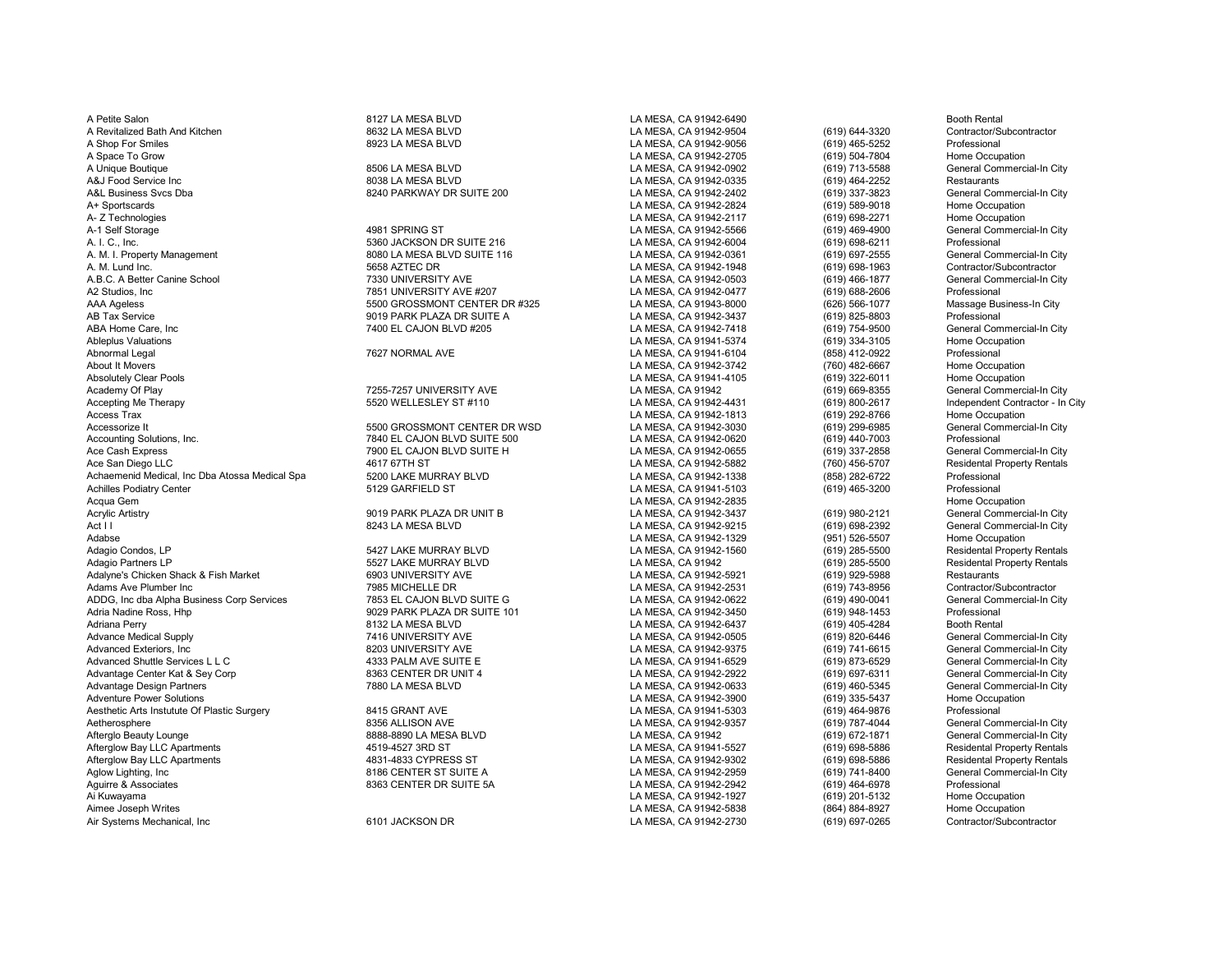Aire Libre Soaps LA MESA, CA 91942-2446 (619) 602-3371 Home Occupation Ajh Medical, Inc Dba Holden Timeless Beauty **8333 LA MESA BLVD** LA MESA, CA 91942-0217 (760) 274-3160 Booth Rental<br>Ak Hard Parts. Inc (619) 540-6630 Home Occupation Ak Hard Parts, Inc LA MESA, CA 91942-1340 (619) 540-6630 Home Occupation Al & Ed's Autosound Channel S208 JACKSON DR SUITE 117 LA MESA, CA 91942-7920 (619) 469-2500 General Commercial-In City<br>Al Graham Piano Tuning Home Occupation Al Graham Piano Tuning LA MESA, CA 91942-3819 (619) 540-3177 Home Occupation Ala-Ron Scrapbooking Designs LA MESA, CA 91942-3852 (619) 462-1733 Home Occupation Alan G. Michels, D D S, P C 8881 FLETCHER PKWY SUITE 325 LA MESA, CA 91942-3194 (619) 697-2800 Professional Alan's Music Center, Inc. 8510 LA MESA BLVD LA MESA, CA 91942-0902 (619) 466-1938 General Commercial-In City Alaria Skin Co 8127 LA MESA BLVD #107 LA MESA, CA 91942-6490 (619) 642-6198 General Commercial-In City Alba Pilcher, Inc LA MESA, CA 91941-7806 (619) 370-2738 Home Occupation Albence & Associates, Apc 7777 ALVARADO RD SUITE 284 LA MESA, CA 91942-8216 (619) 466-2400 Professional Albertsons #710 8920 FLETCHER PKWY LA MESA, CA 91942-3231 (619) 667-4343 General Commercial-In City Albertsons #710 Pharmacy 8920 FLETCHER PKWY LA MESA, CA 91942-3231 (619) 667-4343 General Commercial-In City<br>Alearis Games 8920 FLETCHER PKWY LA MESA. Alearis Games LA MESA, CA 91942-1616 (619) 755-7846 Home Occupation Alex Austin, CPA 8816 LA MESA BLVD SUITE C LA MESA, CA 91942-5459 (619) 456-3341 Independent Contractor - In City Alex Johnson Jr Sports & Fitness 5345 TIMKEN ST SUITE D LA MESA, CA 91942-2920 (619) 781-2428 General Commercial-In City Alex Johnson Youth Coalition 61 - Same Commercial Commercial Commercial Commercial Commercial Commercial Commerc<br>Alexandra Images - Home Occupation - Same Commercial Commercial Commercial Commercial Commercial Commercial C Alexandra Images LA MESA, CA 91941-7432 (619) 417-4442 Home Occupation Alexis P. Storey LA MESA, CA 91941-7842 (843) 513-6321 Home Occupation Alexzandria Bahena 5167 BALTIMORE DR LA MESA, CA 91942-0679 Booth Rental Alfa Auto Sales Inc. LA MESA, CA 91941-6413 (619) 402-5818 Home Occupation Alfurat Transportation LA MESA, CA 91941-7691 (619) 729-0370 Home Occupation Alia Petroleum Inc/Dba Massachusetts ARCO 3775 MASSACHUSETTS AVE LA MESA, CA 91941-7637 (619) 697-8174 General Com<br>Alicia Clark (619) 750-9423 Booth Rental Alicia Clark 4695 PALM AVE LA MESA, CA 91941-5531 (619) 750-9423 Booth Rental Alissa Garcia 8893 LA MESA BLVD SUITE C LA MESA, CA 91942-5448 (818) 270-0088 Booth Rental All Lines Dealer Alds Inc 7373 MOHAWK ST LA MESA, CA 91942-7403 (619) 589-7171 General Commercial-In City All Motor Bikes At The Shop 7589 EL CAJON BLVD SUITE C North CALLA MESA, CA 91942-7695 (619) 668-0015 General Commercial-In City مالك 1589 EL CAJON BLVD SUITE C بين المستحدث لـ LA MESA, CA 91941-5576 (619) 990-8006 Booth R All Pinned Up By Melina Ramos 4654 PALM AVE LA MESA, CA 91941-5576 (619) 990-8006 Booth Rental ALL TRUE NATURAL LLC/GRECO FINE ARTS LA MESA, CA 91941-7462 (619) 713-1164 Home Occupation Allen Real Property Services 9019 PARK PLAZA DR SUITE L LA MESA, CA 91942-3437 (619) 698-1400 General Commercial-In City Allen's Flowers & Plants, LLC 6609 LAKE MURRAY BLVD LA MESA, CA 91942-1928 (619) 460-3192 General Commercial-In City<br>Alliance Jiu Jitsu Team La Mesa 6195 LAKE MURRAY BLVD SUITE E&F LA MESA. CA 91942-2501 (619) 825-7117 Gen Alliance Retina Consultants, Inc. 8262 UNIVERSITY AVE LA MESA, CA 91942-9321 (619) 668-0045 Professional Allison Avenue Dental 8131 ALLISON AVE LA MESA, CA 91942-5523 (619) 583-1100 Professional Allyson Wickersham 5115 JACKSON DR LA MESA, CA 91942-9021 (619) 972-9649 Booth Rental Alpha Appliance Repair LA MESA, CA 91942-5025 (858) 444-5230 Home Occupation Alpha Omega Financial Mgmt Conslt 8580 LA MESA BLVD #100 LA MESA, CA 91942-9539 (619) 462-7812 General Commercial-In City Alpha Water Systems, Inc 8250 COMMERCIAL ST LA MESA, CA 91942-2938 (619) 303-9779 General Commercial-In City Alpine Reiki 9578 MURRAY DR LA MESA, CA 91942-3924 (619) 672-3237 General Commercial-In City Alta Land Surveying, Inc. 9517 GROSSMONT SUMMIT DR LA MESA, CA 91941-4105 <br>Altum Craft Bv C. Quintero 4940 COMANCHE DR #6 Altum Craft By C. Quintero 4940 COMANCHE DR #6 LA MESA, CA 91942-8053 (916) 251-8813 General Commercial-In City Alumbra Cpa, Pc 7777 ALVARADO RD #310 LA MESA, CA 91942-8216 (619) 303-8291 Professional Alva Sylvia Estrella 4753 PALM AVE LA MESA, CA 91942-9252 (619) 886-0501 Booth Rental Alvarado Eye Assoc. Medical Clinic Inc 7877 PARKWAY DR SUITE 100 LA MESA, CA 91942-2000 (619) 286-3711 Professional Alvarado La Mesa Urology Medical Group Inc 8881 FLETCHER PKWY #250 LA MESA, CA 91942-3134 (619) 229-2626 Professional Alvarado Pacific Insurance Services, Inc. 7777 ALVARADO RD SUITE 605 LA MESA, CA 91942-8282 (619) 668-4600 General Commercial-In City<br>Alvarado Parkwav Institute 7050 PARKWAY DR Alvarado Parkway Institute 7050 PARKWAY DR LA MESA, CA 91942-1535 (619) 465-4411 General Commercial-In City Alycen Haynesworth LA MESA, CA 91941-6311 (619) 507-8971 Home Occupation Am Fathy General Contractor Comp. 7930 WINDSOR DR LA MESA, CA 91941-7808 (619) 743-1181 Contractor/Subcontractor Amanda Cook 4695 PALM AVE LA MESA, CA 91941-5531 (619) 464-3166 Booth Rental Amanda M Schlue LA MESA, CA 91942-4612 (619) 245-8942 Home Occupation Amara Burkesmith LA MESA, CA 91941-5211 (858) 414-7627 Home Occupation Amber McWhirter Insurance Agency **8911 LA MESA BLVD #204** LA MESA, CA 91942-9030 (619) 463-7320 General Commercial-In Commercial-In Commercial-In Commercial-In Commercial-In Commercial-In Commercial-In Commercial-In Commer

5565 GROSSMONT CENTER DR 1-105 LA MESA, CA 91942-3021 (619) 724-6644 Professional Professional Professional Cum<br>1977 3775 MASSACHUSETTS AVE San District Campional La MESA, CA 91941-7637 (619) 697-8174 General Commercial-In

5308 LAKE MURRAY BLVD SUITE A<br>1. MESA, CA 91942-3437 (619) 698-1400 General Commercial-In City<br>1. MESA, CA 91942-3437 (619) 698-1400 General Commercial-In City Alliance Jiu Jitsu Team La Mesa 6195 LAKE MURRAY BLVD SUITE E&F LA MESA, CA 91942-2501 (619) 825-7117 General Commercial-In City Pressure Correct Office Plaza 12 LA MESA, CA 91942-8294 (619) 462-3681 General Conmercial Commercial Commercial<br>B131 ALLISON AVE Professional Commercial-In City, CA 91942-5523 (619) 583-1100 Professional

Alvarado Institute Of Skincare 5565 GROSSMONT CENTER DR 1-126 LA MESA, CA 91942-3020 (619) 286-0732 Professional

Amazing Bling (Paparazzi) 5500 GROSSMONT CENTER DR LA MESA, CA 91943-8001 (619) 917-3707 Outdoor Market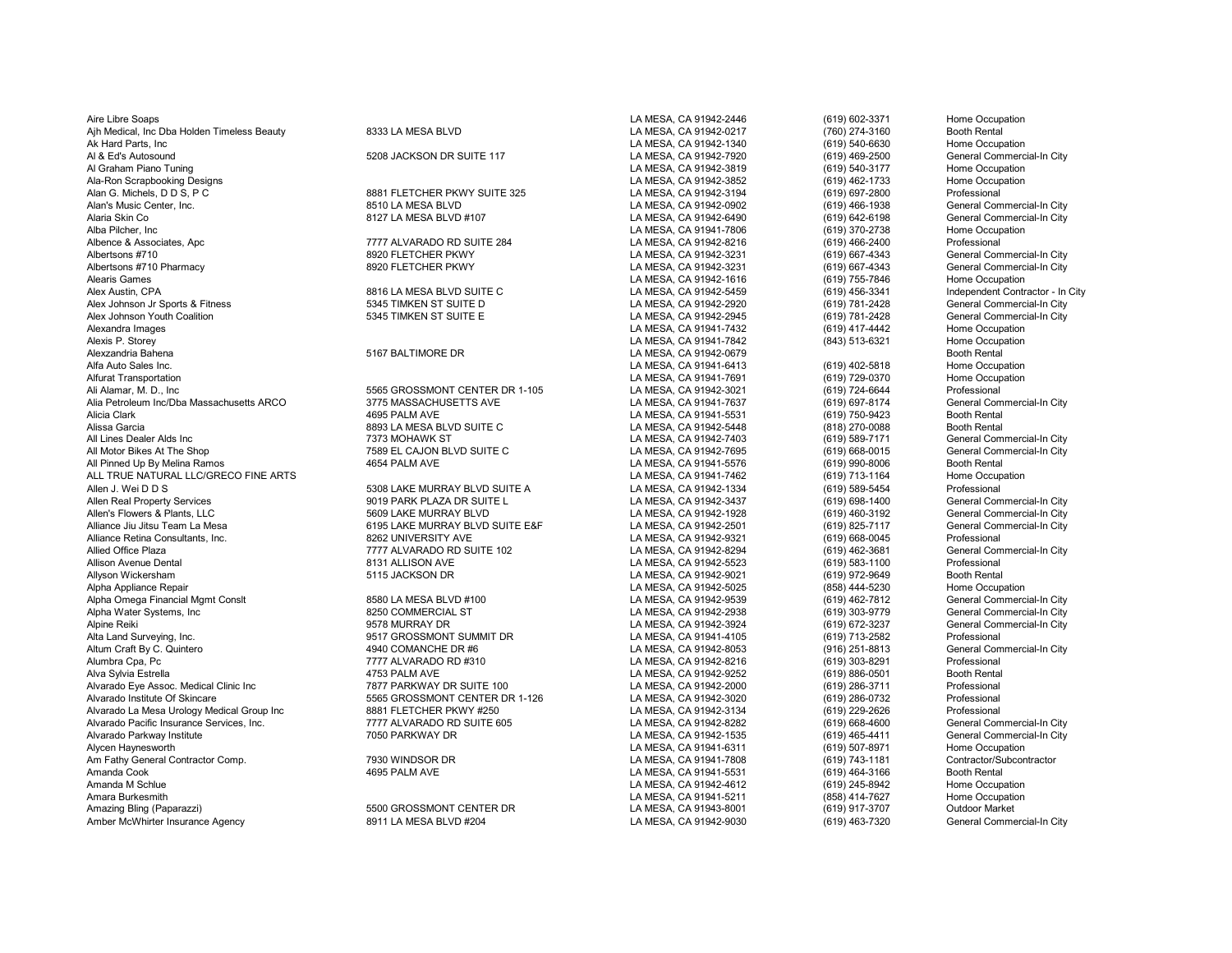Amber Monroe **Amber Monroe 5520 WELLESLEY ST** LA MESA, CA 91942-4431 (619) 972-9386 General Commercial-In City Amber Powell 8841 LA MESA BLVD LA MESA, CA 91942-5457 (619) 715-3234 Booth Rental Amelia Levenson 8080 LA MESA BLVD #113 LA MESA, CA 91942-0377 Massage Business-In City American Freight Outlet Stores 8805 MURRAY DR LA MESA, CA 91942-3327 (269) 370-4595 General Commercial-In City American Fuel Tanks Corp (619) 933-6742 (619) 8111 COMMERCIAL ST (619) 833-6742 (619) 933-6742 (69) 933-6742 (69) 933-6742 (69) 933-6742 (69) 933-6742 (69) 933-6742 (69) 933-69 (619) 933-69 (619) 933-6742 (69) 933-69 (619) American Insurance Recovery Experts Public Adjust and the Suite 19019 PARK PLAZA DR SUITE H LA MESA, CA 91942-3437 (619) 741-1100 General Commercian American Renaissance Insurance Services, Inc. and the Suite 1019 PARK PLA American Renaissance Insurance Services, Inc. [19] The Community Case of the Superium Case of the Community Case of the Superium Case of the Superium Case of the Community Case of the Community Case of the Superium Case of Amerimed 7435 UNIVERSITY AVE SUITE 104 LA MESA, CA 91942-0527 (619) 469-7109 General Commercial-In City Amethyst Moon 8329 LA MESA BLVD LA MESA, CA 91942-0217 (619) 464-6666 General Commercial-In City Amie Bement Therapy 9340 FUERTE DR #210 LA MESA, CA 91941-4164 (619) 672-6190 General Commercial-In City AMO Equip LLC COMPRETENT STREAD AND RESOLUTE THE SUID OF SALE OF SUID AND SUID AND ANNO HIS ARESA, CA 91942-3450<br>Ampis Balloons Boutique Commercial-In City 6062 LAKE MURRAY BLVD #109 CANESA. CA 91942-2503 (619) 627-8056 Ge Ampis Balloons Boutique 6062 LAKE MURRAY BLVD #109 LA MESA, CA 91942-2503 (619) 627-8056 General Commercial-In City Amuletum LA MESA, CA 91942-3209 (619) 342-6471 Home Occupation Amy Johnson Yoga Instruction **1928 Conserved Hart City** 8274 PARKWAY DR SUITE 102 LA MESA, CA 91942-2445 (619) 577-7288 General Commercial-In City<br>Amy Scher (619) 825-7258 Massage Business-In City Amy Scher 9461 GROSSMONT SUMMIT DR SUITE A LA MESA, CA 91941-4165 (619) 825-7258 Massage Business-In City Amy Tagwerker (619) 261-1358 Home Occupation (619) 261-1358 Home Occupation<br>An-Nur Learning Academy (commercial-In City) 2620 EL CAJON BLVD #106-108 (A MESA, CA 91942-7803 (858) 499-9510 An-Nur Learning Academy 7520 EL CAJON BLVD #106-108 LA MESA, CA 91942-7803 (858) 499-9510 General Com<br>Ana Pulido 4753 PALM AVE LA MESA. CA 91942-9252 Anc Corporation Dba Elite Healthcare Systems **7484 UNIVERSITY AVE #250** LA MESA, CA 91942-6063 (619) 741-5814 General Commerc<br>Anderson Agua Tech (619) 589-8848 Home Occupation Anderson Aqua Tech LA MESA, CA 91942-3221 (619) 589-8848 Home Occupation Anderson Speech Therapy, Inc **1966 and The Commercial-In City** 5575 LAKE PARK WAY #100-20 LA MESA, CA 91942-1664 (619) 800-4160 General Commercial-In City<br>Andrade Janitorial Service. Inc Correction Andrade Janitorial Service, Inc LA MESA, CA 91941-7650 (858) 210-6413 Home Occupation Andre La Gamma Worldwide **Andre La Gamma Worldwide** Cocupation Cocupation of the State of the State of the State Andre Andre Andre Armstrong Cocupation Booth Rental CA 91942-9021 Andrea Armstrong Booth Rental CA 91942-9021 Andrea Armstrong Change Changes of the State of the State of the State of the State of the State of the State of the State of the State of the State of the State of the State of the State of the State of the State of the S Andrea Cryer Marriage & Family Therapy and the computer of the SPRING ST SUITE 225 Andrea LA MESA, CA 91941-6507 (619) 796-2852 Home Occupation (619) 796-2852 Home Occupation (619) 796-2852 Home Occupation (519) 164-8844 G Andrew A. Smith Company 4215 SPRING ST SUITE 225 LA MESA, CA 91941-7984 (619) 464-8844 General Commercial-In City Andrew Aills-Lucero Pool Service North Cocupation<br>Andrey Khalafian, M D Cocupation Cocupation CENTER DR LA MESA, CA 91942-3077 (405) 778-5988 Professional Andy's Pet Salon And Supplies 1988-4933 And The Total Andreae 19743 UNIVERSITY AVE LA MESA, CA 91942-4901 (619) 698-4933 Andel Commercial Commercial Commercial Commercial Commercial Commercial Commercial Commercial-In Comm Angel Apartments **Angle Apartments** and the state of the 4421-4431 PARKS AVE **LA MESA, CA 91941-6117** (619) 443-7451 Residental Property Rentals<br>Angel Askerneese and the state of the 5500 GROSSMONT CENTER DR SUITE 285 LA M Angel Askerneese 5500 GROSSMONT CENTER DR SUITE 285 LA MESA, CA 91943-8000 (619) 274-9018 Booth Rental Angel Beauty 7103 UNIVERSITY AVE LA MESA, CA 91942-5925 (619) 483-1395 Booth Rental<br>Angel's Nail Salon 7420 UNIVERSITY AVE LA MESA, CA 91942-0505 Angel's Nail Salon 7420 UNIVERSITY AVE LA MESA, CA 91942-0505 (619) 462-5309 General Commercial-In City Angel's Nails & Spa By Thai **Angelis Angelis Angelis Angelis Angelis Angelis Angelis Angelis Angelis Angelis Angelis Spa By Thai Commercial-In City<br>Angela Berg (619) 948-2715 Home Occupation** Angela Berg LA MESA, CA 91941-6441 (619) 948-2715 Home Occupation Angela Hess Photography LA MESA, CA 91942-2226 (301) 730-2031 Home Occupation Angela Wellness LA MESA, CA 91942-5212 (619) 469-4930 Home Occupation Anger Ease Anger Management **1986 and The CALON BLANGER 156** LA MESA, CA 91942-7434 (619) 654-4260 General Commerci<br>Angulo's Pool & Spa Services Home Occupation Commercial Calon Bland Band Calon Bland Commercial-In City Co Angulo's Pool & Spa Services (619) 825-6331 Home Occup<br>Ann Carroll (619) 825-6331 Home Occupation of the Core of State of State of State of State of Space of Booth Rental Ann Carroll 9340 FUERTE DR SUITE 201 LA MESA, CA 91941-4164 (619) 368-2891 Booth Rental Ann Libby Fagelson LA MESA, CA 91942-1821 (619) 697-1334 Home Occupation Ann Ruf 8333 LA MESA BLVD LA MESA, CA 91942-0217 (619) 922-2724 Booth Rental Anna Marie Piconi Snyder November 2013 (619) 990-1479 Home Occupation<br>Anne Zamow (619) 990-1479 Anne 2000 Booth Rental Anne Zamow 8132 LA MESA BLVD LA MESA, CA 91942-6437 (619) 466-7901 Booth Rental Annie Hair & Nail Salon 8805 1/2 LA MESA BLVD LA MESA, CA 91942-5406 (858) 414-4348 General Commercial-In City<br>Another Dollar Productions Home Occupation Another Dollar Productions LA MESA, CA 91941-7681 (619) 414-9038 Home Occupation Anoush Boghairi M D 5565 GROSSMONT CENTER DR 1-115 LA MESA, CA 91942-3020 (619) 698-6667 Professional<br>Anshin Home Care 9412 HILMER DR Anshin Home Care 9412 HILMER DR LA MESA, CA 91942-3914 (619) 465-7058 General Commercial-In City Anthony's Fish Grotto 9530 MURRAY DR LA MESA, CA 91942-3924 (619) 463-0368 Restaurants Antica Trattoria Inc 5654 LAKE MURRAY BLVD LA MESA, CA 91942-1929 (619) 463-9919 Restaurants Antoaneta Vasileva LA MESA, CA 91941-6191 (619) 792-3363 Home Occupation AOMG MRI, LLC 8860 CENTER DR SUITE 350 LA MESA, CA 91942-7003 (619) 286-9480 General Commercial-In City Apartment Complex 4530 PARKS AVE LA MESA, CA 91942-8807 (619) 589-7267 Residental Property Rentals Apartments At 4960 Comanche Drive 4960 Apartments At 4960 COMANCHE DR LA MESA, CA 91942-8184 (619) 589-2138 Residental Property Rentals<br>Apex Dental Sleep Lab, Inc Commercial-In City 7863 LA MESA BLVD #204 LA MESA, CA 91942 Apex Dental Sleep Lab, Inc Commercial-In City 7863 LA MESA BLVD #204 LA MESA, CA 91942-0657 Ceneral Commercial-In City Ceneral Commercial-In City Ceneral Commercial-In City Ceneral Commercial-In City Commercial-In City Com

Ana Pulido 4753 PALM AVE LA MESA, CA 91942-9252 (619) 971-5214 Booth Rental

5555 GROSSMONT CENTER DR<br>Andrey Andrey Andrey CA 91942-4901 (619) 698-4933 Connercial-In City<br>The Ceneral Commercial-In City LA MESA, CA 91942-4901 (619) 698-4933 General Commercial-In City

1994 (619) 222-1901 ESA, CA 91942 (619) 222-1901 Residental Propert<br>LA MESA, CA 91942-3209 (619) 342-6471 Home Occupation 4753 PALM AVE LA MESA, CA 91942-9252 (619) 600-7549 Booth Rental Booth Rental Commercial-In City<br>1991 Transfer CAJON BLVD SUITE 156 (619) LA MESA, CA 91942-7434 (619) 654-4260 General Commercial-In City LA MESA, CA 91942-3721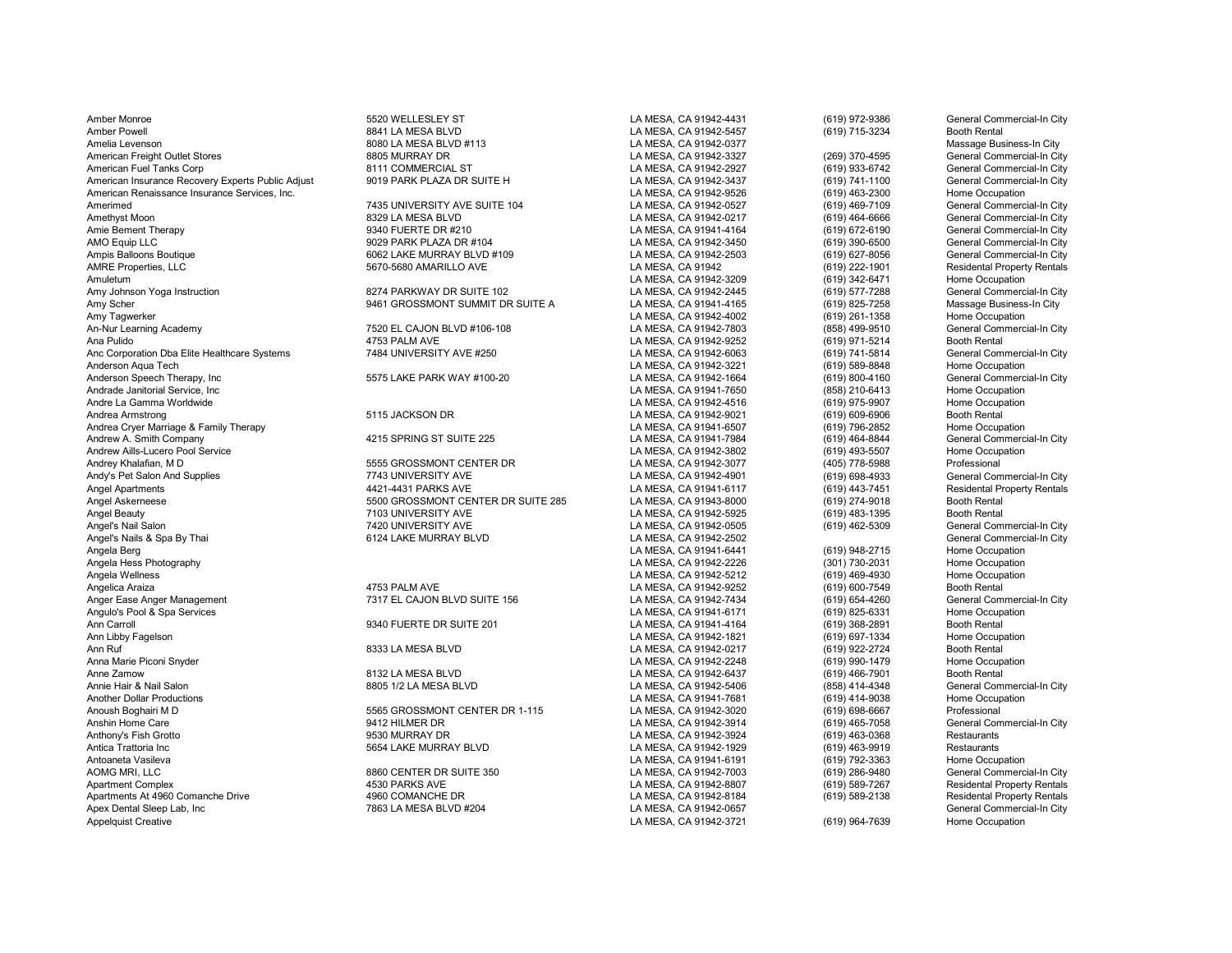Apples And Bananas Education **LA MESA, CA 91942-1807** (619) 928-2227 Home Occupation Home Occupation Appliance And More LA MESA, CA 91942-2524 (619) 750-2176 Home Occupation April Cushman 8555 FLETCHER PKWY #100 LA MESA, CA 91942-3060 (619) 339-1408 Booth Rental Apro, LLC Dba United Pacific #7964 8899 LA MESA BLVD LA MESA, CA 91942-5439 (310) 323-3992 General Commercial-In City Aqua Clean Car Wash 7959 PARKWAY DR LA MESA, CA 91942-2103 (619) 698-6775 General Commercial-In City Arbetn Properties LLC 619 STS LAKE PARK WAY #218 LA MESA, CA 91942-1664 (619) 697-0602 Residental Property Rentals<br>Arbor Hills Nursing Center Commercial-In City 7800 PARKWAY DR LA MESA, CA 91942-2001 (619) 460-2330 General Arbor Hills Nursing Center 1990 PARKWAY DR 1999 PARKWAY DR LA MESA, CA 91942-2001 (619) 460-2330 Archstone La Mesa (619) 463-1116<br>Archstone La Mesa (619) 463-1116 Archstone La Mesa 5679 AMAYA DR LA MESA, CA 91942-3529 (619) 463-1116 Residental Property Rentals Argyle Apartments 8105-8119 LEMON AVE LA MESA, CA 91941-6440 (619) 466-7685 Residental Property Rentals Ariana N. Dillman M.D. A Professional Corp Corp Corp Corp LA MESA, CA 91942-3910 (619) 467-7074 Home Occupation Ariane Thorne Design LA MESA, CA 91941-5416 (619) 225-6915 Home Occupation Ariday Beauty 9340 FUERTE DR #201 LA MESA, CA 91941-4164 (619) 627-5200 Booth Rental Arigato Japanese Restaurant **Restaurant 1998** S575 BALTIMORE DR SUITE 110 LA MESA, CA 91942-1724 (619) 469-3157 Restaurants<br>Arising Family Counseling Center, Professional Cor 4323 PALM AVE SUITE A ANTERA CA 91941-6528 (619 Arising Family Counseling Center, Professional Cor and the Arising SPALM AVE SUITE A LA MESA, CA 91941-6528 (619) 315-8909 Independent Arising Family Counseling Center, Professional Cor<br>Ariun N. Reddy. M. D. D. D. Professi Arjun N. Reddy, M D 5129 GARFIELD ST LA MESA, CA 91941-5103 (619) 925-1775 Professional<br>Arlo Coffee 5129 GARFIELD ST LA MESA. CA 91942-5844 (30 Arlo Coffee LA MESA, CA 91942-5844 (303) 564-1766 Home Occupation Armor Appraisals LLC LA MESA, CA 91941-6334 (619) 463-1968 Home Occupation Armor Up LA MESA, CA 91941-8444 (808) 333-0397 Home Occupation Arnote Acounting & Business Consulting 4561 PARKS AVE LA MESA, CA 91942-8806 (808) 780-1867 General Commercial-In City Art & Harmony 4682 NEBO DR #100 LA MESA, CA 91941-3209 (619) 977-2286 General Commercial-In City<br>Art Bv Faith 4682 NEBO DR #100 Art By Faith LA MESA, CA 91941-5473 (619) 697-1824 Home Occupation Art Of Survival Krav Maga 5280 BALTIMORE DR LA MESA, CA 91942-2080 (619) 988-2670 General Commercial-In City Art With Larisse 6119 LAKE MURRAY BLVD LA MESA, CA 91942-2501 (619) 857-1270 General Commercial-In City Arthur & Diane Hoskins Apts 5418 LAKE MURRAY BLVD LA MESA, CA 91942-1561 (619) 453-4320 Residental Property Rentals<br>Arturo Keller Brentwood Mat 1999 4311 PARKS AVE 4311 PARKS AVE LA MESA. CA 91941-6131 (619) 220-8595 Resid Arturo Keller Brentwood Mgt 4311 PARKS AVE LA MESA, CA 91941-6131 (619) 220-8595 Residental Property Rentals Artyfacts (619) 697-8672 Home Occupation (619) 697-8672 Home Occupation (619) 697-8672 Home Occupation (619) 697-8672 Home Occupation (619) 697-8672 Home Occupation (619) 697-8672 Home Occupation (619) 697-8672 Home Occupa Ashish Agrawal, M.D., Inc. 5555 GROSSMONT CENTER DR LA MESA, CA 91942-3077 (888) 664-8297 Professional Ashleigh Jordan Yoga 8691 LA MESA BLVD LA MESA, CA 91942-9503 (916) 694-4332 Independent Contractor - In City Ashley Saverino 8080 LA MESA BLVD SUITE 113 LA MESA, CA 91942-0361 (818) 381-2097 General Commercial-In City Ashor Isreal 7010 UNIVERSITY AVE LA MESA, CA 91942-5924 (619) 760-3099 Booth Rental Asisst 2 Sell 8274 LA MESA BLVD LA MESA, CA 91942-5257 (619) 668-6800 Professional Assertive Care At Home Inc 8893 LA MESA BLVD UNIT B LA MESA, CA 91942-5448 (619) 466-6890 General Commercial-In City At Your Service Care Home Occupation<br>At&T Authorized Retailer #3176 Corresponsion and the SECO SECONDER SUITE 286 LA MESA, CA 91942-3016 (619) 464-6750 Home Occupation At&T Authorized Retailer #3176 5500 GROSSMONT CENTER DR SUITE 286 LA MESA, CA 91942-3016 General Com<br>Audi Reese 8380 CENTER DR SUITE D LA MESA. CA 9194 Audi Reese 8380 CENTER DR SUITE D LA MESA, CA 91942-2952 (619) 698-8745 Booth Rental Audrey Zito 5115 JACKSON DR LA MESA, CA 91942-9021 (619) 315-6233 Booth Rental Audria Fiore Crosby 8555 FLETCHER PKWY #100 LA MESA, CA 91942-3060 (619) 254-2279 Booth Rental Aussie Beauty Bar LA MESA, CA 91942-4162 (757) 478-0599 Home Occupation Authentic Dental Designs 8029 LA MESA BLVD LA MESA, CA 91942-6434 (619) 460-9100 Professional Auto Center 8203 UNIVERSITY AVE LA MESA, CA 91942-9375 (619) 464-0923 General Commercial-In City Auto Expert (800) 359-4567 (800) 359-4567 General Commercial-In Meson Commercial-In Meson Commercial-In Commerc<br>Automated Controls Inc (1998-0500) Sould be the Sould House of The Sould House of The Sould House of Sould Ho Automated Controls Inc (619) 669-0500<br>Automobile Club Of Southern Ca 8765 FLETCHER PKWY LA MESA. CA 91942-3200 (619) 464-7001 Automotive Management Agency 7400 EL CAJON BLVD #105 LA MESA, CA 91942-7415 (619) 417-5255 General Commercial-In City Autozone #2809 7791 EL CAJON BLVD LA MESA, CA 91942-6959 (619) 697-3275 General Commercial-In City<br>Autumn Faulkner 9340 FUERTE DR 201 Autumn Faulkner 9340 FUERTE DR 201 LA MESA, CA 91941-4164 (619) 453-2355 Booth Rental Av Bliss, LLC (619) 365-5178 Home Occupation (619) 221-6825 Home Occupation<br>Avante II Apartment Homes LP (619) 221-6825 Residental Property Rentals Avante II Apartment Homes LP 8522 CHLOE AVE LA MESA, CA 91942-4807 (619) 221-6825 Residental Property Rentals AVPM CA 20LP dba The Pet Hospital of La Mesa 5336 JACKSON DR LA MESA, CA 91942-3040 (619) 469-0138 Professional Ayana Apartment Homes 1986 COM STATE CAJON BLVD LA MESA, CA 91942-7804 (858) 699-7706 Residental Property Rentals<br>Ayser Charry Rooth Rental Rooth Rental Rental Rental Rental Rental Rental Rental Rental Rental Rental Rental Ayser Charry 8333 UNIVERSITY AVE LA MESA, CA 91942-9322 Booth Rental Aztec Apartments 5721 LAKE MURRAY BLVD LA MESA, CA 91942-1940 (858) 694-0570 Residental Property Rentals Aztec Center Leasing 7400 EL CAJON BLVD LA MESA, CA 91942-7418 (619) 223-8247 General Commercial-In City Aztec Consultants LA MESA, CA 91941-4141 (619) 302-7247 Home Occupation Aztec Fire And Safety Inc Schemercial-In City (States and Schemercial-In City and Schemercial-In City and Schemercial-In City and Schemercial-In City and Schemercial-In City and The Schemercial-In City and The Schemercial-Aztlan Mortuary Inc 7856 LA MESA BLVD LA MESA, CA 91942-0610 (619) 337-8100 General Commercial-In City

Avia Salon & Day Spa 5500 GROSSMONT CENTER DR SUITE 285 LA MESA, CA 91943-8000 (619) 465-9323 General Commercial-In City

LA MESA, CA 91942-5908

8765 FLETCHER PKWY **Automobile Club Canadie Club Canadie Club Ca 8766 FLETCHER PKWY** LA MESA, CA 91942-7415 (619) 464-7001 General Commercial-In City Canadie Commercial-In City La MESA, CA 91942-7415 (619) 417-5255 General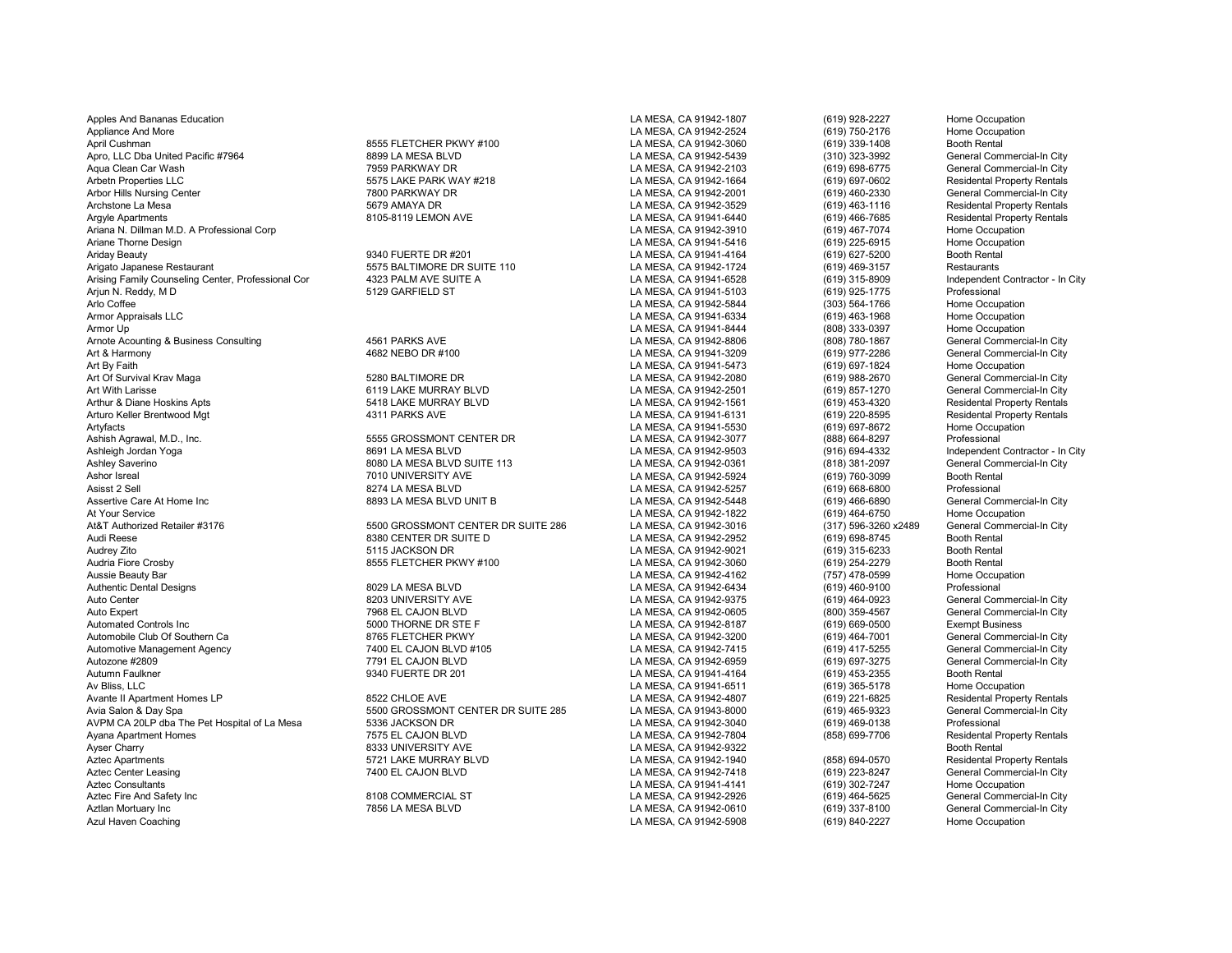B D C Illustration & Design, Inc Cocupation Control of Case of CA MESA, CA 91942-1820 (619) 825-5172 Home Occupation B E T Construction 6335 MEADOWCREST DR LA MESA, CA 91942-3434 (619) 461-9138 Contractor/Subcontractor B I T Company 607-4590 Professional B I T Company 8085 LA MESA BLVD LA MESA, CA 91942-6434 (619) 667-4590 Professional<br>B J'S Restaurant & Brewhouse examples the state of the state of the state of the SOO GROSSMONT CENTER D B M H Italian L L C 7670 EL CAJON BLVD LA MESA, CA 91942-6965 (619) 669-6333 Restaurants B.E.A.M LA MESA, CA 91941-7411 Home Occupation Baby Bump Journeys, Inc Chronic Commercial Commercial Commercial Commercial Commercial Commercial Commercial-In<br>Bacinett Law Offices (619) 667-4000 Professional Commercial-In City Camp 4752 PALM AVE SUITE 100 CA PORTECT LA Bacinett Law Offices (619) 667-4000 Professional Areas and Areas and Areas and Areas and Areas and Areas and A<br>Back Patio Event Design LLC Back Patio Event Design LLC LA MESA, CA 91942-5841 (760) 845-1404 Home Occupation Baird Engineering LA MESA, CA 91941-5108 (619) 818-5061 Home Occupation Balanced Life Wellness Center 8080 LA MESA BLVD #208 LA MESA, CA 91942-0377 (619) 772-2202 Massage Business-In City Balboa 72 LLC 8276-8288 ORCHARD AVE LA MESA, CA 91942 (619) 460-8011 Residental Property Rentals Balboa 72 LLC **AGU DATE AVE ACE ACE ACE ACE LA MESA, CA 91941-5278** (619) 460-8011 Residental Property Rentals<br>Balboa Electric Home Occupation Balboa Electric **Research Control Control Control Control Control Control Control Control Control Control Control Control Control Control Control Control Control Control Control Control Control Control Control Control Cont** Balboa Nephrology Medical Grp, Inc. 8851 CENTER DR SUITE 505 LA MESA, CA 91942-3059 (619) 461-3880 Professional Baltimore Office Building 5550 BALTIMORE DR LA MESA, CA 91942-2739 (619) 698-4770 General Commercial-In City Baltimore Terrace Apts 5877 BALTIMORE DR LA MESA, CA 91942-4231 (619) 698-6211 Residental Property Rentals Bamboo Fresh Thai Cuisine 7953 UNIVERSITY AVE LA MESA, CA 91942-5518 (619) 337-9700 Restaurants Banaie Medical Corporation 8860 CENTER DR SUITE 420 LA MESA, CA 91942-7001 (619) 469-5400 Professional Banks And Banks Fiduciary Services, Inc. **8270 LA MESA BLVD SUITE 201** LA MESA, CA 91942-5216 (619) 698-6789 Professional<br>Banner Minis (619) 952-7236 Home Occupation Banner Minis LA MESA, CA 91942-8837 (619) 952-7236 Home Occupation Barakat LA MESA, CA 91941-4089 (234) 221-1122 Home Occupation Barbara E. Miller 8380 CENTER DR UNIT D LA MESA, CA 91942-2952 (619) 697-6166 Booth Rental Barbara Goodwin **8356 ALLISON AVE SUITE A-2** LA MESA, CA 91942-9307 Booth Rental Barbara Johnson 8333 LA MESA BLVD LA MESA, CA 91942-0217 (619) 804-1263 Booth Rental Barbara Booth Rental School Rental School Rental School Rental School Booth Rental School (619) 804-1263 Booth Rental Commercial-In City<br> Barnes & Noble Booksellers, Inc. 5500 GROSSMONT CENTER DR 223 LA MESA, CA 91942-3016 (619) 667-2870 General Con<br>Barzan Mohedin M D 8860 CENTER DR SUITE 310 LA MESA Barzan Mohedin M D 8860 CENTER DR SUITE 310 LA MESA, CA 91942-7001 (619) 668-9596 Professional Baskin- Robbins 31 Flavors 8807 LA MESA BLVD LA MESA, CA 91942-5406 (619) 462-7215 Restaurants Baubles, Trinkets & Thriftes (619) 462-2211 AM AVE 1999 4710 PALM AVE 1999 41 AM AVE 1999 462-2211 Bauchmann & C<br>4710 Bauchmann Am Bauchmann 1999 7863 LA MESA BLVD STE 202 Bauchmann & Bauchmann 7863 LA MESA BLVD STE 202 LA MESA, CA 91942-6708 (619) 741-5735 General Commercial-In City<br>Baxt Communications Home Occupation Baxt Communications LA MESA, CA 91942-2821 (619) 315-4524 Home Occupation Baxt Consulting LA MESA, CA 91942-2821 (619) 549-5987 Home Occupation Be Assured Tax Services **7317 EL CAJON BLVD SUITE 203A** LA MESA, CA 91942-7434 (619) 401-4041 General Commercial-In City<br>Beans In A Row (904) 521-5054 Home Occupation Beans In A Row LA MESA, CA 91941-5551 (904) 521-5054 Home Occupation Beason's Baked Sweets & Treats LA MESA, CA 91941-6533 (619) 317-7005 Home Occupation Beautified **Figure 2000 EL CAJON BLVD #214** LA MESA, CA 91942-7418 (619) 813-4676 General Commercial-In City Beauty By Carson 9340 FUERTE DR #201 LA MESA, CA 91941-4164 (619) 794-9918 Booth Rental Beauty By Hannah Lebron **8888 LA MESA BLVD SUITE D** LA MESA, CA 91942-5434 (619) 208-3212 General Commercial-In City<br>Beauty By Sylvia Booth Rental **9340 FUERTE DR #201** CA MESA, CA 91941-4164 (619) 646-4659 Booth Rental Beauty By Sylvia 9340 FUERTE DR #201 LA MESA, CA 91941-4164 (619) 646-4659 Booth Rental Becher Design Group LA MESA, CA 91942-2114 (323) 401-0976 Home Occupation Beck's Repair Shop 8838 LA MESA BLVD LA MESA, CA 91942-5407 (619) 464-7575 General Commercial-In City Becky Moreno 4753 PALM AVE LA MESA, CA 91942-9252 (619) 616-9735 Booth Rental Bee Best Bee Removal Inc Commercial-In City (619) 461 GROSSMONT SUMMIT DR SUITE G CA LA MESA, CA 91941-4165 (619) 464-2057 General Commercial-In City (619) 464-2057 General Commercial-In City (619) 464-5433 General Commerc Beleza Waxing @ Skincare Lounge LLC 4721 3RD ST And Street Commercial Commercial Commercial Commercial Commerci<br>Believe & Become LLC (619) 987-5746 General Commercial-In Commercial-In Commercial-In Commercial-In Commercial Believe & Become LLC **1988 Commercial-In City**<br>Believe & Become LLC General Commercial-In City<br>Believe Smith (619) 987-5746 Home Occupation Belinda Smith LA MESA, CA 91942-3222 (619) 303-2257 Home Occupation Bella Facade Skincare 5208 JACKSON DR SUITE 116A LA MESA, CA 91942-7920 (619) 618-6498 Booth Rental Bella Smiles Dental Care 5555 JACKSON DR SUITE 210 LA MESA, CA 91942-2479 (619) 462-3552 Professional Bellava & Associates, Inc 5480 BALTIMORE DR # 105 LA MESA, CA 91942-2020 (619) 589-8680 General Commercial-In City Belmont Mesa Properties LLC 8465 LA MESA BLVD LA MESA, CA 91942-5329 (858) 414-0618 Residental Property Rentals Beltone La Mesa Solone Commercial-In City (619) 460-0180 (619) 460-0180 (69) General Commercial-In City (619) 460-0180 (69) 460-0180 (699) 460-0180 (699) 460-0180 (699) 461-1900 (699) 461-1900 (699) 461-1900 (699) 461-1900 Ben Hebreo 4370 ROSEBUD LN LA MESA, CA 91941-6225 (858) 454-4428 Residental Property Rentals Benchmark Financial & Real Estate Services, Inc. 8080 LA MESA BLVD SUITE 214 LA MESA, CA 91942-0377 (619) 465-6200 General Commercial-In City Bennett's Bookkeeping Service **1992** Service 19019 PARK PLAZA DR SUITE A LA MESA, CA 91942-3437 (619) 885-8335 Professional<br>Bentcirkus Artistry 1993-0379 Home Occupation

8 1942-3010 BROSSMONT CENTER DR SUITE 402 LA MESA, CA 91942-3010 (619) 589-7223<br>1970 EL CAJON BLVD LA MESA, CA 91942-6965 (619) 669-6333

8555 FLETCHER PKWY SUITE 106 LA MESA, CA 91942-3066 (619) 589-0071 Restaurants<br>B270 LA MESA BLVD SUITE 201 LA MESA. CA 91942-5216 (619) 698-6789 Professional

Bath & Body Works, LLC #1428 5500 GROSSMONT CENTER DR E1- E3 LA MESA, CA 91942-3016 (619) 466-4780 General Commercial-In City

5565 GROSSMONT CENTER DR 3-356 LA MESA, CA 91942-3020 (619) 461-1900 Professional<br>A MESA, CA 91941-6225 (858) 454-4428 Residental Property Rentals

LA MESA, CA 91942-5401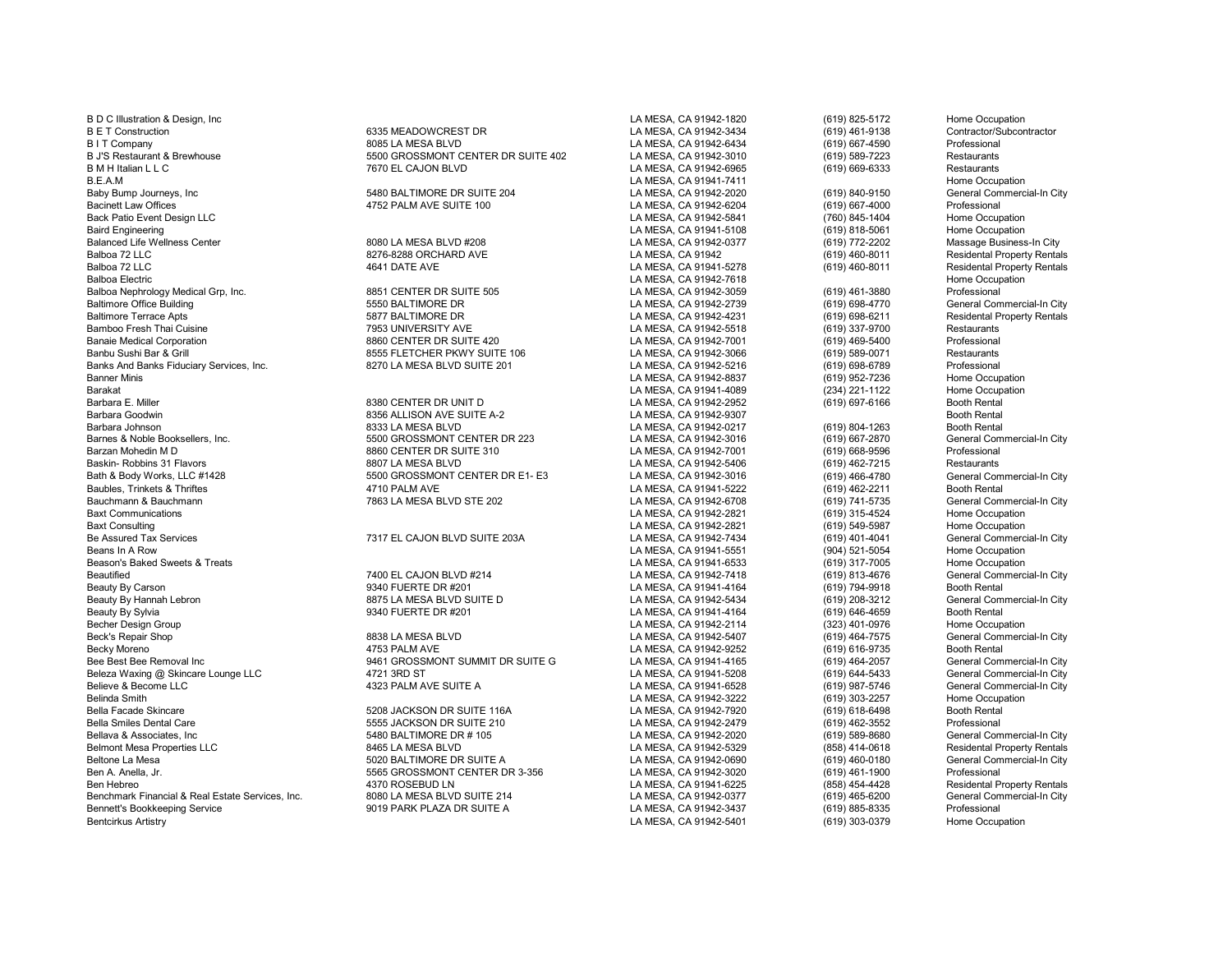Berkshire Hathaway HomeServices Ca Properties 8898 LA MESA BLVD LA MESA, CA 91942-5461 (619) 589-8600 General Commercial-In City Berlin, Margulis & Lehrer Aka B M L LA MESA, CA 91941-7874 (619) 742-3131 Home Occupation Bertha Bahadar 8939 LA MESA BLVD #3 LA MESA, CA 91942-9057 (619) 469-3828 Booth Rental Bespoke Brows 8055 LA MESA BLVD #103 LA MESA, CA 91942-6434 (619) 312-7132 General Commercial-In City<br>Best Ears Ahead 7090 PARKWAY DR SUITE B Best Ears Ahead 7090 PARKWAY DR SUITE B LA MESA, CA 91942-1596 (619) 933-4263 General Commercial-In City Best Skin By Chantel 8291 LA MESA BLVD LA MESA, CA 91942-5248 (619) 278-8495 Booth Rental Betty Lemos Counseling Services 9541 GROSSMONT SUMMIT DR LA MESA, CA 91941-4105 General Commerc<br>Bev's Craftilv Ever After 9541 GROSSMONT SUMMIT DR Bev's Craftily Ever After LA MESA, CA 91942-8626 (808) 469-5996 Home Occupation Beverage City - L&M Beverage, Inc 6189 LAKE MURRAY BLVD LA MESA, CA 91942-2501 (619) 992-4999 General Commercial-In City Beverages & More Inc #13 **8410 CENTER DR** 8410 CENTER DR LA MESA, CA 91942-3001 (619) 461-6230 General Commercial-In City<br>Beverlev K General Commercial-In City 7777 ALVARADO RD SUITE 322 LA MESA. CA 91942-8216 (619) 465-47 Beverley K 7777 ALVARADO RD SUITE 322 LA MESA, CA 91942-8216 (619) 465-4799 General Conmercial Commercial Commercial Commercial Commercial Commercial Commercial Commercial-In Commercial-In Commercial-In Commercial-In City<br> BH-SD Rx, LLC dba 4Front Pharmacy 7200 PARKWAY DR 104 LA MESA, CA 91942-1534 (619) 303-3574 General Commercial-In City BH-SD Social Rehab LM, LLC **5332** JACKSON DR LA MESA, CA 91942-3040 (619) 303-0933 Day Care/Res Children/Adult Care<br>Big A Smoke Shop General Commercial-In City Big A Smoke Shop 5525 JACKSON DR SUITE A LA MESA, CA 91942-2490 (619) 439-6036 General Commercial-In City Big Blue Pool Service (619) 644-0333 Home Occupation (619) 644-0333 Home Occupation<br>Big E Wines And Liguor (619) 460-9173 General Commercial-In City Big E Wines And Liquor 5525 JACKSON DR LA MESA, CA 91942-2489 (619) 460-9173 General Commercial-In City Big Lots #4047 6145 LAKE MURRAY BLVD LA MESA, CA 91942-2501 (619) 465-3384 General Commercial-In City Big O Tires 7589 EL CAJON BLVD SUITE A LA MESA, CA 91942-7695 (619) 667-6767 General Commercial-In City<br>Bill's Used Car Depot. Inc. 3824 MASSACHUSETTS AVE Bill's Used Car Depot, Inc. 3824 MASSACHUSETTS AVE LA MESA, CA 91941-7640 (619) 460-9194 General Commercial-In City Billiards Direct Inc Commercial-In City (619) 462-7225 General Commercial-In City<br>Billie Jo Williams Commercial-In City (619) 368-1924 (619) 368-1924 Booth Rental Pooth Rental Direct Annual City Billie Jo Williams (619) 368-1924 Booth Rental Booth Rental (619) 968-1924 Booth Rental Booth Rental Street Booth Rental Street Booth Rental Street Booth Rental Street Booth Rental Street Booth Rental Street Booth Rental C Biosolutions Clinical Research Center 1996 Commercial Commercial Commercial Commercial Commercial Commercial Commerc<br>Birds Eye Aerial Drones, LLC 1001 Home Occupation (1997-091 1997) (605) 890-1991 Home Occupation Birds Eye Aerial Drones, LLC LA MESA, CA 91942-3117 (805) 890-1991 Home Occupation Birkenstock Of San Diego 7575 UNIVERSITY AVE LA MESA, CA 91942-6801 (619) 337-9292 General Commercial-In City Birth Connections LA MESA, CA 91942-2805 (619) 339-7489 Home Occupation Birth To Breast LA MESA, CA 91941-8415 (619) 567-3390 Home Occupation Blackbird LA MESA, CA 91941-6438 (619) 992-6052 Home Occupation Blake Zimmet 8318 UNIVERSITY AVE SUITE A1 LA MESA, CA 91942-9358 (858) 707-5959 Professional Blessed Wedding Inc 7484 UNIVERSITY AVE #340 LA MESA, CA 91942-6063 (619) 518-4857 General Con<br>Blethen Consulting Group 5480 BALTIMORE DR #206 LA MESA, C Blethen Consulting Group 5480 BALTIMORE DR #206 LA MESA, CA 91942-2020 (619) 722-6422 Professional Blind Designs LA MESA, CA 91941-5116 (619) 840-8200 Home Occupation Bliss Nails & Spa 8332 PARKWAY DR LA MESA, CA 91942-2893 (619) 462-7579 General Commercial-In City Bliss Nails & Spa LLC 7900 EL CAJON BLVD SUITE J LA MESA, CA 91942-0607 (619) 461-0061 General Commercial-In City Blossom Lilly 4753 PALM AVE LA MESA, CA 91942-9252 (619) 461-1907 Booth Rental Blue Bridge Medical LLC 6185 COMANCHE DR SUITE B LA MESA, CA 91942-8158 (619) 319-5572 General Commercial-In City<br>Blue Diamond 2 General Commercial-In City Blue Door Salon 4732 PALM AVE LA MESA, CA 91941-5222 (619) 315-4450 General Commercial-In City Blue Lake Civil 5480 BALTIMORE DR #215 LA MESA, CA 91942-2020 (857) 253-8684 General Commercial-In City Blue Summit Financial Group, Inc 9001 GROSSMONT BLVD #718 LA MESA, CA 91941-4028 (619) 698-4330 Professional<br>Bluebird Sweetery 9001 GROSSMONT BLVD #718 LA MESA, C Bluebird Sweetery LA MESA, CA 91942-5875 (708) 289-8699 Home Occupation Blumenthal & Company 4685 DATE AVE LA MESA, CA 91941-5246 (619) 463-8663 General Commercial-In City Blvd Hookah & Cafe Dba Blvd Lounge 7520 EL CAJON BLVD #104 LA MESA, CA 91942-7803 Restaurants<br>Bo-Beau Kitchen + Garden 8384 LA MESA BLVD LA MESA. CA 91942 Bo-Beau Kitchen + Garden 8384 LA MESA BLVD LA MESA, CA 91942-9218 (619) 337-3445 Restaurants Bob Cota Realty 8900 GROSSMONT BLVD SUITE 2-3 LA MESA, CA 91941-4047 (619) 465-9934 General Commercial-In City<br>Bob Stall Chevrolet 7601 ALVARADO RD LA MESA, C Bob Stall Chevrolet **1986 Confluence 10 Confluence 10 ACC** MESA, CA 91942-8211 (619) 460-1311 General Commercial-In City<br>1999 Bob Stall Chevrolet 1986 Commercial-In City 7631-7651 ALVARADO RD LA MESA, CA 91942 (619) 460-13 Bob Stall Chevrolet 7631-7651 ALVARADO RD LA MESA, CA 91942 (619) 460-1311 General Commercial-In City Bobbi & Jack's Candies LA MESA, CA 91942-4903 (619) 464-5518 Home Occupation Bobford Tech LA MESA, CA 91941-6710 (408) 914-8442 Home Occupation Body Dynamix 6200 LAKE MURRAY BLVD 2ND FLOOR LA MESA, CA 91942-1338 (619) 258-6234 General Commercial-In City<br>Body Mind By 9 LLC Home Occupation Body Mind By 9 LLC LA MESA, CA 91941-7681 (619) 414-9038 Home Occupation Bodywork By Bobbi 9029 PARK PLAZA DR SUITE 201 LA MESA, CA 91942-3450 (619) 944-4151 Massage Business-In City Bolt Brewery 8179 CENTER ST LA MESA, CA 91942-2907 (619) 954-4189 General Commercial-In City Bonnie Imig Hairstylist 8363 CENTER DR #3B LA MESA, CA 91942-2900 (619) 972-6219 Booth Rental Bonomi Design Graphics Studio North Cocupation Communication Communication Communication Cocupation Cocupation<br>Bonz Electric Company Home Occupation Cocupation Communication Communication Communication Cocupation Cocupatio Bonz Electric Company **Bonz Bonz 1999** (619) 875-8855 Home Occupation<br>Books N Things (6191462-4200 General Commercial-In City

5500 GROSSMONT CENTER DR SUITE 287 LA MESA, CA 91942-6001 (619) 905-4273 Restaurants<br>T200 PARKWAY DR 104 LA MESA. CA 91942-1534 (619) 303-3574 General Commercial-In City

9550 MURRAY DR LA MESA, CA 91942-3924 (714) 232-8122 Hotel/Motel<br>19541 GROSSMONT SUMMIT DR LA MESA, CA 91941-4105 (619) 248-3067 General Commercial-In City 6122 LAKE MURRAY BLVD LA MESA, CA 91942-2502 (619) 462-4200

General Commercial-In City<br>General Commercial-In City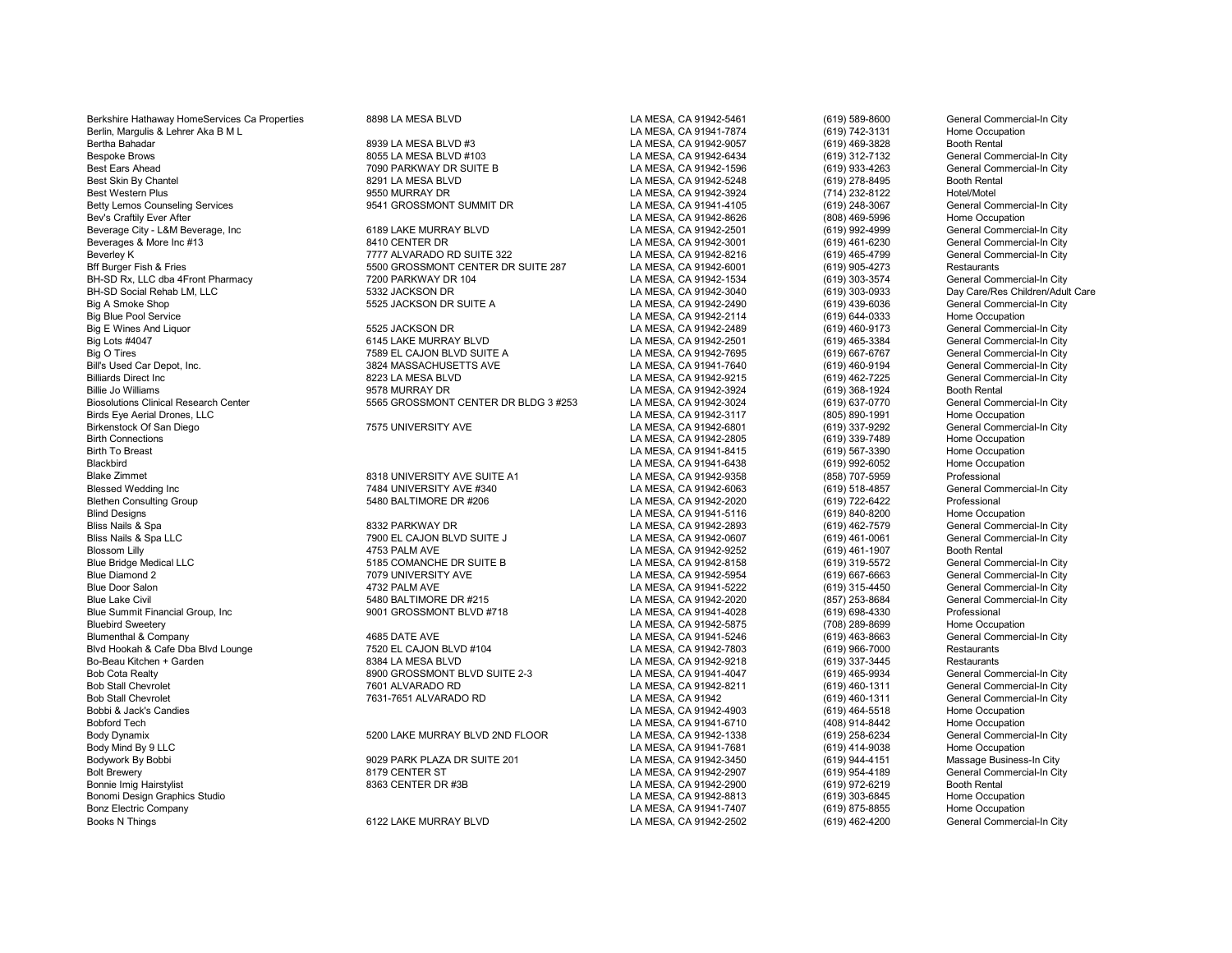Bootywod, LLC 7147 UNIVERSITY AVE LA MESA, CA 91942-5925 (619) 630-5520 General Commercial-In City Border Village Pharmacy, Inc **1992 COVID BEL CAJON BLVD SUITE L** CALOUS LA MESA, CA 91942-7435 (619) 303-8800 General Commercial-In City<br>Born Ruthless Inc Home Occupation Born Ruthless Inc LA MESA, CA 91941-6662 (619) 462-4984 Home Occupation Borrego Community Health Foundation **8881 FLETCHER PKWY SUITE 200** LA MESA, CA 91942-3135 (619) 464-6434 Exempt Business (619) 464-6434 Exempt Business (619) 464-6434 Exempt Business (619) 464-6434 Exempt Business (858) 56 Boss Bird Kitchen 8323 LA MESA BLVD LA MESA, CA 91942-0217 (858) 566-9191 Restaurants Boss Glam Boutique 7317 EL CAJON BLVD #203C LA MESA, CA 91942-7439 (619) 630-8614 General Commercial-In City Boudagn 4 Inc Dba New York New York Pizza & Pasta 6195 LAKE MURRAY BLVD SUITE D LA MESA, CA 91942-2501 (619) 464-6012 Restaurants<br>Bouffant A Hair Salon Chrone Commercial-In City 6199 861-7028 General Commercial-In City Bouffant A Hair Salon 8760 LA MESA BLVD SUITE A LA MESA, CA 91942-5456 (619) 861-7028 General Commercial-In City Boulevard Apartments 7007 BOULEVARD DR LA MESA, CA 91941-7514 (619) 287-0626 Residental Property Rentals<br>Boulevard Barber & Shave LA MESA. CA 91 Boulevard Barber & Shave **8283 LA MESA BLVD** 8283 LA MESA BLVD **LA MESA, CA 91942-5248** (619) 464-6500 General Commercial-In City<br>Boutique Monogram Home Occupation Boutique Monogram LA MESA, CA 91942-3812 Home Occupation Bradt Residuary Trust Trust 1043-7045 UNIVERSITY AVE LA MESA, CA 91942-5954 (619) 466-3020 General Commercial-In City<br>Brady Co./ San Diego. Inc. 1999 Contractor/Subcontractor 1999 8100 CENTER ST 100 CENTER ST LA MESA. CA 9 Brady Co./ San Diego, Inc. 8100 CENTER ST LA MESA, CA 91942-2994 (619) 462-2600 x330 Contractor/Subcontractor Brady Socal, Inc. Channel Commercial-In City and the State of the State of the State of the State of the State State of the State of the State of the State of the State of the State of the State of the State of the State o Brady-Standard JV, LLC 8104 COMMERCIAL ST LA MESA, CA 91942-2995 (619) 462-2600 Contractor/Subcontractor BRAIDS\_BY\_DV 5980 SEVERIN DR #102 LA MESA, CA 91942-3830 (567) 377-3574 Booth Rental Brain Learning Psychological Corporation 1986 Corporation 1991 5550 BALTIMORE DR #150 1898 CA 2019 ALT AMESA, CA 91942-2739 (619) 750-5628 Professional Professional 1997 5500 CROSSMONT CENTER DR #285 LA MESA, CA 91943-8000 Brandie Redd Chronic Center of the State of State of State of State of State of State of State of State of State State of State State State State State State State State State State State State State State State of State S Brandiose Studios Inc Channel Company of the Studios Inc. Home Occupation of the Studios Inc. And the Studios I<br>Brandy Zapata (619) 504-8727 Booth Rental Brandy Zapata 8555 FLETCHER PKWY #100 LA MESA, CA 91942-3060 (619) 504-8727 Booth Rental Brea Garrison 8648 LA MESA BLVD LA MESA, CA 91942-9504 (619) 871-5905 Booth Rental Bree Charles Evenrud, LMFT **5575 LAKE PARK WAY 100-8** LA MESA, CA 91942-1664 (619) 456-7997 General Commercial-In City<br>Brenda Heflin LCSW Home Occupation Brenda Heflin LCSW LA MESA, CA 91942-8851 (619) 940-8287 Home Occupation Brenda L. Sturm 5500 GROSSMONT CENTER DR SUITE 285 LA MESA, CA 91943-8000 (619) 540-8599 Booth Rental Brenda Mack, Lmft 7840 EL CAJON BLVD #201 LA MESA, CA 91942-0600 (619) 791-6264 General Commercial-In City Brett Anthony Construction Inc Contractor Construction Inc Construction Construction Construction Construction<br>Brew Coffee Spot General Commercial-In City 6101 LAKE MURRAY BLVD LA MESA, CA 91942-2501 (619) 246-1244 General Brew Coffee Spot 6101 LAKE MURRAY BLVD LA MESA, CA 91942-2501 (619) 246-1244 General Commercial-In City Brian Ravitch Fda Consulting Services LLC<br>Brick + Laurel (619) 724-7757 (519) 905-6293 (619) 905-6293 (619) 905-6293 Brick + Laurel 5171 GUILD ST LA MESA, CA 91942-2933 (619) 905-6293 General Commercial-In City Brigantine 9350 FUERTE DR LA MESA, CA 91941-4107 (619) 465-1935 Restaurants Bright Ideas & Co LA MESA, CA 91941-6441 (619) 857-0689 Home Occupation Brittany Carlucci 5680 LAKE MURRAY BLVD LA MESA, CA 91942-2737 (619) 417-0328 Booth Rental Brittany LaBotz LA MESA, CA 91942-9307 (916) 247-3916 Home Occupation Brittany Reynolds **SECON CONFERITE SECONAL SECONAL SECONAL SECONAL SECONAL SECONAL SECONAL SECONAL SECONAL SECONAL**<br>Brow And Body Lounge **SECONAL SECONAL SECONAL SECONAL SECONAL SECONAL SECONAL SECONAL SECONAL SECONAL SECO** Brown Financial & Insurance Services TRAD AND 7840 EL CAJON BLVD #304 LA MESA, CA 91942-060 CADING 1999 368-5979 General Commercial-In Commercial-In Commercial-In Commercial-In Commercial-In Commercial-In Commercial-In Cit Bruce Cozart 4730 3RD ST SUITE A LA MESA, CA 91941-5242 (619) 463-8400 Professional Bruce Hafer 9545 GROSSMONT SUMMIT DR LA MESA, CA 91941-4105 (619) 463-0330 General Commercial-In City Brunetto Management 4975 COMANCHE DR LA MESA, CA 91942-8116 (619) 461-0418 Residental Property Rentals Bryant Nguyen M.D. P.C 8851 CENTER DR #405 LA MESA, CA 91942-3017 (619) 567-4050 Professional Btm Capital LA MESA, CA 91941-6423 (619) 303-4189 Home Occupation BTW Publishing LA MESA, CA 91941-7844 (619) 318-8010 Home Occupation Buchalter Consulting, Inc. LA MESA, CA 91941-7870 (619) 697-5867 Home Occupation Builder's Shield Insurance Services, Inc . [19] 9029 PARK PLAZA DR #204 LA MESA, CA 91942-3450 (619) 567-6020 General Commercial-In City<br>Building Strong Roots Child & Family Therapy. Inc . [5811 AMAYA DR #202 Building Strong Roots Child & Family Therapy, Inc and the State of State of HAMAYA DR #202 LA MESA, CA 91942-4156 (619) 609-7597 General Commercial-In City<br>Bumble Bee Botanicals General Commercial-In City and State of Buil Bumble Bee Botanicals 8047 LA MESA BLVD UNIT C LA MESA, CA 91942-6484 (619) 500-2463<br>BunnyBears Infant Toddler Camp Commercial Commercial Commercial Commercial Commercial Commercial Commercial Co BunnyBears Infant Toddler 8314 PARKWAY DR LA MESA, CA 91942-2893 (619) 567-4214 Day Care/Res Children/Adult Care Bunnybears Preschool 5358 JACKSON DR #2 LA MESA, CA 91942-3040 (619) 567-4214 Day Care/Res Children/Adult Care Burger Auto Group, LLC 8355 HERCULES ST LA MESA, CA 91942-2921 General Commercial-In City Burlington Coat Factory #351 7938 EL CAJON BLVD LA MESA, CA 91942-0605 (619) 460-7624 General Commercial-In City Bustles On Wheels LA MESA, CA 91941-4034 (858) 224-2452 Home Occupation Butler Therapy, Inc LA MESA, CA 91941-5549 (619) 644-1788 Home Occupation Bwatt Entertainment Magnetics (619) 261-7899 Home Occupation<br>By Small & Simple Things More Coupation (619) 261-7899 Home Occupation (619) 261-7899 Home Occupation By The Book Property Management **LA MESA, CA 91942-4231** (619) 743-4231

Bottle Rack Liquor 5307 LAKE MURRAY BLVD SUITE B LA MESA, CA 91942-1309 (619) 698-9110 General Commercial-In Commercial-In Commercial-In Commercial-In Commercial-In Commercial-In Commercial-In Commercial-In City Late Resta 8691 LA MESA BLVD<br>Breathing With Sandy 2009 LA MESA, CA 91942-1664 (704) 771-5886 Independent Contractor - In City<br>Ceneral Commercial-In City La MESA CA 91942-1664 (619) 456-7997 General Commercial-In City

LA MESA, CA 91942-9558 (619) 461-5000 Professional<br>
LA MESA. CA 91942-2304 (619) 724-7757 Home Occupation

8893 LA MESA BLVD SUITE C<br>T840 EL CAJON BLVD #304 **LA MESA, CA 91942-0600** (619) 780-5082 General Commercial-In City By Small & Simple Things LA MESA, CA 91942-2321 (619) 693-7625 Home Occupation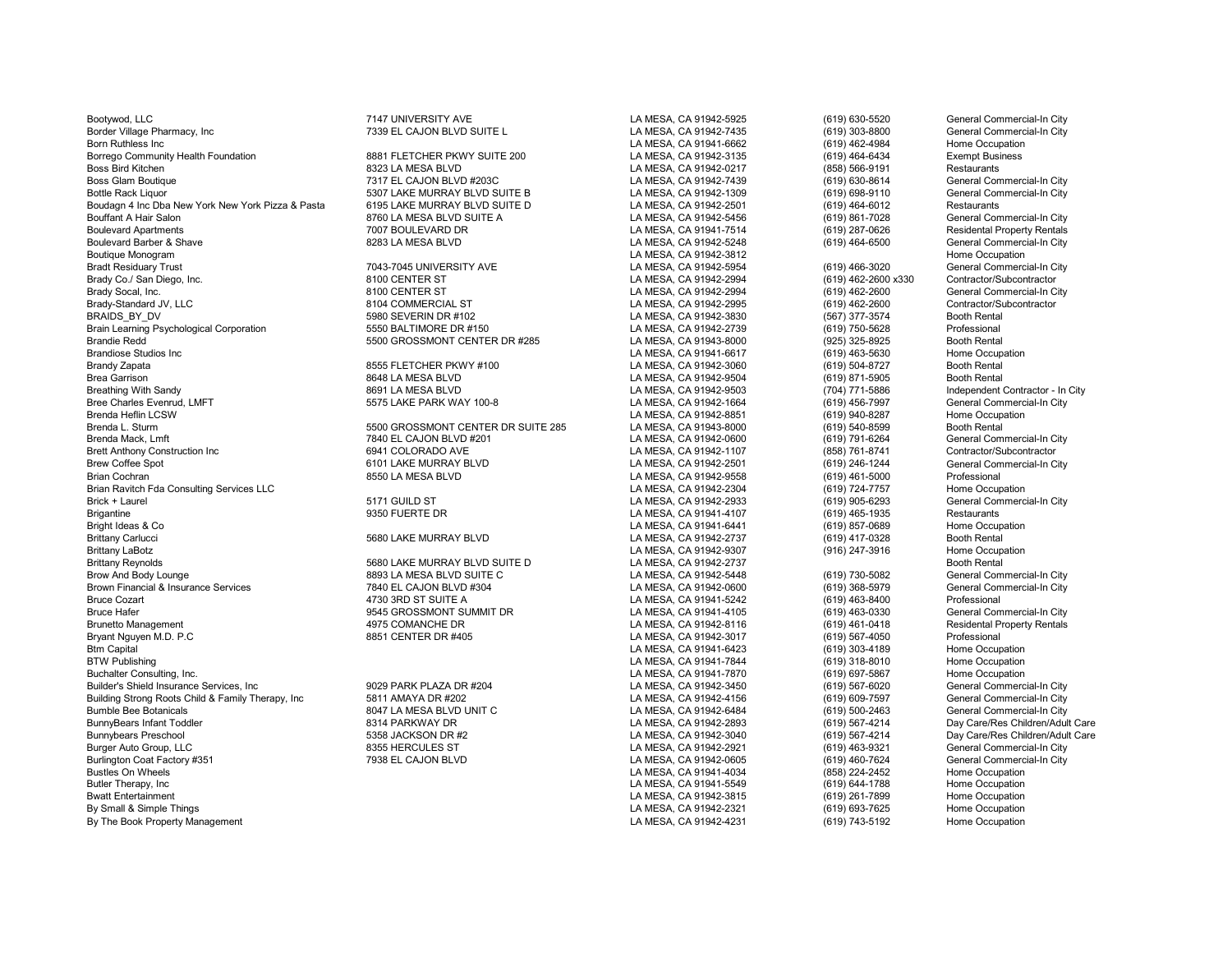Carl & Maureen Binns Apts 5035 5037 WOODYARD AVE LA MESA, CA 91942 (619) 440-8097 Residental Property Rentals Carl W. Schumaker Apts **Back Carl Schumaker Apts 8427 LA MESA BLVD** LA MESA, CA 91942-5305 (831) 625-6256 Residental Property Rentals Property Rentals Carl and State 1994-2052 (831) 625-6256 Residental Property Rentals Car Carla Sue Griggs 8380 CENTER DR SUITE D LA MESA, CA 91942-2952 (619) 698-8745<br>Carl\_ot 7501 UNIVERSITY AVE LA MESA, CA 91942-6801 (619) 213-97 CarLot CarLot CarLot 2001 CarLot 7501 UNIVERSITY AVE LA MESA, CA 91942-6801 (619) 213-9741 x1001 General Commercial-In City<br>Carlsbad Shores LLC Carlos 2001 2017 11:000 3171 VINCETTA DR Carnitas Uruapan Mexican Food

C & D Auto Care 7163 UNIVERSITY AVE LA MESA, CA 91942-5925 (619) 466-9100 General Commercial-In City C F Y I, Inc. 4885 HARBINSON AVE LA MESA, CA 91942-8549 (619) 461-5408 General Commercial-In City C I F La Mesa, L.P. 8130-70 LA MESA BLVD LA MESA, CA 91942-6437 (619) 463-4040 General Commercial-In City C L G Originals COM COMES CONSULTER THE CALLON BLVD SUITE 400 COMES AND LA MESA, CA 91942-2289 (619) 464-1201 Home Occupation<br>C M S C M S (619) 461-1800 General Commercial-In City C M S 7840 EL CAJON BLVD SUITE 400 LA MESA, CA 91942-0600 (619) 461-1800 General Commercial-In City C N C Clean Company (619) 462-8833 (CA 91942-3711 (619) 462-8833 (CA 91942-3711 (619) 462-8833 EXAMESA, CA 91942-2919 (619) 463-8697<br>C&D Towing Specialists (619) 463-8697 (619) 463-8697 (619) 463-8697 (619) 463-8697 (619) C&D Towing Specialists Canadacter States 8332 CASE ST CASE ST CALLA MESA, CA 91942-2919 (619) 463-8697 General Commercial-In City<br>C. J. Hogewoning Home Occupation City C. J. Hogewoning LA MESA, CA 91942-4907 (619) 460-1145 Home Occupation C.A.R.I.T.A.S. Care 7767 UNIVERSITY AVE LA MESA, CA 91942-4950 (800) 342-1788 General Commercial-In City<br>C.M. Esthetics 8132 LA MESA BLVD LA MESA. CA 9 C.M. Esthetics 8132 LA MESA BLVD LA MESA, CA 91942-6437 (619) 922-4033 Booth Rental C.R. Porter Properties Inc. 4566 DATE AVE LA MESA, CA 91941-5283 (619) 464-6870 Residental Property Rentals C.R. Porter Properties Inc. 4590 DATE AVE LA MESA, CA 91941-5282 (619) 464-6870 Residental Property Rentals C.W. LAMONTE CO., INC CO., INC CO. CONTRIBUTE TO A THE CAJON BLVD #200 LA MESA, CA 91942-0600 (619) 462-9861 Professional Professional Professional Professional Professional Professional Professional Professional Professio Ca Reliable Medical System, Inc 7373 UNIVERSITY AVE SUITE 101 LA MESA, CA 91942-0578 (619) 433-3398 General Commercial-In City Cadiz Properties, Lp 5711 WATER ST LA MESA, CA 91942-4142 (619) 832-1330 Residental Property Rentals Cafe A Go-Go 5120 JACKSON DR LA MESA, CA 91942-9022 General Commercial-In City Cal Coin And Jewelry Cal Coin And Jewelry 1901 PARK PLAZA DR SUITE E LA MESA, CA 91942-3437 (760) 315-3890 2nd hand dealer<br>Cal Pro Training (619) 884-8102 Home Occupation Cal Pro Training LA MESA, CA 91941-5405 (619) 884-8102 Home Occupation Cali Fresh Cutz 7714 UNIVERSITY AVE LA MESA, CA 91942-4902 (619) 439-3252 General Commercial-In City Cali V. Smog Cali V. Smog General Commercial-In City 8855 LA MESA BLVD SUITE A<br>Caliber Collision Centers Commercial-In City 8310 CENTER DR CALITE A LA MESA, CA 91942-2906 (619) 337-8260 General Commercial-In City Caliber Collision Centers 8310 CENTER DR LA MESA, CA 91942-2906 (619) 337-8260 General Commercial-In City California Ballet School General Commercial-In City (and the 4975 MEMORIAL DR LA MESA, CA 91942-942-9385 (858) 560-5676 General Commercial-In City (858) 560-5676 General Commercial-In City (858) 560-5676 General Commercial California Business Law Group, LLC 8170 LA MESA BLVD LA MESA, CA 91942-6437 (619) 325-1555 Professional California Cancer Associates For **1968** California Cancer California Cancer Cancer Cancer California Cancer Associates For 1991 AMESA, CA 91942-8901 (858) 309-6585 Professional Professional Cancer California City Cancer Ca California City Manufacturing LLC **1986 and California City Manufacturing LLC** 7317 EL CAJON BLVD #152 LA MESA, CA 91942-7439 (619) 386-5511 General Commercial-In C<br>California Countertop. Inc Contractor/Subcontractor California Countertop, Inc 7811 ALVARADO RD LA MESA, CA 91942-0665 (619) 460-0205 Contractor/Subcontractor California Escalator Cleaning LA MESA, CA 91942-8458 (619) 818-1425 Home Occupation California Gemstones 6500 GROSSMONT CENTER DR #B2-56 LA MESA, CA 91943-8000 (619) 721-4592 General Commercial-In City<br>California Hair Design Academy 60 Ceneral Commercial-In City 8011 UNIVERSITY AVE SUITE A-2 LA MESA, CA 9 California Hair Design Academy **8011 UNIVERSITY AVE SUITE A-2** LA MESA, CA 91942-5555 (619) 461-8600 General Commercial-In City California Merchant Services California Merchant Services (619) 461-8600 General Commercial-In California Merchant Services California Merchant Services Ceneral Commercial Commercial Commercial Commercial-<br>California Pain And Spine Care Commercial Commercial Commercial Commercial Commercial Commercial-In City of th<br> California Pain And Spine Care **5565 CROSSMONT CENTER DR 3-540** LA MESA, CA 91942-3024 (619) 460-2700 Professional<br>California Retina Associates **1990 Care in the State of State CA 100** California Retina (619) 475-7755 Prof California Retina Associates **8851 CENTER DR** #406 LA MESA, CA 91942-3017 (619) 425-7755 Professional Commercial-In City<br>California Teacher's Tax Service Commercial-In City 9019 PARK PLAZA DR SUITE C CALLA MESA, CA 91942-3 California Teacher's Tax Service **1992 California Teacher's Tax Service** 9019 PARK PLAZA DR SUITE C 1902 AMESA, CA 91942-3437 (619) 589-9020 General Commerc<br>Calital Solutions (619) 980-3313 Home Occupation Calital Solutions LA MESA, CA 91941-6349 (619) 980-3313 Home Occupation Calla Hair Studio 8803 LA MESA BLVD LA MESA, CA 91942-5406 (619) 846-2060 General Commercial-In City Cam Properties 8315-8319 UNIVERSITY AVE LA MESA, CA 91942 1995-3189 (619) 296-3189 Residental Property Rentals<br>CAMPINA COURT APTS/LA MESA 614 LP 9000 CAMPINA DR CAMPINA COURT APTS/LA MESA 614 LP 9000 CAMPINA DR LA MESA, CA 91942-3505 Residental P<br>Campos Foods LLC 8045 FLETCHER PKWY LA MESA, CA 91942-2929 Canada Foster 5167 BALTIMORE DR LA MESA, CA 91942-0679 (619) 972-7448 Booth Rental Cancer Center Oncology Medical **686 Cancer Center Center Center Center Center Center Center Center Center Center**<br>Candy Dobbs (619) 672-1067 **Booth Rental** 8363 CENTER DR SUITE 3 B CA MESA, CA 91942-2941 (619) 672-1067 **Bo** Candy Dobbs Candy Dobbs Candy Dobbs CENTER DR SUITE 3 B CANCSA, CA 91942-2941 (619) 672-1067 Booth Rental<br>Candy Me Up Candy Alexander Commercial-In City Candy Mess CA 91942-3016 (619) 724-6007 General Commercial-In City Candy Me Up 5500 GROSSMONT CENTER DR SUITE J-9 LA MESA, CA 91942-3016 (619) 724-6007 General Commercial-In City Candy Paradise 6500 GROSSMONT CENTER DR #193 LA MESA, CA 91942-3016 (619) 467-8118 General Commercial-In C<br>Cantamar Construction Of S D 468-4514 4319 DATE AVE Cantamar Construction Of S D 4319 DATE AVE LA MESA, CA 91941-6412 (619) 466-4514 Contractor/Subcontractor Cape-Able Canines 8150 COMMERCIAL ST LA MESA, CA 91942-2926 (619) 463-3647 General Commercial-In City Caprice Strings LA MESA, CA 91942-2720 (619) 460-9265 Home Occupation Cara Cassibry **Cara Cassibry Cara Cassibry 1984** Cassibry 1986 Muslem Cara Cassibry 1986 Muslem Booth Rental 1986<br>CARDEC Company 1986 CARD Commercial-In City 19870 LA MESA BLVD 1988 LA MESA, CA 91942-0849 (619) 726-8215 Ge CARDEC Company 8970 LA MESA BLVD LA MESA, CA 91942-0849 (619) 726-8215 General Commercial-In City Cardel Hair Creations Care and The Tata MESA BLVD SUITE A LA MESA, CA 91942-6705 (619) 465-6440 General Commercial-In City<br>Cardinal Dental Group Creational Commercial-In City Suite Base of the CREA CA 91942-3298 (619) 345-Cardinal Dental Group 8960 FLETCHER PKWY SUITE D LA MESA, CA 91942-3298 (619) 345-7999 Professional Caremeridian LLC (Seperal Commercial-In City ) 5640 AZTEC DR (State of the U.S. And CA 1942-1948 (619) 403-5267 General Commercial-In City (State of the State of the State of the State of the State of the State of the Stat Caring Physicians Medical Group 8881 FLETCHER PKWY SUITE 370 LA MESA, CA 91942-6103 (619) 465-1300 Professional 5035 5037 WOODYARD AVE LA MESA. CA 91942-6103 (619) 440-8

LA MESA, CA 91942-2929

er Bad Shores LA MESA, CA 91942-2448 (619) 771-2600 General Commercial-In City (619) 771-2600 General Commercial-In City (619) 864-6874 General Commercial-In City (619) 864-6874 General Commercial-In City (619) 864-6874 Ge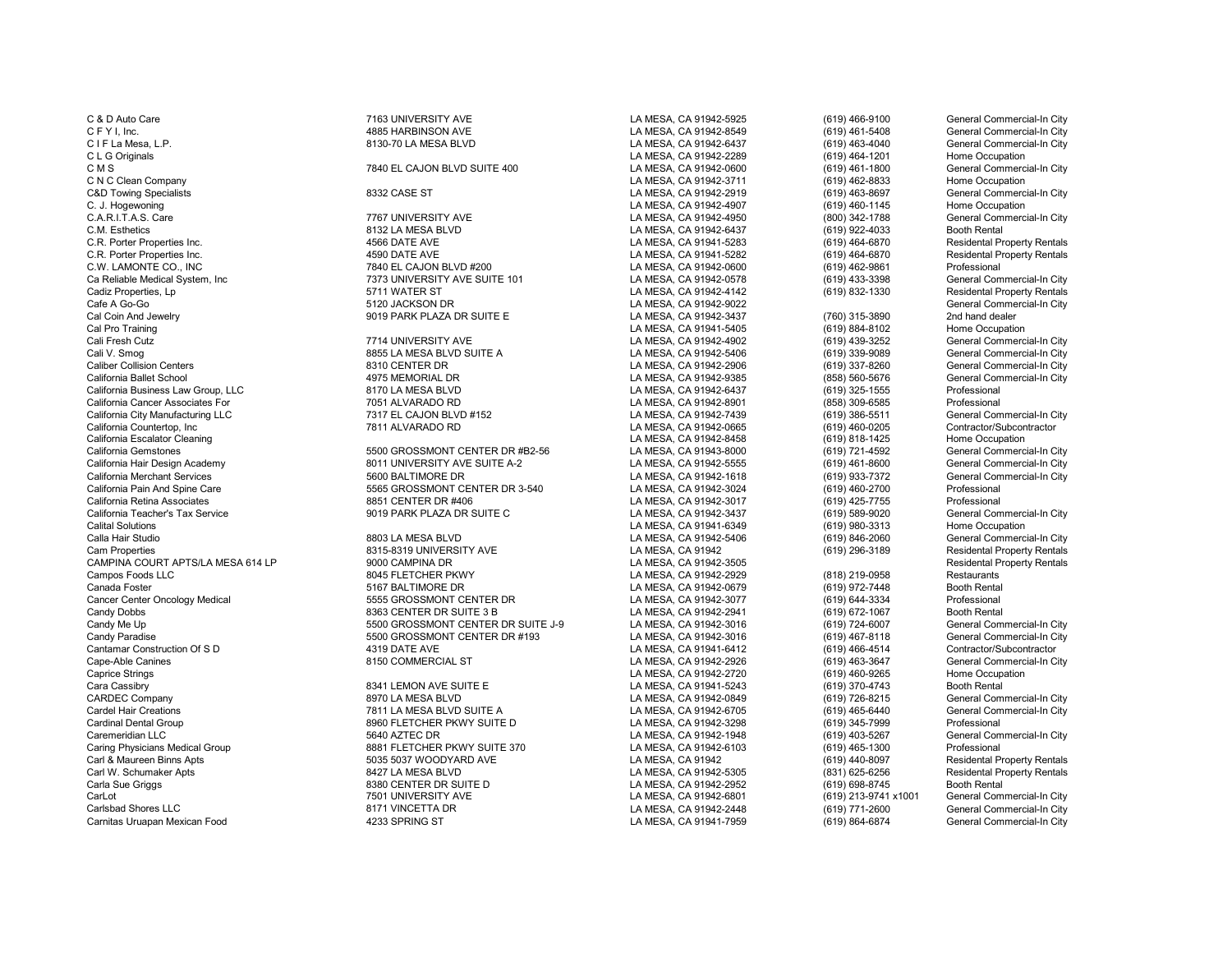Carol Dawidowicz LMFT Commercial-In City 5480 BALTIMORE DR # 106 LA MESA, CA 91942-2020 (619) 630-7605 General Commercial-In City Carol Sawaya Tax & Accounting entity of the CAJON BLVD #202B LA MESA, CA 91942-7434 (619) 200-6610 Professional<br>Carol Tolosko Tax General Commercial-In City of the 4711 3RD ST Carol 2010 LA MESA, CA 91941-5208 (619) 463-86 Carol Tolosko Tax 4711 3RD ST LA MESA, CA 91941-5208 (619) 463-8614 General Commercial-In City Carole Kim Scimone 5500 GROSSMONT CENTER DR LA MESA, CA 91943-8001 (619) 987-6699 Booth Rental Caroline Zaya 8749 LA MESA BLVD LA MESA, CA 91942-5404 (619) 252-7272 Booth Rental Carolyn Wheat Writing Services **LA MESA, CA 91942-8912** (619) 244-6202 Home Occupation<br>Carrie Schmidt Carrie Schmidt (619) 977-2273 Booth Rental Carrillo's Auto Body La Mesa 617 Carrillo's Auto Body La Mesa 8170 PARKWAY DR LA MESA, CA 91942-2409 (619) 461-0213 General Commercial-In City<br>Carter C Gardner PhD General Commercial-In City 4700 SPRING ST #204 CA RESA CA Carter C Gardner PhD 4700 SPRING ST #204 LA MESA, CA 91942-0271 (619) 627-7701 General Commercial-In City Carter Heat & Air 4427 BEVERLY DR LA MESA, CA 91941-7820 (619) 695-3888 Contractor/Subcontractor Carter Tax & Financial Service Carter Commercial-In City 5360 JACKSON DR SUITE 118 LA MESA, CA 91942-6003 (619) 405-3778 General Commercial-In City Carter Financial Service Commercial-In City 619142-6437 (619) 462-6880 Gen Cartier Financial 8100 LA MESA BLVD #200 LA MESA, CA 91942-6437 (619) 462-6880 General Commercial-In City Casa De La Mesa 6027 GUAVA AVE 6 19942-8251 (858) 490-1600 Residental Property Rentals<br>Casa De La Mesa Apartments L L C 60 61 6575 SHASTA LN 6575 CASTA LA MESA, CA 91942-4421 (858) 614-7200 Residental Property Rentals Casa De La Mesa Apartments L L C 5575 SHASTA LN LA MESA, CA 91942-4421 (858) 614-7200 Residental Property Rentals Casa De Pico Restaurant (619) 298-2603<br>Casa La Mesa Apartments (619) 462-7270 Casa La Mesa Apartments (619) 462-7270 Casa La Mesa Ca 91942-5948 (619) 462-7270 Casa La Mesa Apartments 4395 70TH ST LA MESA, CA 91942-5948 (619) 462-7270 Residental Property Rentals Cash 4 Test Strips LLC 7016 UNIVERSITY AVE LA MESA, CA 91942-5924 (619) 456-1262 General Commercial-In City Casita La Mesa Apartments 8397 LEMON AVE LA MESA, CA 91941-5267 (619) 448-1914 Residental Property Rentals Caspe Investment, LLC LA MESA, CA 91942-7620 (619) 471-7178 Home Occupation Cassandra Lurker 8749 LA MESA BLVD LA MESA, CA 91942-5404 (619) 303-1010 Booth Rental Cassandra Sohn Hhp, Clt 7840 EL CAJON BLVD #402 LA MESA, CA 91942-0600 (619) 985-7153 General Commercial-In City Castle Breckenridge Property Management 6185 COMANCHE DR SUITE D<br>Catherine A. Schlaht. D.D.S. Professional Commercial-In City<br>Catherine A. Schlaht. D.D.S. Professional City Catherine A. Schlaht, D.D.S. Carry Catherine A. Schlaht, D.D.S. Communistic Catherine A. Schlaht, D.D.S. Casset Catherine Ticknor Catherine Ticknor Catherine Ticknor Catherine Ticknor Catherine Ticknor Catherine Ticknor Ca Catherine Ticknor Catherine Ticknor and the three tops and the 4678 NEBO DR #100 LA MESA, CA 91941-3205 (619) 804-5024 Booth Rental Booth Rental Christian Catherine Ticknor and the 17057 UNIVERSITY AVE LA MESA, CA 91942-59 CB HAIR & NAILS 7057 UNIVERSITY AVE LA MESA, CA 91942-5954 () 619-4622 x250 General Commercial-In City Cbre, Inc. 6500 GROSSMONT CENTER DR LA MESA, CA 91943-8001 (214) 273-8144 General Commercial-In City COMedParts (214) 273-8144 General Commercial-In City COMedParts (214) 273-8144 General Commercial-In City CCMedParts LA MESA, CA 91941-5662 (619) 876-3756 Home Occupation Cece Photo 8415 LA MESA BLVD #3 LA MESA, CA 91942-5326 (619) 280-0990 General Commercial-In City Celeste Benavides, D.V.M. LA MESA, CA 91942-8745 (619) 469-2591 Home Occupation Cellco Partnership Dba Verizon Wireless 6500 GROSSMONT CENTER DR RA-6 LA MESA, CA 91942-3016 (630) 857-2290 General Commercial-In City Cellco Partnership Dba Verizon Wireless 380 HERCULES ST Cellco Partnership Dba Verizon Wireless 8380 HERCULES ST Commercial-In City LA MESA, CA 91941 (630) 857-2290 General Commercial-In City Center For Autism And Related Disorders LLC 4700 SPRING ST #180 LA MESA. CA 91942-0263 Center For Autism And Related Disorders LLC 4700 SPRING ST #180 LA MESA, CA 91942-0263 (818) 345-2345 General Commercial-In City Contractor/Subcontractor<br>Center Glass Co 3 Contractor/Subcontractor Center Glass Co 3 7853 EL CAJON BLVD LA MESA, CA 91942-0621 (619) 469-6181 Contractor/Subcontractor Centex Glazing 8260 COMMERCIAL ST LA MESA, CA 91942-2938 (619) 644-1981 Contractor/Subcontractor Centifonti Restaurant & Bar Inc Centifonti Restaurant & Bar Inc. Network Centrication Centrication Centrication<br>Centre City Shell No 2 Ceneral Commercial-In City 3810 MASSACHUSETTS AVE CANNESA. CA 91941-7640 (619) 460-9194 Centre City Shell No 2 3810 MASSACHUSETTS AVE LA MESA, CA 91941-7640 (619) 460-9194 General Commercial-In City Ceramicafe, Inc. 5500 GROSSMONT CENTER DR LA MESA, CA 91943-8001 (619) 466-4800 General Commercial-In City Challenge Center **1966 Contract Challenge Center 1966** Challenge Center 1967-8644 Exempt Business<br>Chanel's Hair Boutique 1966 Channercial-In City 1968 Channel Challenge CA MESA, CA 91942-5407 (619) 302-2404 General Commerc Chanel's Hair Boutique 8818 LA MESA BLVD LA MESA, CA 91942-5407 (619) 302-2404 General Commercial-In City Chang Apartments and the state of the state of the SCA of the SCA CA 91942-8874 (858) 756-9051 Residental Property Rentals<br>Chansila Lim the SCA 91943-8000 (800 GROSSMONT CENTER DR #285 LA MESA, CA 91943-8000 (619) 888-2262 Chansila Lim 5500 GROSSMONT CENTER DR #285 LA MESA, CA 91943-8000 (619) 888-2262 Booth Rental Charcoal House Investment Inc 9566 MURRAY DR LA MESA, CA 91942-3924 (619) 212-1508 Restaurants Charles A. Long, MFT Charles A. Long, MFT Charles Charles A. Long, Charles A. Long, MFT Charles A. Long, MFT Charles A. Long, MFT Charles A. Long, MFT Charles A. Long, MFT Charles A. Long, MFT Charles A. Long, MTC Charles Charles Apartments 8835 LA MESA BLVD LA MESA, CA 91942-5433 (619) 297-7736 Residental Property Rentals Charles B. Harris, Attorney At Law **777 ALVARADO RD SUITE 720** LA MESA, CA 91942-8256 (619) 713-0720 Professional<br>Charles E Fourgrop (619) 454-0440 Professional ASSAN ATTISON AVE Charles E Fougeron 8330 ALLISON AVE LA MESA, CA 91942-9378 (619) 464-0440 Professional Charles Larson Apts 7343 WAITE DR LA MESA, CA 91941-7632 (619) 466-2722 Residental Property Rentals Charlotte Gelastopoulos 61 Charlotte Gelastopoulos (Charlotte Gelastopoulos et al. 1992)<br>Charlotte Mills (Charlotte Mills Annual Charlotte Mills Annual Charlotte Mills (CA 91942-6490 (619) 464-3166 Booth Rental Charlotte Mills 8127 LA MESA BLVD #106 LA MESA, CA 91942-6490 (619) 886-3495 Booth Rental Charya Wickremasinghe Science Communications Svcs and the State PARK WAY #100-15 **Charya Charge Communications Svcs**<br>Chase Healing Therapy Massage Business-In City 61942-1664 (619) 672-5888 Massage Business-In City Chateau Spring Gardens, LLC **Charles Chateau Spring Gardens, LCC 1944** 1965 PALM AVE LA MESA, CA 91941-6500 (310) 785-0077 Residental Property Rentals<br>Chateau Spring Hill Partners, LLC 2001 1994 1994 1994 1994 1994 1995 19 Chateau Spring Hill Partners, L L C Chateau Spring Hill Property Rentals<br>Chateau Spring Terrace Partners, L L C Chateau Spring Street Auto 4242 SPRING ST Chateau Spring Terrace Partners, L L C Chateau Spring Terrace Partne Chateau Spring Terrace Partners, L L C 6 (310) 785-0077 Residental Property Chateau Spring Terrace Partners, L L C<br>Chelsea Long (619) 729-2169 Booth Rental Property Rental Property Rental Property Rental Property Rental Pr

e Batt 1 AMESA BLVD CARRIE MESA, CA 91942-5457 (619) 977-2273 Booth Rental Batt All City<br>Batt Batt 8170 PARKWAY DR

4653 3RD ST<br>2. LA MESA, CA 91941-5568 (619) 447-7345 Residental Property Rentals<br>2. Ceneral Commercial-In City (630) 857-2290 (630) 447-7345 ERREY BROWN DAYS AND LA MESA, CA 91942-2620 (619) 463-5126 Day Care/Res Children/Adult Care<br>1995 PALM AVE ASSENGED AND LA MESA. CA 91941-5531 (619) 464-3166 Booth Rental Chase Healing Therapy 5575 LAKE PARK WAY #100-15 LA MESA, CA 91942-1664 (619) 672-5888 Massage Business-In City

LA MESA, CA 91941-5208

General Commercial-In City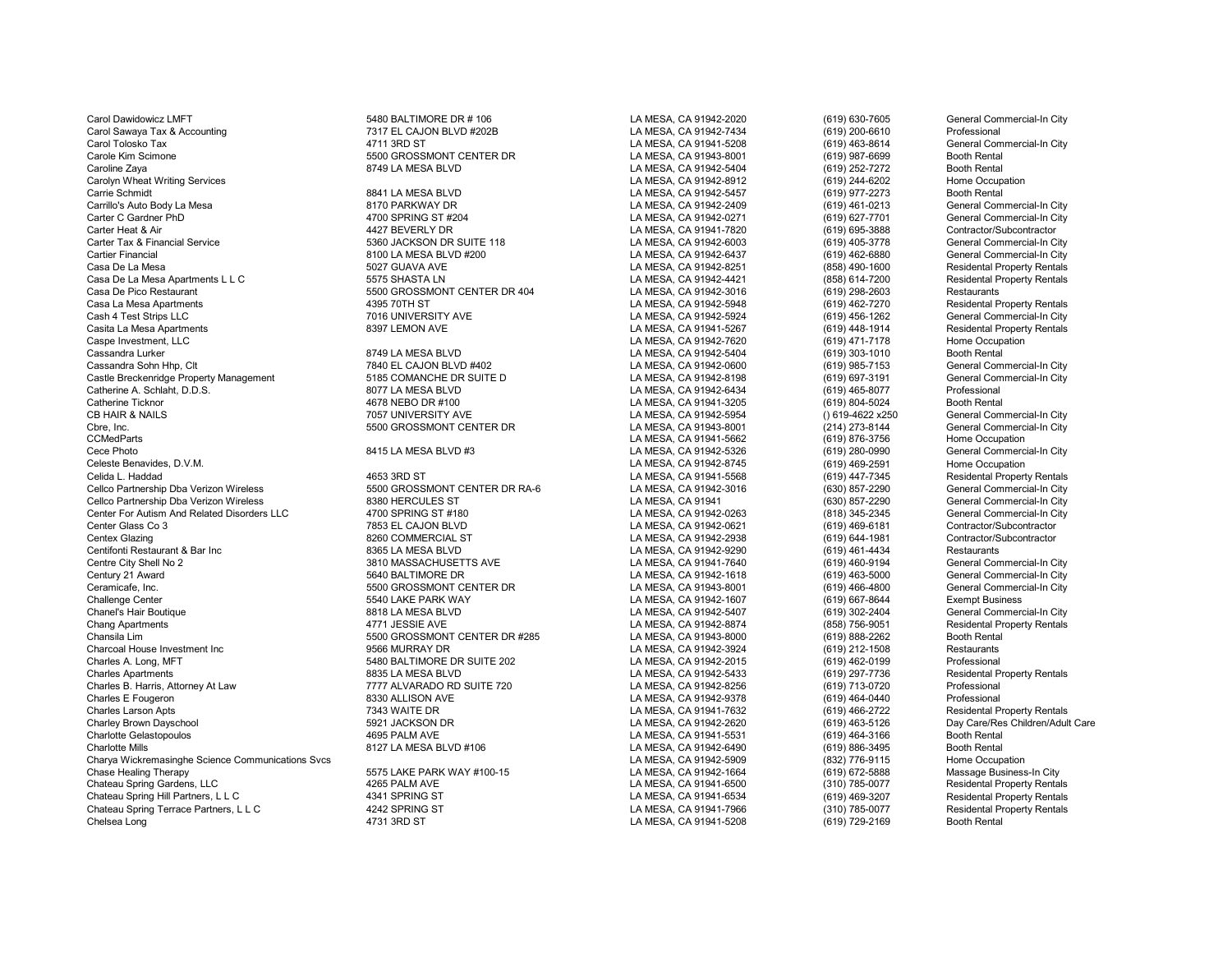Cheryl Youngblood 8380 CENTER DR LA MESA, CA 91942-2952 (619) 977-2413 Booth Rental CHI Wellness CHI Wellness CHI Wellness CHI Wellness CHI Wellness CHI MESA, CA 91942-0271 (619) 368-6777 General Commercial-In City<br>Chicana Doll.Com Chicana Commercial-In City Chicana Doll.Com (619) 597-9865 Home Occupation Chicana Doll.Com LA MESA, CA 91941-7724 (619) 597-9865 Home Occupation Chick-Fil-A At Grossmont 8200 PARKWAY DR LA MESA, CA 91942-2406 (619) 465-4812 Restaurants Chico Club/Three Cheers, LLC **Chico Club/Three Cheers, LLC** Chicore Cheers, LLC 7366 EL CAJON BLVD LA MESA, CA 91942-7413 (619) 465-4190 General Commercial-In City<br>Chicorel Enterprise Home Occupation Child Evangelism Fellowship 8111- A ORANGE AVE LA MESA, CA 91942 (619) 469-8593 General Commercial-In Child Nutrition Program Of Southern California 8111- A ORANGE AVE LA MESA, CA 91942-8289 (619) 465-2695 Exempt Business Child Nutrition Program Of Southern California **1992** 7777 ALVARADO RD SUITE 422 LA MESA, CA 91942-8289 (619) 465-2695 Exempt Business<br>Childtime Childcare. Inc. #0252 Children Clity Child City 5565 LAKE PARK WAY CHILD AND Childtime Childcare, Inc. #0252 5565 LAKE PARK WAY LA MESA, CA 91942-1606 (619) 460-0310 General Commercial-In City Chili's Bar & Grill #454 8285 FLETCHER PKWY LA MESA, CA 91942-2936 (619) 589-9890 General Commercial-In City China Super Buffet 7984 LA MESA BLVD LA MESA, CA 91942-5550 (619) 337-6888 Restaurants Chipotle Mexican Grill 8005 FLETCHER PKWY LA MESA, CA 91942-2929 (619) 589-2258 Restaurants Chipz Happen 9545 GROSSMONT SUMMIT DR LA MESA, CA 91941-4105 (855) 992-4479 General Commercial-In City Chloe Stellenwerf 8749 LA MESA BLVD LA MESA, CA 91942-5404 (619) 303-1010 Booth Rental Choice Confections **Choice Confections**<br>Choices Unlimited Choices Unlimited Professional Choices Unlimited Professional Choices Unlimited Professional Choices Unlimited 5360 JACKSON DR SUITE 112 LA MESA, CA 91942-3012 (619) 697-0934 Professional Chopsticks Inn Restaurant 8687 LA MESA BLVD LA MESA, CA 91942-9503 (619) 466-4470 Restaurants Chris Stone Photography LA MESA, CA 91942-2606 (619) 677-0802 Home Occupation Chrissy De Jack **1988 Chrissy De Jack 1998** Chrissy De Jack 1998 Chrissy De Jack 1998 Christ Lutheran Church 1998 Christ Lutheran Church 1998 Christ Lutheran Church 1998 Christ Lutheran Church 1998 Christ Lutheran Church 1 Christ Lutheran Church 1985-7923 LA MESA BLVD LA MESA, CA 91942-0609 (619) 462-5211 Residental Property Rentals<br>Christina Cervantes 2006 Christina Cervantes 1990 1990 1991 1991 1992 10: CA MESA, CA 91941-4164 (619) 337-258 Christina Cervantes 9340 FUERTE DR #201 LA MESA, CA 91941-4164 (619) 337-2581 Booth Rental Christina Romero Perez 8803 LA MESA BLVD LA MESA, CA 91942-5406 (619) 312-8279 Booth Rental Christina Schulz Photo And Design Norme Occupation and Act of the Schulz And Design Act of the Occupation of the Schulz And Design Act of the Occupation of the Occupation of the Occupation of the Occupation of the Occupati Christine Hang Nguyen 4695 PALM AVE LA MESA, CA 91941-5531 (619) 464-3166 Booth Rental Christine Miller, L. A. C 4754 PALM AVE LA MESA, CA 91942-5253 (619) 302-1129 Acupuncture Christine Schumann 8380 CENTER DR SUITE D LA MESA, CA 91942-2952 (619) 698-8745 Booth Rental Christine Valdes 8380 CENTER DR SUITE D LA MESA, CA 91942-2952 (619) 742-1530 Booth Rental Christopher Carstens Ph D 6360 JACKSON DR SUITE 104 LA MESA, CA 91942-6064 (619) 994-6464 Professional<br>Chuchees Frutoteria (619) 461-6600 Restaurants 7495 UNIVERSITY AVE LA MESA, CA 91942-6031 (619) 461-6600 Restaurants Chuchees Frutoteria 7495 UNIVERSITY AVE LA MESA, CA 91942-6031 (619) 461-6600 Restaurants Chuck E. Cheese's 5500 GROSSMONT CENTER DR J 34 LA MESA, CA 91942-8000 (619) 698-4351<br>Churchman Trust 3979 KING ST LA MESA. CA 91941-7407 (619) 392 Cilantro Taco Shop 7520 EL CAJON BLVD #301 LA MESA, CA 91942-7803 (619) 765-9466 General Commercial-In City Cindy Ferguson, LCSW COS COMPUTER MANUS AND SPRING ST #204 LA MESA, CA 91942-0271 (619) 463-9086 Professional<br>Cindy's Nails Computer of the Supercriate of the Supercriate of the Supercriate of the Supercriate of the Supe Cindy's Nails 8255 EL PASO ST LA MESA, CA 91942-2702 (619) 741-8778 General Commercial-In City Cinexa 8341 LEMON AVE SUITE F LA MESA, CA 91941-5243 (619) 467-7241 General Commercial-In City Cingray, Inc. 619) 589-6494 Ceneral Commercial-In City 7959 UNIVERSITY AVE SUITE A CALCOMERA CA LA MESA, CA 91942-5518 (619) 589-6494 General Commercial-In City Cinthia Oceauera Commercial-In City 8893 LA MESA BUVD SUITE C Cinthia Oceguera 6893 LA MESA BLVD SUITE C LA MESA, CA 91942-5448 (619) 576-6081 Booth Rental Cinthya La Mesa, CA 91942-6490 (619) 44-1610 Booth Rental Cinthya La MESA, CA 91942-6490 (619) 244-1610 Booth Rental Cinthya L Ayala Dba Beauty Matters City Of La Mesa Test Account 8130 ALLISON AVE LA MESA, CA 91942-5502 (619) 667-1118 Microenterprise Home Kitchen City Tacos Village Taqueria 8325 LA MESA BLVD LA MESA, CA 91942-0217 (619) 467-7999 Restaurants CJ Notary and Business Services, Inc **6. 1992-2016**<br>CJ Performance CJ Performance (760) 215-8706<br>CJ Performance (760) 215-8706 Cjb Sports Inc Dba Play It Again Sports **8011 UNIVERSITY AVE #C4** LA MESA, CA 91942-5520 (619) 303-2888 2nd hand dealer<br>CJU Construction Contractor/Subcontractor 5431 LAKE MURRAY BLVD #14 LA MESA. CA 91942-1545 (619) 357-8 CJU Construction 6431 LAKE MURRAY BLVD #14 LA MESA, CA 91942-1545 (619) 357-8122 Contractor/Subcontractor/Subcontractor/Subcontractor/Subcontractor/Subcontractor/Subcontractor/Subcontractor/Subcontractor/Subcontractor/Subc Claim Jumper Restaurant 1986 March 2010 SECONDA 1998 SECONDA CENTER DR LA MESA, CA 91943-8001 (619) 469-3927 Restaurants<br>Claire Solorio, Inc 1992-8222 x0 Home Occupation Claire Solorio, Inc and Discussion of the Solorio, Inc LA MESA, CA 91942-1422 (619) 208-8222 x0 Home Occupation<br>Claire's #5387 Claire's #5500 GROSSMONT CENTER DR LA MESA. CA 91943-8001 (619) 698-0425 General Commercial-In Claire's #5387 (619) 698-0425 5500 GROSSMONT CENTER DR LA MESA, CA 91943-8001 (619) 698-0425<br>Clark Marketing Solutions (619) 981-0076 Clark Marketing Solutions (1998) Home Occupation (619) 981-0076 Home Occupation<br>Classic Audio Repair. Inc (2011) Sample Classic Audio Repair (619) 981-0076 (619) 981-0076 (Seneral Commercial Classic Audio Repair, Inc 8872 LA MESA BLVD LA MESA, CA 91942-5437 (619) 439-7890 General Commercial-In City Classic Tailoring & Cleaner 8253 EL PASO ST LA MESA, CA 91942-2702 (619) 461-4214 General Commercial-In City Claudia Lederer-Personal Assistant North Claudia Lederer-Personal Assistant New Bocupation<br>Claudia Powell - Private Fiduciary New South New Board Alexander 216 New Home Cocupation (619) 201-4021 (619) Clinic Services Of California Medical Group, Inc and Basing the Services Of California Medical Group, Inc and B<br>CLK 2 Juice LP (760) 341-2992 Restaurants (760) 341-2992 Restaurants CLK 2 Juice LP 5500 GROSSMONT CENTER DR SP#101 LA MESA, CA 91943-8000 (760) 341-2992 Restaurants Club V Entertainment/Rynessa Photography LA MESA, CA 91941-7892 (619) 847-6452 Home Occupation Clyde & Rita Harris 4549-53 ACACIA AVE LA MESA, CA 91941-6447 (619) 487-2259 Residental Property Rentals

LA MESA, CA 91941-6449 (619) 462-9754 Home Occupation<br>Chicorel Enterprise LA MESA, CA 91942 (619) 469-8593 General Commercial-In City T373 UNIVERSITY AVE #216 COMPRES AND THE MESA, CA 91942-0500 COMPRESS (619) 454-4489 General Commercial-In City<br>1.5730 YORKSHIRE AVE COMPRESS CA STRESS AND MESA, CA 91942-2815 e B855 LA MESA BLVD LA MESA, CA 91942-5406 (760) 215-8706 General Commercial-In City<br>1991 BO11 UNIVERSITY AVE #C4 CA STREET LA MESA. CA 91942-5520 (619) 303-2888 2nd hand dealer

Claudia Powell - Private Fiduciary 8080 LA MESA BLVD SUITE 216 LA MESA, CA 91942-0362 (619) 464-8966 Professional

(619) 392-2890 Residental Property Rentals<br>
(619) 765-9466 General Commercial-In City General Commercial-In City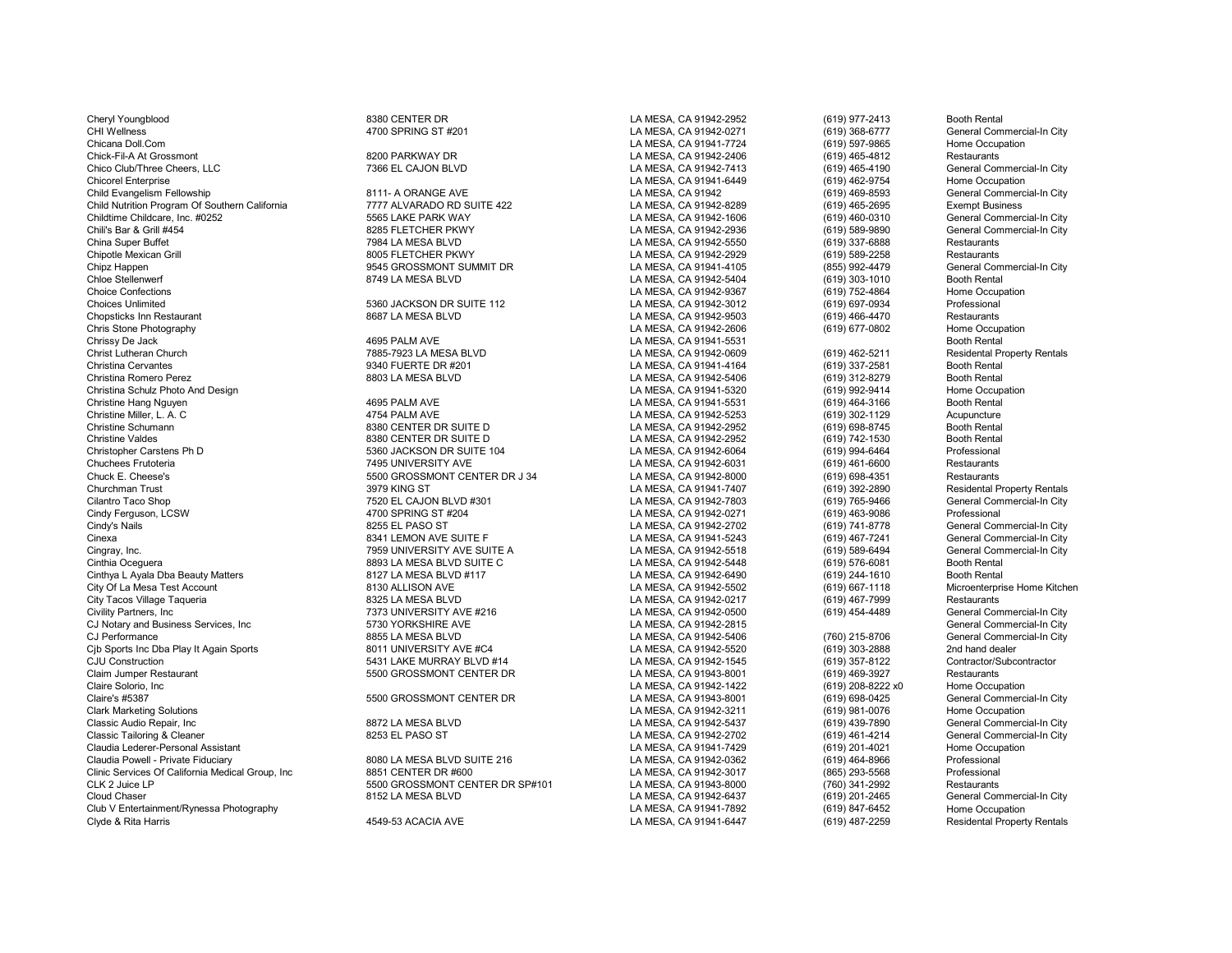| <b>CNP Alley</b>                                   |                                | LA MESA, CA 91941-5523 | (951) 370-1638 | Home Occupation                    |
|----------------------------------------------------|--------------------------------|------------------------|----------------|------------------------------------|
| Coaching, Chi Kung, Pilates & Yoga By Joe Melendez |                                | LA MESA, CA 91942-2054 | (619) 569-6172 | Home Occupation                    |
| <b>Coast Care Partners</b>                         | 8530 LA MESA BLVD #200         | LA MESA, CA 91942-0966 | (619) 354-2544 | General Commercial-In City         |
| Coastal Catch Clothing                             |                                | LA MESA, CA 91942-5955 | (619) 508-0872 | Home Occupation                    |
| Coastal Injury Care Center                         | 8780 ELDEN ST                  | LA MESA, CA 91942-3211 | (949) 244-9405 | General Commercial-In City         |
| Coastal Medical Evaluations & Billing              | 8600 LA MESA BLVD SUITE B      | LA MESA, CA 91942-9504 | (619) 333-6262 | Professional                       |
| Coastal Property Care & Const, Inc.                | 4607 71ST ST                   | LA MESA, CA 91942-8511 | (619) 464-6303 | Contractor/Subcontractor           |
| <b>Coating Creations</b>                           | 8696 ECHO DR                   | LA MESA, CA 91941-6607 | (619) 469-1364 | Contractor/Subcontractor           |
| Code Coach                                         |                                | LA MESA, CA 91942-5203 |                | Home Occupation                    |
| Cold Stone Creamery                                | 5500 GROSSMONT CENTER DR #F16B | LA MESA, CA 91943-8000 | (619) 697-6521 | General Commercial-In City         |
| Colleen Kleinebreil                                | 8380 CENTER DR                 | LA MESA, CA 91942-2952 | (619) 994-5318 | <b>Booth Rental</b>                |
| College Copy Center                                | 5179 BALTIMORE DR              | LA MESA, CA 91942-0679 | (619) 697-2355 | General Commercial-In City         |
| College Knowledge Now                              |                                | LA MESA, CA 91942-1315 | (619) 750-6281 | Home Occupation                    |
| <b>Collinswood Apartments</b>                      | 7490 COLLINS AVE               | LA MESA, CA 91942-1581 | (858) 455-9798 | <b>Residental Property Rentals</b> |
| Colony Mobile Plaza                                | 7440 COLONY DR                 | LA MESA, CA 91942-7472 | (858) 481-3081 | <b>Trailer Parks</b>               |
| <b>Colony Square Apartments</b>                    | 4850 WILLIAMSBURG LN           | LA MESA, CA 91942-8610 | (858) 268-5004 | <b>Residental Property Rentals</b> |
| Comanche Hills Apartments, Inc.                    | 5040 COMANCHE DR               | LA MESA, CA 91942-8051 | (619) 697-8713 | <b>Residental Property Rentals</b> |
| <b>Commercial Electric Appliance Svc</b>           | 8110 COMMERCIAL ST             | LA MESA, CA 91942-2926 | (619) 463-9225 | General Commercial-In City         |
|                                                    |                                |                        |                |                                    |
| <b>Community Convalescent Hospital</b>             | 8665 LA MESA BLVD              | LA MESA, CA 91942-9503 | (619) 465-0702 | General Commercial-In City         |
| Community Tax & Bookkeeping Service                | 5575 LAKE PARK WAY SUITE 100   | LA MESA, CA 91942-1664 | (619) 312-7711 | General Commercial-In City         |
| Community, Action, Service & Advocacy              | 7839 UNIVERSITY AVE #107       | LA MESA, CA 91942-0476 | (619) 442-2727 | General Commercial-In City         |
| Compass Consulting & Design                        |                                | LA MESA, CA 91941-5354 | (619) 990-3566 | Home Occupation                    |
| Compassionate Care For Seniors 1                   | 8100 BINNEY PL                 | LA MESA, CA 91942-2621 | (619) 206-2209 | Day Care/Res Children/Adult Care   |
| Concentra                                          | 7862 EL CAJON BLVD             | LA MESA, CA 91942-6712 | (619) 697-3093 | Professional                       |
| Concentra Urgent Care                              | 7862 EL CAJON BLVD             | LA MESA, CA 91942-6712 | (619) 697-3093 | Professional                       |
| Concetta Saia                                      | 7638 NORMAL AVE                | LA MESA, CA 91941-6191 | (619) 698-9679 | <b>Residental Property Rentals</b> |
| Conitec Datasystems Inc                            | 4763 JESSIE AVE UNIT 14        | LA MESA, CA 91942-8861 | (619) 462-0515 | General Commercial-In City         |
| Connolly Insurance Group                           | 7200 PARKWAY DR SUITE 108      | LA MESA, CA 91942-1534 | (619) 460-0579 | General Commercial-In City         |
| <b>Consolidated Entertainment LLC</b>              | 5500 GROSSMONT CENTER DR       | LA MESA, CA 91943-8001 | (619) 465-1867 | General Commercial-In City         |
| <b>Continental Catering</b>                        | 8232 PARKWAY DR                | LA MESA, CA 91942      | (619) 698-3500 | General Commercial-In City         |
| Contractor Solutions Insurance Agency, Inc.        | 8240 PARKWAY DR SUITE 210      | LA MESA, CA 91942-2405 | (619) 741-5118 | General Commercial-In City         |
| Cook Wealth Management                             | 5811 AMAYA DR #101             | LA MESA, CA 91942-4156 |                | General Commercial-In City         |
| Copy It                                            | 5344 JACKSON DR                | LA MESA, CA 91942-3040 | (619) 698-7000 | General Commercial-In City         |
| Core Prism                                         | 7680-84 NORMAL AVE             | LA MESA, CA 91941-6105 | (619) 446-8992 | <b>Residental Property Rentals</b> |
| CorElation Bodywork by Erin Fields                 | 7830 LA MESA BLVD SUITE A3     | LA MESA, CA 91942-0644 | (619) 379-5977 | <b>Booth Rental</b>                |
| Corepower Yoga                                     | 5262 BALTIMORE DR              | LA MESA, CA 91942-2080 | (303) 863-9642 | General Commercial-In City         |
| Corporate Management, Inc.                         | 8324 ALLISON AVE               | LA MESA, CA 91942-9307 | (619) 668-4500 | General Commercial-In City         |
| Correa Management Inc.                             | 5575 LAKE PARK WAY SUITE 216   | LA MESA, CA 91942-1684 | (619) 668-1059 | General Commercial-In City         |
| Cortez & Associates                                | 6010 AVENORRA DR               | LA MESA, CA 91942-2231 | (619) 467-7562 | Contractor/Subcontractor           |
| Corva Studio                                       | 5500 GROSSMONT CENTER DR #G6   | LA MESA, CA 91943-8000 | (619) 719-6129 | General Commercial-In City         |
| Cosmoprof #87082                                   | 5020 BALTIMORE DR SUITE C      | LA MESA, CA 91942-0690 | (619) 644-8730 | General Commercial-In City         |
| Cost Plus Inc                                      | 5500 GROSSMONT CENTER DR B2 49 | LA MESA, CA 91942-3016 | (619) 466-2991 | General Commercial-In City         |
| Costco Wholesale #469                              | 8125 FLETCHER PKWY             | LA MESA, CA 91942-2934 | (619) 667-8518 | General Commercial-In City         |
| <b>Coston Architects Incorporated</b>              | 8415 LA MESA BLVD SUITE 4      | LA MESA, CA 91942-5326 | (619) 518-8071 | General Commercial-In City         |
| Counseling & Behavioral Specialists                | 5520 WELLESLEY ST SUITE 204    | LA MESA, CA 91942-4401 | (619) 697-0470 | General Commercial-In City         |
| Country Manor La Mesa Healthcare Center            | 5696 LAKE MURRAY BLVD          | LA MESA, CA 91942-1929 | (619) 460-7871 | General Commercial-In City         |
| Covid Clinic, Inc.                                 | 5601 GROSSMONT CENTER DR       | LA MESA, CA 91942-3074 | (916) 759-9044 | General Commercial-In City         |
| Covid Control Center, Inc.                         | 8332 CASE ST                   | LA MESA, CA 91942-2919 | (619) 807-2493 | General Commercial-In City         |
| Craft Kitchen                                      | 4253 PALM AVE                  | LA MESA, CA 91941-6503 | (619) 855-0820 | Restaurants                        |
| Craig Kubina, D D S                                | 5565 GROSSMONT CENTER DR 1-107 | LA MESA, CA 91942-3020 | (619) 466-3271 | Professional                       |
| Craig M. Cohn                                      | 5480 BALTIMORE DR # 200        | LA MESA, CA 91942-2020 | (858) 925-8350 | General Commercial-In City         |
| Crazy Fred's Comicbook Lounge                      | 8042 LA MESA BLVD              | LA MESA, CA 91942-0335 | (619) 303-6597 | General Commercial-In City         |
| <b>Creating Parenthood</b>                         |                                | LA MESA, CA 91942-4144 | (619) 994-3672 | Home Occupation                    |
| <b>Creative Alliance</b>                           |                                | LA MESA, CA 91941-4415 | (619) 698-8053 | Home Occupation                    |
| Creative Joy                                       |                                | LA MESA, CA 91941-7829 | (619) 507-0039 | Home Occupation                    |
| Creative Trauma Intensives                         |                                | LA MESA, CA 91942-9156 | (619) 609-6721 | Home Occupation                    |
| <b>Credit Management Services</b>                  |                                | LA MESA, CA 91941-7569 | (619) 464-6465 | Home Occupation                    |
| Cresta Vista Apartments                            | 8007 LEMON AVE                 | LA MESA, CA 91941-6438 | (619) 602-0734 | <b>Residental Property Rentals</b> |
|                                                    |                                |                        |                |                                    |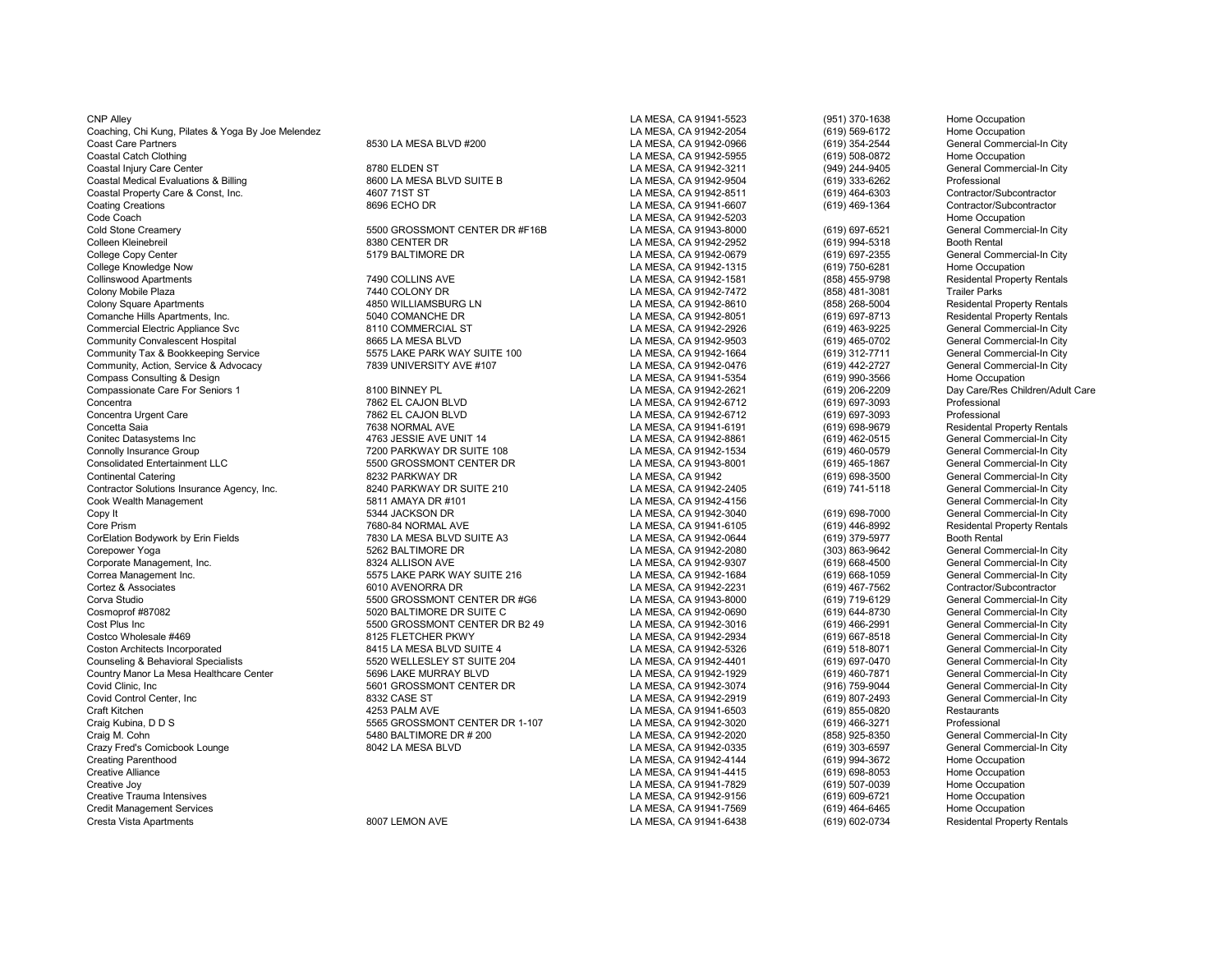Dane Coffee Roasters Correst and the Samuel Correst of the Samuel Correst Correst Correst Correst Are South Co<br>Daniel & Max LLC Correst Commercial-In City Correst And Correst Correst Correst Correst Correst Commercial-In C Daniel & Max LLC 5464 GROSSMONT CENTER DR LA MESA, CA 91942-3035 (561) 275-2020 General Commercial-In City Daniel & Max, LLC 5464 GROSSMONT CENTER DR LA MESA, CA 91942-3035 (561) 612-4537 General Commercial-In City Daniel Grunbaum 5464 GROSSMONT CENTER DR 300 LA MESA, CA 91942-3035 (619) 469-9477 Professional Daniel O. Anderson, Certified Public Accountant 7560 UNIVERSITY AVE LA MESA, CA 91942-4839

Crestview Apartments **ADIST** 4515 3RD ST And The ST LA MESA, CA 91941-5551 (619) 469-5010 Residental Property Rentals Crew Engineering And Surveying Commercial-In City 5173 BALTIMORE DR Commercial-In City LA MESA, CA 91942-0679 (619) 825-3125 General Commercial-In City Cris Corals LLC Commercial-In City Cris Corals LLC Commercial-In City Cris Corals LLC LA MESA, CA 91941-7829 (619) 832-6562 Home Occupation Cristina Birmingham 8341 LEMON AVE LA MESA, CA 91941-5243 (619) 871-3345 Booth Rental Crossfaded Hair Studio Crossfaded Hair Studio Commercial-In City (619) 518-5961 Crossfit Kivnon Crossfit Kivnon<br>Crossfit Kivnon Crossfit Kivnon Commercial-In City (619) 778-2244 General Commercial-In City Crossfit Kivnon Crossfit Kivnon 8333 CASE ST 6333 CASE ST Crosshatch Publishing Crosshatch Publishing Commercial-In City<br>Crosshatch Publishing Crosshatch Publishing Home Occupation Crosshatch Publishing Material Crosshatch Publishing Material Crosshatch Publishing Material Crosshatch Publishing<br>Crow Salon (619) 460-0364 General Commercial-In City Crow Salon 4689 DATE AVE LA MESA, CA 91941-5246 (619) 460-0364 General Commercial-In City Crowned By KP 7520 EL CAJON BLVD #300 LA MESA, CA 91942-7803 Crowned By KP Booth Rental Booth Rental Crowned By KP Booth Rental Section 1992-2594 Ceneral Commercial-In City<br>Cryptotaxshield Inc Crowned Inc. And All San All Cryptotaxshield Inc 8330 ALLISON AVE SUITE E LA MESA, CA 91942-9378 (619) 592-2594 General Commercial-In City Ctrl Alt Destroy, LLC Charles Commercial-In City<br>Cucina Basilico Cucina Basilico Cucina Destruction of The State of The State of The State of The City Cucina Basilico Cucina Basilico Cucina Basilico Cucina Destaurants Provide 111-112 Cucina Basilico 7200 PARKWAY DR SUITE 111-112<br>Cucina Basilico 100 LA MESA, CA 91942-6204 (619) 454-4872 General Commercial-In City Cultivate, A Hairlove Design Salon and the Suite of the SUITE 100 Cultivate CA 19942-6204 (619) 454-4872 General Commercial-In City<br>Cultivate: A Counseling Collective and the Suite of the Suite of the Suite of the Suite of Cultivate: A Counseling Collective **8355 LA MESA BLVD** LA MESA, CA 91942-9249 (619) 363-4787 General Commercial-In Cultivate: A Counseling Collective **619**<br>Cultural Adventures Cultective **19945** CLEBURN DR CLEBURN DR Cultural Adventures 679 Exempt Busines (1997) 8745 CLEBURN DR LA MESA, CA 91942-3224 (619) 466-9965 Exempt Busi<br>Curbside Eatery & Drinkery Clear Adventures (1997) 8353 LA MESA BLVD LA MESA, CA 91942-9249 (619) 825-7759 Res Curbside Eatery & Drinkery 8353 LA MESA BLVD LA MESA, CA 91942-9249 (619) 825-7759 Restaurants Curious Purpose 8330 ALLISON AVE LA MESA, CA 91942-9378 (619) 663-6762 General Commercial-In City Curto Construction Company 5502 CONNECTICUT AVE LA MESA, CA 91942-1116 (619) 961-5822 Contractor/Subcontractor Custom Auto Shine 4999 BALTIMORE DR LA MESA, CA 91942-6503 (619) 776-6590 General Commercial-In City Cvs/ Pharmacy #9169 5500 GROSSMONT CENTER DR BLDG P LA MESA, CA 91942-3030 (619) 465-1011 General Commercial-In City Cvts Medical Group Inc and the Superinted Croup Inc. Coverage of the Superinted Croup inc. Cover and the Superinted Croup inc. Cover Threat Fighters (619) 421-1111 196.08.050 LA MESA, CA 91942-4107 (619) 698-6933 Home Occu Cyber Threat Fighters Changes and Cyber Threat Fighters (619) 698-6933 Home Occup<br>Cynthia Davis Communication of the College of the State of the State of the State of the State of the State of<br>Cynthia Davis (619) 698-8745 Cynthia Davis 8380 CENTER DR SUITE D LA MESA, CA 91942-2952 (619) 698-8745 Booth Rental Cynthia L. Baird<br>Cynthia Noves Cynthia Noves (619) 463-8232 Home Occupation<br>Cynthia Noves (619) 200-5514 Booth Rental Cynthia Noyes 8675 LA MESA BLVD LA MESA, CA 91942-9503 (619) 200-5514 Booth Rental Cynthia Thayer Lcsw LA MESA, CA 91942-4002 (619) 461-4700 Home Occupation Cynthia Thayer, LCSW 4700 SPRING ST #204 LA MESA, CA 91942-0271 (619) 461-4700 Professional Cypress Apartments 4822 CYPRESS ST LA MESA, CA 91942-9337 (619) 448-1914 Residental Property Rentals Cypress Manor Apartments 4818 CYPRESS ST LA MESA, CA 91942-9303 (619) 291-2434 Residental Property Rentals D & M Holdings, Inc. Channel Commercial-In City of the Suite of Suite 10001 GROSSMONT BLVD SUITE 714 LA MESA, CA 91941-4095 (619) 667-1240 General Commercial-In City of the Suite of the Suite 10 City of the Suite 10 City o P B893 LA MESA BLVD SUITE D<br>B808 LA MESA BLVD SUITE D LA MESA, CA 91942-5407 (619) 462-5760 General Commercial-In City  $\begin{array}{l} \text{D B A Rick's Customer Frame} \\ \text{D S Considering} \end{array} \begin{array}{l} \text{General Comment} \\ \text{M E S A, CA 91942-5407} \end{array} \begin{array}{l} \text{A M E S A, CA 91942-5407} \\ \text{L A M E S A, CA 91941-6620} \end{array} \begin{array}{l} \text{(619) 462-5760} \\ \text{(619) 589-6800} \end{array} \begin{array}{l} \text{General Comment} \\ \text{Home Occupation} \end{array}$  $\begin{array}{l|l} \text{D S Consulting} & \text{I-MESA, CA 91941-6620} \\ \text{LAPESA, CA 91941-7462} & \text{(619) 589-6800} \\ \text{D&D Clearing Services} & \text{Home Occupation} \end{array}$ D&D Cleaning Services LA MESA, CA 91941-7462 (619) 709-4951 Home Occupation D&D Family Trust Company of the Same of the Same of the Same of the Same of the Same of the Same of the Same of the Same of the Same of the Same of the Same of the Same of the Same of the Same of the Same of the Same of th D'Amato's Pizza 8807 LA MESA BLVD LA MESA, CA 91942-5406 (619) 698-0880 Restaurants D'Sotos Taco Shop 5307 LAKE MURRAY BLVD SUITE C LA MESA, CA 91942-1309 (619) 467-7673 Restaurants D.S. Mac Construction 3974 CHARLES ST LA MESA, CA 91941-7517 (858) 717-4933 Contractor/Subcontractor Dailey Apartments Charles Communication of the State of the State of the State of the State of the State of the State of the State of the State of the State of the State of the State of the State of the State of the State Dailey Court LLC Residental Property Rentals<br>Daisy Registration Services Court Court Court and Same State of the State of the State of the State of the Sta<br>Daisy Registration Services Commercial-In City 0024 MASSACHETTS AVE STE 100 LA MESA, CA 91941 (619) 460-9194 General Commercial-In Commercial-In Commercial-In<br>1995 DALE AVE SUITE 100 LA MESA, CA 91941-6206 (619) 465-4436 Exempt Business Dale Avenue East Teen Recovery Center 4495 DALE AVE SUITE 100 LA MESA, CA 91941-6206 (619) 465-4436 Exempt Business Dall & Hicok CPA's 8917 LA MESA BLVD LA MESA, CA 91942-9051 (619) 698-0698 Professional Dallas Street Handmade LA MESA, CA 91942-3119 (619) 446-7490 Home Occupation Dalloul & Altamimi Dental Corp **1982 Corp 7811 LA MESA BLVD SUITE C** CORP CORP CA MESA, CA 91942-6705 (619) 825-7779 Professional<br>Calloul & Altamimi Dental Corp. **Professional State CA ALTA ACCORP CORP CA DESA** CA 91942-78 Dalloul & Altamimi Dental Corp. 7557 EL CAJON BLVD SUITE B LA MESA, CA 91942-7823 (559) 313-7511 Professional Dan Bois Graphics LA MESA, CA 91942-5861 (619) 990-3976 Home Occupation Dana Apalakis LA MESA, CA 91941-7723 (858) 837-4855 Home Occupation Dana Coit 8333 UNIVERSITY AVE LA MESA, CA 91942-9322 (619) 729-6211 Booth Rental Dana Stevenson Consulting LLC LA MESA, CA 91941-7816 (619) 990-7299 Home Occupation Dance Dayz Studio Campack Center of the Studio Studio of the Studio of the Studio Studio of the Studio Studio Studio Studio of the Studio 5500 GROSSMONT CENTER DR #165 LA MESA, CA 91942-3016 (619) 203-4188 General Commerci

LA MESA, CA 91942-3810 LA MESA, CA 91941-5506 (619) 567-6965 Home Occup<br>CA MESA. CA 91942-4839 (619) 486-1060 Professional بالسلطة CA MESA. CA 91942-4839 (619) 486-1060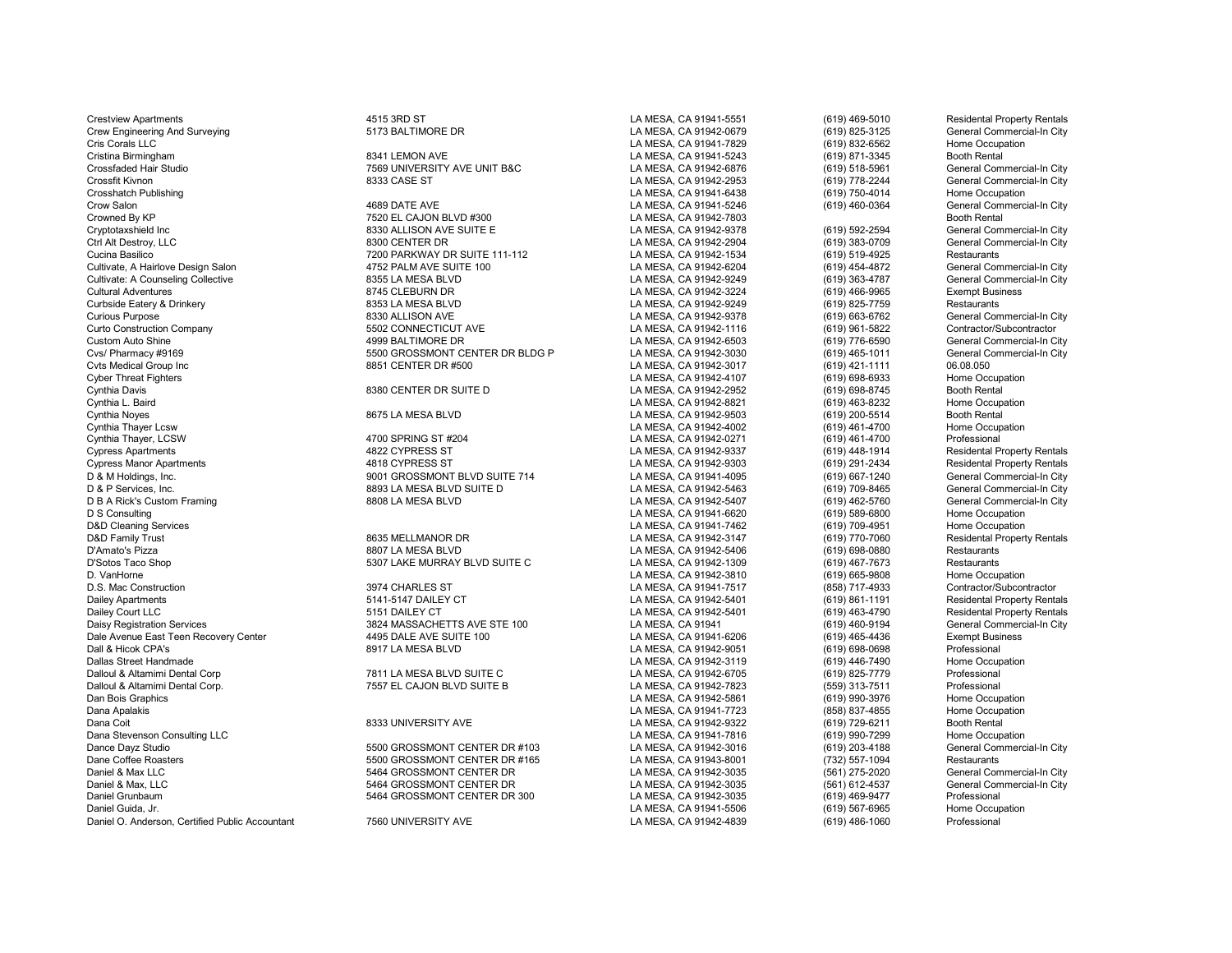Danielle Astle 5680 LAKE MURRAY BLVD LA MESA, CA 91942-2737 (619) 550-8424 Booth Rental Danielle Astle 5680 LAKE MURRAY BLVD LA MESA, CA 91942-2737 (619) 550-8424 Booth Rental Danielle Hunter هاي المستواة المستواة التي ينتشر المستواة التي ينتشر المستواة التي ينتشر المستواة التي ينتشر ا<br>Danielle R. Taylor هاي التي ينتشر المستواة التي ينتشر المستواة التي ينتشر المستواة التي ينتشر المستواة التي ين Danilo Nesovic 6370 KIMI LN LA MESA, CA 91942-4037 (619) 462-1077 Contractor/Subcontractor Dannielle Robeson 5500 GROSSMONT CENTER DR LA MESA, CA 91943-8001 (619) 884-7339 Booth Rental Dapper Jay's Barber Shop & Hot Shaves **8886 LA MESA BLVD** LA MESA, CA 91942-5437 (619) 460-5297 General Commercial<br>1999 Dark Horse Coffee Roaster LLC Commercial-In City Associates 4350 PALM AVE **Cammercial Commercial-In Ci** Dark Horse Coffee Roaster LLC 4350 PALM AVE LA MESA, CA 91941-6521 (619) 344-6962 Restaurants Darla Kay Morgan, H H P 7317 EL CAJON BLVD #204D LA MESA, CA 91942-7434 (619) 985-9995 General Commercial-In City Dasani's Company Tub Refinishing and the Company Tub Refinishing and the SCS of the SCS of the SCS of the SCSS CA 91942-8904 (714) 909-9707 Home Occupation (819) 909-9707 Home Occupation (819) 300-2340 Professional Profess Dat Nguyen MD Inc 5358 JACKSON DR #1 LA MESA, CA 91942-3040 (619) 300-2340 Professional Davey Auto Body 7253 UNIVERSITY AVE LA MESA, CA 91942-5927 (619) 469-1216 General Commercial-In City David A's Certified Appraisal Services Commercial-In City and Barea Barea BLVD Commercial And Barea BLVD LA MESA, CA 91942-5407 (619) 889-7387 General Commercial-In City Commercial-In City and Amercial-In City and Amercial David A's Estate & Antiques 8806 LA MESA BLVD LA MESA, CA 91942-5407 (619) 889-7387 General Commercial-In City David Alfery Investments II 8276-8288 ORCHARD AVE LA MESA, CA 91942 19942 (619) 460-8011 Residental Property Rentals<br>David Kasanoff. O D Professional Property Rentals (7339 EL CAJON BLVD SUITE G LA MESA. CA 91942-7435 (619 David Kasanoff, O D 7339 EL CAJON BLVD SUITE G LA MESA, CA 91942-7435 (619) 465-7900 Professional<br>David Kater 7339 EL CAJON BLVD SUITE G LA MESA. CA 91942 David Kater أو المستخدم المستخدم المستخدم المستخدم المستخدم المستخدم المستخدم المستخدم المستخدم المستخدم المستخدم ال<br>1.4 MESA, CA 91942-2308 (619) 469-4002 Home Occupation المستخدم المستخدم المستخدم المستخدم المستخدم المس David Lea LA MESA, CA 91942-2308 (619) 469-4002 Home Occupation David Newman, O D 5642 LAKE MURRAY BLVD LA MESA, CA 91942-1929 (619) 589-6263 Professional David S. Hornbrook, DDS, FAACD, Inc. 7777 ALVARADO RD SUITE 210 LA MESA, CA 91942-8246 (619) 463-7797 Professional David Shockey 5500 GROSSMONT CENTER DR LA MESA, CA 91943-8001 (619) 465-9323 Booth Rental Davis & Seiley Wealth Management Inc. **5400 CONNECTICUT AVE SUITE 100** LA MESA, CA 91942-1204 (619) 697-2684 General Commercial-In C<br>Davis Framing. Inc. Contractor/Subcontractor Davis Framing, Inc. 8103 COMMERCIAL ST LA MESA, CA 91942-2927 (619) 463-2394 Contractor/Subcontractor Dawn L. Vicino CPA LA MESA, CA 91941-4236 (619) 510-1811 Home Occupation Dawson Medical Solutions LA MESA, CA 91942-2291 (619) 246-2319 Home Occupation Daygo Doggey Care LA MESA, CA 91941-6136 (619) 328-7075 Home Occupation Days Inn & Suites La Mesa 7475 EL CAJON BLVD AND ANNESA, CA 91942-7401 (619) 697-9005 Hotel/Motel<br>Dba De Tax Lady Dba A Realty Fox 1 1990 1991 7317 EL CAJON BLVD #164 1992 12 AMESA, CA 91942-7434 (619) 291-2808 General Com Dba De Tax Lady Dba A Realty Fox 7317 EL CAJON BLVD #164 LA MESA, CA 91942-7434 (619) 291-2808 General Commercial-In City Dba Healthcare Medical Group Of La Mesa **7339 EL CAJON BLVD SUITE I** LA MESA, CA 91942-7435 (619) 667-6888 Professional<br>Dba Innovative Presentations Home Occupation Dba Innovative Presentations (619) 415-4124<br>Dba La Mesa Medical Center (619) 542-1840<br>Chang the Same Occupations of the CA 91942-5434 (619) 542-1840 Dba La Mesa Medical Center Commercial-In City and the Same Barry Basic Commercial Commercial-In City and the MESA BLVD LA MESA, CA 91942-5434 (619) 542-1840 General Commercial-In City Dba McDonalds #30241 General Commercia Dba Motel 6 La Mesa, Ca #8733 6952 UNIVERSITY AVE LA MESA, CA 91942-5922 (619) 698-7333 Hotel/Motel<br>Dba Positive Change Counseling Center 8600 LA MESA BLVD SUITE B Dba Positive Change Counseling Center **8600 LA MESA BLVD SUITE B** LA MESA, CA 91942-9504 (619) 733-6414 Professional<br>Dba: Little Caesars Pizza **Burger Bestaurants** 6107 LAKE MURRAY BLVD **CA RESA, CA 91942-2501** (619) 905-7 Dba: Little Caesars Pizza 6107 LAKE MURRAY BLVD LA MESA, CA 91942-2501 (619) 905-7070 Restaurants Dba: Maui Express 5500 GROSSMONT CENTER DR LA MESA, CA 91943-8001 (619) 697-8678 Restaurants Dba: Women's Health & Wellness Center **8851 CENTER DR SUITE 210** LA MESA, CA 91942-3045 (619) 463-7775 Exempt Business<br>De Alba's Spring Street Colision & Paint LLC 4867 SPRING ST **ARELA ALT ALT ALT ALT ARESA, CA 91942-9319** De Alba's Spring Street Colision & Paint LLC 4867 SPRING ST LA MESA, CA 91942-9319 (619) 465-6666 General Commercial-In City De Philippis Homescape 5051 WOOD ST LA MESA, CA 91941-5131 (619) 992-5928 Contractor/Subcontractor Deanna McDonald 4401 PALM AVE LA MESA, CA 91941-6506 (619) 315-4175 Independent Contractor - In City Deano's Pub 5286 BALTIMORE DR LA MESA, CA 91942-2080 (619) 890-8462 General Commercial-In City Dear John Deep Cleaning Restroom Service **LA MESA BESA, CA 91941** LA MESA, CA 91941 (619) 715-2626 Home Occupation<br>Debbie Cooper Cleaning Restroom Service and the Same of the San Home Occupation Cleaning Research of the Sa Debbie Cooper 8675 LA MESA BLVD LA MESA, CA 91942-9503 (619) 890-2102 Booth Rental Debra Asper 619) 8318 UNIVERSITY AVE SUITE A LA MESA, CA 91942-9365 (619) 838-0301 General Commercial-In City<br>Debra Barefoot Hilterbrandt Commercial-In City 8333 LA MESA BLVD LA MESA, CA 91942-0217 (619) 465-9323 Booth Ren Debra Barefoot Hilterbrandt 8333 LA MESA BLVD LA MESA, CA 91942-0217 (619) 465-9323 Booth Rental Debra Principe 8749 LA MESA BLVD LA MESA, CA 91942-5404 (619) 990-9366 Booth Rental Decal Financial Management (1990) and the State of State of State of State of State of State of State of State State of State of State of State of State of State of State of State of State of State of State of State of Sta Decision Investors, Inc 8702 LA MESA BLVD LA MESA, CA 91942-5405 (619) 500-2020 General Commercial-In City Decor Foor You LA MESA, CA 91942-2854 (619) 303-1275 Home Occupation Decor For The Soul LA MESA, CA 91942-7700 Home Occupation Dee Sand LA MESA, CA 91942-2301 (619) 252-1645 Home Occupation Deep Cleaning And Restoration Network Controller and the Superintence of the Superintence of the Superintence of the Superintence of the Superintence of the Superintence of the Superintence of the Superintence of the Super Dekra Smog Check 9089 DALLAS ST LA MESA, CA 91942-3410 (619) 460-7664 General Commercial-In City Del Cerro Apartments Controller Matter of the State of the State of the State of the State of the State of the State of the State of the State of the State of the State of the State of the State of the State of the State o Del Mesa Apts 7883 LA MESA BLVD LA MESA, CA 91942-0627 (619) 507-1846 Residental Property Rentals Delbert Mc Gue 8672-78 LEMON AVE LA MESA, CA 91941-5314 (619) 460-0892 Residental Property Rentals

David's Bridal, LLC #119 5475 GROSSMONT CENTER DR SUITE C LA MESA, CA 91942-3008 (619) 589-0075 General Commercial-In City

000 GROSSMONT CENTER DR<br>1 AMESA, CA 91943-8001 (858) 505-9361 Restaurants = 1 AMESA, CA 91942-5922<br>1 G19) 698-7333 Hotel/Motel

LA MESA, CA 91942-9504 LA MESA, CA 91942-4912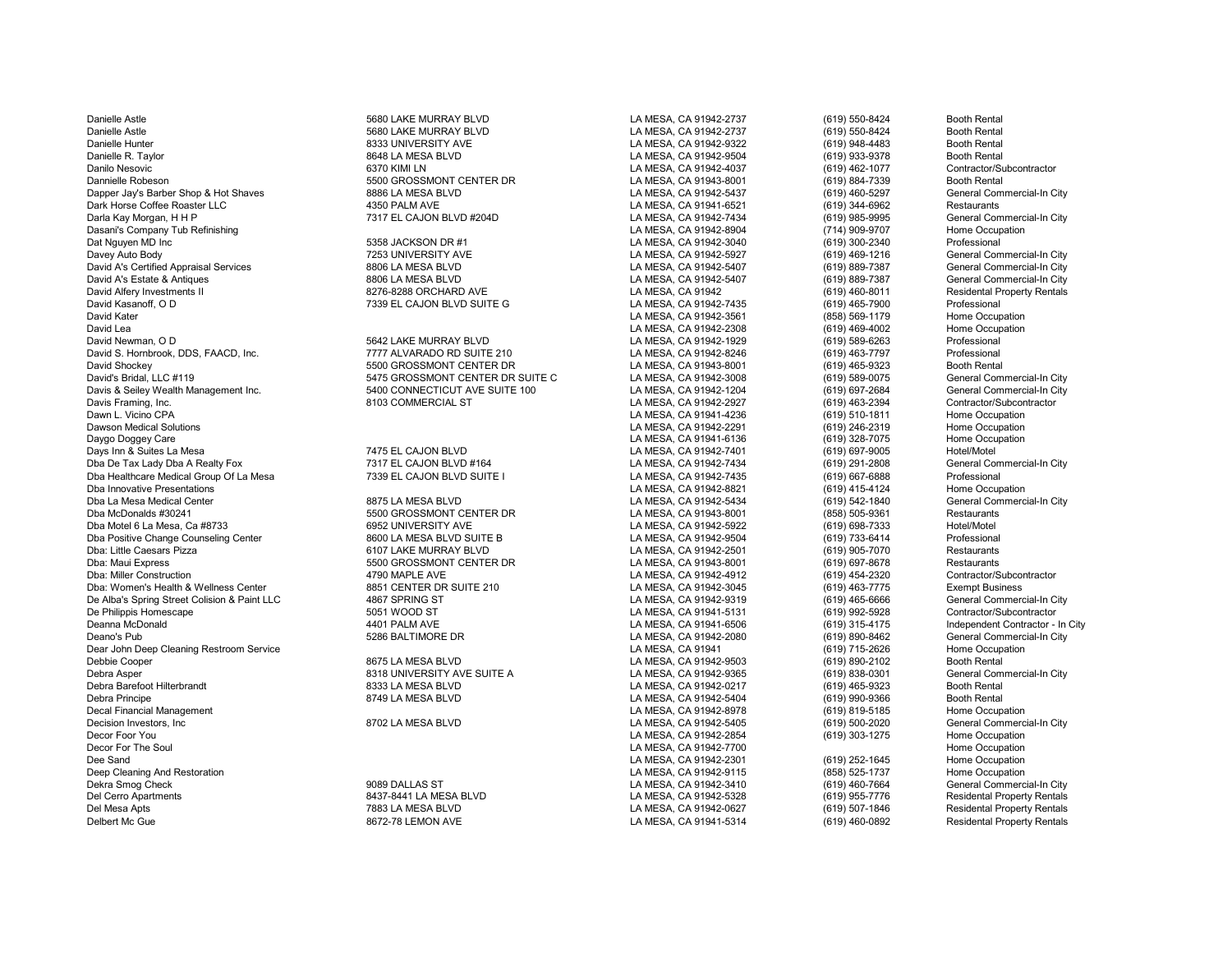Delevan Lisk **8209 LEMON AVE CHA CA SEE ASSESS** LA MESA, CA 91941-5214 (619) 890-2904 Residental Property Rentals Delmer & Brenda Williams LA MESA, CA 91942-5514 (619) 791-0161 Home Occupation Delta Property Management 8341 LEMON AVE SUITE B LA MESA, CA 91941-5243 (619) 465-5851 General Commercial-In City Deluxe Medical Supply, LLC 7950 UNIVERSITY AVE #410 LA MESA, CA 91942-5579 (619) 741-5901 General Commercial-In City Deluxe Trailer Court 7624-26 EL CAJON BLVD LA MESA, CA 91942-0473 (619) 465-0301 Trailer Parks Deluxehub, Inc Commercial-In City 7960 UNIVERSITY AVE #220 LA MESA, CA 91942-5575 (619) 550-7321 General Commercial-In City<br>Dena Nelson O'Connor Commercial-In City 5520 WELLESLEY ST #109 LA MESA, CA 91942-4431 (619) 642-20 Dena Nelson O'Connor **5520 SEXU WELLESLEY ST #109** LA MESA, CA 91942-4431 (619) 642-2003 Independent Contractor - In City<br>Chrise A. Honer, M. D., Inc. Comparent Contractor - In City 5111 GARFIELD ST SUITE A LA MESA, CA 919 Dennis Sherman Foreign Car Serv 8620 LA MESA BLVD LA MESA, CA 91942-9504 (619) 464-7222 General Commercial-In City Dentists Of Grossmont Dental Group **8400 CENTER DR** LA MESA, CA 91942-3001 (619) 433-6960 Professional<br>Dermatology For Animals San Diego San Clear of the S200 JACKSON DR LA MESA CA 91942-7910 (619) 433-6960 Professional Dermatology For Animals San Diego **5200 JACKSON DR** Computer Computer CA MESA, CA 91942-7910 Professional Professional<br>Design Sense (619) 972-6823 Home Occupation Design Sense LA MESA, CA 91942-3642 (619) 972-6823 Home Occupation Designed To A T LA MESA, CA 91941-5411 (619) 743-6268 Home Occupation DG Design LA MESA, CA 91941-7804 (619) 248-1732 Home Occupation Diabetes & Endocrine Associates 8851 CENTER DR SUITE 404 LA MESA, CA 91942-3072 (619) 463-1293 Professional Diamond Nails 8064 LA MESA BLVD LA MESA, CA 91942-0335 (619) 463-7711 General Commercial-In City Diamond Pacific Construction Inc. 6051 AMARILLO AVE LA MESA, CA 91942-2724 (619) 677-5985 Contractor/Subcontractor Diamond Spa Massage 8304 PARKWAY DR LA MESA, CA 91942-2893 (603) 479-1024 Massage Business-In City Diana Garcia 8888 LA MESA BLVD LA MESA, CA 91942-5437 (760) 420-8109 Booth Rental Diane De Tar LA MESA, CA 91942-2713 (619) 464-4542 Home Occupation Diane K Hair 8333 LA MESA BLVD LA MESA, CA 91942-0217 (619) 838-3671 Booth Rental Diane Lapp Consulting LA MESA, CA 91941-6517 (619) 405-8705 Home Occupation Dick Martin 4513 PALM AVE LA MESA, CA 91941-5541 (760) 230-2582 Residental Property Rentals Didaso, LLC 4261 LOWELL ST LA MESA, CA 91941-6026 (760) 603-3000 Residental Property Rentals Dieter Fischers Star Car Service Inc the Commercial-In City of the State of State 10 City and the State of State 10 City And State 10 City Chernal Commercial-In City and the State 10 City of the State 10 City and the State Digigriot, Inc 4323 PALM AVE SUITE A LA MESA, CA 91941-6528 (619) 378-0321 General Commercial-In City Digital Television Repair **7423 EL CAJON BLVD** 1999 CONDINGLA MESA, CA 91942-7401 (619) 307-7707 x1001 General Commercial-In City<br>1999 Dirty Pedro Woodworking Home Occupation Dirty Pedro Woodworking November 2012 of the Security Pedro Woodworking Home Occupation<br>Discount Dance. LLC General Commercial-In City Security Discount Dance 2014 1970-0462x231 General Commercial-In Discount Dance, LLC 6020 BALTIMORE DR SUITE C LA MESA, CA 91942-0690 (714) 970-0462 x231 General Commercial-In Commercial-In Commercial-In Commercial-In Commercial-In City of the Decupation<br>Divine Care (619) 466-7600 Home Divine Care Care LA MESA, CA 91942-4216 (619) 466-7600 Home Occupation<br>Divine Shine Detailing Home Occupation Compation Compation Care LA MESA, CA 91942-1588 (858) 525-6766 Home Occupation Divine Sugar Skull Paul Mitchell LLC 8127 LA MESA BLVD #109 LA MESA, CA 91942-6490 (619) 261-5053 Booth Rental Dixieline Lumber Company 8372 CENTER DR LA MESA, CA 91942-2908 (619) 465-4242 General Commercial-In City Dk Urban Living, Inc LA MESA, CA 91941-7709 (619) 871-8528 Home Occupation DM Hultenius Corporation 4695 PALM AVE LA MESA, CA 91941-5531 (619) 303-6140 Contractor/Subcontractor Dmsd Food, Inc. Change of the State of the State of the State of the State of the State of the State of the State of the State of the State of the State of the State of the State of the State of the State of the State of t Dmsd Restaurants Inc Dba Denny's 6970 ALVARADO RD LA MESA, CA 91941 (951) 699-4240 Restaurants Docherty Virtual Services Moreover Compation (619) 916-6678 Home Occupation (619) 916-6678 Home Occupation (619<br>1999 Book Dodge House Apartments (858) 525-1380 Residental Property Rentals Dog Grooming By Nichele **LA MESA, CA 91942-2111** (619) 733-7994 Home Occupation<br>Doggie - Dos General Commercial-In City 619 and Commercial-In City Doggie - Dos 5575 BALTIMORE DR #108 LA MESA, CA 91942-1700 (619) 741-0566 General Commercial-In City Doggie Depot LA MESA, CA 91942-2608 (619) 461-0626 Home Occupation Dollar Tree Strore #3757 **5500 SEAR ARELAR SUITE 428** LA MESA, CA 91942-3010 (757) 321-5631 General Commercial-In City<br>Domino's Pizza Restaurants Restaurants 7960 UNIVERSITY AVE NEXT CA MESA. CA 91942-5575 (619) 339-3236 R Don Prim Wholesale Manufacturing and the Cocupation of the Manufacturing and the Manufacturing the Manufacturing the Manufacturing and the Manufacturing and the Manufacturing and the Manufacturing and the Manufacturing of Don Van Tieghem 4612 4TH ST APT A LA MESA, CA 91941-5592 (619) 559-5256 Contractor/Subcontractor Donald Ellis (19) 993-6666 Home Occupation (619) 993-6666 Home Occupation<br>Donald F. Haley Apts (89 Apts) 994-5338 Residental Property Rentals (19) 993-6666 Residental Property Rentals Donald F. Haley Apts 5036 GUAVA AVE LA MESA, CA 91942-8213 (619) 464-5338 Residental Property Rentals Donald K Allen Parentcare Family 4990 WILLIAMS AVE LA MESA, CA 91942-7409 (619) 698-1663 Exempt Business Done-Rite Painting, Inc 7959 EASTRIDGE DR LA MESA, CA 91941-7855 (619) 977-0241 Contractor/Subcontractor Donetta Barron 4731 3RD ST LA MESA, CA 91941-5208 (619) 884-5852 Booth Rental Donna Castelli, Inc Castelli, Inc Summercial-In City Search 2012 10 Search 2012 Donna LA MESA, CA 91942-4431 (619) 261-9354 General Commercial-In City Ceneral Commercial-In City 320-1341 (619) 261-9354 General Commercial-I Donna L. Chevalier, LMFT 4700 SPRING ST #307 LA MESA, CA 91942-0271 (619) 328-1341 General Commercial-In City Donna S. Dennis, L M F T **The Club Connect ACT ALT ALVARADO RD SUITE 406A** LA MESA, CA 91942-8216 (619) 460-8500 Professional Dorcas Hermsmeier R.N. Name Occupation Companies Controller Basic Companies CA 91941-4455 (619) 465-9721 Home Occupation (619) 465-9721 Home Occupation (619) 465-9721 Home Occupation (619) 261-7252 Residental Property Rent Dorn Duplex Trust 5048-5050 THORNE DR LA MESA, CA 91942 (619) 261-7252 Residental Property Rentals

0011 GARFIELD ST SUITE A. A. HONER, A. HONER, CA 91941-5148 (619) 460-4050 Professional Professional Professional Commercial-In City<br>1992 Book A. Honer, C. A. Hones, C. A. Hones, C. A. 19942-9504 (619) 464-7222 General Com 8507 LA MESA BLVD LA MESA, CA 91942-9501 (619) 977-2667 General Commercial-In City<br>8851 CENTER DR SUITE 404 LA MESA. CA 91942-3072 (619) 463-1293 Professional

Domino's Pizza 7960 UNIVERSITY AVE LA MESA, CA 91942-5575 (619) 339-3236 Restaurants

LA MESA, CA 91942-0217 LA MESA, CA 91942-1588 (858) 525-6766 Home Occup<br>LA MESA CA 91942-6490 (619) 261-5053 Booth Rental Dodge House Apartments 4636 4TH ST LA MESA, CA 91941-5500 (858) 525-1380 Residental Property Rentals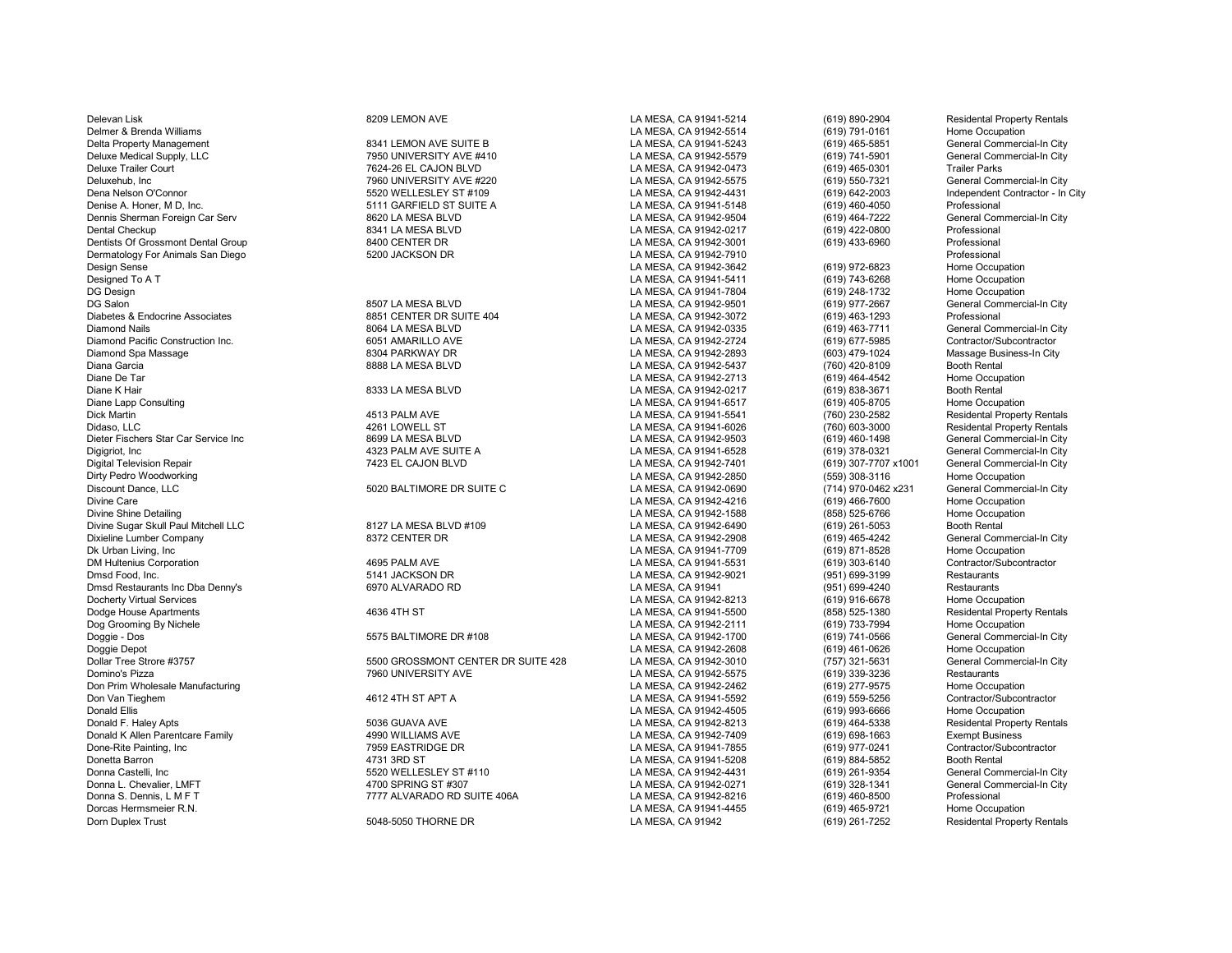Dorotea Brunetto/Brunetto Management 5111 DAILEY CT UNIT A-D LA MESA, CA 91942-5454 (619) 670-4958 Residental Property Rentals Douang Nonthavet LA MESA, CA 91941-4432 (619) 315-5679 Home Occupation Double Story, Inc. LA MESA, CA 91942-3836 (505) 264-9041 Home Occupation Doug W. Neill States and the Commercial-In City (States and Development of the States and Development of the States of the States of the States of the States of the States of the States of the States of the States of the S Dr. Carlos Alarid, Psy.D 8851 CENTER DR #200 LA MESA, CA 91942-3017 (619) 931-9212 General Commercial-In City Dr. Caroline G Cauchi, Od, Inc 8235 UNIVERSITY AVE LA MESA, CA 91942-9326 (619) 461-4913 Professional Dr. Dave S. Perey. O.D, Inc 8125 FLETCHER PKWY LA MESA, CA 91942-2934 (619) 469-0450 Professional Dr. Greenthumb 8760 CAMPO RD LA MESA, CA 91941-8002 (619) 319-7878 General Commercial-In City Dr. J's Elegant Reflections Med Spa 8881 FLETCHER PKWY SUITE 215 LA MESA, CA 91942-3195 (619) 589-0028 Professional Dr. Jill Sexologist, LLC LA MESA, CA 91942-4555 (619) 709-8679 Home Occupation Dr. Pier Paulo (619) 278-9020 Professional (619) 278-9020 Professional MESA, DR STS LA MESA, DR STS LA MESA, CA 91942-5434 (619) 278-9020 Professional Professional Dr. Robert Martin Hearing Center. Inc. (619) 278-9020 Prof Dr. Robert Martin Hearing Center, Inc. 7750 UNIVERSITY AVE LA MESA, CA 91942-4948 (619) 697-9339 Professional Dream Nails & Skin Booth Rental Booth Rental AGE 1994 AGE 2012 12 AMESA, CA 91941-5531 (619) 792-7988 Booth Rental<br>Drew Bandish Art Instructor Commercial-In City 8450 LA MESA BLVD LA MESA, CA 91942-5306 (619) 222-6884 Gene Drew Bandish Art Instructor 8450 LA MESA BLVD LA MESA, CA 91942-5306 (619) 222-6884 General Commercial-In City Dryw Keltz (619) 865-7589 Home Occupation (619) 865-7589 Home Occupation<br>DSD Commercial Inc dba Whissel Realty (619) 865-7589 (619) 865-7589 (619) 865-7589 (619) 965-7997 (General Commercial-In City DSD Commercial, Inc dba Whissel Realty **8371 LA MESA BLVD** LA MESA, CA 91942-9249 (619) 618-7997 General Commercial-In Commercial-In Commercial-In Commercial-In Commercial-In Commercial-In Commercial-In Commercial-In City DT2 CONTRACTING LA MESA, CA 91941-5647 (619) 778-1082 Home Occupation Duchess Apartments 3717 69TH ST LA MESA, CA 91941-7471 (619) 583-0571 Residental Property Rentals Duke's Old Fashioned Onion Burger's 5020 BALTIMORE DR SUITE D LA MESA, CA 91942-0690 (619) 439-6177 Restaurants Dumcana LLC LA MESA, CA 91941-7906 (718) 696-7573 Home Occupation Dunn Edwards Corporation 5250 JACKSON DR SUITE 100 LA MESA, CA 91942-2911 (619) 258-2111 General Commercial-In City Duplex- Jose M. Ochoa 4875 CLEARVIEW WAY LA MESA, CA 91942-5505 (408) 916-8091 Residental Property Rentals DWDRURY ENTERPRISES Home Occupation<br>Dwell Management Co Dba Henning Realty **District Controlled Built and State 1998** LA MESA, CA 91942-6434 (619) 469-3000 General Commercial-In City Dwell Management Co Dba Henning Realty 8035 LA MESA BLVD LA MESA, CA 91942-6434 (619) 469-3000 General Commercial-In City Dynamic Bodywork & Wellness Consulting Consulting and the SAC BACK BLVD LA MESA, CA 91942-5305 (619) 823-9478 Massage Business<br>- In Capacity Consulting Consulting Cocupation Consulting Consulting Consulting Consulting Cons Dynamic Legal Nurse Consulting LA MESA, CA 91942-8199 (619) 786-2328 Home Occupation Dynamism Publications And Programs LA MESA, CA 91942-6002 (619) 462-5160 Home Occupation E&E Housekeeping Services **LA MESA, CA 91942-8159** (619) 930-0635 Home Occupation<br>E&G Electrical Innovations **And Accept Contractor/Subcontractor** 7620 SARANAC AVE **CALL AND ACCA 91942-8111** (619) 750-3206 Contractor/Subco E-Lawn LA MESA, CA 91942-3816 (619) 206-6266 Home Occupation E. N. Mateus Apts 6925 BOULEVARD DR LA MESA, CA 91941-7445 (619) 233-1240 Residental Property Rentals Earl W. Fite & Sons, Inc. 8878 LA MESA BLVD LA MESA, CA 91942-5437 (619) 466-5702 Contractor/Subcontractor Earth Element LA MESA, CA 91941-7512 (619) 250-0446 Home Occupation Earthly Treasures 619) 4710 PALM AVE 4710 PALM AVE LA MESA, CA 91941-5222 (619) 443-4688 Booth Rental East County Colon Therapy General Company of the Music Campany of the Music Campany of the Music Campany of the Music Co East County Colon Therapy 7484 UNIVERSITY AVE #320 LA MESA, CA 91942-6063 (619) 985-8150 General Commercial-In City East County Contact Services Home Occupation County Contact Services LA MESA, CA 91942-8819 (619) 861-2463 Home Occup<br>East County Estate Planning, P.C. Canadian County Care in the County Camera County County County County East County Estate Planning, P.C. **777 ALVARADO RD #410** LA MESA, CA 91942-8216 (619) 566-8084 Professional<br>East County Legal Document Services **County Act And The Cocupation**<br>East County Legal Document Services **Home Occu** East County Legal Document Services (State County of the County of the State of the State of the State of the State of the State of the State of the State of the State of the State of the State of the State of the State of East County Medical Mgmt Services LLC 5111 GARFIELD ST LA MESA, CA 91941-5147 (619) 460-4050 General Commercial-In City East County Neurology Associates, Inc. 2008 18851 CENTER DR SUITE 307 LA MESA, CA 91942-6006 (619) 337-7900 Professional Professional Professional Commercial-In City<br>East County San Diego Soccer Shots LLC 2008 1575 LAKE PA East County San Diego Soccer Shots LLC 5575 LAKE PARK WAY #222 LA MESA, CA 91942-1664 (619) 741-1005 General Commercial-In Commercial-In Commercial-In Commercial-In Commercial-In City of th East County Teachers Uniserv **Exempt Business**<br>Eastman (619) 460-3465 Exempt Business<br>Eastman (619) 954-5286 Residental Property Rentals Eastman 4260-4260-4264 SCHOOLRIDGE LN LA MESA, CA 91941-6139 (619) 954-5286 Residental Property Rentals<br>Eastridge Liguor Cameral Commercial-In City Eastridge Liquor 7705 UNIVERSITY AVE LA MESA, CA 91942-4901 (619) 469-3576 General Commercial-In City EASYONLINETRAFFICSCHOOL.COM **1990** THE TRAFFIC AVE UNIT AND SANCE UNIT ALLA MESA, CA 91942-4928 (888) 868-7859 General Commercial-In City<br>Eaton Escrow. Inc. General Commercial-In City 7777 ALVARADO RD #302 Eaton Escrow, Inc. 7777 ALVARADO RD #302 LA MESA, CA 91942-8216 (858) 314-3360 General Commercial-In City EC OPCO Grossmont Gardens, LP 6480 MARENGO AVE LA MESA, CA 91942-2408 (619) 433-6433 Residental Property Rentals<br>EC Opco La Mesa. LP 4960 MILLS ST 4960 MILLS ST LA MESA. CA 91942-9310 (619) 433-6451 Residental Property Ren EC Opco La Mesa, LP 4960 MILLS ST LA MESA, CA 91942-9310 (619) 433-6451 Residental Property Rentals Echo Pointe 4300 ECHO CT LA MESA, CA 91941-6658 (619) 303-0550 Residental Property Rentals EcoATM, LLC 5500 GROSSMONT CENTER DR LA MESA, CA 91943-8001 (858) 766-7235 2nd hand dealer<br>EcoATM. LLC 8820 GROSSMONT BLVD LA MESA. CA 91942-9027 (8 EcoATM, LLC 8820 GROSSMONT BLVD LA MESA, CA 91942-9027 (858) 766-7235 2nd hand dealer Edge-Wise Productions LA MESA, CA 91942-2047 (619) 750-9370 Home Occupation Edward D. Jones & Co. #5110 7877 PARKWAY DR SUITE 2A LA MESA, CA 91942-2000

T658 UNIVERSITY AVE LA MESA, CA 91942-6203 (619) 825-7421 General Commercial-In City<br>5565 GROSSMONT CENTER DR BLDG 3 #101/154 LA MESA. CA 91942-3024 (619) 464-3353 Professional Ear, Nose & Throat Associates Of San Diego **5565 GROSSMONT CENTER DR BLDG 3** #101/154 LA MESA, CA 91942-3024 (619) 464-3353 Professional Professional Professional Centractor/Subcontractor

LA MESA, CA 91942-4505 (206) 437-3654 Home Occupation<br>
LA MESA. CA 91942-2603 (619) 565-5049 Home Occupation LA MESA, CA 91942-3837 (619) 335-3154 Home Occupation<br>
LA MESA, CA 91942-8159 (619) 930-0635 Home Occupation EXA MESA, CA 91942-8111 (619) 750-3206 Contractor/Subcontractor/Subcontractor/Subcontractor/Subcontractor/Subcontractor/Subcontractor/Subcontractor/Subcontractor/Subcontractor/Subcontractor/Subcontractor/Subcontractor/Subc

Editibe Arrangements Arrangements 8237 LA MESA, CA 91942-9215 (619) 464-1111 General Commercial-In City<br>1977 PARKWAY DR SUITE 2A LA MESA. CA 91942-2000 (619) 698-6688 Professional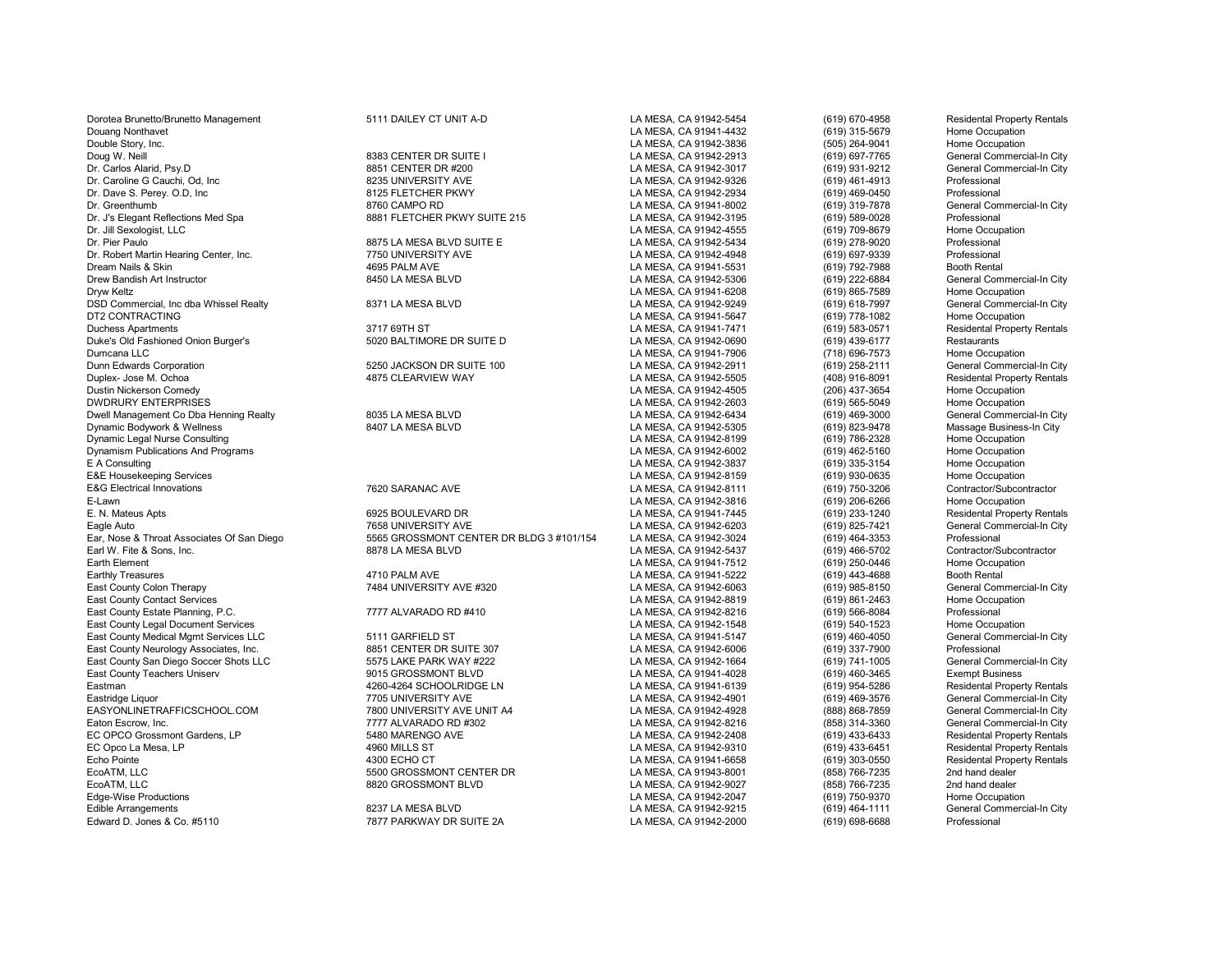Edward Jones 7777 ALVARADO RD #320 LA MESA, CA 91942-8216 (619) 461-0567 General Commercial-In City Edward Jones 9340 FUERTE DR #303 LA MESA, CA 91941-4164 (619) 463-0024 General Commercial-In City Edward Jones 8140 LA MESA BLVD LA MESA, CA 91942-6437 (619) 461-0100 General Commercial-In City Efroh Lounge 5310 BALTIMORE DR LA MESA, CA 91942-2082 General Commercial-In City Egyshirt Inc Dba Masry Custom T-Shirt **5500 GROSSMONT CENTER DR** LA MESA, CA 91943-8001 (619) 825-7727 General Commercial-In City<br>Cileen Feeney Booth Rental **619, 2000 Booth Rental Access 1994-8456** (619) 742-1192 Booth Re Eileen Feeney 8760 LA MESA BLVD SUITE LA MESA, CA 91942-5456 (619) 742-1192 Booth Rental<br>Eileen Stansberry 8127 LA MESA BLVD #203 LA MESA, CA 91942-649 Eileen Stansberry 8127 LA MESA BLVD #203 LA MESA, CA 91942-6490 Booth Rental<br>Eks Enterprise 8127 LA MESA BLVD #203 LA MESA, CA 91941-5455 ( El Azteca Taco Shop Mexican Food 8306 PARKWAY DR LA MESA, CA 91942-2893 (619) 466-4113 Restaurants El Compadre Taco Shop & More 7327 UNIVERSITY AVE LA MESA, CA 91942-0555 (619) 884-8365 Restaurants El Dorado Diesel Repair LLC LA MESA, CA 91941-7431 (619) 840-4827 Home Occupation El Pollo Loco 4990 BALTIMORE DR LA MESA, CA 91942-6504 (760) 721-3110 Restaurants El Torito Cantina Autentica 5024 BALTIMORE DR LA MESA, CA 91942-0601 (619) 698-7404 Restaurants Elaina Simeona 8363 CENTER DR 3B LA MESA, CA 91942-2941 (619) 466-4166 Booth Rental Elam's Hallmark **Elamis Hallmark** 5500 GROSSMONT CENTER DR LA MESA, CA 91943-8001 (619) 465-8112 General Commercial-In City<br>Elements Of Style Home Occupation Elements Of Style LA MESA, CA 91942-9512 (619) 698-3602 Home Occupation Elen's 6193 LAKE MURRAY BLVD SUITE E LA MESA, CA 91942-2570 (619) 245-3775 Booth Rental Elias Villafana, M F T 8080 LA MESA BLVD SUITE 204 LA MESA, CA 91942-0362 (619) 540-0700 Professional<br>Elisa Ostrom 4817 PALM AVE SUITE I LA MESA. CA 9194 Elisa Ostrom 4817 PALM AVE SUITE I LA MESA, CA 91942-9361 (619) 971-4675 Massage Business-In City Elisabeth Marogi 4695 PALM AVE LA MESA, CA 91941-5531 (619) 464-3166 Booth Rental Elite Iron Works LA MESA, CA 91942-9511 (619) 994-3468 Home Occupation Elite Nails & Lash Contract Commercial-In City 7297 UNIVERSITY AVE LA MESA, CA 91942-5927 (619) 461-4663 General Commercial-In City Commercial-In City Commercial-In City Commercial-In City Commercial-In City Commercial-In Elite Transaction Coordination LA MESA, CA 91942-9511 (619) 889-2893 Home Occupation Elizabeta Hunyadi 8675 LA MESA BLVD LA MESA, CA 91942-9503 (619) 463-0373 Booth Rental Elizabeth Demmon LA MESA, CA 91942-5875 (619) 363-1785 Home Occupation Elizabeth George, PhD 4700 SPRING ST #204 LA MESA, CA 91942-0271 (619) 269-3121 Professional Elizabeth Jonilonis LA MESA, CA 91942-2229 (619) 743-5223 Home Occupation Elizabeth Ratliff Photography & Designs LA MESA, CA 91942-4107 (619) 315-1879 Home Occupation Elle Skin Care 9584 MURRAY DR LA MESA, CA 91942-3924 (619) 502-1658 Booth Rental Ellen Lois Apartments 4373 ROSEBUD LN LA MESA, CA 91941-6245 (619) 460-8334 Residental Property Rentals<br>Em Hair Co LLC 8127 LA MESA BLVD #201 LA MESA. Em Hair Co LLC<br>
Em Technical Consulting<br>
2918 EL CAJON BLVD SUI Em Technical Consulting Consulting the Suite of the CAJON BLVD SUITE N 315 LA MESA, CA 91942-6719 (619) 517-4766 General Commercial-In City<br>2000 BALTIMORE DR LA MESA, CA 91942-1618 (619) 463-1615 General Commercial-In City Emerald Oil Co. **Emerald Oil Co.** 5600 BALTIMORE DR CONSTRIES AND SEA CA 91942-1618 (619) 463-1615 General Commercial-In City<br>Emfree Commercial-In City Commercial-In City Commercial-In City Commercial-In City Commercial-In Emfree LA MESA, CA 91942-5814 (619) 717-6683 Home Occupation Emil Helwa EA 619) 857-5402<br>Emily Olanoff Rental 1990 1997-5402 From the State of The State of The State of The State of The State of The<br>Emily Olanoff Rental 1998 (858) 344-0267 Emily Olanoff Rental **1986 Contract Contract Contract Contract** Contract Contract Contract Contract Contract Contract Contract Contract Contract Contract Contract Contract Contract Contract Contract Contract Contract Contr Emma Jessee 5208 JACKSON DR LA MESA, CA 91942-7901 (951) 553-6470 Booth Rental Empire Beauty Supply Supply S500 GROSSMONT CENTER DR D 23 LA MESA, CA 91942-8000 (619) 697-9123 General Commercial-In City<br>Enclave Lake Murray, LLC Commercial-In City 5476 KIOWA DR LA MESA, CA 91942-1344 (619) 916-2100 Res Encompass Family And Internal Medicine Group, Inc. [7051 ALVARADO RD | The LA MESA, CA 91942-8901 (619) 460-7775 Professional Professional Professional Commercial-In City<br>Compass Procedure Center Commercial-In City (619) 4 Encompass Procedure Center **7051 ALVARADO RD #100** LA MESA, CA 91942-8901 (619) 460-7775 General Commercial-In Commercial-In Commercial-In Commercial-In Commercial-In Commercial-In Commercial-In City Commercial-In City La Energy Healing With Patricia **LA MESA, CA 91941-7723** (619) 507-2458 Home Occupation<br>Engraving Pros General Commercial-In City (619) 5500 GROSSMONT CENTER DR LA MESA, CA 91943-8001 (619) 462-4730 General Commercial-In City Enhanced Benefits Insurance Solutions (States of the Search of the Search of the Search of the Search of the Search of the Search of the Search of the Search of the Search of the Search of the Search of the Search of the S Enterprise Rent-A-Car #3241 **8323 HERCULES ST** CONTINE 205 LA MESA, CA 91942-2921 (619) 698-2505 General Commercial-In City<br>Epperson & Company General Commercial-In City 997-1665 (General Commercial-In City Epperson & Company 9029 PARK PLAZA DR SUITE 205 LA MESA, CA 91942-3450 General Com<br>Er-Kai Gao, M D, Inc. 8851 CENTER DR #603 Eri Otsuka 7889 UNIVERSITY AVE LA MESA, CA 91942-0427 (619) 303-4324 Booth Rental Eric & Kristine Doan **1945 COMANCHE DR** COMANCHE DR LA MESA, CA 91942-8069 (619) 206-2315 Residental Property Rentals<br>Erica Lynn Mason **Brooth Rental Annual Brooth Rental Rental** Booth Rental Booth Rental Booth Rental Annu Erica Lynn Mason 8760 LA MESA BLVD LA MESA, CA 91942-5456 (619) 701-5184 Booth Rental Erickson-Anderson Mortuary 8390 ALLISON AVE LA MESA, CA 91942-9341 (619) 466-3297 General Commercial-In City Erin Marin 8555 FLETCHER PKWY #100 LA MESA, CA 91942-3060 (619) 303-1010 Booth Rental Ernest R. Standring Apts 6061 SEVERIN DR LA MESA, CA 91942-3804 (858) 384-2969 Residental Property Rentals Esi Financial Services, Inc Commercial-In City 7837 LA MESA BLVD LA MESA, CA 91942-0609 (619) 328-5054 General Commercial-In City 7980 LA MESA BLVD LA MESA. CA 91942-0633 (619) 797-6117 Professional Professional Profession Essential Chiropractic Studio 7880 LA MESA BLVD LA MESA, CA 91942-0633 (619) 797-6117 Professional Estasi 8939 LA MESA BLVD SUITE 3 LA MESA, CA 91942-9057 (619) 249-2541 Booth Rental CHA MESA, CA 91941-7843 (619) 249-2541 Booth Rental C<br>Estate Summit LLC Exercicles of the Cocupation Suite of the Suite of the Suite of th Ethan Messer Marriage & Family Therapy 6480 BALTIMORE DR #202 LA MESA, CA 91942-2020 (619) 277-7843

Enclave Data Murray, Lake Murray, Lake Murray, Lake Lake Lake Lake Aurelian (619) 916-2100 Residental Property Rentals<br>The LAN Murray Camping Care (619) 460-7775 Professional Professional

ENGRAVING PROSSMONT CENTER DR<br>Engraving Prosection of the LA MESA, CA 91943-8001 (619) 462-4730 General Commercial-In City<br>General Commercial-In City (619) 550-8700 General Commercial-In City

EA MESA, CA 91941-5455 (619) 884-9395 Home Occupation (619) 884-9395 Home Occupation (619) 884-9395 Home Occup<br>LA MESA, CA 91942-2893 (619) 466-4113 Restaurants ER-Kai Gao, CA 91942-3017 (619) 667-4545 Professional<br>
LA MESA, CA 91942-0427 (619) 303-4324 Booth Rental LA MESA, CA 91941-7843 (619) 414-9988 Home Occupation<br>Estate Summercial-In City (619) 277-7843 General Commercial-In City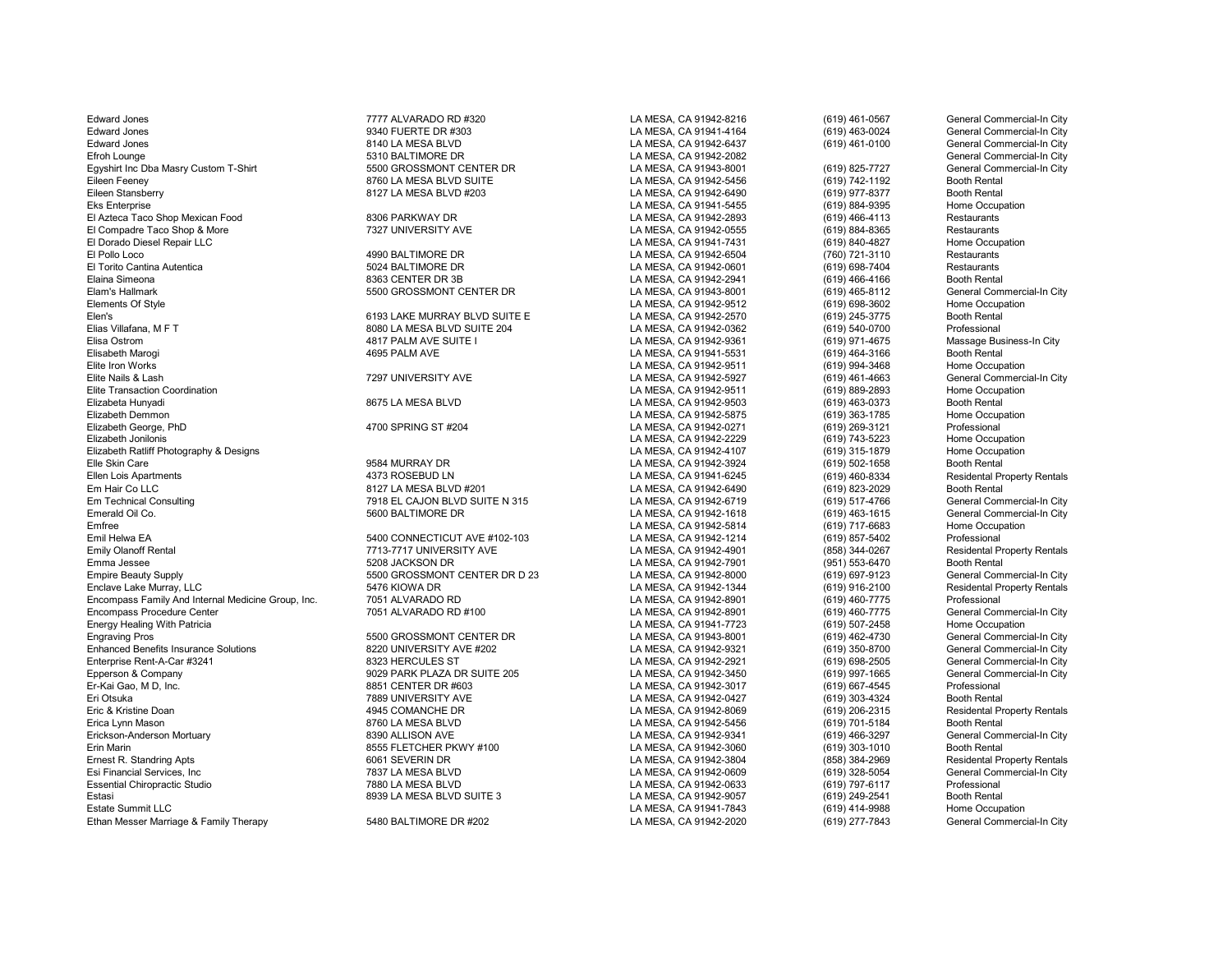Eugene I. Sugita DDS Inc Cancel Communications and CENTER DR SUITE 430 LA MESA, CA 91942-7001 (619) 713-6600 Professional Euro Auto Tech Inc Dba Euro Auto Tech & Smog and The Tags EL CAJON BLVD #217 CHANG HOT DAMESA, CA 91942-6967 (619) 303-3237 General Commercial-In City<br>Eva Rosciszewski Residental Property Rentals (7916-7930 LA MESA BLVD LA Eva Rosciszewski 7916-7930 LA MESA BLVD LA MESA, CA 91942-5030 (619) 698-7520 Residental Property Rentals Everafter Events LA MESA, CA 91942-2621 (619) 787-0978 Home Occupation Ewin Lambourne Law, APC 8166 LA MESA BLVD LA MESA, CA 91942-6437 (619) 698-1788 Professional Excalibur Liquor Calibur 1990 S575 BALTIMORE DR SUITE 113 LA MESA, CA 91942-1724 (619) 460-9463 General Commercial-In City<br>Excel Home Health Commercial-In City 5575 LAKE PARK WAY SUITE 220 LA MESA, CA 91942-1684 (619) 460-Excel Home Health 6575 LAKE PARK WAY SUITE 220 LA MESA, CA 91942-1684 (619) 460-6622 General Commercial-In Commercial-In Commercial-In Commercial-In Commercial-In Commercial-In Commercial-In Commercial-In Commercial-In Cit Excelsior Academy excelsion of the matter of the Taggan Taggan Park of the MESA, CA 91942-1533 (619) 583-6762 Exempt Business<br>Exclusive Salon Exclusive Salon General Commercial-In City Exclusive Salon Calon 1992-4212 General Commercial-In City (519) 5500 GROSSMONT CENTER DR<br>Executive Marketing Group 1993 Ceneral Commercial-In City 7317 EL CAJON BLVD #203C CALON 1993 CA MESA, CA 91942-7439 (858) 384-4910 Executive Marketing Group 7317 EL CAJON BLVD #203C LA MESA, CA 91942-7439 (858) 384-4910 General Commercial-In City Expanding Horizons Dev. Disablity Srvcs **1400 EL CAJON BLVD #212** 12 LA MESA, CA 91942-7418 (619) 464-5045 Exempt Business Exempt Business<br>Expedite Towing Commercial Commercial of the Carolic Business and COMMERCIAL ST CA Expedite Towing 8180 COMMERCIAL ST LA MESA, CA 91942-2926 (619) 255-7179 General Commercial-In City Experience Sponsorship Consulting and the Consulting Consulting and the Consulting Consulting Consulting Consulting Consulting Consulting Consulting Consulting LA MESA, CA 91942-9342 (425) 463-9625 Home Occupation (619) 46 Expert Witness Services, Inc. No. 2013 Computer Services, Inc. 2013 CA MESA, CA 91942-9342 (619) 464-3477 Express Auto Services (619) 464-3477 Home Occupation<br>Express Auto Service Commercial-In City (619) 463-1484 General Express Auto Service **1963 EL CAJON BLVD SUITE 300** LA MESA, CA 91942-6967 (619) 463-1484 General Commercial-In City<br>Express Fix Coffee, Inc Commercial-In City 5345 TIMKEN ST SUITE I COMMERCA ALTA NESA, CA 91942-2945 (619) Express Fix Coffee, Inc 5345 TIMKEN ST SUITE I LA MESA, CA 91942-2945 (619) 825-3975 General Commercial-In City Express Tags Inc 7020 UNIVERSITY AVE LA MESA, CA 91942-5924 (619) 430-5090 General Commercial-In City Extra Mile Travel LA MESA, CA 91942-1422 (619) 251-0837 Home Occupation Ezara Moyer, LCSW LA MESA, CA 91942-3906 (619) 990-8915 Home Occupation Fadi A. Haddad, Md Inc 8860 CENTER DR SUITE 320 LA MESA, CA 91942-7001 Professional Fairview Apartments 8006-8012 FAIRVIEW AVE LA MESA, CA 91941-6417 (619) 469-1168 Residental Property Rentals Family Auto Service Contract Commercial-In City 7191 ALVARADO RD LA MESA, CA 91942-8902 (619) 469-1895 General Commercial-In City 7111 AMVERSITY AVE LA MESA, CA 91942-5925 (619) 697-5969 Contractor/Subcontractor Family Carpets & Drapes, Inc. 7111 UNIVERSITY AVE LA MESA, CA 91942-5925 (619) 697-5969 Contractor/Subcontractor Family Matters Surrogacy, LLC CHO Compation Compation 21171 ALVARADO RD 100-A CHO CAN LA MESA, CA 91942-0609 (619) 740-9436 Home Occupation (619) 740-9436 Home Occupation 21171 ALVARADO RD 100-A LA MESA, CA 91942-8997 (61 Family Therapy Institute 7171 ALVARADO RD 100-A LA MESA, CA 91942-8997 (619) 562-2130 General Commercial-In City Famous Footwear #1204 5500 GROSSMONT CENTER DR 189 LA MESA, CA 91942-3016 (619) 469-8390 General Commercial-In City Fantastic Sam's 5500 GROSSMONT CENTER DR #217 LA MESA, CA 91942-3016 General Commercial-In City<br>Farmer's Insurance 8911 LA MESA BLVD #104 LA MESA. CA 9194 Farmer's Insurance 8911 LA MESA BLVD #104 LA MESA, CA 91942-9030 (619) 251-0625 General Commercial-In City Farmer's Table 8141 LA MESA BLVD LA MESA, CA 91942-6436 (619) 395-4418 General Commercial-In City Farrington & Associates, Inc 7837 LA MESA BLVD LA MESA, CA 91942-0609 (619) 328-5054 Professional Fawcett/Labie & Associates LA MESA, CA 91942-2007 (619) 697-4912 Home Occupation Federico J. Tiznado Dds Inc 7877 PARKWAY DR SUITE 2B LA MESA, CA 91942-2000 (619) 463-6758 Professional Fedex Office #0358 5304 JACKSON DR LA MESA, CA 91942-3038 (619) 461-9511 General Commercial-In City<br>Felicia Greene 4700 SPRING ST #306 Felicia Greene 4700 SPRING ST #306 LA MESA, CA 91942-0271 (619) 464-3664 Professional Felter Financial Group Inc. Commercial-In City 7373 UNIVERSITY AVE SUITE 116 LA MESA, CA 91942-0523 (619) 668-0929 Ceneral Commercial-In City 7573 UNIVERSITY AVE SUITE 116 LA MESA, CA 91942-0523 (619) 465-9323 Booth Rental Fennell Hair Restoration Clinic & Salon **Brooth Rental 8132 LA MESA BLVD** LA MESA, CA 91942-6437 (619) 886-3803 Booth Rental Booth Rental Clinic & Salon 8132 LA MESA BLVD LA MESA, CA 91942-1589 (858) 999-6582 Home Occupati Ferguson Home Inspection Service Fernandes & Associates Tax Professionals Inc 8893 LA MESA BLVD SUITE A LA MESA, CA 91942-5448 (619) 713-2886 Professional Festive Wreath Designs By Lisa Nicholas 8530 VICTORY RD LA MESA, CA 91942-9528 (619) 602-3658 General Commercial-In City Fifty One Baltimore At The Crossroads 6150 BALTIMORE DR 1998 EAMESA, CA 91942-0628 (619) 825-5400 Residental Property Rentals<br>Filipponi Desian And Drafting Commercial-In City 7839 UNIVERSITY AVE SUITE 103A LA MESA. CA 9194 Filipponi Design And Drafting and the Suite of the Suite of the SUITE 103A LA MESA, CA 91942-0476 (619) 466-7550 General Commercial-In City<br>Tinal Cutz (619) 890-3821 General Commercial-In City 5500 GROSSMONT CENTER DR SUIT Final Cutz 5500 GROSSMONT CENTER DR SUITE D-39 LA MESA, CA 91943-8000 (619) 890-3821 General Commercial-In City Finca Casa Blanca 9570 MURRAY DR LA MESA, CA 91942-3924 (619) 466-2912 Restaurants Find A Car 8220 COMMERCIAL ST LA MESA, CA 91942-2938 (619) 697-7200 General Commercial-In City Fine Firearms 6701 LA MESA BLVD LA MESA DAMESA CA 91942-5462 (619) 280-8600 Firearms Firearms Firearms and the State of the MESA CA 91942-5462 (619) 280-8600 Firearms Firearms Firearms and the State of the MESA, CA 91941-5 Fine Pointe Ballet Studio 4816 GARFIELD ST LA MESA, CA 91941-5420 (619) 415-7595 General Commercial-In City Finest City Apparel Company **Act and The Company Company** LA MESA, CA 91941-5129 (619) 851-5505 Home Occupation<br>Firestone Complete Auto Care **Company 1999 12:30 12:30 12:30 12:30 12:30 13:30** 15:577 LAKE MURRAY BLVD LA MES Firestone Complete Auto Care 5577 LAKE MURRAY BLVD LA MESA, CA 91942-4212 (615) 937-1555 General Commercial-In City Firm Foundation Martial Arts 5651 WATER ST LA MESA, CA 91942-4165 (619) 693-7179 General Commercial-In City First Grossmont Properties L P 8851 CENTER DR LA MESA, CA 91942-3017 (810) 986-9174 General Commercial-In City First Sight Vision Services #45140 **5500 GROSSMONT CENTER DR** LA MESA, CA 91943-8001 (619) 460-4393 General Commercial-In City<br>First United Methodist Church **Stateman Business** 4690 PALM AVE **CHA AGE ARESA, CA 91941-5589** First United Methodist Church 4690 PALM AVE LA MESA, CA 91941-5589 (619) 466-4163 Exempt Business Fit Societe 8491 FLETCHER PKWY LA MESA, CA 91942-3005 (858) 634-4000 General Commercial-In City Fite Family, LLC Chronicle State of the State of the State of the State of the State of the State of the State State of the State of the State of the State of the State of the State of the State of the State of the State o Fitness 101 8227 LA MESA BLVD LA MESA, CA 91942-9292 (619) 825-3585 General Commercial-In City

Feng Jin Fang 5500 GROSSMONT CENTER DR SUITE 285 LA MESA, CA 91943-8000 (619) 465-9323 Booth Rental

Fick, Bravo Bravo & Associates 8318 UNIVERSITY AVE SUITE B LA MESA, CA 91942-9365 (619) 462-6800 Professional<br>The LA MESA, CA 91942-0628 (619) 825-5400 Residental Property Rentals

LA MESA, CA 91942-4902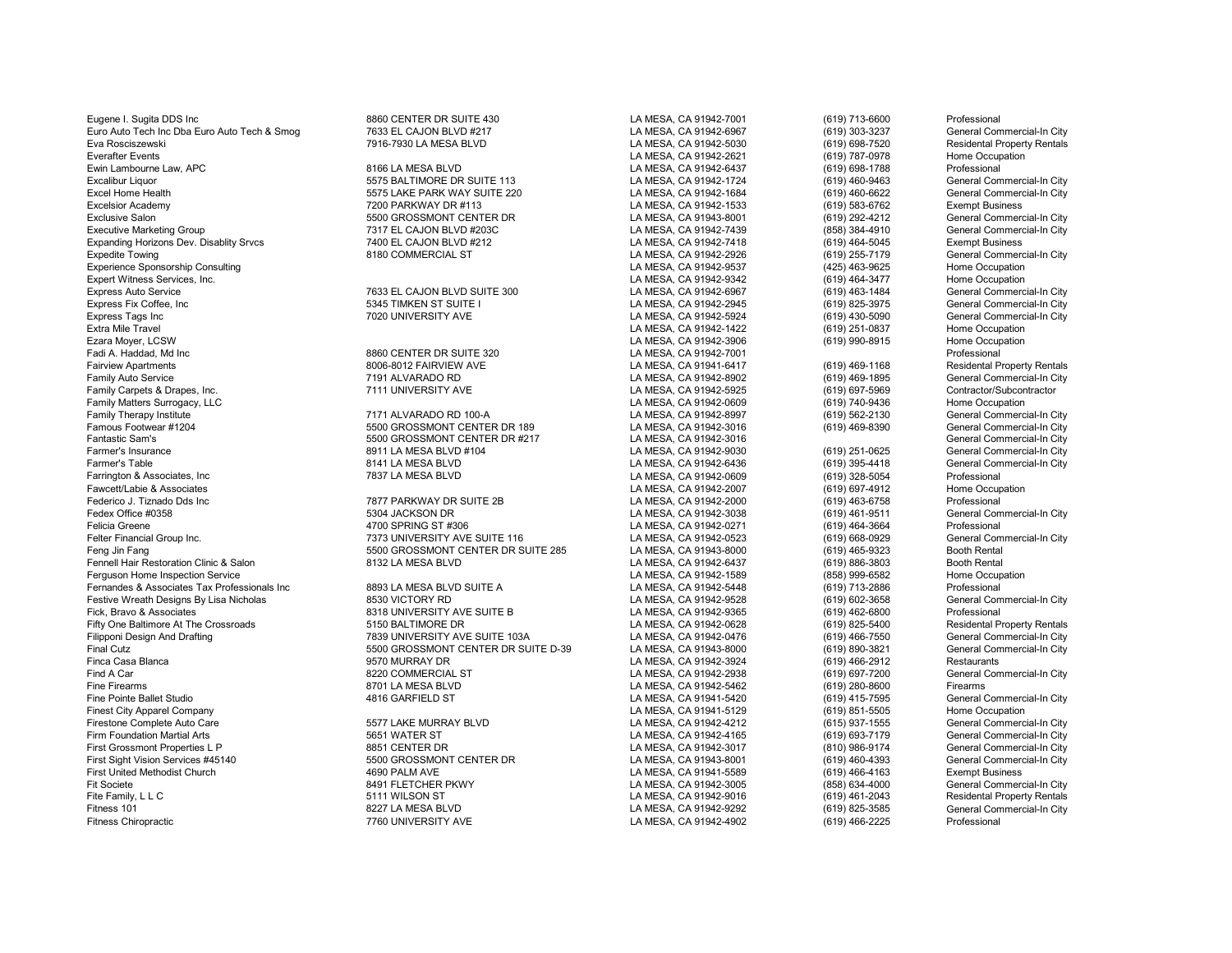Five Star Collision Center Inc 4485 PARKS AVE LA MESA, CA 91941-6174 (619) 460-6582 General Commercial-In City Five West Threads LA MESA, CA 91942-2311 (619) 813-0889 Home Occupation Fixerup LA MESA, CA 91941-6266 (619) 212-0146 Home Occupation Flagship Insurance LA MESA, CA 91942-2324 (619) 461-5758 Home Occupation Flawless Beauty By Shilo **Exercise State Burner and State Barry 1994** LA MESA, CA 91942-6490 (808) 799-4392 Booth Rental Prental Prental Prental Prental Prental Prental Prental Prental Prental Prental Prental Prental Prent Fleetwood 7200 SARANAC ST 200 SARANAC ST LA MESA, CA 91942-8976 (619) 269-5008 Residental Property Rentals<br>Tetcher Hills Animal Hospital 2000 SARANAC ST SARANAC ST LA MESA, CA 91942-9026 (619) 463-6604 Professional Fletcher Hills Animal Hospital 8807 GROSSMONT BLVD LA MESA, CA 91942-9026 (619) 463-6604 Professional Fletcher Hills Financial 9455 ALTO DR LA MESA, CA 91941-4226 (619) 889-7837 Professional Fletcher Massage 8182 PARKWAY DR LA MESA, CA 91942-2409 (619) 589-8888 Massage Business-In City Florin Vaida Statistical Consulting LA MESA, CA 91941-4479 (619) 727-3814 Home Occupation Flow LA MESA, CA 91942-2312 (858) 752-2682 Home Occupation Flow Rite Painting Inc 4949 GUAVA AVE APT 4 LA MESA, CA 91942-0639 (619) 439-8023 Contractor/Subcontractor Flying Dog Enterprises 4376 ROSEBUD LN LA MESA, CA 91941-6240 (619) 698-7520 Residental Property Rentals Flying Dog Enterprises 4450-4452 ROSEBUD LN LA MESA, CA 91941-6263 (619) 698-7520 Residental Property Rentals Flying Dog Enterprises The Material Property Rentals (1998-7611-7625 STURGESS AVE LA MESA, CA 91941-6217 (619) 698-7520 Residental Property Rentals (619) 698-7520 Residental Property Rentals (619) 698-7520 Residental Prope Flying Dog Enterprises 4415 ROSEBUD LN LA MESA, CA 91941-6237 (619) 698-7520 Residental Property Rentals Flying Dog Enterprises, Inc and the contract of the Matter of the SUITE B to the SUITE B LA MESA, CA 91941-6528 (619) 698-7520 General Commercial-In City<br>Flying Dog Real Estate Rental Property Rentals 4434 ROSEBUD LN COMPA Flying Dog Real Estate 4434 ROSEBUD LN LA MESA, CA 91941-6222 (619) 698-7520 Residental Property Rentals Fmh Joseph Corporation 7006 UNIVERSITY AVE LA MESA, CA 91942-5924 (619) 589-0936 General Commercial-In City Focus On Communication Home Occupation Battle of the State of State of State of State of State of State of State of State of State of State of State of State of State of State of State of State of State of State of State o Fonsecas 8240 PARKWAY DR SUITE 101 LA MESA, CA 91942-2498 (619) 466-6300 General Commercial-In City Foothills Apartments Maximum Residental Property Rentals 8969 GROSSMONT BLVD LA MESA, CA 91941-4038 (619) 441-1115 Residental Property Rentals Residental Property Rentals 8053 UNIVERSITY AVE LA MESA. CA 91942 (619) 448-758 Foothills Art Association, Inc. 8053 UNIVERSITY AVE LA MESA, CA 91942 (619) 448-7582 Exempt Business Foothills Pool Service **Exercice Exercise Service** 2012 9029 PARK PLAZA DR #206<br>Forever Lash'D Ceneral Commercial-In City 3029 PARK PLAZA DR #206 **CALLA MESA, CA 91942-3450** (619) 653-9131 General Commercial-In City Forever Lash'D 9029 PARK PLAZA DR #206 LA MESA, CA 91942-3450 (619) 653-9131 General Commercial-In City Forough Sayadi 8132 LA MESA BLVD LA MESA, CA 91942-6437 (619) 244-9011 Booth Rental Fortie Information Technologies **1986 of the Commercial Commet Commet Commet Commet Commet Commet Commet Commet Commet Commet Commet Commet Commet Commet Commet Commet Commet Commet Commet Commet Commet Commet Commet Comme** Fortune Healthcare Systems, LLC 6 1921 CARFIELD ST 1992 CONTENT LA MESA, CA 91941-5103 (619) 439-6759 Fortune General Commercial-In City<br>Fountains Apartments Residental Property Rentals 1995 STARE MURRAY BLVD 1992-4211 CAM Four Fin Creative the Data Commercial-In City of the SUITE 101 LA MESA, CA 91942-6204 (619) 609-7477 General Commercial-In City (619) 609-7477 General Commercial-In City (619) 609-7477 General Commercial-In City (619) 609-FPG California, Inc Dba Legacy Funeral & Cremation 7043 UNIVERSITY AVE LA SUITE 285 LA MESA, CA 91942-5954 (407) 680-2777 General Commercial Commercial Commercial Commercial Commercial Commercial Commercial-In City Commerc Francisca Beltran Dachek 5500 GROSSMONT CENTER DR SUITE 285 LA MESA, CA 91943-8000 (619) 465-9323 Booth Rental Franklin Kalmar, M D 5696 LAKE MURRAY BLVD LA MESA, CA 91942-1929 (619) 460-5225 Professional Frazier Farms Market 8401 FLETCHER PKWY LA MESA, CA 91942-3005 General Commercial-In City Fred Jappe Apts 4992-4994 COMANCHE DR LA MESA, CA 91942-8102 (619) 444-3077 Residental Property Rentals Freddy Garmo, Attorney At Law 5464 GROSSMONT CENTER DR #300 LA MESA, CA 91942-3035 (619) 441-2500 Professional Freeland Law Apc 9029 PARK PLAZA DR SUITE 202 LA MESA, CA 91942-3450 (619) 464-5006 Professional Fresenius Medical Care Balboa La Mesa 5995 SEVERIN DR LA MESA, CA 91942-3806 (619) 462-9992 General Commercial-In City Fresh Selection Inc Dba The Reserve SD 8744 LA MESA BLVD LA MESA, CA 91942-5405 (619) 373-7473 General Commercial-In City<br>Fresno Apartments Residental Property Rentals 8353-8351 FRESNO AVE LA MESA, CA 91941 (619) 861-1191 Fresno Apartments 8353-8351 FRESNO AVE LA MESA, CA 91941 (619) 861-1191 Residental Property Rentals Friar Tux Shop 5255 JACKSON DR LA MESA, CA 91942-2943 (714) 635-1262 General Commercial-In City Friends Of The La Mesa Library, Inc. PO BOX 1073 LA MESA, CA 91944-1073 (619) 441-6800 Exempt Business From The Heart LA MESA, CA 91942-1818 (619) 464-4241 Home Occupation Front Matter Marketing LA MESA, CA 91941-5519 (619) 933-7841 Home Occupation Frost Design LA MESA, CA 91942-8922 (619) 237-1100 Home Occupation Frost Medical Pharmacy **6881 FLETCHER PKWY #103** LA MESA, CA 91942-3134 (858) 560-1911 General Commercial-In City<br>Fuddrucker's Fund Restaurants 5500 GROSSMONT CENTER DR SUITE 418 LA MESA. CA 91942-3010 (713) 329-6974 Resta Full Circle Acupunture & Wellness 7866 LA MESA BLVD LA MESA, CA 91942-0633 (619) 469-2027 General Commercial-In City Fully Promoted EmbroidMe La Mesa 7018 UNIVERSITY AVE LA MESA, CA 91942-5924 (619) 920-6058 General Commercial-In City Fun 4 Kids Entertainment 8855 DALLAS ST LA MESA, CA 91942-3402 (951) 375-6428 General Commercial-In City Furat Sabti 869-0695 FUETCHER PKWY #100 LA MESA, CA 91942-3060 (619) 569-0695 Booth Rental Booth Rental Booth Rental Sabti 81 and Sabti 81 and Sabti 81 and Sabti 81 and Sabti 81 and Sabti 81 and Sabti 81 and Sabti 81 and S Fusion Care Group 9029 PARK PLAZA DR LA MESA, CA 91942-3450 (619) 448-1216 General Commercial-In City G M Adkins Construction , Inc and the Section of the Section of the Section of the Section of the Section of the Section of the Section of the Section of the Section of the Section of the Section of the Section of the Sect G&M Oil Co. #38 6200 CONTERSITY AVE COMPOSED A LA MESA, CA 91942-9321 (714) 375-4700 General Commercial-In City<br>G.D. Walker Electronics Home Occupation

T839 UNIVERSITY AVE SUITE 104 LA MESA, CA 91942-0478 (619) 469-5012 Firearms<br>4719 PALM AVE LA MESA. CA 91941-5221 General Commercial-In Citv

Foundations Apple 10 MESA, CA 91942-4211 (619) 771-2600<br>1992 - The Suit Campions Apple 101 LA MESA, CA 91942-6204 (619) 609-7477 EXAMESA, CA 91942-2081 (619) 698-6820 General Commercial-In City (619) 698-6820 General Commercial-In City Commercial-In City LA MESA, CA 91942-5405 (619) 373-7473 General Commercial-In City

Fudd GROSSMONT CENTER DR SUITE 418 LA MESA, CA 91942-3010 (713) 329-6974 Restaurants<br>T866 LA MESA BLVD LA MESA, CA 91942-0633 (619) 469-2027 General Commercial-In City

LA MESA, CA 91942-8722 (619) 460-5008

EA MESA, CA 91942-3745 (619) 459-6501 Home Occupation<br>EA MESA, CA 91941-5103 (619) 439-6759 General Commercial-In City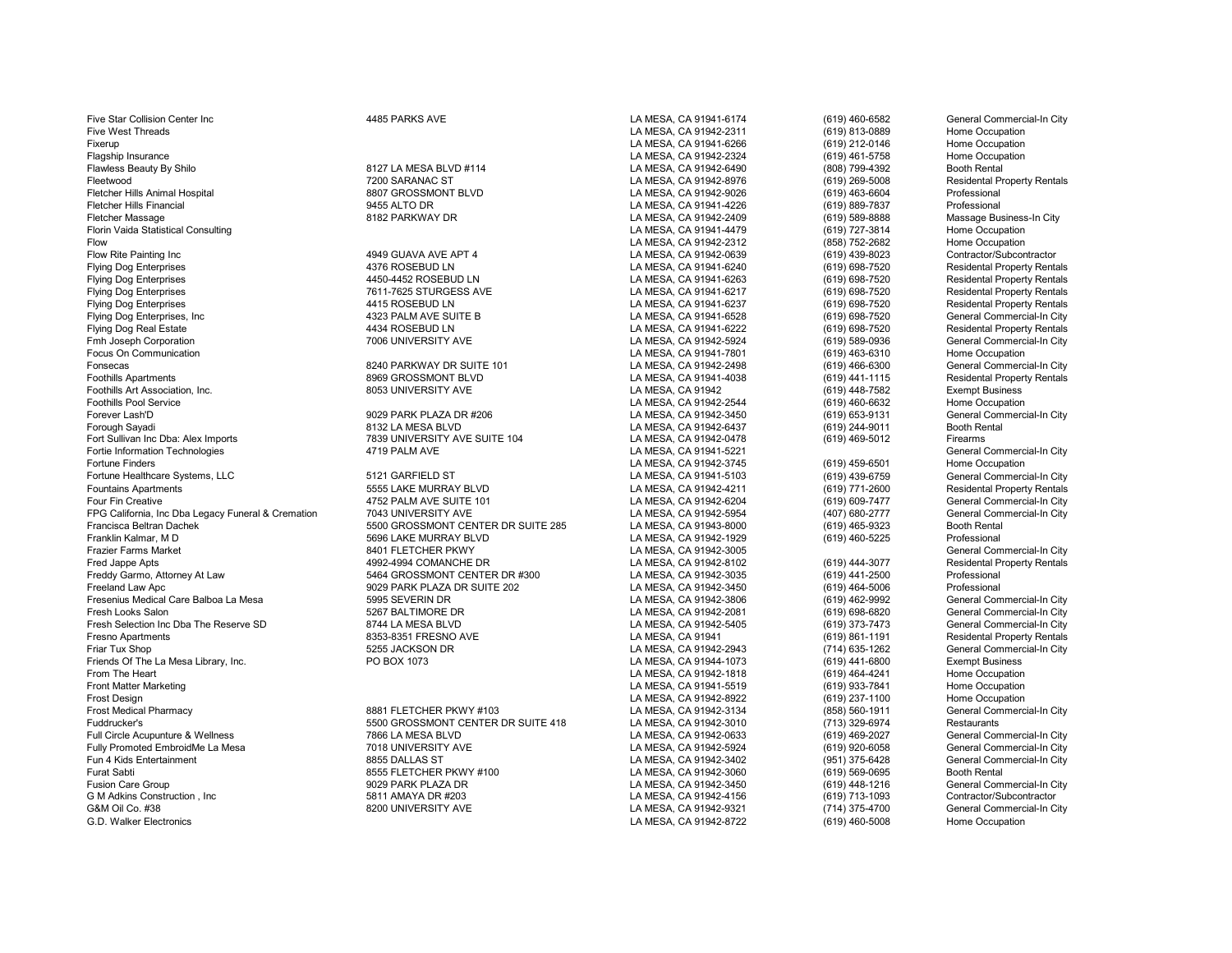G8 Development Inc 7624-26 EL CAJON BLVD LA MESA, CA 91942-0473 (619) 465-0301 Contractor/Subcontractor Gabriel Conover Photography **1988** Conover Photography 1988 Connectial-In City<br>Gabriel Medrano Stephens Mome Occupation 1999 Capacity Campus CA MESA, CA 91941-7892 (619) 713-6623 Home Occupation Gabriel Medrano Stephens LA MESA, CA 91941-7892 (619) 713-6623 Home Occupation Gail M. White Ph.D Psychologist Commercial-In City 4700 SPRING ST #306 Cases CA MESA, CA 91942-0271 (619) 260-8200 General Commercial-In City Galloway Creative LLC Dba Salt Box Studio 6061 LAKE MURRAY BLVD LA MESA, CA 91942-2506 (619) 708-3234 General Commercial-In City<br>Garcia's Auto Repair Commercial-In City 6000 COMMERCIAL ST CA MESA, CA 91942-2938 (619) 521-0 Garcia's Auto Repair **Saccial Commercial-In City** 8230 COMMERCIAL ST **Carciation** LA MESA, CA 91942-2938 (619) 521-0689 General Commercial-In City<br>Gargovle Books Home Occupation Garland-Fields Glass & Window Inc. 8394 PARKWAY DR LA MESA, CA 91942-2893 (619) 464-1525 Contractor/Subcontractor Garmo & Garmo LLP 5464 GROSSMONT CENTER DR #300 LA MESA, CA 91942-3035 (619) 441-2500 Professional<br>Garmo Group 5464 GROSSMONT CENTER DR #300 LA MESA. CA 91942-303 Gary D. Hittle Ph D 5480 BALTIMORE DR SUITE 202 LA MESA, CA 91942-2015 (619) 464-7771 General Commercial-In City<br>Gary R. Sims Insurance Commercial-In City 7840 EL CAJON BLVD SUITE 303 LA MESA. CA 91942-0618 (619) 698-2377 Gary R. Sims Insurance a Caroline 1988-2377<br>Gatane Mndoian Caroline 1988-2377 Cass of the Suite of the Suite of State Commercial Commercial Commercial Com<br>Catane Mndoian (619) 729-7430 Gatane Mndoian 5039-5041 WOODYARD AVE LA MESA, CA 91942-0606 (619) 729-7430 Residental Property Rentals Gayle Jensen Psy D 4323 PALM AVE SUITE D LA MESA, CA 91941-6597 (619) 972-5320 Professional GB Auto Service Inc dba Evan's Tire & Service Cntr and the S349 JACKSON DR COMBEN DRESS AND LA MESA, CA 91942-3039 (619) 363-5959 (619) 363-5959 (69 General Commercial-In City<br>GCG Property Management Gommercial-In City 548 GCG Property Management 5480 BALTIMORE DR #204 LA MESA, CA 91942-2020 General Commerci<br>Gemsoft Inc 5480 BALTIMORE DR #204 LA MESA. CA 91941-5473 Gemsoft Inc (619) 925-6328 Home Occupation<br>Gen Pro Services LLC Channel Commercial-In City 5800 LAKE MURRAY BLVD #11 LA MESA. CA 91942-2511 (619) 599-5582 Genesis Healthcare Partners, P.C. 8851 CENTER DR SUITE 501 LA MESA, CA 91942-3033 (858) 810-7200 Professional Gentle Dental Grossmont Christen Bureau (619) 464-3383 Professional Centre Controller States of the States of S<br>Genuine Parts Co. Christena Commercial-In City Canada Canada Camp and Camp Canada Commercial-In City Ceneral C Genuine Parts Co. 7323 EL CAJON BLVD LA MESA, CA 91942-7496 (619) 229-9000 General Commercial-In City George Baird Drain Cleaning LA MESA, CA 91942-2410 (619) 462-8229 Home Occupation George Dall, CPA, A Prof Corp 8917 LA MESA BLVD LA MESA, CA 91942-9051 (619) 698-0698 Professional<br>George S. Matosian 5565 GROSSMONT CENTER DR 1-229 LA MESA. George W Burtless Prof A/C & Htg 6370 CRESTHAVEN DR LA MESA, CA 91942-4004 (619) 697-4748 Contractor/Subcontractor/Subcontractor/Subcontractor/Subcontractor/Subcontractor/Subcontractor/Subcontractor/Subcontractor/Subcontra Georgia Brito 8341 LEMON AVE SUITE E LA MESA, CA 91941-5243 (619) 316-5998 Booth Rental (619) 316-5998 Booth Rental Caracteristic and the State of the State of the State of State 1 (619) 316-5998 Booth Rental (619) 461-896 Gerald L. Lecko, Architect LA MESA, CA 91941-6511 (619) 461-8968 Home Occupation Gerald Silke Apts 6150 SEVERIN DR LA MESA, CA 91942-3801 (619) 447-9360 Residental Property Rentals Get Centered Clay Studio 8186 CENTER ST SUITE D<br>GFT Guild LLC dba Girlfriday Commercial-In City 7841 EL CAJON BLVD #101 CHANGSA, CA 91942-6722 (619) 800-4381 General Commercial-In City GFT Guild LLC dba Girlfriday 7841 EL CAJON BLVD #101 LA MESA, CA 91942-6722 (619) 800-4381 General Commercial-In City<br>GFT Guild. LLC dba Roque Salon 7520 EL CAJON BLVD #300 GFT Guild, LLC dba Rogue Salon Commercial-In City and the CAJON BLVD #300 LA MESA, CA 91942-7803 (619) 439-2040 General Commercial-In City Commercial-In City and the Sushing Bridal Co. (519) 4811 2012-6722 (619) 467-7933 G GFT Guild, ILC dba The Blushing Bridal Co. 7841 EL CAJON BLVD #100 LA MESA, CA 91942-6722 (619) 467-7933 General Commerc<br>Ginger Blazier 7841 EL CAJON BLVD #100 Ginger Blazier LA MESA, CA 91941-7632 (619) 724-9727 Home Occupation Ginna E Design & Styling LA MESA, CA 91941-5316 (619) 701-4816 Home Occupation Gino's Wide Shoes & Shoe Repair **SHORET AND SHOW SEART ON SUITE 203** LA MESA, CA 91942-3071 (619) 433-4466 General Commercial-In City (619) 433-4466 General Commercial-In City (619) 433-4466 General Commercial-In City (619 Girls On The Run Of San Diego 8855 DALLAS ST LA MESA, CA 91942-3402 (619) 813-9020 General Commercial-In City Glambition By Audrey **Channel State of the Conference of State Audrey Conference** Conference of the State of State<br>Glanz Professional Services Conference and the State Base of State Base Conference Conference and the State Glen F. Poorbaugh 495 (1998) 4944-4948 COMANCHE DR LA MESA, CA 91942-8102 (619) 669-0836 Residental Property Rentals<br>Glenna A. Bloemen J.D Home Occupation Glenna A. Bloemen J.D LA MESA, CA 91942-4239 (619) 465-3400 Home Occupation Global Rhythms 4975 MEMORIAL DR LA MESA, CA 91942-9385 (619) 324-3512 General Commercial-In City Gloria Espinoza 8363 CENTER DR SUITE 3B LA MESA, CA 91942-2900 (619) 316-3316 Booth Rental Gloria Ritchie 4654 PALM AVE LA MESA, CA 91941-5576 (619) 792-2634 Booth Rental Glorious Strands 7761 UNIVERSITY AVE LA MESA, CA 91942-4950 (619) 370-6743 General Commercial-In City GMC Acupuncture Clinic Clinic Compuncture Clinic Compuncture State of the STS LAKE PARK WAY #104 LA MESA, CA 91942-1664 (619) 465-8800 Acupuncture Acupuncture Clinic Clinic Clinic State of the STS LAKE PARK WAY #104 Compun GNT Financial Services Corp. 8419 LA MESA BLVD SUITE B LA MESA, CA 91942-5381 (619) 668-1500 General Commercial-In City Gold Coast Bagels 5658 LAKE MURRAY BLVD LA MESA, CA 91942-1929 (619) 589-9048 Restaurants Golden Beauty **Colden Beauty** (619) 609-4014 Home Occupation<br>Golden Heart Enterprises LLC Dba Visiting Angels 6500 GROSSMONT CENTER DR #201 LA MESA, CA 91943-8000 (619) 303-6555 General Commercial-In City Golden Heart Enterprises LLC Dba Visiting Angels 5500 GROSSMONT CENTER DR #201 LA MESA, CA 91943-8000 (619) 303-6555 General Commercial-In City<br>Golden Spoon (619) 762-8892 General Commercial-In City Golden Spoon 5640 LAKE MURRAY BLVD LA MESA, CA 91942-1929 (619) 762-8892 General Commercial-In City Golden State Auto Of La Mesa, Inc. 7224 UNIVERSITY AVE LA MESA, CA 91942-5928 (619) 589-1952 General Commercial-In City Gomez Handyman Services **LA MESA, 2002-26635** (619) 507-8021 Home Occupation<br>Good Deeds (619) 756-0797 Home Occupation Good Samaritan Society Fund LLC **Cannet Commet Commet CAS CALC #152** LA MESA, CA 91942-7439 (619) 386-5511 General Commercial-In Commetrial-In Commetrial-In Commet Commet Commet Commet Commet Commet Commet Commet Commet Co Goode Design LA MESA, CA 91942-3931 (619) 800-3727 Home Occupation Goodsell & Company Inc 7510 UNIVERSITY AVE LA MESA, CA 91942-6802 (619) 238-4343 Professional

Garmo Group 5464 GROSSMONT CENTER DR #300 LA MESA, CA 91942-3035 (619) 441-2500 Professional

Gen Pro Services LLC 5800 LAKE MURRAY BLVD #11 LA MESA, CA 91942-2511 (619) 599-5582 General Commercial-In City

5565 GROSSMONT CENTER DR 1-229 LA MESA, CA 91942-3020 (619) 460-6900 Professional<br>6370 CRESTHAVEN DR DR TRESA LA MESA, CA 91942-4004 (619) 697-4748 Contractor/Subcontractor

8383 CENTER DR SUITE E

7317 EL CAJON BLVD #152

LA MESA, CA 91942-8832 (619) 772-9928 Home Occupation<br>
LA MESA, CA 91942-2893 (619) 464-1525 Contractor/Subcontractor LA MESA, CA 91942-1583 (619) 756-0797 Home Occupation<br>Ceneral Commercial-In City Camero LA MESA. CA 91942-7439 (619) 386-5511 General Commercial-In City LA MESA, CA 91942-5296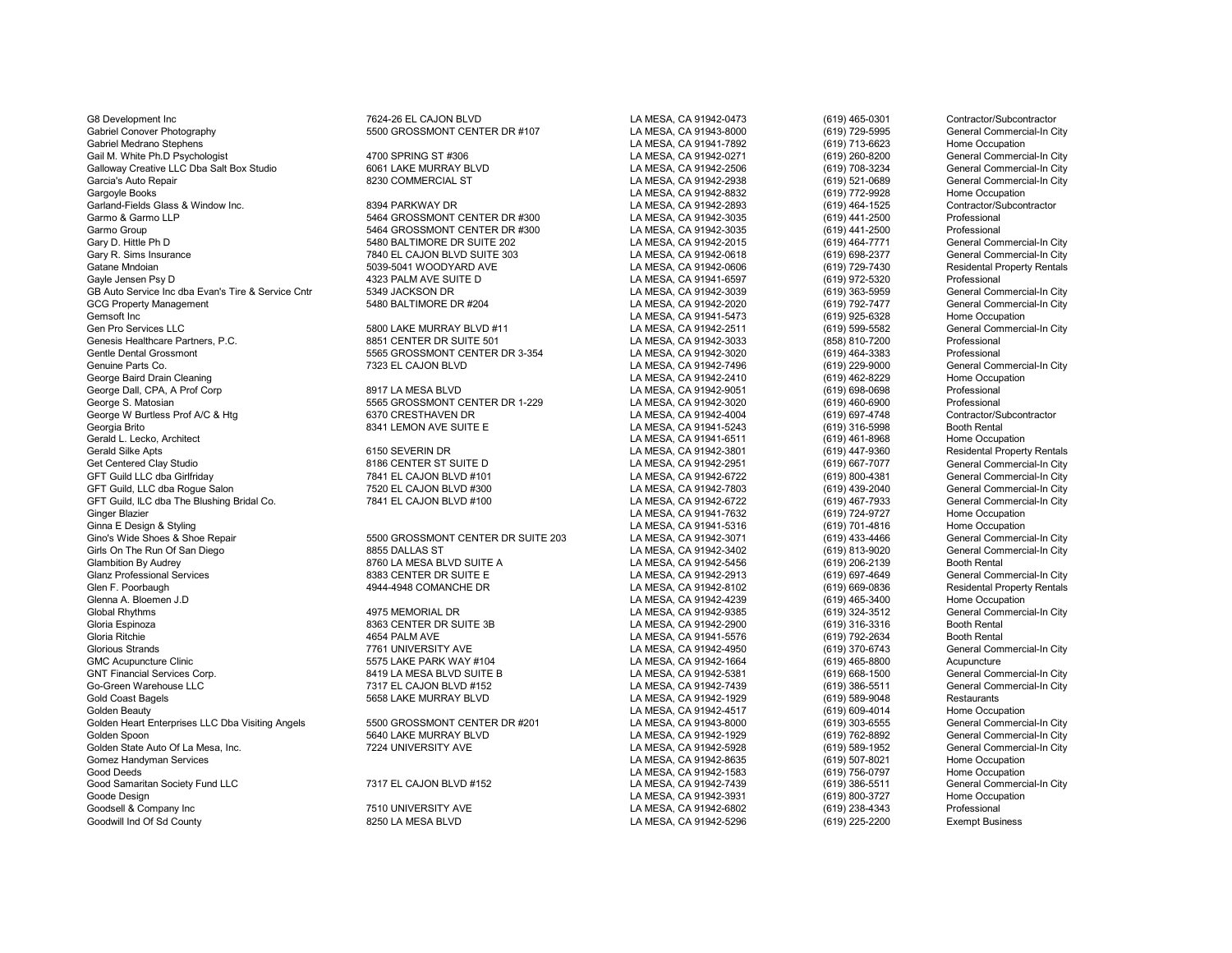Goodwill Ind Of SD County 6127 LAKE MURRAY BLVD LA MESA, CA 91942-2501 (619) 225-2200 Exempt Business Gorgeous Hair Studio 1992 Commercial-In City 7400 EL CAJON BLVD #201 1993 CA MESA, CA 91942-7418 (619) 253-3662 General Commercial-In City 364 Cannel Commercial-In City 1993-3662 General Commercial-In City 364 Cannel Comme Got Product LA MESA, CA 91942-5819 (619) 466-6796 Home Occupation Goularte Law Firm The Professional Transmitted Coularte Law ESS AND STATE GALLA MESA, CA 91942-0622 Coularte Law ESS AND STATE GALLA MESA, CA 91942-0622 Counseling & Professional Professional City of the STATE STATE PARK W Grace Counseling & Psychotherapy **6575 LAKE PARK WAY #100-6** LA MESA, CA 91942-1664 (619) 381-8472 General Commercial Commercial Commercial Commercial Commercial Commercial Commercial Commercial Commercial-In City Commerci Grace Marie De Mink 6115 LAKE MURRAY BLVD LA MESA, CA 91942-2501 (619) 414-2049 Booth Rental Booth Rental Commercial-In City<br>Gracie La Mesa Jiu Jitsu General Commercial-In City 9138 FLETCHER PKWY LA MESA, CA 91942-3424 (61 Gracie La Mesa Jiu Jitsu 9138 FLETCHER PKWY LA MESA, CA 91942-3424 (619) 466-6055 General Commercial-In City Grandma Wilma's Antiques & Collectibles **LA MESA, CA 91942-3918** (619) 469-3940 Home Occupation<br>Grandma's Connections Home Occupation Grandma's Connections LA MESA, CA 91941-4406 (619) 339-1611 Home Occupation Grandmother's Village Inc 8469 LA MESA BLVD LA MESA, CA 91942-5335 (619) 463-0473 General Commercial-In City Grant Simpson D.M.D 6430 LEMON AVE 8430 LEMON AVE LA MESA, CA 91941-5310 (619) 466-8363 Independent Contractor - In City<br>Crateful Essence Home Occupation Grateful Essence LA MESA, CA 91942-6939 (847) 641-0907 Home Occupation Great Adventure Productions LA MESA, CA 91942-9342 (619) 490-6083 Home Occupation Great Pacific Escrow 
8318 LA MESA BLVD
8318 LA MESA CA 91942-9218
BEEK GYROS II CHU CHU ESCROSSE ANNESA DR #293
BEEK GYROS II CHU SESTAURANTS ANNESA DR #293
BEEK GYROS II CHU SESTAURANTS Green Life Pharma USA, Inc. 8332 CASE ST LA MESA, CA 91942-2919 General Commerc<br>Green Soaperv 8332 CASE ST LA MESA. CA 91942-1690 (619) 79 Green Soapery LA MESA, CA 91942-1690 (619) 792-2639 Home Occupation Green Soapery LA MESA, CA 91942-1690 (858) 354-2655 Home Occupation Green Square Inc, Dba Backpack Boyz 8260 PARKWAY DR LA MESA, CA 91942-2406 (619) 303-6298 General Commercial-In City Greenleaf 41528 LLC 7404 UNIVERSITY AVE LA MESA, CA 91942-0505 (619) 465-7545 Restaurants Greenwell Properties 6109-6111 W MANOR DR LA MESA, CA 91942-3622 (619) 938-4234 Residental Property Rentals<br>Gregory L. Schmock 8080 LA MESA BLVD SUITE 108 LA ME Gregory L. Schmock 8080 LA MESA BLVD SUITE 108 LA MESA, CA 91942-0303 (619) 337-0931 General Com<br>Gregory V. Villard C P A 7844 LA MESA BLVD LA MESA. CA 91 Gregory V. Villard C P A 619) 589-5472<br>Gretchen McCormack 8818 LA MESA BLVD LA MESA. CA 91942-5407 (619) 993-7010 Gretchen McCormack 8818 LA MESA BLVD LA MESA, CA 91942-5407 (619) 993-7010 Residental Property Rentals Groceryworks.Com Operating Company 8011 UNIVERSITY AVE LA MESA, CA 91942-5520 (925) 598-9621 Wholesale Delivery Vehicle Grossmont Cleaners I I 4231 SPRING ST LA MESA, CA 91941-7959 (619) 698-3813 General Commercial-In City Grossmont Dermatology **Same Community 1986 CENTER DR SUITE 300** LA MESA, CA 91942-7001 (619) 462-1670 Professional<br>Grossmont Escrow Company **Same Community 1986 CENTER DR SUITE 300** CA MESA, CA 91942-0625 (619) 469-2181 Pr Grossmont Escrow Company 1999-2181 COMPUT 19991 CROSSMONT BLVD LA MESA, CA 91942-0625 (619) 469-2181 CROSSMONT BLVD<br>Grossmont Estates (619) 465-1951 Professional Professional Professional Professional Professional Professi Grossmont Family Counseling Center and the second of the State 19851 CENTER DR #312 LA MESA, CA 91942-3017 (619) 515-2304 Exempt Business<br>Grossmont Hospital Auxiliary Thrift Korral and the second bases are second to the St Grossmont Hospital Auxiliary Thrift Korral 1n City and the Basic Auxiliary Thrift Korral 1n City and the Seneral Commercial-In City and the Seneral Commercial-In City and the Seneral Commercial-In City and the Seneral Comm Grossmont Hospital Outpatient Pharmacy **6655 GROSSMONT CENTER DR 217** LA MESA, CA 91942-3077 (619) 740-4451 General Commercial-In City<br>Grossmont Medical Terrace Assoc **Marmachiel City Commercial-In City** 8860 CENTER DR Grossmont Medical Terrace Assoc 8860 CENTER DR LA MESA, CA 91942-3068 (858) 794-1900 General Commercial-In City Grossmont Orthopaedic Medical Group/Gomg Amp 5565 GROSSMONT CENTER DR 3-256 LA MESA, CA 91942-3020 (619) 462-3131 Professional<br>Grossmont Outpatient Surgical Center **1992-500 CENTER DR 3-250** LA MESA, CA 91942-3020 (619) 46 Grossmont Outpatient Surgical Center 619 Exercise 5565 GROSSMONT CENTER DR 3-250 LA MESA, CA 91942-3020 (619) 462-8620<br>1992-6963 Crossmont Pediatrics (619) 698-2184 x109 6942 UNIVERSITY AVE SUITE A GROSSMONT CENTER DR FOR Grossmont Pediatrics 6942 UNIVERSITY AVE SUITE A LA MESA, CA 91942-5963 (619) 698-2184 x109 Professional Grossmont Pharmacy **656 CROSSMONT CENTER DR 3-150** LA MESA, CA 91942-3007 (619) 462-2400 General Commercial-In City<br>Grossmont Pines Sestiental Property Rentals (619) 972-4259 Residental Property Rentals Grossmont Pines (619) 972-4259<br>Grossmont Post Acute Care Care and Broad Care and Broad Broad Broad Broad Broad Broad Broad Broad Broad Broad<br>LA MESA, CA 91942-3034 (949) 487-9500 Grossmont Post Acute Care 8787 CENTER DR LA MESA, CA 91942-3034 (949) 487-9500 Day Care/Res Children/Adult Care Grossmont Public Market 5500 GROSSMONT CENTER DR LA MESA, CA 91943-8001 (619) 635-5155 Outdoor Market Grossmont Secondary School 5975 SEVERIN DR LA MESA, CA 91942-3806 (858) 678-2048 General Commercial-In City Grossmont Surgery Center 8881 FLETCHER PKWY SUITE 100 LA MESA, CA 91942-3128 (619) 698-0930 Professional Grossmont Terrace Apartments **6401 BUCKLAND ST** CHAND ST LA MESA, CA 91942-2872 CHANGS APARTMENT Residental Professional<br>Brossmont Vision Center Changer of the State of the State of the State of the State of the State of t Grossmont Vision Center **5500 GROSSMONT CENTER DR D41** LA MESA, CA 91942-3016 (619) 469-0131 Professional Crounded By Nature 1992-2703 (619) 469-0131 Professional Crounded By Nature 1992-2703 (619) 508-2454 Home Occupation Grounded By Nature Mature And Cocupation Crown and Crown and Crown and Crown and Crown and Crown and Crown and Crounded Mind Body Studies (619) 508-2454 Home Occupation (619) 508-2454 Home Occupation (619) 992-5469 Home Oc Grounded Mind Body Brew LA MESA, CA 91942-2608 (619) 992-5469 Home Occupation Group 4 Inc 5000 GROSSMONT CENTER DR BLDG N LA MESA, CA 91942-3030 (858) 485-8544 General Commercial-In City<br>Grow With Life Counseling Structure of the commercial-In City 4700 SPRING ST #203 Grow With Life Counseling 4700 SPRING ST #203 LA MESA, CA 91942-0271 (619) 549-0329 General Commercial-In City Guava Gardens Apartments 5041 GUAVA AVE LA MESA, CA 91942-8258 (619) 589-7319 Residental Property Rentals Guava Manor 4909 GUAVA AVE LA MESA, CA 91942-0626 Residental Property Rentals Gud Times 5500 GROSSMONT CENTER DR #107 LA MESA, CA 91943-8000 (619) 729-5995 General Commercial-In City Guimin Tian 8182 PARKWAY DR Commission of the Category of Category of Campachian Building of the State of the State of the State of the State of the State of the State of the State of the State of the State of the State of Guinevere's Handmaidens **1992 State of the Convention AVE** LA MESA, CA 91941-5531 (619) 464-3166 Booth Rental Booth Rental Contractor - In City<br>Gurvijay Singh, M.D., Inc **Convention Convention CESA CONVERGENTER DR** CA MESA

5500 GROSSMONT CENTER DR #293 LA MESA, CA 91943-8000 (619) 340-7021 Restaurants<br>8332 CASE ST General Commercial-In City EXABBIT PRE SCHOOL, INC. AT A SEARCH AND LA MESA, CA 91941-5586 (619) 697-1551 Day Care/Res Children/Adult Care<br>1925) 698-9621 Day Carel Modesale Delivery Vehicle Care GROSSMONT CENTER DR<br>Gift Shop 5555 GROSSMONT CENTER DR 217 LA MESA, CA 91942-3077 (619) 740-4451 General Commercial-In City

5555 GROSSMONT CENTER DR LA MESA, CA 91942-3077

LA MESA, CA 91942-5306 (619) 466-6693 Contractor/Subcontractor<br>LA MESA, CA 91942-3918 (619) 469-3940 Home Occupation (619) 465-1951 Residental Property Rentals<br>(619) 515-2304 Exempt Business Grossmont CENTER DR 1-221 LA MESA, CA 91942-3022 (619) 462-8100 Professional Professional Professional DR 1-221<br>B401 BUCKLAND ST Professional LA MESA, CA 91942-2872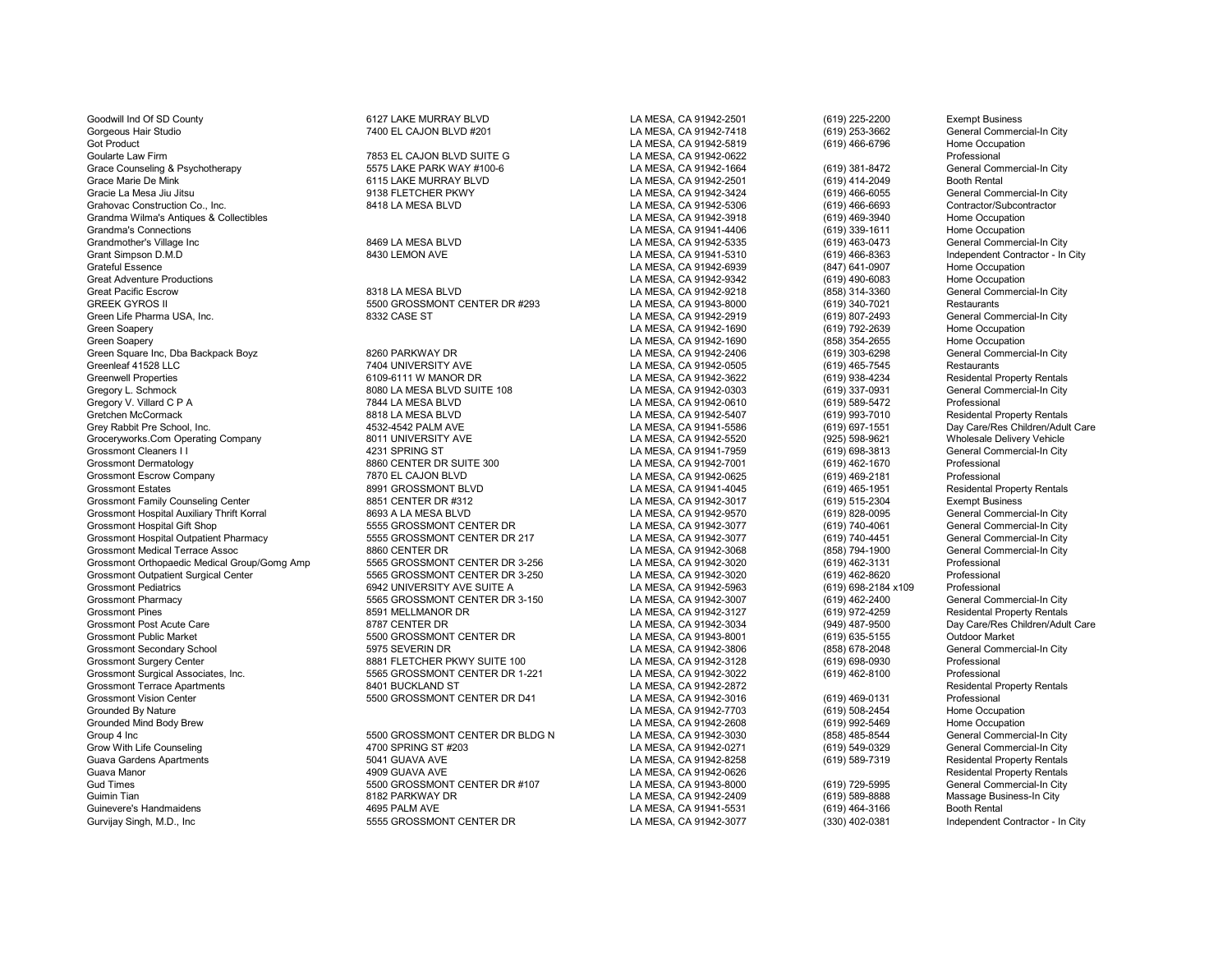| Gus's Subs & Pizza #2, Inc                | 5620 BALTIMORE DR             | LA MESA, CA 91942-1618 | (619) 462-4877     | Restaurants              |
|-------------------------------------------|-------------------------------|------------------------|--------------------|--------------------------|
| Gwen J. Poque                             |                               | LA MESA, CA 91941-5450 | (619) 460-4678     | Home Occupation          |
| Gwen Snypes Jones Coaching                |                               | LA MESA, CA 91942-4316 | (619) 430-3546     | Home Occupation          |
| Gym Trix                                  | 4975 MEMORIAL DR              | LA MESA, CA 91942-9385 | (619) 659-8772     | General Commero          |
| Gypsy Treasure Costume & Cosmetics        | 5500 GROSSMONT CENTER DR #327 | LA MESA, CA 91943-8000 | (619) 466-2251     | General Commero          |
| Gyra Systems, Inc.                        | 4370 LOWELL ST                | LA MESA, CA 91942-9111 | (858) 437-1276     | General Commero          |
| H & R Block                               | 8154 LA MESA BLVD             | LA MESA, CA 91942-6437 | (877) 880-5222     | General Commero          |
| H & R Block                               | 7950 UNIVERSITY AVE           | LA MESA, CA 91942-5579 | (877) 880-5222 x06 | <b>General Commero</b>   |
| H & R Block                               | 8960 FLETCHER PKWY SUITE C    | LA MESA, CA 91942-3298 | (816) 759-0002     | General Commero          |
| H L H Associates L L C                    |                               | LA MESA, CA 91941-7874 | (619) 742-3131     | <b>Home Occupation</b>   |
| H&N Construction Co.                      | 4721 4TH ST                   | LA MESA, CA 91941-5316 | (619) 697-7029     | General Commero          |
| H. M. Davisson                            |                               | LA MESA, CA 91942-2890 | (619) 465-1033     | Home Occupation          |
| H.E.R Caregiving & Transportation Etc LLC |                               | LA MESA, CA 91942-4440 |                    | Home Occupation          |
| <b>Hacker Properties</b>                  | 8378 UNIVERSITY AVE           | LA MESA, CA 91942-9364 | (619) 442-3877     | <b>Residental Proper</b> |
| <b>Hacker Properties</b>                  | 4609 4TH ST                   | LA MESA, CA 91941-5565 | (619) 588-0135     | <b>Residental Proper</b> |
| Hai Ba Pham                               | 6175 LAKE MURRAY BLVD         | LA MESA, CA 91942-2501 | (619) 414-7068     | <b>Booth Rental</b>      |
| <b>Hailey Sparks</b>                      | 4695 PALM AVE                 | LA MESA, CA 91941-5531 | (619) 464-3166     | <b>Booth Rental</b>      |
| Hair And Other Tales                      | 8127 LA MESA BLVD #108        | LA MESA, CA 91942-6490 | (619) 368-1135     | <b>Booth Rental</b>      |
| Hair Art By Monique                       | 8803 LA MESA BLVD             | LA MESA, CA 91942-5406 | (619) 733-5490     | <b>Booth Rental</b>      |
| Hair Artist Carly                         | 4753 PALM AVE                 | LA MESA, CA 91942-9252 | (619) 991-9959     | <b>Booth Rental</b>      |
| Hair By Agata                             | 4695 PALM AVE                 | LA MESA, CA 91941-5531 | (619) 730-8413     | <b>Booth Rental</b>      |
| Hair By Alison Mattazaro                  | 8803 LA MESA BLVD             | LA MESA, CA 91942-5406 | (619) 846-2060     | <b>Booth Rental</b>      |
| Hair By Amber Brown                       | 5115 JACKSON DR               | LA MESA, CA 91942-9021 |                    | <b>Booth Rental</b>      |
| Hair By Ashley Kym                        | 5288 BALTIMORE DR             | LA MESA, CA 91942-2080 | (619) 577-7895     | General Commero          |
| Hair By Christina Rosales                 | 8555 FLETCHER PKWY #100       | LA MESA, CA 91942-3060 | (619) 857-2802     | <b>Booth Rental</b>      |
| Hair By Corinne                           | 9131 FLETCHER PKWY #124       | LA MESA, CA 91942-3426 | (619) 749-2675     | <b>Booth Rental</b>      |
| Hair By Courtney                          | 5115 JACKSON DR               | LA MESA, CA 91942-9021 | (619) 971-4237     | <b>Booth Rental</b>      |
| Hair By Crystal                           | 9340 FUERTE DR SUITE 201      | LA MESA, CA 91941-4164 |                    | <b>Booth Rental</b>      |
|                                           | 8803 LA MESA BLVD             |                        | (619) 997-2887     | <b>Booth Rental</b>      |
| Hair By Danielle Elliott                  |                               | LA MESA, CA 91942-5406 | (619) 243-6847     | <b>Booth Rental</b>      |
| Hair By Jennifersc                        | 9340 FUERTE DR #201           | LA MESA, CA 91941-4164 | (619) 451-3779     |                          |
| Hair By Jessica                           | 4695 PALM AVE                 | LA MESA, CA 91941-5531 | (907) 671-9660     | <b>Booth Rental</b>      |
| Hair By Kat                               | 7841 EL CAJON BLVD #105       | LA MESA, CA 91942-6722 | (619) 396-4002     | <b>Booth Rental</b>      |
| Hair By Kim                               | 8648 LA MESA BLVD             | LA MESA, CA 91942-9504 | (619) 857-6917     | <b>Booth Rental</b>      |
| Hair By Kim Parsons                       | 4695 PALM AVE                 | LA MESA, CA 91941-5531 | (619) 464-3166     | <b>Booth Rental</b>      |
| Hair By Laura Coyne                       | 9131 FLETCHER PKWY #124       | LA MESA, CA 91942-3426 | (619) 248-3765     | <b>Booth Rental</b>      |
| Hair By Laura Huezo                       | 5115 JACKSON DR               | LA MESA, CA 91942-9021 | (619) 446-7873     | <b>Booth Rental</b>      |
| Hair By Maddy                             | 5680 LAKE MURRAY BLVD         | LA MESA, CA 91942-2737 | (619) 438-9757     | <b>Booth Rental</b>      |
| Hair By Michelle Neal-Fry                 | 8555 FLETCHER PKWY #100       | LA MESA, CA 91942-3060 | (619) 405-1401     | <b>Booth Rental</b>      |
| Hair By Natalie                           | 9131 FLETCHER PKWY #124       | LA MESA, CA 91942-3426 | (619) 980-3220     | <b>Booth Rental</b>      |
| Hair By Nicole Torres                     | 5680 LAKE MURRAY BLVD SUITE D | LA MESA, CA 91942-2737 | (619) 772-7068     | <b>Booth Rental</b>      |
| Hair By Raifi                             | 8380 CENTER DR SUITE D        | LA MESA, CA 91942-2952 | (619) 549-4513     | <b>Booth Rental</b>      |
| Hair By Shyann C                          | 4695 PALM AVE                 | LA MESA, CA 91941-5531 | (619) 201-1356     | <b>Booth Rental</b>      |
| Hair By Tamera                            | 5500 GROSSMONT CENTER DR 285  | LA MESA, CA 91942-6001 | (619) 788-7000     | <b>Booth Rental</b>      |
| Hair By Taryn Raeder                      | 8555 FLETCHER PKWY #100       | LA MESA, CA 91942-3060 | (619) 994-0094     | <b>Booth Rental</b>      |
| Hair By Tracee Wyer                       | 8555 FLETCHER PKWY #100       | LA MESA, CA 91942-3060 | (619) 315-6005     | <b>Booth Rental</b>      |
| Hair Design By Rachelle                   | 8888-8890 LA MESA BLVD        | LA MESA, CA 91942      | (619) 565-9237     | <b>Booth Rental</b>      |
| Hair Pros Barber Shop                     | 7590 EL CAJON BLVD SUITE A    | LA MESA, CA 91942-4641 | (619) 698-8684     | General Commero          |
| Hair Suite It Is                          | 8127 LA MESA BLVD #104        | LA MESA, CA 91942-6490 | (619) 971-4247     | <b>Booth Rental</b>      |
| Hakenjos Hall Professional Services Inc   | 4900 BALTIMORE DR             | LA MESA, CA 91942-6504 | (619) 466-3883     | General Commero          |
| <b>Hallmark Apartments</b>                | 4841 JESSIE AVE               | LA MESA, CA 91942-8609 | (619) 876-4542     | <b>Residental Proper</b> |
| Hamid Boroushkeh                          |                               | LA MESA, CA 91942-2446 | (619) 701-5445     | Home Occupation          |
| <b>Hammett Apartments</b>                 | 8127-8131 LEMON AVE           | LA MESA, CA 91941      | (619) 466-4161     | <b>Residental Proper</b> |
| <b>Hammett Properties</b>                 | 8080 LA MESA BLVD SUITE 107   | LA MESA, CA 91942-0300 | $(619)$ 466-4161   | General Commero          |
| <b>Hammett Properties</b>                 | 8015-8017 LA MESA BLVD        | LA MESA, CA 91942-6483 | $(619)$ 466-4161   | <b>Residental Proper</b> |
| <b>Hampton Built Homes</b>                |                               | LA MESA, CA 91942-5573 | (619) 323-8044     | Home Occupation          |
| Hanaggo Inc                               |                               | LA MESA, CA 91942-2084 | (619) 490-7640     | Home Occupation          |
| Hanbleceya                                | 5520 WELLESLEY ST SUITE 107   | LA MESA, CA 91942-4401 | (619) 466-0547     | Professional             |
| <b>Hand And Hollow Skincare</b>           | 8383 CENTER DR J              | LA MESA, CA 91942-2913 | (619) 832-4747     | General Commero          |
|                                           |                               |                        |                    |                          |

General Commercial-In City General Commercial-In City General Commercial-In City General Commercial-In City General Commercial-In City General Commercial-In City<br>Home Occupation General Commercial-In City<br>Home Occupation Residental Property Rentals Residental Property Rentals<br>Booth Rental General Commercial-In City<br>Booth Rental General Commercial-In City<br>Booth Rental General Commercial-In City Residental Property Rentals<br>Home Occupation Residental Property Rentals General Commercial-In City Residental Property Rentals<br>Home Occupation General Commercial-In City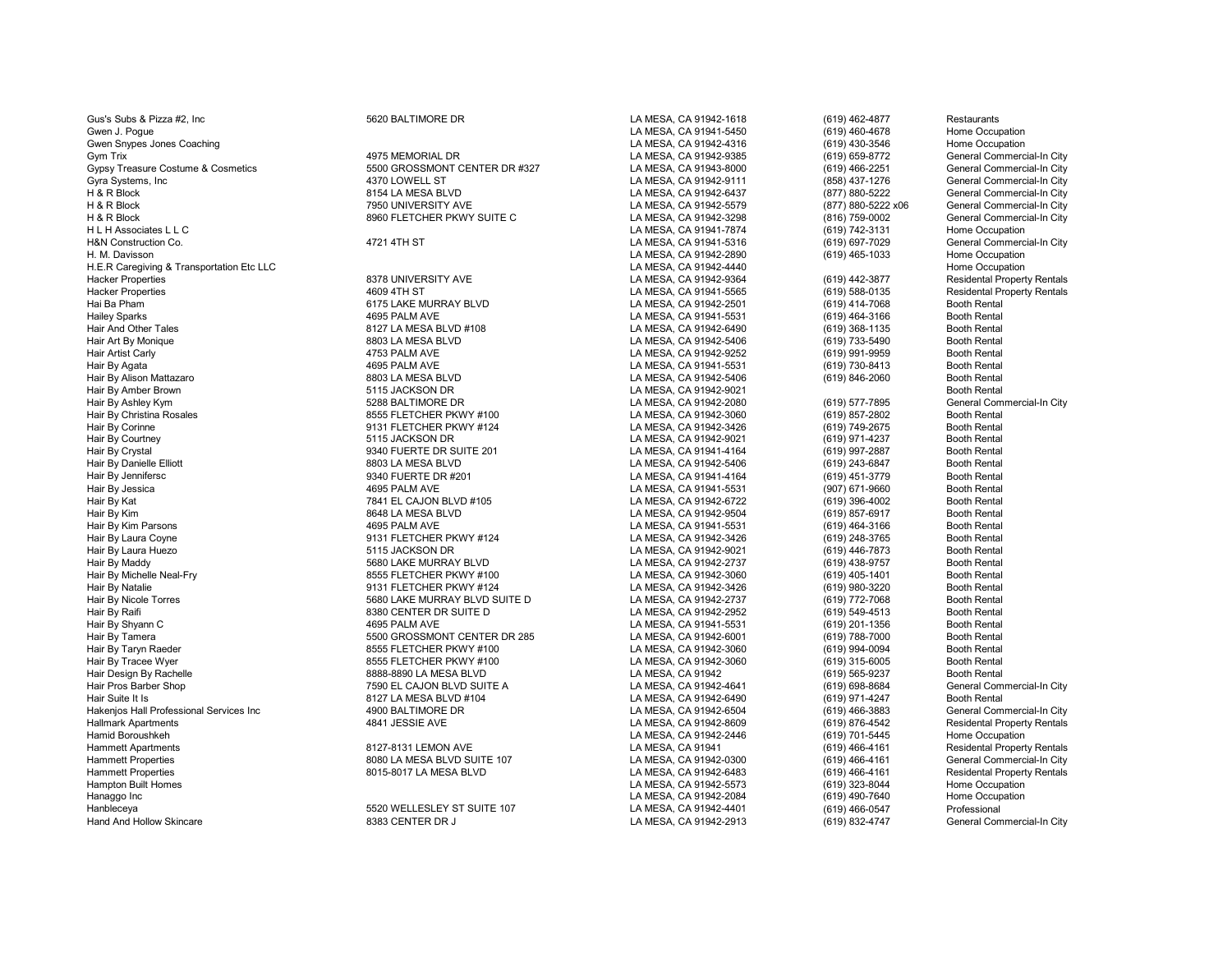Handmade Market LA MESA, CA 91942-9536 (619) 379-2245 Home Occupation Helix Environmental Constr. Group Inc 7578 EL CAJON BLVD SUITE 200 LA MESA, CA 91942-4646 (619) 462-1515 General Commercial-In City Helix Factoring Company ,Inc. 8211 LA MESA BLVD LA MESA, CA 91942-9215 (619) 583-0488 Professional Helix Financial 777 ALVARADO RD SUITE 280 LA MESA, CA 91942-8216 (619) 461-6690 Professional Professional Professional 7309 UNIVERSITY AVE SUITE A LA MESA, CA 91942-0525 (619) 466-9470 General Commercial-In City 7309 UNIV Helix Orthopedic And Sports Medicine **8860 CENTER DR SUITE 350 & 355** LA MESA, CA 91942-7003 (619) 286-9480 Professional<br>Helix Pool Service (619) 401-7875 Home Occupation

Hands In The Air Interpreting Services and the Cocupation Control of the Air Interpreting Services and the Cocupation<br>Handyman Services Home Occupation Home Occupation (619) 995-9941 (619) 464-0135 Home Occupation Handyman Services LA MESA, CA 91942-4731 (619) 464-0135 Home Occupation Hanger 94, Inc (619) 469-9494 General Commercial-In City (619) 469-9494 General Commercial-In City (619) 469-9494<br>Hanger Prosthetics & Orthotics West. Inc (19) 683 LA MESA BLVD #100 (A MESA, CA 91942-0657 (619) 589-9980 Ge Hanger Prosthetics & Orthotics West, Inc heater and the MESA BLVD #100 later and the MESA, CA 91942-0657 (619) 589-9980 General Commercial-In City<br>Thanken Cono Assad & Co., Inc. http://www.inferences.com/inferences/state/s Hanken Cono Assad & Co, Inc. 5550 BALTIMORE DR LA MESA, CA 91942-2739 (619) 698-4770 General Commercial-In City Hannah Pulley 5680 LAKE MURRAY BLVD SUITE D LA MESA, CA 91942-2737 (619) 402-7038 Booth Rental Happy Tailz La Mesa 60 (315-7303 / 6eneral Commercial-In City / 7743 UNIVERSITY AVE / 749 / 1743 UNIVERSITY AVE<br>Hard Body Personal Training / 1743 UNIVERSITY AVE LA MESA, CA 91942-2506 / 1999-2449 / 619 (619 994-7449 / Gen Hard Body Personal Training 6059 LAKE MURRAY BLVD LA MESA, CA 91942-2506 (619) 994-7449 General Commercial-In City Hard Work, Inc Dba Coin Haus **8361 ALLISON AVE LA MESA, CA 91942-9306** (619) 741-2288 General Commercial-In City<br>Barold & Gavle's Collectibles and the commercial-In City of the AVE LA MESA, CA 91941-5222 (858) 270-0581 Gen Harold & Gayle's Collectibles 4710 PALM AVE LA MESA, CA 91941-5222 (858) 270-0581 General Commercial-In City Harolds Automotive 7860 EL CAJON BLVD LA MESA, CA 91942-0624 (619) 463-0387 General Commercial-In City Harrisons Of London 8810 LA MESA BLVD LA MESA, CA 91942-5407 (619) 698-2219 General Commercial-In City Hart Optical Company Of La Mesa 8685 LA MESA BLVD LA MESA, CA 91942-9503 (619) 466-6825 Professional Hau H. Tau M.D. Inc 7871 UNIVERSITY AVE SUITE B LA MESA, CA 91942-0471 (619) 287-8270 Professional Haus Of Aesthetics 9340 FUERTE DR #201 LA MESA, CA 91941-4164 (619) 303-0843 Booth Rental Hawkins Construction, Inc. 4177 YALE AVE LA MESA, CA 91941-7717 (619) 463-1222 Contractor/Subcontractor Hayman Creative LA MESA, CA 91941-7891 (619) 992-3471 Home Occupation HBS Wholesale 7918 EL CAJON BLVD SUITE N-102 LA MESA, CA 91942-6719 (619) 465-0098 General Commercial-In City Head Above 8816 LA MESA BLVD SUITE C LA MESA, CA 91942-5459 (619) 456-3341 General Commercial-In City Healing Therapies 9578 MURRAY DR LA MESA, CA 91942-3924 (619) 460-6091 General Commercial-In City Healing Therapies General Commercial-In City<br>1957 MURRAY DR LA MESA BOLA MESA DANGSA, CA 91942-0644 (619) 248-7921 Booth Rental Commercial-In City<br>Healing With Kimberely Stanley Contracts and The Tassackers of the Tags of Healing With Kimberely Stanley **1988** CHA MESA BLVD SUITE ARESA DISPONSIBLE AS LA MESA, CA 91942-0644 (61942-0644<br>Healing With Kimberly Ann **Rental Action Rental Booth Rental Booth Rental Booth Rental Booth Rental Rental B** Healing With Kimberly Ann Contractor - In City<br>Health Step One, Inc Contractor - In City<br>Health Step One, Inc Contractor - In City Health Step One, Inc LA MESA, CA 91941-7414 (619) 466-4386 Home Occupation Healthy Skin By Darlene 5480 BALTIMORE DR #210 LA MESA, CA 91942-2020 (619) 933-7381 Booth Rental Healthy Vending Now 7200 PARKWAY DR #107 LA MESA, CA 91942-1533 (858) 888-0383 Vending Machines-In City Hearing Life Hearing Aid Centers **5105 GARFIELD ST** CHA MESA, CA 91941-5103 (732) 529-7204 General Commercial-In City<br>Heart Art (619) 469-5392 Home Occupation Heart Art LA MESA, CA 91942-3672 (619) 469-5392 Home Occupation Hearth House 5505 JACKSON DR LA MESA, CA 91942-2475 (619) 462-1103 Restaurants Hearticulture LA MESA, CA 91942-3921 (619) 467-7220 Home Occupation<br>Heartland Associates, Inc Commercial-In City (619) 462-2082 General Commercial-In City 4 B580 LA MESA BLVD SUITE 105 LA MESA, CA 91942-9594 (619) 462-2082 General Com<br>19370 LA MESA BLVD LA MESA. CA 91942-5437 (619) 464-3435 Professional Heartland Property Management 8870 LA MESA BLVD LA MESA, CA 91942-5437 (619) 464-3435 Professional Hearx West, LLC 8066-68 LA MESA BLVD LA MESA, CA 91942-0335 (619) 644-9515 Professional Heather F. Austin, CPA 8816 LA MESA BLVD SUITE C LA MESA, CA 91942-5459 (619) 996-6152 Professional Heather Gastineau 5500 GROSSMONT CENTER DR LA MESA, CA 91943-8001 (619) 414-0690 Booth Rental Heather Marie Inc LA MESA, CA 91941-5534 (619) 713-1034 Home Occupation Heatherwood Apartments **1988 BALTIMORE DR** 1997 EA MESA, CA 91942-2084 (619) 461-3541 Residental Property Rentals<br>Heaven Scent Flowers 1998 Hourse 1998 DIVERSITY AVE LA MESA, CA 91942-0427 (619) 460-3777 General Commercial Heaven Scent Flowers 7885 UNIVERSITY AVE LA MESA, CA 91942-0427 (619) 460-3777 General Commercial-In City Heavenly Smoke Shop هاس 1454 UNIVERSITY AVE UNIT C بالاست المستحدة المستحدة المستحدة (619) 467-7710 General Commercial-In City<br>Heidi Briere (860) 428-9897 General Commercial-In City Heidi Briere 8691 LA MESA BLVD LA MESA, CA 91942-9503 (860) 428-9897 General Commercial-In City Heidi Krimple 5680 LAKE MURRAY BLVD SUITE D LA MESA, CA 91942-2737 (619) 820-1148 Booth Rental Heidi Sturch 5500 GROSSMONT CENTER DR SUITE 285 LA MESA, CA 91943-8000 (619) 417-7407 Booth Rental Helen R. Kostyo 8841 LA MESA BLVD LA MESA, CA 91942-5457 (619) 667-8755 Booth Rental Helen Welbourn EA, CLPF 8383 CENTER DR SUITE D LA MESA, CA 91942-2923 (619) 713-1989 Professional Helix Auto Center 7227 UNIVERSITY AVE LA MESA, CA 91942-5927 (619) 825-3220 General Commercial-In City Helix Brewing Co. 619) T41-8447 General Commercial-In City Commercial-In City Commercial-In City Commercial-In City<br>Helix Center Pure Water Store The Commercial-In City Commercial-In City 7309 UNIVERSITY AVE SUITE C<br>LA MES Frank Center Pure Water Center Center Center Center Center Center Center Center Center Center Center Center Co<br>LA MESA, CA 91941-4248 (619) 337-3718 Home Occupation Helix Clinical Research, Inc. LA MESA, CA 91941-4248 (619) 337-3718 Home Occupation Helix Counseling Associates 4215 SPRING ST SUITE 123 LA MESA, CA 91941-7965 (619) 589-8971 General Commercial-In City ابية السابقة المستشرعين المستشرعين المستشرعين المستشرعين المستشرعين والمستشرعين المستشرعين المستشرعين المستشرع<br>Helix Environmental Constr. Group Inc and the CALON BLVD SUITE 200 LA MESA, CA 91942-4646 (619) 462-1515 Gener

1978 EL CAJON BLVD SUITE 200 LA MESA, CA 91942-4646 (619) 462-1515 General Companies Commercial Commercial-In<br>1981 B211 LA MESA BLVD Commercial-In Cammercial-In Carolina Commercial-In Cammercial-In City Commercial-Inform است 2309 UNIVERSITY AVE SUITE A بالتي تون المسلم المسلم المسلم لي المسلم المسلم المسلم المسلم المسلم المسلم ال<br>المسلم 2860 CENTER DR SUITE 350 & 355 بالتي تون المسلم المسلم المسلم المسلم المسلم المسلم المسلم المسلم المسلم

LA MESA, CA 91941-3935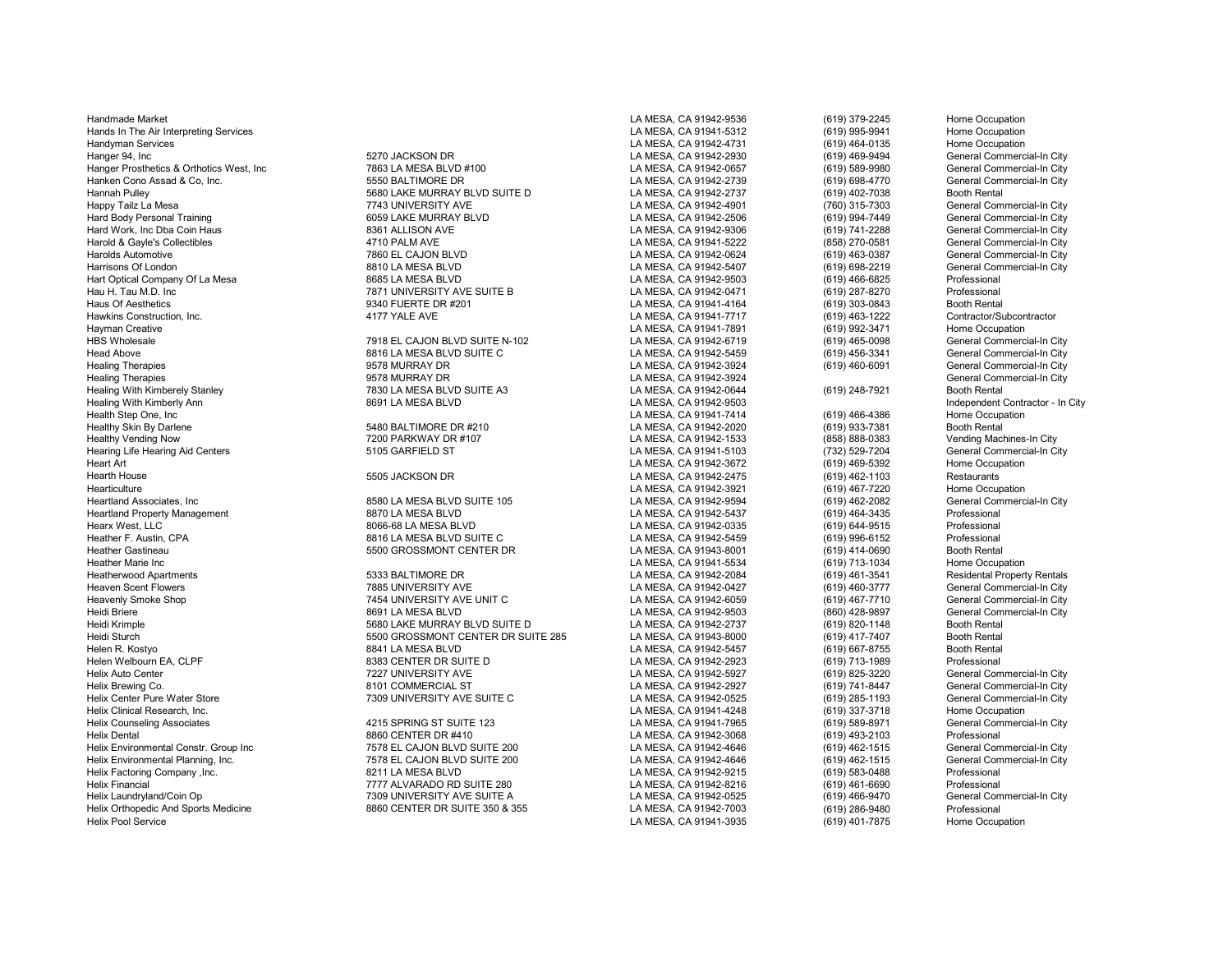Helix Terrace Apartments **Accord 19th Contract ACCOL** ATTO YALE AVE LA MESA, CA 91941-7722 (858) 279-8069 Residental Property Rentals Hemerick Family Trust Residental Property Rentals<br>Henderson Professional Mentorship Group and the metals and the 4577 ACACIA AVE Metals and the MESA, CA 91941-6371 (323) 590-9684 Home Occupation Henderson Professional Mentorship Group National Accords 1994 1990-9684 National CA MESA, CA 91941-6371 (323) 590-9684<br>Hera The Salon (619) 517-2286 (1991-17-2286 National Decay of the Salon (1991-17-2286) 917-2286 Herbst Family Trust Dated June 25,2009 3706 KING ST 1992 12 10 13706 KING ST 2012 2008 Residental Property Rentals<br>Heritage Cleaners General Commercial-In City 3122 FLETCHER PKWY 1992 2000 LA MESA, CA 91942-3424 (619) 463-Heritage Cleaners entity of the Same of the State of the State of Heritage Cleaners (619) 463-8700 General Commercial Commercial Commercial Commercial Commercial Commercial Commercial Commercial Commercial Commercial-Inter Heritage Landscape Services, Inc 8333 CASE ST SUITE B LA MESA, CA 91942-2953 (619) 464-7969 Contractor/Subcontractor Hermara Skincare LA MESA, CA 91942-8809 (619) 261-9294 Home Occupation Hertz Local Edition 7601 ALVARADO RD LA MESA, CA 91942-8211 (619) 401-5980 General Commercial-In City Hesh One, Inc. LA MESA, CA 91942-8213 (619) 232-4374 Home Occupation Hien Lam Thich 7811 LA MESA BLVD SUITE A LA MESA, CA 91942-6705 (619) 278-9457 Booth Rental Hien Nguyen 5288 BALTIMORE DR LA MESA, CA 91942-2080 (619) 825-8461 Booth Rental High 5 Your Life 8080 LA MESA BLVD #113 LA MESA, CA 91942-0377 (619) 301-9041 Massage Business-In City High View Apartments 7555 HIGH ST LA MESA, CA 91941-7724 (619) 464-8300 Residental Property Rentals Highland Apartments 4325 LOWELL ST LA MESA, CA 91941-6039 (619) 460-1074 Residental Property Rentals Highlands Apartments 8603-8633 LEMON AVE LA MESA, CA 91941-5372 (619) 466-1433 Residental Property Rentals Highwood Investors, LLC 4236 PARKS AVE LA MESA, CA 91941-6273 (858) 454-4200 Residental Property Rentals Hill and Schneidmiller DDS 7888 LA MESA BLVD LA MESA, CA 91942-0633 (619) 460-8211 Professional Hilldale Habilitation Center 1988 Commercial-In City 7979 LA MESA BLVD LA MESA, CA 91942-5565 (619) 465-8010 General Commercial-In City<br>Himalavan Bazaar General Commercial-In City 7918 EL CAJON BLVD UNIT T Himalayan Bazaar 7918 EL CAJON BLVD UNIT T LA MESA, CA 91942-6710 (619) 644-1441 General Commercial-In City Himalayan Cuisine Number of the State of The Test of The Test of Test of Test of Test of Test of Test of Test o<br>Hirsch Pipe & Supply Co. Inc and the Commercial-In City of the Restaurants of the State of the State of State Hirsch Pipe & Supply Co, Inc 8188 COMMERCIAL ST LA MESA, CA 91942-2962 (949) 493-6570 x99616 General Commercial-In City His & Hers Transportation With Care Coupation Care Computer of the Computer of the Coupation of the Computer of the Computer of the MURRAY BLVD (858) 276-1874 (858) 276-1874 Home Occupation (619) 644-5675 (General Commerci Hoa Business Solutions, LLC 6035 LAKE MURRAY BLVD LA MESA, CA 91942-2506 (619) 644-5675 General Commercial-In City Hoa Hong Hua 7400 EL CAJON BLVD #106 LA MESA, CA 91942-7418 (858) 348-7744 Booth Rental Hoa Hong T 8805 1/2 LA MESA BLVD LA MESA, CA 91942 (619) 589-0418 Booth Rental Hoang Vuong (619) 757-6446 Booth Rental (619) 757-6446 Booth Rental Press, 2000 PARKWAY DR SUITE 110 LA MESA, CA 91942-1534 (619) 757-6446 Booth Rental (619) 757-6446 Booth Rental (619) 757-6446 Booth Rental (619) 244-0492 Hobby Lobby Stores, Inc #658 8810 GROSSMONT BLVD LA MESA, CA 91942-9027 (619) 464-1795<br>Hoffer's Cigar Bar 8282 LA MESA BLVD LA MESA. CA 91942-5257 Hoffer's Cigar Bar 8282 LA MESA BLVD LA MESA, CA 91942-5257 (619) 466-8282 General Commercial-In City Holiday Inn La Mesa 8000 PARKWAY DR LA MESA, CA 91942-2104 (619) 698-7747 Hotel/Motel Holland Cycles Inc Commercial-In City (619) 469-1772 General Commercial-In City<br>Holly Rene Cadwell Commercial-In City (619) 469-1772 (619) 469-1772 (619) 469-1772 (619) 469-1772 (69-0066 (619 Holly Rene Cadwell 5680 LAKE MURRAY BLVD SUITE D LA MESA, CA 91942-2737 (619) 209-0066 Booth Rental Home Instead Senior Care 6 1992 Ceneral Commercial Commercial Commercial Commercial Commercial Commercial Commercial-In City Commercial-In Commercial-In Commercial-In City Commercial-In City Commercial-In City Commercial-I Home Sweet Home Care LA MESA, CA 91941-6265 (619) 674-0977 Home Occupation Homebridge Financial Services entity of the Matter of the Same of the Same of the Same of the Same of the Same of the Same of the Same of the Same of the Same of the Same of the Same of the Same of the Same of the Same of Honey And Lavender LLC 8348 LA MESA BLVD LA MESA, CA 91942-9218 (619) 663-6677 General Commercial-In City Honey Baked Ham, Inc. 5119 JACKSON DR LA MESA, CA 91942-9021 (619) 465-4274 Restaurants Honey Luxe Salon 5680 LAKE MURRAY BLVD SUITE D LA MESA, CA 91942-2737 (619) 713-0444 General Com<br>HoneyBee Nail Studio 8127 LA MESA BLVD #102 LA MESA, CA 919 HoneyBee Nail Studio 8127 LA MESA BLVD #102 LA MESA, CA 91942-6490 (619) 454-5231 Booth Rental<br>Honor Among Thieves 8055 LA MESA BLVD #101 Honor Among Thieves 8055 LA MESA BLVD #101 LA MESA, CA 91942-6434 (619) 776-7151 General Commercial-In City Hons Beauty Shoppe 7295 UNIVERSITY AVE LA MESA, CA 91942-5927 (619) 463-6229 General Commercial-In City Hookupu-O-Hawaii 4975 MEMORIAL DR LA MESA, CA 91942-9385 (619) 246-2166 General Commercial-In City Hope and Healing Child and Family Therapy, Inc. 6980 LA MESA BLVD SUITE 205 LA MESA, CA 91942-0362 (619) 701-6333 General Commercial-In C<br>Hopkins Electrical & Lighting Solutions Inc the case of the section of the section o Hopkins Electrical & Lighting Solutions Inc and the Secure 10 MARIPOSA ST (81984) Hopkins Hopkins Hopkins Electrical & Lighting Solutions Inc and the Secure 8901 1/2 MARIPOSA ST (619) 2008 (619) 847-0312 (619) 847-0312 (61 Horizon Hauling & Junk Removal **Authorizon Home Occupation**<br>Horizon Medical Supply Inc Commercial-In City (1996) 6062 LAKE MURRAY BLVD SUITE 109-111 LA MESA. CA 91942-2503 (619) 469-6055 General Commercial-In City Horizon Professional Window Cleaning, Inc. LA MESA, CA 91942-2315 (858) 248-1870 Home Occupation Horseless Carriage Foundation, Inc. [18] The State of the State of State of the State of the State of the State of the State of the State of the State of the State of the State of the State of the State of the State of the Horton Drive Duplex 6111 HORTON DR LA MESA, CA 91942-3819 (619) 368-3185 Residental Property Rentals House Of Cocoa Couture Nails LLC LA MESA, CA 91941-5503 (619) 788-0713 Home Occupation Hubbard World Communications LA MESA, CA 91941-7639 (619) 463-1702 Home Occupation Hubka A Hubka Law Offices 5555 JACKSON DR UNIT 206 LA MESA, CA 91942-2479 (619) 460-3001 Professional<br>Hug Thai Express 5575 BALTIMORE DR #112 LA MESA. CA

POST FLETCHER PKWY LA MESA, CA 91942-2079 (619) 698-9444 Hotel/Motel<br>1993 - Hotel/Motel Campion Contractor/Subcontractor LA MESA, CA 91941-7646 (619) 244-0492 Home Occupation<br>B810 GROSSMONT BLVD LA MESA, CA 91942-9027 (619) 464-1795 General Commercial-In City %5500 GROSSMONT CENTER DR SUITE 277 LA MESA, CA 91942-6000 (619) 713-6900 Restaurants<br>1998 BOOLA MESA BLVD SUITE 205 LA MESA, CA 91942-0362 (619) 701-6333 General Commercial-In City

5575 BALTIMORE DR #112 LA MESA, CA 91942-1700

Formulat Commet Commet Commet Commet Commet Commet Commet Commet LA MESA, CA 91942-2503 (619) 469-6055 General Commercial-In Commet Commet Commet Commet Commet LA MESA, CA 91942-2315 (658) 248-1870 Home Occupation 8080 LA MESA BLVD UNIT 103 LA MESA, CA 91942-0361 (619) 698-8410 Professional professional control of the MESA, CA 91941-7639 (619) 463-1702 Home Occupation

General Commercial-In City General Commercial-In City<br>General Commercial-In City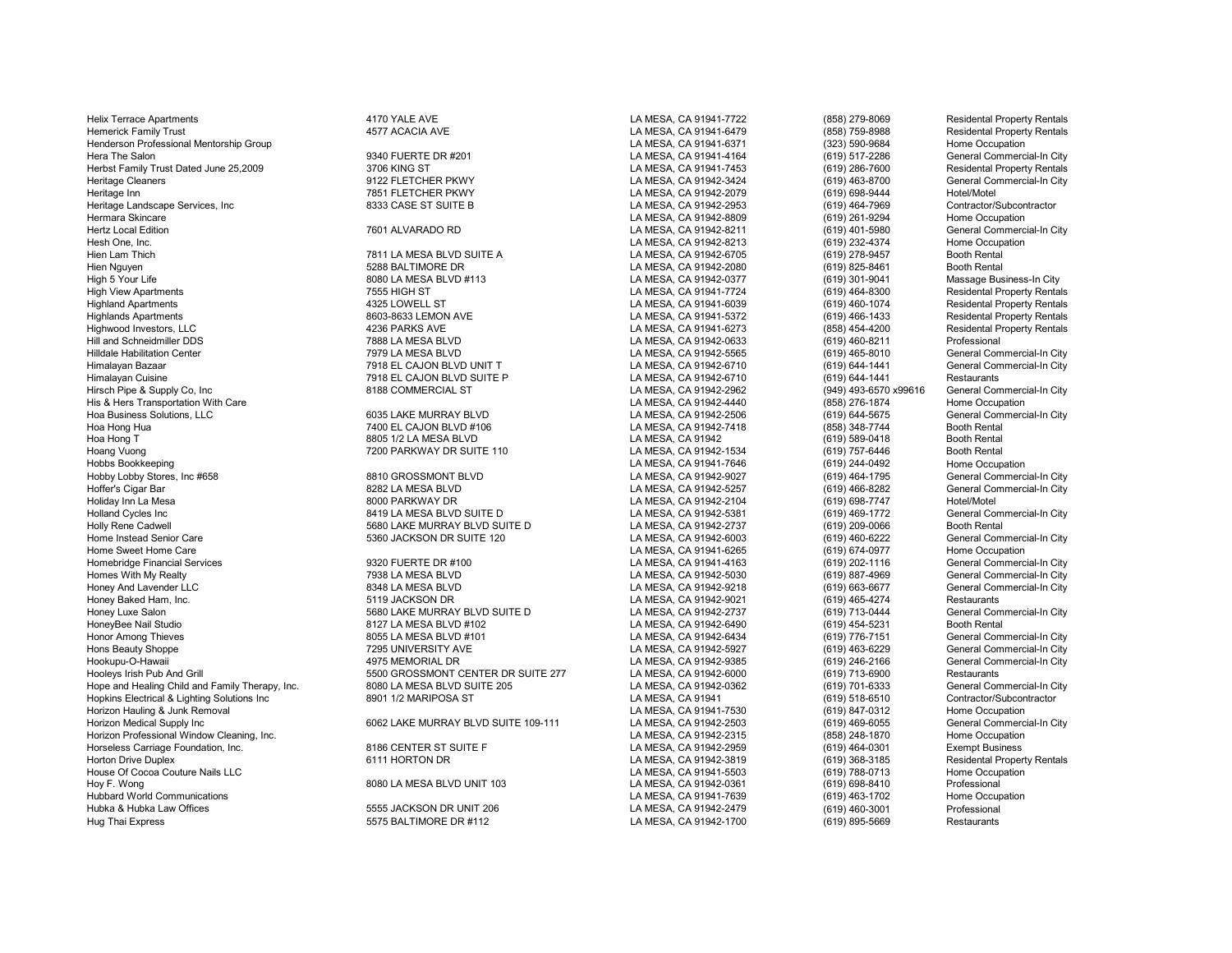| Hunter Fitness Series 1 LLC                       | 8716 LA MESA BLVD             | LA MESA, CA 91942-5405 | (650) 520-3630     | General Commercial-In City         |
|---------------------------------------------------|-------------------------------|------------------------|--------------------|------------------------------------|
| Hunters Carpets, Inc.                             | 7374 EL CAJON BLVD            | LA MESA, CA 91942-7413 | (619) 463-5537     | Contractor/Subcontractor           |
| Huong Thi Ngoc Cao                                | 6193 LAKE MURRAY BLVD         |                        | (619) 461-2211     | <b>Booth Rental</b>                |
| Hypno-Reiki Wellness Center                       | 7811 LA MESA BLVD UNIT E      | LA MESA, CA 91942-6705 | (619) 379-1529     | General Commercial-In City         |
| Care Furniture Repair                             |                               | LA MESA, CA 91942-7445 | (619) 832-8798     | Home Occupation                    |
| l Massage                                         | 5208 JACKSON DR #112          | LA MESA, CA 91942-7920 | (619) 929-5258     | Massage Business-In City           |
| I'll Cut & Color You                              | 8555 FLETCHER PKWY #100       | LA MESA, CA 91942-3060 | (619) 342-6838     | <b>Booth Rental</b>                |
| I'm Gel-ous                                       | 8127 LA MESA BLVD #102        | LA MESA, CA 91942-6490 | (619) 454-5231     | <b>Booth Rental</b>                |
| <b>Ibrows By Alexis</b>                           | 9584 MURRAY DR                | LA MESA, CA 91942-3924 | (619) 607-5028     | <b>Booth Rental</b>                |
| Icon Studio                                       | 6063 LAKE MURRAY BLVD         | LA MESA, CA 91942-2506 | (619) 952-4738     | General Commercial-In City         |
| iFancy Nails Lounge & Spa                         | 8274 PARKWAY DR               | LA MESA, CA 91942-2445 |                    | General Commercial-In City         |
| Immigrant Resource Project                        | 7317 EL CAJON BLVD #190       | LA MESA, CA 91942-7434 | (619) 383-0077     | General Commercial-In City         |
| In Harmony Coaching                               | 7951 UNIVERSITY AVE           | LA MESA, CA 91942-5518 | (619) 316-2600     | General Commercial-In City         |
| In To Ink                                         |                               | LA MESA, CA 91942-1107 | (858) 271-6363     | Home Occupation                    |
| Independent Diagnostic Tests Inc                  |                               | LA MESA, CA 91942-4917 | (619) 971-3004     | Home Occupation                    |
| Indoff, Inc.                                      |                               | LA MESA, CA 91942-4029 | (619) 440-7113     | Home Occupation                    |
| Infinite Fitness                                  | 5949 SEVERIN DR               | LA MESA, CA 91942-3806 | (619) 647-7043     | General Commercial-In City         |
| Infinite Truth Healing                            | 4215 SPRING ST #124           | LA MESA, CA 91941-7965 | (619) 354-0043     | General Commercial-In City         |
| Inland Paint & Design Center, Inc                 | 5346 JACKSON DR SUITE B       | LA MESA, CA 91942-6012 | (619) 921-2974     | General Commercial-In City         |
| Innate Practice Management                        |                               | LA MESA, CA 91942-4612 | (619) 245-8842     | Home Occupation                    |
| Inner Knowing Counseling                          |                               | LA MESA, CA 91941-6130 | (415) 691-0270     | Home Occupation                    |
| Innocence Hurtado                                 | 8132 LA MESA BLVD             | LA MESA, CA 91942-6437 | (619) 333-9656     | <b>Booth Rental</b>                |
| <b>Innovative Center</b>                          | 7464 UNIVERSITY AVE           | LA MESA, CA 91942-6032 | (619) 461-0914     | General Commercial-In City         |
| Innovative Tax & Wealth Strategies, Inc           | 4817 PALM AVE SUITE C         | LA MESA, CA 91942-9361 | (619) 670-1459     | General Commercial-In City         |
| Inspect-It 1st, San Diego-Miramar                 |                               | LA MESA, CA 91942-1638 | (619) 905-0110     | Home Occupation                    |
| Inspire Professional Counseling                   | 4730 PALM AVE #204            | LA MESA, CA 91941-5266 | (619) 504-1472     | Professional                       |
| Insta Transport LLC                               |                               | LA MESA, CA 91942-3578 |                    | Home Occupation                    |
| Insurance Werks Services, Inc                     |                               | LA MESA, CA 91942-1817 | $(619) 567 - 8060$ | Home Occupation                    |
| Int'l Institute Of Reflexology W/ The Footladies  |                               | LA MESA, CA 91942-1610 | (619) 462-3073     | Home Occupation                    |
| Intelligent Infinity                              | 8691 LA MESA BLVD             | LA MESA, CA 91942-9503 | (563) 340-8769     | Independent Contractor - In        |
| Interstate All Battery Center                     | 7032 UNIVERSITY AVE           | LA MESA, CA 91942-5924 | (619) 797-1233     | General Commercial-In City         |
| Irene Leach Apts                                  | 8321 PASADENA AVE             | LA MESA, CA 91941-6508 | (619) 469-5021     | <b>Residental Property Rentals</b> |
| Irina Andruzhechkova                              | 5208 JACKSON DR #116A         | LA MESA, CA 91942-7901 | (661) 331-4873     | <b>Booth Rental</b>                |
| Iris Hix CMT                                      | 4695 PALM AVE                 | LA MESA, CA 91941-5531 | (858) 334-8048     | Independent Contractor - In        |
| Iron Girl Personal Training                       | 8812 LA MESA BLVD             | LA MESA, CA 91942-5407 | (619) 587-3523     | General Commercial-In City         |
| Iron Mountain Outfitters                          | 8493 LA MESA BLVD             | LA MESA, CA 91942-5335 | (619) 463-5660     | General Commercial-In City         |
| <b>Irwin Technical Services</b>                   |                               | LA MESA, CA 91942-2866 |                    | Home Occupation                    |
| Italian Car Restoration                           | 7589 EL CAJON BLVD SUITE D    | LA MESA, CA 91942-7695 | (619) 251-7155     | General Commercial-In City         |
| Italiano Tax Solutions, Inc Dba Lacy Italiano, EA | 7851 UNIVERSITY AVE #208      | LA MESA, CA 91942-0477 | (619) 300-0972     | General Commercial-In City         |
| Ivory Design Studio                               | 9029 PARK PLAZA DR SUITE 104  | LA MESA, CA 91942-3450 | $(619) 866 - 5556$ | General Commercial-In City         |
| Iwan Loewen Consulting                            |                               | LA MESA, CA 91942-2231 | (619) 777-3268     | Home Occupation                    |
| Izhak Kaminski                                    |                               | LA MESA, CA 91942-2561 | (619) 788-1882     | Home Occupation                    |
| J & J South Apartments                            | 7334 LA MESITA PL             | LA MESA, CA 91942-7807 | $(619)$ 466-6450   | <b>Residental Property Rentals</b> |
| J & M Fabrication                                 |                               | LA MESA, CA 91941-7880 | (619) 772-7002     | Home Occupation                    |
| J C Brooks Construction                           | 8383 CENTER DR SUITE A        | LA MESA, CA 91942-2913 | (619) 469-8400     | Contractor/Subcontractor           |
| J C H Computer Tech                               |                               | LA MESA, CA 91942-4964 | (619) 464-2977     | Home Occupation                    |
| J J R Apartments                                  | 4452 PARKS AVE                | LA MESA, CA 91941-6175 | (619) 507-1846     | <b>Residental Property Rentals</b> |
| J K'S Greek Cafe                                  | 7749 UNIVERSITY AVE           | LA MESA, CA 91942-4901 | (619) 464-1915     | Restaurants                        |
| J R Breaker & Electrical Salvage                  |                               | LA MESA, CA 91942-5917 | (619) 697-3049     | Home Occupation                    |
| J T Designs                                       |                               | LA MESA, CA 91942-2327 | (619) 460-6298     | Home Occupation                    |
| <b>J&amp;J Works Enterprises</b>                  | 7647 SENECA PL                | LA MESA, CA 91942-8810 | (619) 764-0062     | Contractor/Subcontractor           |
| J's Pool & Spa Service                            |                               | LA MESA, CA 91941-5354 |                    | Home Occupation                    |
| J. Dery Jewelers                                  | 5575 BALTIMORE DR SUITE 111   | LA MESA, CA 91942-1724 | (619) 698-3059     | 2nd hand dealer                    |
| J. Nelson Chiropractic Corp                       | 8491 FLETCHER PKWY            | LA MESA, CA 91942-3005 | (619) 333-0733     | General Commercial-In City         |
| J. P. Nalevanko Apts                              | 6120 W MANOR DR               | LA MESA, CA 91942-3621 | (619) 463-7075     | <b>Residental Property Rentals</b> |
| J. Rogers Wander. Why Inc                         |                               | LA MESA, CA 91942-2620 | (619) 884-6954     | Home Occupation                    |
| Jac's Power And Service                           |                               | LA MESA, CA 91942-5069 | (858) 270-1804     | Home Occupation                    |
| Jack A Roccoforte                                 | 5500 GROSSMONT CENTER DR #285 | LA MESA, CA 91943-8000 | (619) 465-9323     | <b>Booth Rental</b>                |
|                                                   |                               |                        |                    |                                    |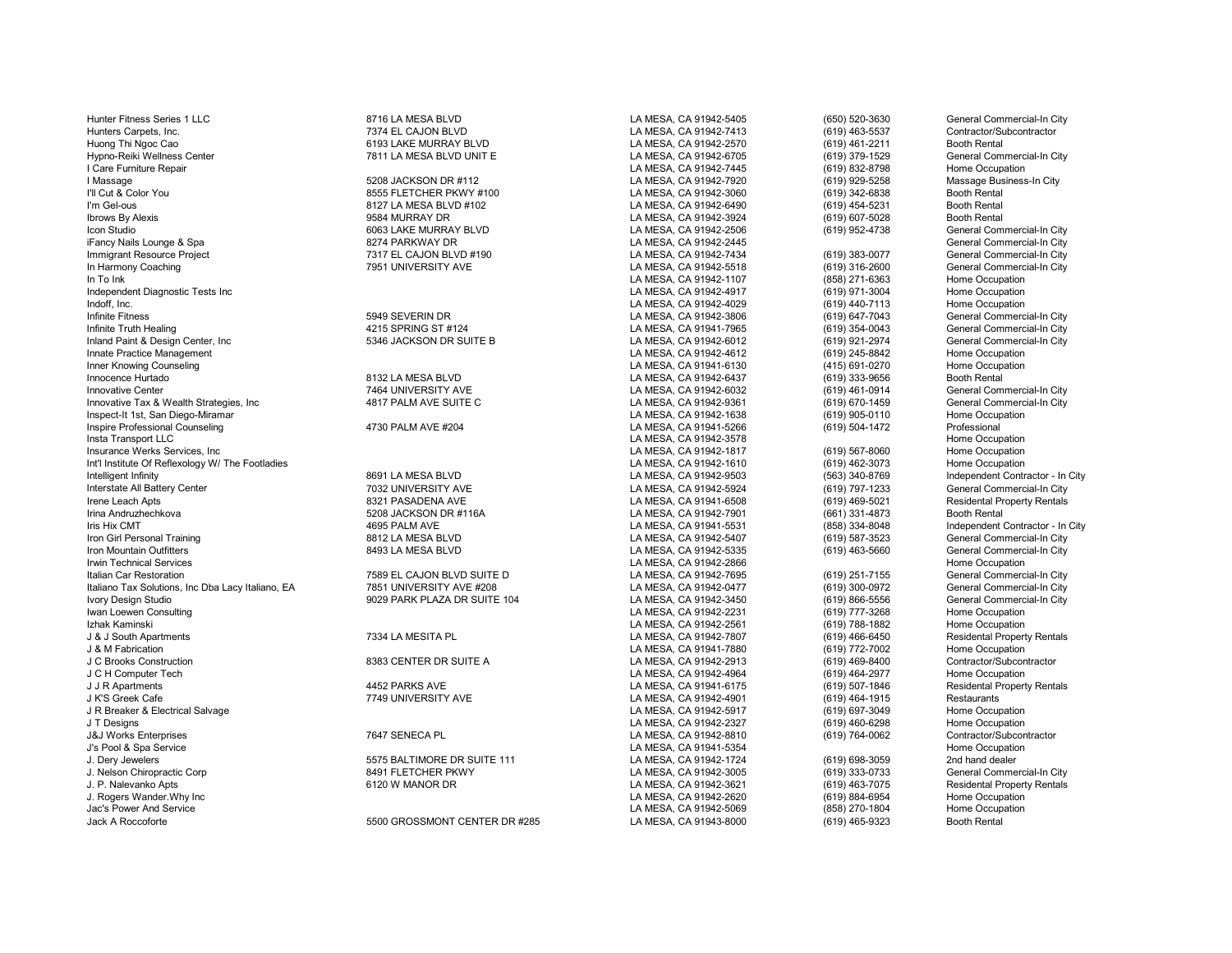Jack In The Box 6987 UNIVERSITY AVE LA MESA, CA 91942-5953 (858) 485-9182 Restaurants Jack Swulius - Architect LA MESA, CA 91942-8513 (619) 540-5998 Home Occupation Jackie's Aerobic Dancing 8450 LA MESA BLVD LA MESA, CA 91942-5306 General Commercial-In City Jackson & Foster Heating And Air Conditioning 7574 UNIVERSITY AVE LA MESA, CA 91942-4842 (619) 667-4328 Contractor/Subcontractor Jackson Apartments 5530 JACKSON DR LA MESA, CA 91942-2354 (619) 697-2555 Residental Property Rentals Jackson Park Apartments 5720 JACKSON DR LA MESA, CA 91942-2326 (619) 464-5557 Residental Property Rentals Jacobs Construction 4244 SPRING CT LA MESA, CA 91941-6728 (619) 818-4244 Contractor/Subcontractor Jacqueline Butler Ph D LA MESA, CA 91941-7426 (619) 644-5750 Home Occupation Jacqueline Butler PhD 4700 SPRING ST #204 LA MESA, CA 91942-0271 (619) 694-5750 Professional Jacqueline Butts 8380 CENTER DR SUITE D LA MESA, CA 91942-2952 (619) 729-6026 Booth Rental Jacqueline Medina 8890 LA MESA BLVD LA MESA, CA 91942-5437 (619) 770-7839 Booth Rental Jacqueline Small 5575 LAKE PARK WAY SUITE 100-3 LA MESA, CA 91942-1664 (619) 663-6342 Professional Jame Teresa Leydecker 4818 CYPRESS ST LA MESA, CA 91942-9303 (623) 734-4284 Booth Rental James H. Priz LA MESA, CA 91942-3108 (619) 461-6914 Home Occupation James Legal Group 5360 JACKSON DR SUITE 200 LA MESA, CA 91942-6002 (619) 567-9840 General Commercial-In City James Mitchell & Co. 7853 EL CAJON BLVD SUITE A LA MESA, CA 91942-0622 (858) 450-0055 General Commercial-In City James Phelps Consulting LA MESA, CA 91942-9111 (619) 540-6870 Home Occupation James R. Malinak, M D, Inc. 5111 GARFIELD ST SUITE A LA MESA, CA 91941-5148 (619) 460-4050 Professional Jamie Mossay 8080 LA MESA BLVD #113 LA MESA, CA 91942-0377 (619) 861-2663 Massage Business-In City Jan Barranco- Grams LA MESA, CA 91942-2164 (619) 548-1548 Home Occupation Jan Slack, LMFT 5480 BALTIMORE DR SUITE 202 LA MESA, CA 91942-2015 (619) 335-5373 Professional Janby P Kanakaris 5680 LAKE MURRAY BLVD UNIT A LA MESA, CA 91942-2737 (619) 613-6723 Booth Rental Jane Mergens, L.A.C. 9019 PARK PLAZA DR SUITE D LA MESA, CA 91942-3437 (619) 606-6464 General Commercial-In City Janelle Palmer 4695 PALM AVE LA MESA, CA 91941-5531 (619) 464-3166 Booth Rental Janet Martini 4352-4366 ROSEBUD LN LA MESA, CA 91941-6214 (619) 698-7520 Residental Property Rentals Janet Martini 4421-27 1/2 ROSEBUD LN LA MESA, CA 91941 (619) 698-7520 Residental Property Rentals Janet R. Hafner (J R Hafner & Assoc) LA MESA, CA 91942-2410 (619) 639-7637 Home Occupation Jannae Jean 5680 LAKE MURRAY BLVD LA MESA, CA 91942-2737 (619) 997-9929 Booth Rental Jappe Apts 7055-57 STANFORD AVE LA MESA, CA 91942-5824 (619) 444-3077 Residental Property Rentals Javadi Smiles 5308 LAKE MURRAY BLVD SUITE C LA MESA, CA 91942-1334 (619) 464-4411 Professional Javier Rojas 9120 FLETCHER PKWY LA MESA, CA 91942-3424 (619) 269-7460 General Commercial-In City JC INVESTMENT SERVICES INC 4721 4TH ST LA MESA, CA 91941-5316 General Commercial-In C<br>JCam Enterprises Inc 7893 EL CAJON BLVD LA MESA, CA 91942-0 JCam Enterprises Inc 7893 EL CAJON BLVD LA MESA, CA 91942-0623 (619) 300-9449 Contractor/Subcontractor Jcmg Services LLC LA MESA, CA 91942-8514 Home Occupation JD Property Management and Realty **7840 EL CAJON BLVD SUITE 204** LA MESA, CA 91942-0617 (760) 617-6320 Professional<br>JD Smoq Center Inc (619) 799-9939 General Controlled Controlled Controlled Controlled Barrack CA 91942-293 Jdm Coaching 360, LLC LA MESA, CA 91942-5837 (619) 261-3366 Home Occupation Jean Tam Brosius 8900 GROSSMONT BLVD SUITE 4-8 LA MESA, CA 91941-4047 (619) 850-5963 General Commercial-In City Jeanne Marie Bredestege 4540 PARKS AVE LA MESA, CA 91942-8807 (619) 889-6446 Massage Business-In City Jeff Gray D D S 8555 FLETCHER PKWY SUITE 102 LA MESA, CA 91942-3066 (619) 337-7700 Professional<br>Jeff Parker 8555 FLETCHER PKWY SUITE 102 LA MESA. CA 91941-7841 Jeff Parker LA MESA, CA 91941-7841 (619) 618-5512 Home Occupation Jefferson La Mesa, LLC 4949 BALTIMORE DR LA MESA, CA 91942-6503 (619) 303-2555 Residental Property Rentals Jeffrey & Rita Schwartz Apts 4664 DATE AVE LA MESA, CA 91941-3201 (619) 517-5749 Residental Property Rentals Jeffrey Chase Settineri 8502-8504 LEMON AVE LA MESA, CA 91941-5312 (619) 303-6501 Residental Property Rentals Jeffrey P. Wasserstrom M.D. A Med Corp 5565 GROSSMONT CENTER DR 3-551 LA MESA, CA 91942-3078 (619) 465-2020 Professional Jeffrey Rule, Inc. 8080 LA MESA BLVD SUITE 206 LA MESA, CA 91942-0362 (619) 466-0362 Professional Jeffrey Schmidt Phd, Psychologist, Inc. 4700 SPRING ST #204 LA MESA, CA 91942-0271 (619) 667-0171 Professional Jeffrey W. Gregg, O.D. 5500 GROSSMONT CENTER DR #210 LA MESA, CA 91943-8000 (619) 460-4393 Professional Jena Johnson 5350 JACKSON DR LA MESA, CA 91942-6013 (619) 244-4311 Booth Rental Jenea Hair Design 7712 UNIVERSITY AVE LA MESA, CA 91942-4902 (619) 417-2490 General Commercial-In City Jennifer Campbell 5680 LAKE MURRAY BLVD SUITE H LA MESA, CA 91942-2737 (760) 223-2040 Booth Rental Jennifer Johnson Hair Design 4818 CYPRESS ST LA MESA, CA 91942-9303 (619) 579-7450 Booth Rental Jennifer McKnight 9029 PARK PLAZA DR SUITE 101 LA MESA, CA 91942-3450 (619) 460-2583 Professional Jennifer Quinonez 9340 FUERTE DR #201 LA MESA, CA 91941-4164 (619) 315-9586 Booth Rental

LA MESA, CA 91942-2191<br>1918 (PARSS ST LA MESA) LA MESA LA 91942-9303

1999 Jayleen Weinrich South Suite Communist Search 5680 LAKE MURRAY BLVD SUITE D<br>1999 Jayleen Murrich 1999 LA MESA, CA 91941-5316 (619) 825-6373 General Commercial-In City

Jennifer Delgado 5500 GROSSMONT CENTER DR #D39 LA MESA, CA 91943-8000 (619) 908-0968 Booth Rental 5350 JACKSON DR LA MESA, CA 91942-6013 (619) 272-1716

General Commercial-In City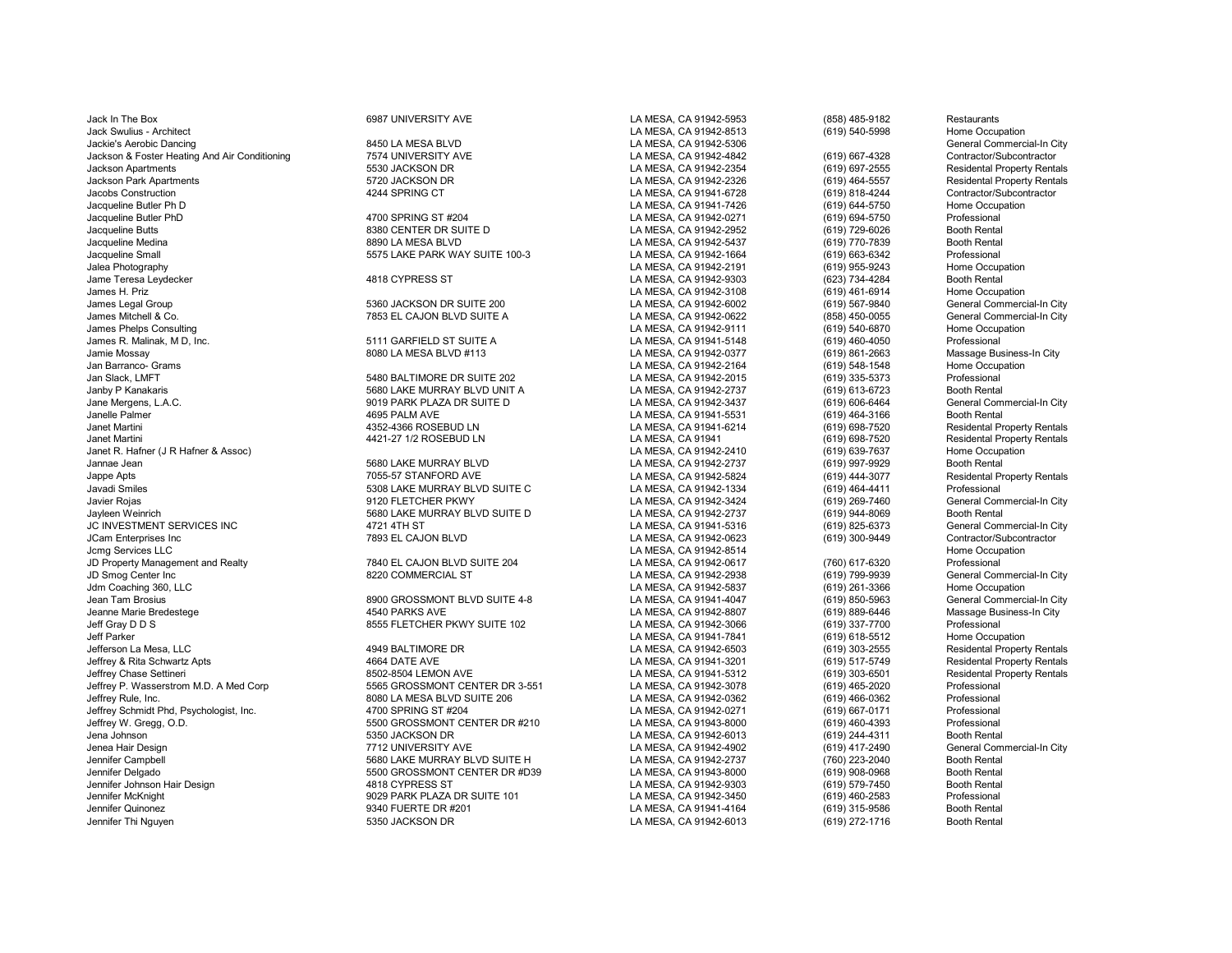Johnny B'S Bar & Grill 8393 LA MESA BLVD LA MESA, CA 91942-9249 (619) 464-2465 Restaurants Johnston Accountancy 8911 LA MESA BLVD #107A LA MESA, CA 91942-9030 (619) 371-9393 General Commercial-In C<br>Johnstone Mover. Inc. 5550 BALTIMORE DR #150 L Johnstone Moyer, Inc. 5550 BALTIMORE DR #150 LA MESA, CA 91942-2739 (949) 508-1800 Contractor/Subcontractor Joie De Vivre Acupuncture 8383 CENTER DR G-H LA MESA, CA 91942-2913 (619) 417-1598 Acupuncture Jojo's Hairstyling (1998-4722 General Commercial-In City ) 8675 LA MESA BLVD (Annual LA MESA, CA 91942-9503 (619) 698-4722 General Commercial-In City ) ما المستحدث المستحدث المستحدث المستحدث المستحدث المستحدث المستحدث الم

Jennifer Trevino-Timm 4731 3RD ST LA MESA, CA 91941-5208 (619) 417-4678 Booth Rental Jennifer Udell 8333 LA MESA BLVD LA MESA, CA 91942-0217 (619) 403-0888 Booth Rental Jennifer Y. Mah LA MESA, CA 91942-4101 (619) 335-5624 Home Occupation Jenny L. Hansen 5208 JACKSON DR LA MESA, CA 91942-7901 (619) 922-5569 Booth Rental 9241 LA MESA BLVD LA MESA, CA 91942-9215 (619) 463-7529 General Commercial-In City<br>LA MESA, CA 91942-2237 (619) 463-4704 Home Occupation Jerichojosh's High Quality Clothing Macupation 2012 2017 (619) 2013 2014 Home Occupation المسابق للمسابق المسابق<br>Jerome M. Sattler Publisher, Inc. Next commercial-In City 7400 EL CAJON BLVD #204 Macupation 2014 2014 204 L Jerome M. Sattler Publisher, Inc. 7400 EL CAJON BLVD #204 LA MESA, CA 91942-7418 (619) 460-3667 General Commercial-In City Jerry M. Fabrikant, D. P. M. 5565 GROSSMONT CENTER DR 3-353 LA MESA, CA 91942-3020 (619) 465-3443 Professional Jersey Mike's Subs 5163 JACKSON DR LA MESA, CA 91942-9021 (619) 303-2983 Restaurants Jessamine T. Sunglao, Dds, Inc. 7900 EL CAJON BLVD SUITE D LA MESA, CA 91942-0655 (619) 469-0494 Professional Jessica L. Blake 4695 PALM AVE LA MESA, CA 91941-5531 (619) 464-3166 Booth Rental Jessica L. Sinado 8333 LA MESA BLVD LA MESA, CA 91942-0217 (619) 341-0272 Booth Rental Jessica Luckey Therapy LA MESA, CA 91942-5823 (619) 330-8454 Home Occupation Jessica Manning 5167 BALTIMORE DR LA MESA, CA 91942-0679 (619) 920-7657 Booth Rental Jessica Reynolds 8760 LA MESA BLVD SUITE A LA MESA, CA 91942-5456 (619) 647-5448 Booth Rental Jessica Rose Young Hair 8127 LA MESA BLVD #101 LA MESA, CA 91942-6490 (619) 929-6935 Booth Rental Jessica's Property Care Services LA MESA, CA 91941 (619) 715-5763 Home Occupation Jessie Avenue Apartments 4853 JESSIE AVE LA MESA, CA 91942-8672 (619) 465-5851 Residental Property Rentals Jessie Naomi, LLC 4761 JESSIE AVE LA MESA, CA 91942-8822 (858) 729-0800 x109 Residental Property Rentals Jewel Of The Hills Counseling and the Counseling and the State of the State 8900 GROSSMONT BLVD #4-4 LA MESA, CA 91941-4047 (619) 708-9552 General Commercial-In City<br>Jewelry By Jeff Hills Counseling Cocupation Jewelry By Jeff LA MESA, CA 91942-2805 Home Occupation Jewelry Loft 5500 GROSSMONT CENTER DR D-24 LA MESA, CA 91942-3016 (619) 464-5637 General Commercial-In City Jiffy Lube #831 5540 LAKE MURRAY BLVD LA MESA, CA 91942-4204 (619) 698-9220 General Commercial-In City Jillian Bourgeois 9131 FLETCHER PKWY #124 LA MESA, CA 91942-3426 (619) 204-6006 Booth Rental Jimmy Chau 7708 UNIVERSITY AVE LA MESA, CA 91942-4902 (619) 697-7692 Booth Rental Jiu-Jitsu Foundation 8380 CENTER DR SUITE A LA MESA, CA 91942-2952 (619) 741-3000 General Commercial-In City JJR Rental 4382 ROSEBUD LN LA MESA, CA 91941-6200 (619) 507-2135 Residental Property Rentals Jks Design LLC Dba Jks Collection LA MESA, CA 91942-5402 (619) 639-5809 Home Occupation JM Medicare Services 7317 EL CAJON BLVD LA MESA, CA 91942-7439 (619) 288-8150 General Commercial-In City JMC Insurance Services Corp 7853 EL CAJON BLVD SUITE A (858) 450-0055<br>Joachim Wolff Apts 6175 SEVERIN DR الساب Joachim Wolff Apts والمستحدث والمستحدث المستحدث والمستحدث المستحدث والمستحدث المستحدث المستحدث والمستحدث المستحدث والمستحدث المستحدث والمستحدث المستحدث والمستحدث المستحدث المستحدث المستحدث والمستحدث المستحدث المستح Joan & Richard Sickler هو 1710 PALM AVE ماية 4710 PALM AVE المراجع المستحدة المستحدة المستحدة (619) 460-7941<br>Joanna Vargas (619) 465-9323 Booth Rental مستحدة 5500 GROSSMONT CENTER DR #285 هو المستحدة المستحدة (619) 465-93 Joanna Vargas 5500 GROSSMONT CENTER DR #285 LA MESA, CA 91943-8000 (619) 465-9323 Booth Rental Joanne Hsueh 8510 LA MESA BLVD LA MESA, CA 91942-0902 (619) 270-6131 General Commercial-In City Joanne Sardina 9578 MURRAY DR LA MESA, CA 91942-3924 (619) 243-4354 General Commercial-In City Joaquin Serna Gomez State Farm Agent 7811 LA MESA BLVD LA MESA, CA 91942-6705 (619) 303-7706 General Commercial-In City Jodi Ashton, Mft 5480 BALTIMORE DR # 250 LA MESA, CA 91942-2020 (619) 517-5684 Professional Joehnk LLC 5543 SHASTA LN LA MESA, CA 91942-7703 (858) 490-1600 Residental Property Rentals Joehnk LLC 5436 VINCETTA CT LA MESA, CA 91942-2447 (858) 490-1600 Residental Property Rentals Joel L. Rohn 4721 4TH ST LA MESA, CA 91941-5316 (248) 935-0894 Professional Joel S. Liberman, C.P.A. 5480 BALTIMORE DR SUITE 203 LA MESA, CA 91942-2015 (619) 464-9700 Professional John & Gloria Urbanek 8380 FINLEY AVE LA MESA, CA 91941-5511 (619) 589-9119 Residental Property Rentals John And Gabriela Grabowski Apts 8375 FRESNO AVE LA MESA, CA 91941-5547 (619) 442-5530 Residental Property Rentals John C Pierce Jr LA MESA, CA 91941-5460 (858) 735-5045 Home Occupation John C. Pawlak D D S 7900 EL CAJON BLVD SUITE F LA MESA, CA 91942-0655 (619) 465-1733 Professional John Kolb 3715 CORONA ST LA MESA, CA 91941-7600 (858) 483-5111 Residental Property Rentals John M. Lane 7700 UNIVERSITY AVE LA MESA, CA 91942-4902 (619) 697-9218 Professional John McCue LA MESA, CA 91942-1107 (619) 464-4910 Home Occupation John Qian, M D, Inc 5360 JACKSON DR #100 LA MESA, CA 91942-6002 (858) 571-3630 Professional John Sturdivant 6195 LAKE MURRAY BLVD LA MESA, CA 91942-2501 (619) 698-3865 Booth Rental John's Automotive Care 7445-7447 UNIVERSITY AVE LA MESA, CA 91942 (619) 461-3600 General Commercial-In City

LA MESA, CA 91942-4504

LA MESA, CA 91942-5513 (619) 469-4061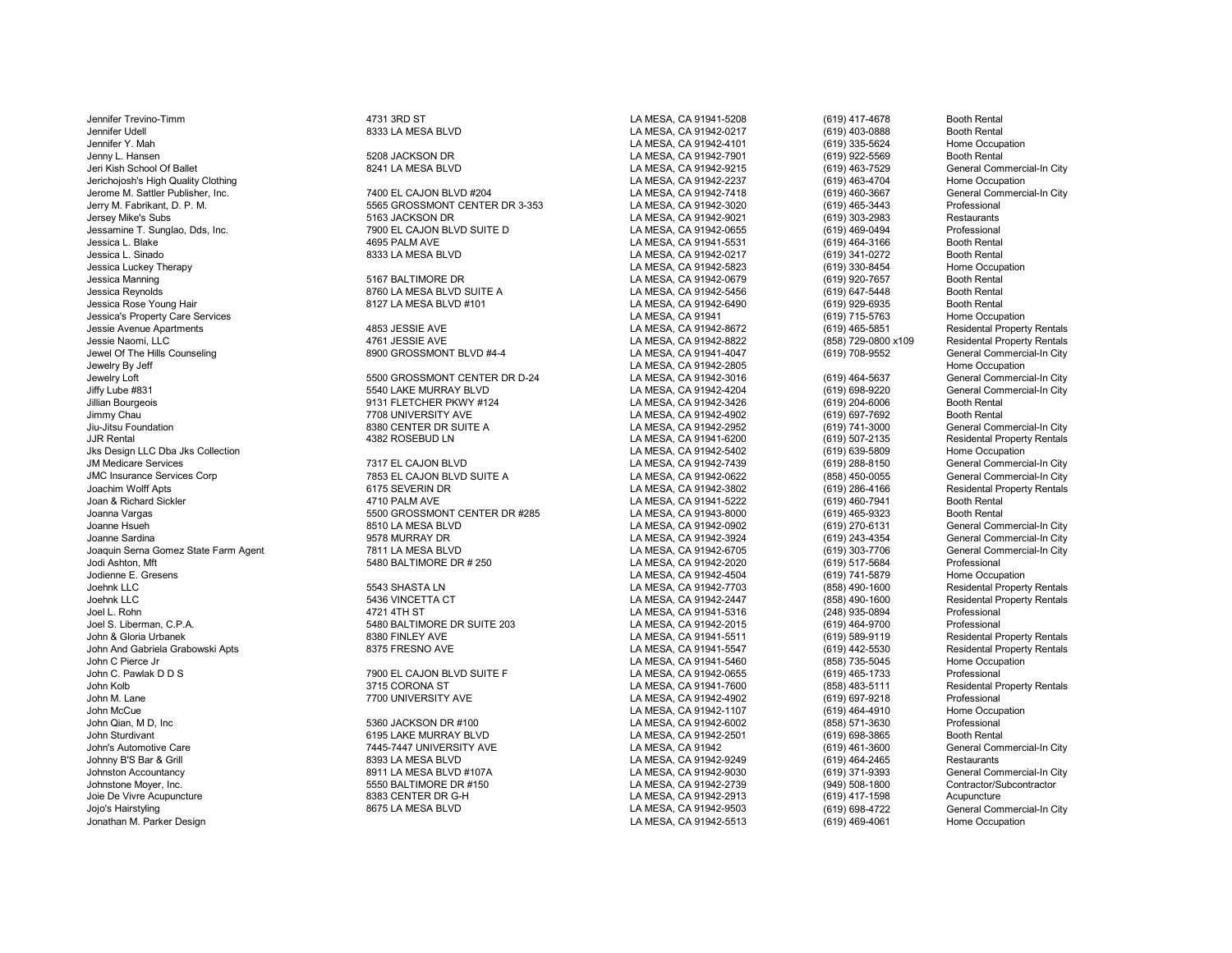Karen Cooper 4700 SPRING ST #204 LA MESA, CA 91942-0271 (858) 668-8534 Professional Karen Moore 619) 697-7744 Residental Property Rentals (1996) 4350 & 1/2 ROSEBUD LN LA MESA, CA 91941 (619) 697-7744 Residental Property Rentals (619) 697-7744 Residental Property Rentals (619) 115-3019 (619) 115-3019 Indep Karen Moorehead-Jenkins LCSW 4700 SPRING ST #204 LA MESA, CA 91942-0271 (619) 315-3019 Independent Contractor - In City Karen Stuckey **8363 CENTER DR SUITE B** LA MESA, CA 91942-2900 (619) 518-2421 Booth Rental Booth Rental Booth Rental Booth Rental Booth Rental Booth Rental Booth Rental Booth Rental Booth Rental Booth Rental Booth Rental Bo

| Jordan Clark Wilson                     | 5500 GROSSMONT CENTER DR 29-D         | LA MESA, CA 91943-8000                                  | (619) 549-1338                   | <b>Booth Rental</b>                        |
|-----------------------------------------|---------------------------------------|---------------------------------------------------------|----------------------------------|--------------------------------------------|
| <b>Jordan Tresser</b>                   |                                       | LA MESA, CA 91941-7429                                  | (619) 454-5815                   | Home Occupation                            |
| Jordan's Cafe                           | 7777 ALVARADO RD #400                 | LA MESA, CA 91942-8216                                  | (619) 654-7311                   | Restaurants                                |
| Jorge Pires Web Consulting              |                                       | LA MESA, CA 91942-2349                                  | (203) 449-6225                   | Home Occupation                            |
| Josefina's Events                       |                                       | LA MESA, CA 91941-7867                                  | (619) 200-1625                   | Home Occupation                            |
| Joseph Agustin Photography              |                                       | LA MESA, CA 91941-5115                                  | (619) 987-5322                   | Home Occupation                            |
| Joseph B. Hughes                        |                                       | LA MESA, CA 91941-5450                                  | (619) 698-4530                   | Home Occupation                            |
| Joseph Leblanc Construction & Maint.    | 6395 HENDERSON DR                     | LA MESA, CA 91942-4022                                  | (619) 813-2629                   | Contractor/Subcontractor                   |
| Joseph Tran                             | 6175 LAKE MURRAY BLVD                 | LA MESA, CA 91942-2501                                  | (619) 469-1384                   | <b>Booth Rental</b>                        |
| Joshua Lane                             |                                       | LA MESA, CA 91941-5312                                  | (619) 995-9940                   | Home Occupation                            |
| Josie's Vinyl Repair                    |                                       | LA MESA, CA 91941-7914                                  | (619) 462-3140                   | Home Occupation                            |
| Journey Of Health Medical Center        | 7200 PARKWAY DR #117                  | LA MESA, CA 91942-1533                                  | (619) 772-1164                   | Professional                               |
| Joy Lab                                 |                                       | LA MESA, CA 91942-4911                                  | (619) 461-6177                   | Home Occupation                            |
| Joy Leigh Sanders                       | 8127 LA MESA BLVD #203                | LA MESA, CA 91942-6490                                  | (619) 602-5455                   | <b>Booth Rental</b>                        |
| Joy Yoga                                | 8691 LA MESA BLVD                     | LA MESA, CA 91942-9503                                  | (619) 830-7628                   | Independent Contractor - In City           |
| Joyce Novotny-Simon Apts                | 7095 WAITE DR                         | LA MESA, CA 91941-7573                                  | (858) 538-5427                   | <b>Residental Property Rentals</b>         |
| Joyce V James, LCSW                     | 4700 SPRING ST #306                   | LA MESA, CA 91942-0263                                  | (203) 586-6149                   | General Commercial-In City                 |
| <b>JR Property Management</b>           |                                       | LA MESA, CA 91941-6326                                  | (619) 639-5742                   | Home Occupation                            |
| Jrc Home Improvement                    | 4550 POMONA AVE                       | LA MESA, CA 91942-8714                                  | (619) 227-2741                   | Contractor/Subcontractor                   |
| <b>JRCommerce LLC</b>                   | 7317 EL CAJON BLVD #100               | LA MESA, CA 91942-7439                                  | (323) 638-9227                   | General Commercial-In City                 |
| Judemar S. Dimapilis, D.M.D.            | 5565 GROSSMONT CENTER DR 1-209        | LA MESA, CA 91942-3020                                  | (619) 469-4185                   | Professional                               |
| Judi Catling Dba Tara Holistic Wellness | 4700 SPRING ST #202                   | LA MESA, CA 91942-0271                                  | (619) 994-6684                   | General Commercial-In City                 |
| Judi Winegar Lcsw                       | 4700 SPRING ST #204                   | LA MESA, CA 91942-0271                                  | (619) 504-7912                   | Professional                               |
| Judith L. Wisniewski                    | 8675 LA MESA BLVD                     | LA MESA, CA 91942-9503                                  |                                  | <b>Booth Rental</b>                        |
| Judy's Nails                            | 7520 EL CAJON BLVD #303               | LA MESA, CA 91942-7803                                  | (619) 644-1005                   | General Commercial-In City                 |
| Julia Cisco                             | 9340 FUERTE DR #201                   | LA MESA, CA 91941-4164                                  | (619) 341-5875                   | <b>Booth Rental</b>                        |
| Julia Hamm Bakery                       |                                       | LA MESA, CA 91941-7718                                  | (619) 466-9509                   | Home Occupation                            |
| Julia Lea                               | 4753 PALM AVE                         | LA MESA, CA 91942-9252                                  | (619) 277-3629                   | <b>Booth Rental</b>                        |
| Julia Tirpak, M F T                     | 8318 UNIVERSITY AVE SUITE A-5         | LA MESA, CA 91942-9358                                  | (619) 507-5590                   | Professional                               |
| Julia Zuniga Fitness                    |                                       | LA MESA, CA 91941-5146                                  | (619) 977-3305                   | Home Occupation                            |
| Julie A Matulevicz                      | 4695 PALM AVE                         | LA MESA, CA 91941-5531                                  | (619) 464-3166                   | <b>Booth Rental</b>                        |
| Julie Baum                              | 4695 PALM AVE                         | LA MESA, CA 91941-5531                                  | $(619)$ 838-0888                 | <b>Booth Rental</b>                        |
| Julie Jeffery Counseling                |                                       | LA MESA, CA 91942-2883                                  | (619) 987-0395                   | Home Occupation                            |
| Julie Lockard                           |                                       | LA MESA, CA 91941-4430                                  | $(619) 589 - 1616$               | Home Occupation                            |
| Julie Parker Nail Salon                 | 7889 B UNIVERSITY AVE                 | LA MESA, CA 91942                                       | (619) 988-9803                   | General Commercial-In City                 |
| June T. Dela Cruz Md, Inc.              | 5555 GROSSMONT CENTER DR              | LA MESA, CA 91942-3077                                  | (619) 651-6267                   | Professional                               |
| June's Spa                              | 7747 UNIVERSITY AVE                   | LA MESA, CA 91942-4901                                  | $(619)$ 463-1000                 | Massage Business-In City                   |
| Juniper Landscape                       | 4817 PALM AVE SUITE I                 | LA MESA, CA 91942-9361                                  | (619) 334-9464                   | Contractor/Subcontractor                   |
| Junker Engineering Group                | 4670 NEBO DR #150                     | LA MESA, CA 91941-5213                                  | (619) 606-5058                   | Professional                               |
| Just Name It Maintenance & Repairs      |                                       | LA MESA, CA 91942-2602                                  | (619) 277-9092                   | Home Occupation                            |
| <b>Just Right Termite</b>               |                                       | LA MESA, CA 91941-4125                                  | (619) 415-5966                   | Home Occupation                            |
| Just-In-Time RRC                        | 4388 BELLFLOWER DR                    | LA MESA, CA 91941-6601                                  | (619) 208-9723                   | Day Care/Res Children/Adult Care           |
| <b>JXB Enterprises</b>                  |                                       | LA MESA, CA 91941-7819                                  | (619) 200-1335                   | Home Occupation                            |
| K M Services & Construction             | 3815 KING ST                          | LA MESA, CA 91941-7400                                  | (619) 726-5163                   | Contractor/Subcontractor                   |
| K May Designs                           |                                       | LA MESA, CA 91942-3500                                  | $(314)$ 443-3660                 | Home Occupation                            |
| K&P Restaurant Group Inc Dba Los Pinos  | 5575 BALTIMORE DR #112                | LA MESA, CA 91942-1700                                  | (619) 579-7689                   | Restaurants                                |
| K. C. Hair Productions                  | 4818 CYPRESS ST                       | LA MESA, CA 91942-9303                                  | (619) 698-0068                   | General Commercial-In City                 |
| Kaely Ferrara, Lcsw                     | 4730 PALM AVE #214                    | LA MESA, CA 91941-5266                                  |                                  | General Commercial-In City                 |
|                                         |                                       |                                                         | (619) 828-3156                   |                                            |
| Kahoots, Inc.                           | 5485 GROSSMONT CENTER DR              | LA MESA, CA 91942-3008                                  | (619) 463-2012                   | General Commercial-In City                 |
| Kaiser Foundation Health Plan, Inc.     | 8010 PARKWAY DR                       | LA MESA, CA 91942-2104                                  | (619) 589-3238                   | <b>Exempt Business</b>                     |
| Kaiser Permanente Pharmacy              | 8080 PARKWAY DR                       | LA MESA, CA 91942-2104                                  | (562) 401-2300                   | <b>Exempt Business</b>                     |
| Kait Ramirez Hair                       | 4753 PALM AVE                         | LA MESA, CA 91942-9252                                  | (408) 489-9213                   | <b>Booth Rental</b>                        |
| Karat & Sterling<br>Karen Cooper        | 4331 OXFORD ST<br>4700 SPRING ST #204 | LA MESA, CA 91942-5915<br><b>I A MESA CA 91942-0271</b> | (619) 957-7895<br>(858) 668.8534 | General Commercial-In City<br>Professional |
|                                         |                                       |                                                         |                                  |                                            |

%5565 GROSSMONT CENTER DR 3-152 LA MESA, CA 91942-3021 (619) 440-2202<br>4350 & 1/2 ROSEBUD LN LA MESA, CA 91941 (619) 697-7744

LA MESA, CA 91941-5450 (619) 698-4530 Home Occupation<br>
LA MESA, CA 91942-4022 (619) 813-2629 Contractor/Subcontractor Julie A Matulevicz 4695 PALM AVE LA MESA, CA 91941-5531 (619) 464-3166 Booth Rental June T. Dela Cruz Md, Inc. 5555 GROSSMONT CENTER DR LA MESA, CA 91942-3077 (619) 651-6267 Professional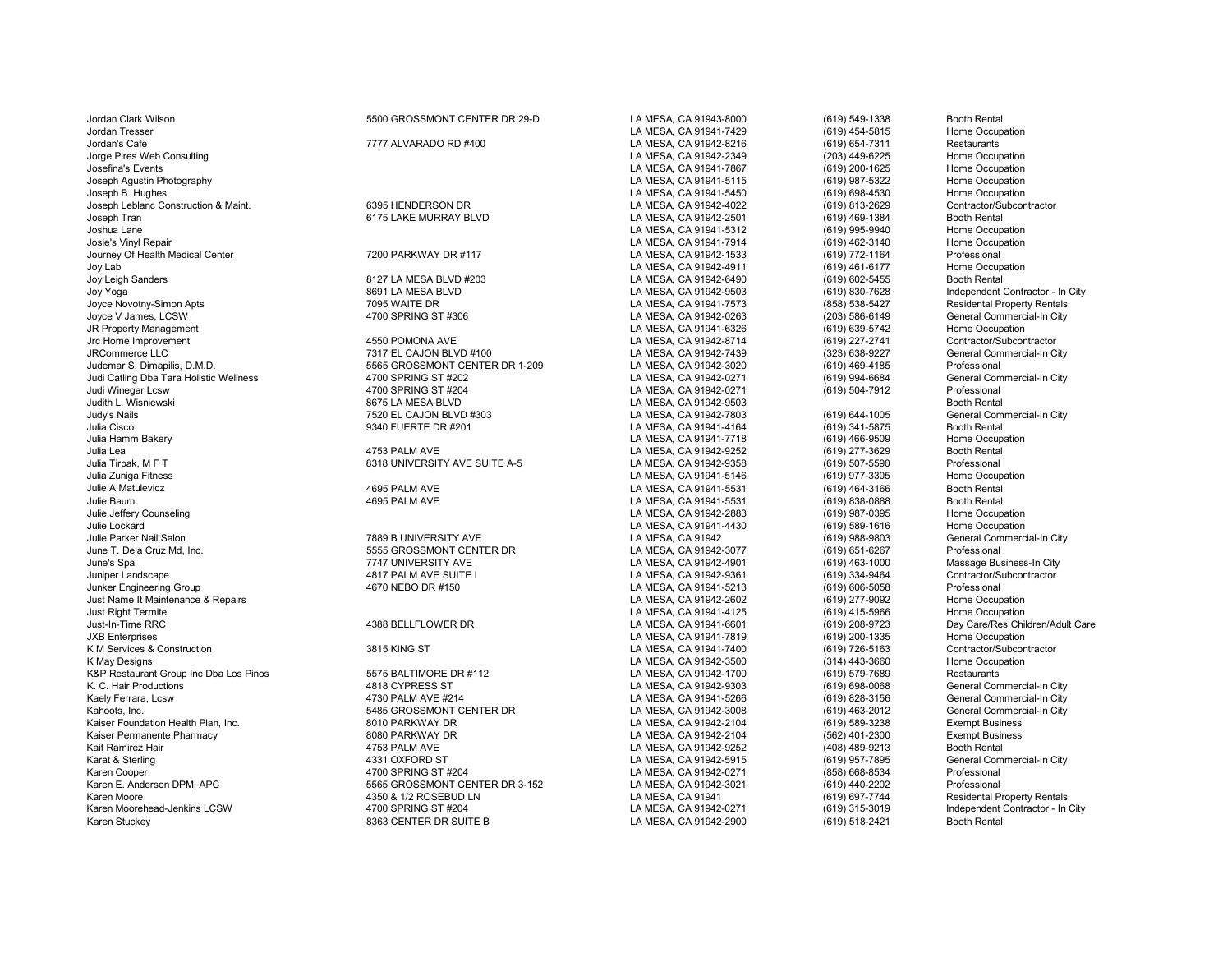Km Interior Design LA MESA, CA 91942-4162 (619) 741-7483 Home Occupation Koenig Creative, LLC **Charles Coenig Creative, LLC** Home Occupation<br>Kolimpri Camera Commercial Commercial In City Kolimpri 8502 LA MESA BLVD LA MESA, CA 91942-0902 General Commercial-In City Konig Creative Inc LA MESA, CA 91942-3821 (215) 370-3668 Home Occupation Kral Engineering Company November 2022-2245 (619) 832-827 (619) 832-8245 (621-910) 832-827 Home Occupation Company

Karey Webber Mft **Frank State Commercial-In City** 5520 WELLESLEY ST SUITE 110 LA MESA, CA 91942-4431 (619) 977-0883 General Commercial-In City Karl Wehrle, D D S, Inc. 8425 GRANT AVE LA MESA, CA 91941-5303 (619) 464-3631 Professional Kate Bennett 619) 823-0204 General Commercial-In City<br>Kate Kutner Therapy Commercial-In City 5360 JACKSON DR #218C COMPACK CA SUNALSA, CA 91942-6002 (858) 342-2646 Professional 5360 JACKSON DR #218C Katherine Hartdegen LMFT North Contractor - In City 8080 LA MESA BLVD #112 LA MESA, CA 91942-0377 (760) 419-1349 Independent Contractor - In City (760) 419-1349 Independent Contractor - In City (8080 LA MESA, CA 91941-4105 Katherine Morrill Lcsw 9541 GROSSMONT SUMMIT DR LA MESA, CA 91941-4105 (978) 821-4581<br>Katherine Navarrete 9001 WAKARUSA ST LA MESA, CA 91942-3300 Ratherine Navarrete 9001 WAKARUSA ST LA MESA, CA 91942-3300 (312) 257-5495 Independent Contractor - In City<br>1994 - LA MESA, CA 91941-5243 (619) 825-7375 General Commercial-In City Kathryn Dibos Dba Color Theory **8341 LEMON AVE SUITE D&E** LA MESA, CA 91941-5243 (619) 825-7375 General Commercial-In City<br>Kathry & Russell Higgins Residental Property Rentals 9231-33 EARL ST LA MESA. CA 91942-3842 (619) 3 Kathy & Russell Higgins 9231-33 EARL ST LA MESA, CA 91942-3842 Residental Property Rentals Katja Santoro LA MESA, CA 91941-4240 (858) 663-3265 Home Occupation Kaveh Bagheri, M D, Inc. 8860 CENTER DR SUITE 240 LA MESA, CA 91942-7000 (619) 589-2535 Professional<br>Kawaii Nail Studio 4695 PALM AVE LA MESA. CA 91941 Kawaii Nail Studio 4695 PALM AVE LA MESA, CA 91941-5531 (619) 746-0593 Booth Rental Keagy Real Estate 619 According the Commercial-In City (619) 8321 LEMON AVE #106 Commercial-In City LA MESA, CA 91941-5287 (619) 462-4350 General Commercial-In City (619) 462-4350 General Commercial-In City (619) 797-7274 Keely East Consulting LA MESA, CA 91942-9509 (619) 797-7274 Home Occupation Keith Okonski Construction Inc. 4171 MERRITT BLVD LA MESA, CA 91941-6750 (619) 253-5600 Contractor/Subcontractor Kelbaugh Tax Service Service Commercial-In City 3664 BALTIMORE DR SUITE B LA MESA, CA 91942-2077 (619) 697-2950 General Commercial-In City (619) 697-2950 General Commercial-In City (619) 697-2950 General Commercial-In City Keli Steele 8363 CENTER DR SUITE 3B LA MESA, CA 91942-2900 (619) 466-4166 Booth Rental Mesa (19) 466-4166 Booth Rental Mesa CA 91942-0263 (619) 466-4166 Booth Rental Mesa Cammercial-In City Keller Williams Realty 4700 SPRING ST #180 LA MESA, CA 91942-0263 (619) 469-0700 General Commercial-In City Kelly Elliott 4695 PALM AVE LA MESA, CA 91941-5531 (619) 589-7002 Booth Rental Kelly Evans Design LA MESA, CA 91942-9506 (619) 253-3572 Home Occupation Kelly King Davis 4695 PALM AVE LA MESA, CA 91941-5531 (858) 245-9495 Booth Rental Kelly Samuels LA MESA, CA 91942-3639 (619) 200-2642 Home Occupation Kelly's Pool Service LA MESA, CA 91942-3818 (619) 857-0979 Home Occupation Kelsey Gasner 5680 LAKE MURRAY BLVD LA MESA, CA 91942-2737 (619) 770-7510 Booth Rental Kemer Janitorial, Inc 5000 THORNE DR SUITE B LA MESA, CA 91942-8187 (619) 722-6563 General Com<br>Kendall Schmidt 5208 JACKSON DR #116A LA MESA. CA 91942-Kendall Schmidt 5208 JACKSON DR #116A LA MESA, CA 91942-7901 (619) 668-0102 Booth Rental Kendra Kaparic 8333 LA MESA BLVD LA MESA, CA 91942-0217 (619) 857-8562 Booth Rental Kenlin 71, LLC 4927-4929 GUAVA AVE LA MESA, CA 91942 (619) 698-5886 Residental Property Rentals Kenlin 71, LLC Residental Property Rentals (1913-4917 GUAVA AVE بالمسابر المسابر المسابر المسابر المسابر المسابر ال<br>Kerry Denslow Acupuncture 1983 ASS 212-2417 (1989) 1999 (1989) 1999 8312 UNIVERSITY AVE 1999 12-2417 (199 Kerry Denslow Acupuncture example: The City of Basic Basic Basic Basic Basic Basic Basic Basic Basic Basic Basic Basic Basic Basic Basic Basic Basic Basic Basic Basic Basic Basic Basic Basic Basic Basic Basic Basic Basic B Kettela Enterprises LA MESA, CA 91942-6936 (619) 461-4623 Home Occupation Kevane Company, Inc. 8480 LA MESA BLVD LA MESA, CA 91942-5336 (619) 697-2001 Professional Keynan Hobbs Nursing, Inc Dba 8900 GROSSMONT BLVD #4-3 LA MESA, CA 91941-4047 (619) 597-7691 General Commercial-In City Khalil Soomro M D 5111 GARFIELD ST SUITE B LA MESA, CA 91941-5147 (619) 698-9375 Professional Khlood Allos 5500 GROSSMONT CENTER DR SUITE 285 LA MESA, CA 91943-8000 (619) 861-0307 Booth Rental Kid's Hair Salon, Inc 5500 GROSSMONT CENTER DR LA MESA, CA 91943-8001 (619) 464-4466 General Commercial-In City Kim Bales Photography LA MESA, CA 91942-3103 (619) 768-3550 Home Occupation Kim Hair 8259 EL PASO ST North Camp and LA MESA, CA 91942-2702 (619) 586-7479 General Commercial-In City (619) 586-7479 (6eneral Commercial-In City (619) 586-7479 (69) 586-7479 (69) 586-7479 (69) 586-7479 (69) 586-7479 (61 Kim Wertheimer 619) 807-3034 (619) 5167 BALTIMORE DR LA MESA, CA 91942-0679 (619) 807-3034<br>Kim's Homemade Country Granola (619) 609-9917 Kim's Homemade Country Granola LA MESA, CA 91941-5516 (619) 609-9917 Home Occupation Kimberly Dimuzio 5500 GROSSMONT CENTER DR SUITE 285 LA MESA, CA 91943-8000 (619) 465-9323 Booth Rental Kimberly Moller Voice Studio North Coupation (314) 2014 1238 Home Occupation (414) 2014 1238 Home Occupation (<br>- The MESA BLVD LA MESA North LA MESA, CA 91942-0609 (619) 581-5482 General Commercial-In City Kimmie's Kreations 7879 LA MESA BLVD LA MESA, CA 91942-0609 (619) 581-5482 General Commercial-In City Kinetiko Inc (619) 888-9300 Home Occupation (619) Home Occupation (619) 888-9300 Home Occupation (619) Annual Home Occupation (619) 888-9300 Home Occupation (619) 888-9300 Home Occupation (619) 888-9300 Home Occupation (61 Kinsinger Environmental Consulting LA MESA, CA 91942-1634 (760) 846-2649 Home Occupation Kioku No Sumi LLC LA MESA, CA 91942-3446 (619) 752-0175 Home Occupation Kiowian Apts 6425 KIOWA DR 5425 KIOWA DR LA MESA, CA 91942-1346 (619) 419-7399 Residental Property Rentals Rentals<br>CA MESA, CA 91941-4261 (619) 303-5040 Home Occupation Kirk H. Riley, Attorney At Law LA MESA, CA 91941-4261 (619) 303-5040 Home Occupation Kitchens Plus 7943 UNIVERSITY AVE LA MESA, CA 91942-5518 (619) 466-5100 Contractor/Subcontractor Kleen Sweep LA MESA, CA 91941-5117 (619) 460-6882 Home Occupation Kleen-Rite Cleaners 8755 LA MESA BLVD LA MESA, CA 91942-5404 (619) 465-4180 General Commercial-In City Kloppenborg Designs LA MESA, CA 91942-4913 (619) 461-9280 Home Occupation

LA MESA, CA 91942-9218 (619) 466-6446 Restaurants<br>
LA MESA. CA 91942-2245 (619) 832-8827 Home Occupation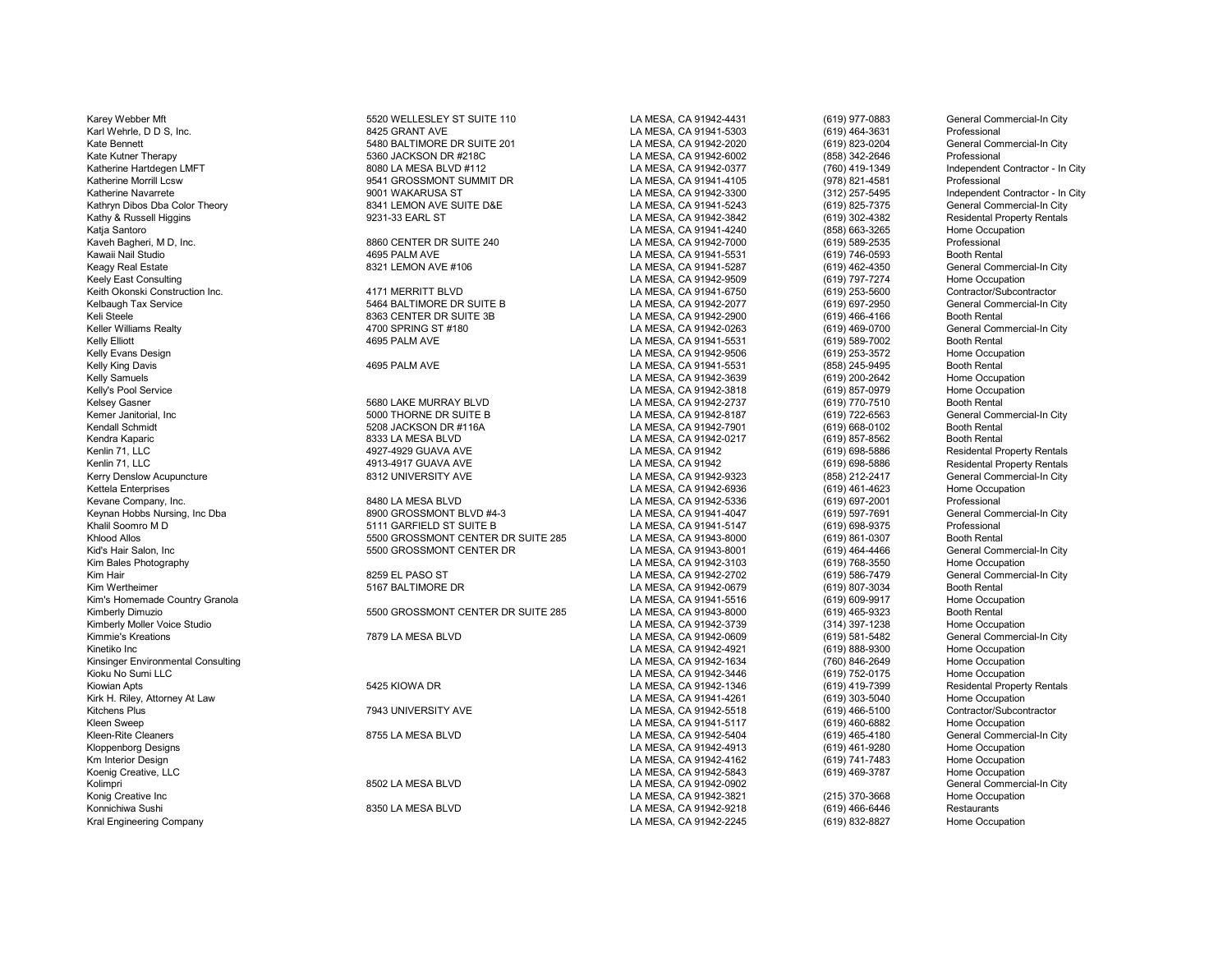Kriger Law Firm 8220 UNIVERSITY AVE SUITE 100 LA MESA, CA 91942-9321 (619) 589-2680 Professional Kris Irving Bookkeeping LA MESA, CA 91941-7838 (619) 820-1495 Home Occupation

Krauz Ganadjian, Md **555 GROSSMONT CENTER DR** LA MESA, CA 91942-3077 CALLA MESA, CA 91942-3077 General Commercial-In City

Krista Gasca 8803 LA MESA BLVD LA MESA, CA 91942-5406 (619) 333-9341 Booth Rental Kristin B Baxter 9340 FUERTE DR #201 LA MESA, CA 91941-4164 (903) 335-6081 Booth Rental Kristin Donahue LMFT 5575 LAKE PARK WAY #100-02 LA MESA, CA 91942-1664 (858) 356-2292 General Commercial-In City Kristin M. Wehrle D.D.S 8440 LEMON AVE LA MESA, CA 91941-5310 Professional<br>Ristina May Andrew 8341 LEMON AVE SUITE E LA MESA. CA 91941-5243 Kristina May Andrew 8341 LEMON AVE SUITE E LA MESA, CA 91941-5243 (619) 655-7200 Booth Rental<br>Kristine Nelson Facto 5480 BALTIMORE DR #103 LA MESA. CA 91942-Kristine Nelson Facto 5480 BALTIMORE DR #103 LA MESA, CA 91942-2020 (619) 667-1001 General Commercial-In City Krowned By Kyra LLC 8502 LA MESA BLVD LA MESA, CA 91942-0902 (951) 387-0236 General Commercial-In City Kubler Corporation 1999 (1999) Terminal Commercial-In City (1999) May and the STE 209 LA MESA, CA 91942-0524 (619) 469-6194 General Commercial-In City<br>The Multinder S. Grewal. M.D. P.C. The Steam of the State of the State Kuljinder S. Grewal, M D, P C Channel Composite the Suite of the State of State of the State of State of State<br>Kullerfull Touch City (757) 532-7775 Massage Business-In City 9461 GROSSMONT SUMMIT DR SUITE D LA MESA, CA 9194 Van 1 GROSSMONT SUMMIT DR SUITE D LA MESA, CA 91941-4165 (757) 532-7775 Massage Business-In Care in Campion C<br>1933 PALM AVE SUITE C LA MESA. CA 91941-6529 (819) 462-4462 Professional Kurt Stormberg, D D S, M S, Inc. 4333 PALM AVE SUITE C LA MESA, CA 91941-6529 (619) 462-4462 Professional Kwik- Key Locksmith 7368 EL CAJON BLVD LA MESA, CA 91942-7413 (619) 667-5120 General Commercial-In City L & L Tax Services 9019 PARK PLAZA DR SUITE F LA MESA, CA 91942-3437 (619) 253-6683 General Commercial-In City L & R Neon, Inc 8200 COMMERCIAL ST SUITE 101 LA MESA, CA 91942-2954 (619) 462-8200 General Commercial-In City L'Oven Loaf LLC LA MESA, CA 91941-7525 (619) 203-0816 Home Occupation L.E.T.S. Grow 7373 UNIVERSITY AVE SUITE 201 LA MESA, CA 91942-0524 (619) 403-0637 General Commercial-In City La Cuesta Apartments 7272 SARANAC ST LA MESA, CA 91942-8975 (619) 426-1509 Residental Property Rentals La Esquina Services 5106 JACKSON DR LA MESA, CA 91942-9022 (619) 466-4116 General Commercial-In City La La Lash Studio 8356 ALLISON AVE SUITE D LA MESA, CA 91942-9307 (619) 669-8927 General Commercial-In City La Mesa Antique Mall 4710 PALM AVE LA MESA, CA 91941-5222 (619) 462-2211 General Commercial-In City La Mesa Auto Care 8692 LA MESA BLVD LA MESA, CA 91942-9504 (619) 469-1966 General Commercial-In City La Mesa Auto Group 8174 CENTER ST LA MESA, CA 91942-2914 (619) 825-3160 General Commercial-In City La Mesa Barber Shop 8515 LA MESA BLVD LA MESA, CA 91942-9501 (619) 461-1080 General Commercial-In City La Mesa Bistro And Bakery 8697 LA MESA BLVD SUITE A LA MESA, CA 91942-9553 (619) 589-0806 Restaurants La Mesa Blvd Apts 7932-7940 LA MESA BLVD LA MESA, CA 91942 (619) 281-1506 Residental Property Rentals La Mesa Car Company 7840 LA MESA BLVD LA MESA, CA 91942-0610 (619) 464-3973 General Commercial-In City La Mesa Carpet & Linoleum Company **8772 LA MESA BLVD** LA MESA, CA 91942-5405 (619) 463-7755 General Commercial-In<br>La Mesa Chamber Of Commerce **1992-09 Commercial Commercial Commercial**-In City Commercial-In City Commercial La Mesa Chamber Of Commerce 8080 LA MESA BLVD SUITE 214 LA MESA, CA 91942-0377 (619) 465-7700 Exempt Business La Mesa Christian Bookstore 4695 DATE AVE LA MESA, CA 91941-5246 (619) 792-4747 General Commercial-In City La Mesa City Hope 8809 LA MESA BLVD LA MESA, CA 91942-5479 (619) 464-3077 Exempt Business La Mesa Community Welfare Assoc, Inc 8340 LEMON AVE LA MESA, CA 91941-5220 (619) 466-6678 General Commercial-In City La Mesa Counseling 8058 LA MESA BLVD LA MESA, CA 91942-0335 (619) 463-9742 General Commercial-In City La Mesa CoWork 4323 PALM AVE SUITE A LA MESA, CA 91941-6528 (619) 467-4988 General Commercial-In City La Mesa Dental Artistry 8430 LEMON AVE LA MESA, CA 91941-5310 (619) 466-8363 Professional E S208 JACKSON DR SUITE 116 **Dream Dinners 116** LA MESA, CA 91942-7920 (619) 460-6800 General Commercial-In City<br>B371 LA MESA BLVD Commercial-In City La Mesa Emporium 8371 LA MESA BLVD LA MESA, CA 91942-9249 (619) 249-3319 General Commercial-In City La Mesa Family Dental Group 5680 LAKE MURRAY BLVD SUITE B LA MESA, CA 91942-1905 (619) 465-3393 Professional La Mesa Family Dentistry 5308 LAKE MURRAY BLVD SUITE D LA MESA, CA 91942-1334 (619) 337-2970 Professional La Mesa Family Medical Group 8881 FLETCHER PKWY #205 LA MESA, CA 91942-3134 (619) 464-6434 Professional La Mesa Family Medical Group 8881 FLETCHER PKWY #205 LA MESA, CA 91942-3134 (619) 464-6434 Professional La Mesa Feldenkrais 8241 LA MESA BLVD LA MESA, CA 91942-9215 (614) 464-3856 General Commercial-In City La Mesa Floral Design 8759 LA MESA BLVD LA MESA, CA 91942-5404 (619) 966-4510 General Commercial-In City La Mesa Fund Control & Escrow, Inc. 8419 LA MESA BLVD SUITE C LA MESA, CA 91942-5381 (619) 644-8500 General Commercial-In City La Mesa Gardens 5017 THORNE DR LA MESA, CA 91942-8159 (619) 224-0386 Residental Property Rentals La Mesa Gardens 8633 LA MESA BLVD LA MESA, CA 91942-9541 (619) 497-0771 Residental Property Rentals La Mesa Gardens Townhomes 7425 WAITE DR LA MESA, CA 91941-7685 (619) 698-7520 Residental Property Rentals La Mesa Gift & Thrift Shop 4207 SPRING GARDENS RD LA MESA, CA 91941-7964 (619) 461-5703 General Commercial-In City La Mesa Health Center Dba Lit La Mesa 7729 UNIVERSITY AVE LA MESA, CA 91942-4901 (619) 754-5044 General Commercial-In City La Mesa Healthcare Center 3780 MASSACHUSETTS AVE LA MESA, CA 91941-7638 (619) 465-1313 General Commercial-In City La Mesa Heating & Air Conditioning 8015 ALIDA ST LA MESA, CA 91942-2543 (619) 303-4659 Contractor/Subcontractor La Mesa Hills Dentistry 8375 UNIVERSITY AVE LA MESA, CA 91942-9342 (619) 469-2902 Professional La Mesa Hitching Post Motel 4949 GUAVA AVE LA MESA, CA 91942-0639 (619) 464-1192 Hotel/Motel La Mesa Home Care LA MESA, CA 91941-5352 (619) 600-1040 Home Occupation La Mesa Indoor Soccer 9586 MURRAY DR LA MESA, CA 91942-3924 (619) 462-8600 General Commercial-In City T830 LA MESA BLVD SUITE A 2 LA MESA, CA 91942-0644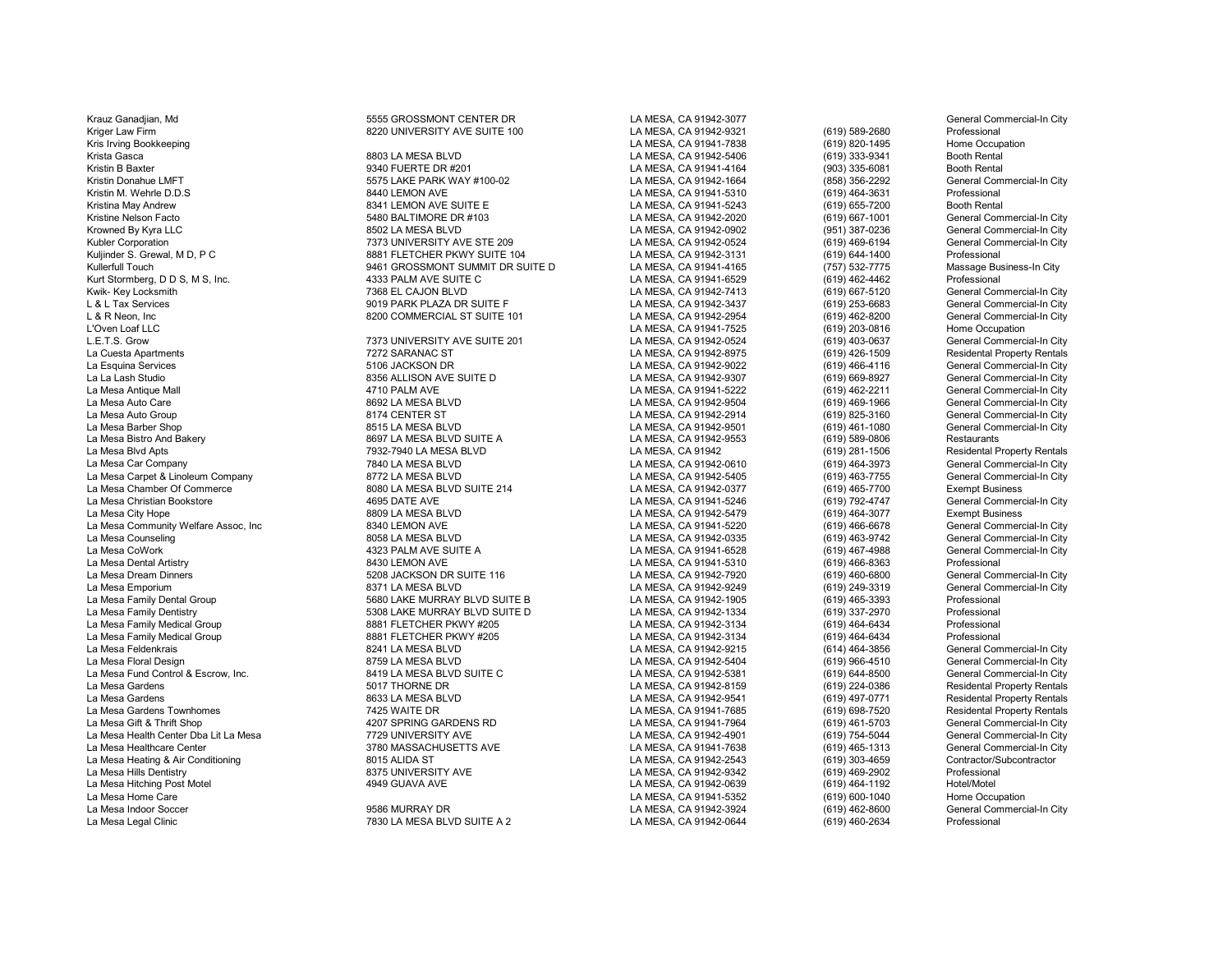La Mesa Lodge 7961 EL CAJON BLVD LA MESA, CA 91942-0604 (619) 299-4024 Residental Property Rentals La Mesa Lumber 8255 UNIVERSITY AVE LA MESA, CA 91942-9320 (619) 466-0511 General Commercial-In City La Mesa Manor Ltd 7908 LA MESA BLVD LA MESA, CA 91942-5093 (619) 686-8900 Residental Property Rentals La Mesa Medical Group Cass Correspondent Cass of the State of State 1 LA MESA, CA 91942-3040 (619) 993-8996 Professional La Mesa Medical Hair Restoration, Inc 5565 GROSSMONT CENTER DR 3-462 LA MESA, CA 91942-3024 (619) 825-7386 Professional La Mesa Modern Dentistry Dental Group 5620 LAKE MURRAY BLVD LA MESA, CA 91942-1981 (619) 324-4195 Professional La Mesa Motor Clinic, Inc. 5120 GUILD ST LA MESA, CA 91942-2932 (619) 463-7773 General Commercial-In City La Mesa Palm, LLC 4535-4551 PALM AVE LA MESA, CA 91941 (619) 497-0771 Residental Property Rentals La Mesa Palms Apartments 4417 PARKS AVE LA MESA, CA 91941-6179 (619) 442-1665 Residental Property Rentals La Mesa Pediatrics 8881 FLETCHER PKWY # 200/205 LA MESA, CA 91942-3134 (619) 464-6434 Professional La Mesa Post 282, The American Legion, Dept Of Ca and Business 8118 UNIVERSITY AVE LA MESA, CA 91942-5568 (619) 469-6064 Exempt Business (Exempt Business 19942-2052 (619) 466-6077 (General Commercial-In City and Mesa Reha La Mesa Rehab 8380 CENTER DR SUITE E LA MESA, CA 91942-2952 (619) 466-6077 General Commercial-In City La Mesa Senior Transportation LA MESA, CA 91941-5352 (619) 600-1040 Home Occupation La Mesa Smiles & Family Dentistry **Canadia Computer State of the State Area** LA MESA, CA 91942-5381 (619) 464-3191<br>La Mesa Smog Check **Canadia Commercial-In City** 7801 EL CAJON BLVD #1 **CALA MESA, CA 91942-6711** (619) 469-La Mesa Smog Check 7801 EL CAJON BLVD #1 LA MESA, CA 91942-6711 (619) 469-1341 General Commercial-In City La Mesa Smog Check Station 7860 EL CAJON BLVD #1 LA MESA, CA 91942-0624 (619) 469-1341 General Commercial-In City La Mesa Spine Center 7441 UNIVERSITY AVE LA MESA, CA 91942-0504 (619) 464-1600 Professional La Mesa Springs Preservation, L P 8070 ORANGE AVE LA MESA, CA 91942-6480 (216) 393-8000 Residental Property Rentals<br>La Mesa Submarina Restaurants Restaurants 6454 GROSSMONT CENTER DR SUITE A LA MESA, CA 91942-3041 (619) 46 La Mesa Submarina 5454 GROSSMONT CENTER DR SUITE A LA MESA, CA 91942-3041 (619) 466-5453 Restaurants La Mesa Surgical Center 8401 GRANT AVE LA MESA, CA 91941-5303 (619) 464-9876 Professional La Mesa Tennis 8855 DALLAS ST LA MESA, CA 91942-3402 (619) 677-7613 General Commercial-In City La Mesa Village 4817-4831 PINE ST LA MESA, CA 91942 (619) 269-5008 Residental Property Rentals La Mesa Village Apts **7914 LA MESA BLVD** 7914 LA MESA DU LA MESA, CA 91942-5069 (760) 603-1000 x 5 Residental Property Rentals<br>La Mesa Village Association 1996 the same was based on the same same same was considered associ La Mesa Village Association 8329 LA MESA BLVD LA MESA, CA 91942-0217 (619) 654-1087 Exempt Business La Mesa Village Chiropractic 4690 NEBO DR LA MESA, CA 91941-5233 (619) 460-2224 Professional La Mesa Village Station Trust 5901-5999 SEVERIN DR LA MESA, CA 91942-3806 (619) 469-3600 General Commercial-In City La Mesa Villas 8862 LA MESA BLVD LA MESA, CA 91942-5455 (619) 465-5851 Residental Property Rentals La Mesa Vision Care 8007 LA MESA BLVD LA MESA, CA 91942-6434 (619) 466-5665 Professional La Mesa Web Designs LA MESA, CA 91942-3567 (619) 749-5053 Home Occupation La Mesa Wine & Spirits 8292 LA MESA BLVD LA MESA, CA 91942-5257 (619) 460-7500 General Commercial-In City La Mesa Woman's Club 5220 WILSON ST LA MESA, CA 91942-9018 (619) 466-4362 Exempt Business La Mesita Apartments 1986 | Tas Campion 1999 | Tamber 1999 | Tamber 1999 | Tamber 1999 | Tamber 1999 | Tamber 1<br>La Mesita Apartments | Tamber 1999 | Tamber 1999 | Tamber 1999 | Tamber 1999 | Tamber 1999 | Tamber 1999 | Tam La Mesita Mexican Food Inc 7012 UNIVERSITY AVE LA MESA, CA 91942-5924 (619) 697-4455 Restaurants La Mesita Property 7391-7397 LA MESITA PL LA MESA, CA 91942-7628 (619) 309-9440 Residental Property Rentals Labrae Robinson 9578 MURRAY DR LA MESA, CA 91942-3924 (619) 559-7434 Booth Rental Lahaye Family I, L L C 4445 ROSEBUD LN LA MESA, CA 91941-6255 (619) 441-5700 Residental Property Rentals Lahaye Family Trust 4387-4395 PARKS AVE LA MESA, CA 91941-6178 (619) 444-0190 Residental Property Rentals Lahaye Family Trust Lisa Manor (1989) And the Manus of the Manus of the Manus of the Manus of the Manus of the<br>14385 Lahaye Family Trust Lisa Manor (1994) And the Manus of the Manus of the Manus of the Manus of the Manus Lahaye Family Trust- Lisa Manor 4401-4420 PARKS AVE LA MESA, CA 91941-6158 (619) 444-0190 Residental Property Rentals Lake Meadows Apartments 5455 KIOWA DR LA MESA, CA 91942-1345 (858) 720-0004 Residental Property Rentals Lake Murray Grooming Pet Sitters 6062 LAKE MURRAY BLVD SUITE 203 LA MESA, CA 91942-2503 (619) 462-7297 General Commercial-In City Lake Murray Liquor 6001 LAKE MURRAY BLVD LA MESA, CA 91942-2506 (619) 464-8477 General Commercial-In City Lake Murray Mobilehome Park 7495 OAKLAND RD LA MESA, CA 91942-1523 (619) 469-8770 Trailer Parks Lake Murray Speech & Language 5575 LAKE PARK WAY #100-01 LA MESA, CA 91942-1664 (619) 786-0744 General Commercial-In City Lake Murray Ventures LLC 5301 LAKE MURRAY BLVD LA MESA, CA 91942-1335 (619) 873-7118 General Commercial-In City Lake Murray Villa Apartments 5757 LAKE MURRAY BLVD LA MESA, CA 91942-2224 (619) 640-3100 Residental Property Rentals Lake Murray Village Veterinary Clinic and the Second of the Second of the Second of the Second 1991 Cambda Enterprises (619) 464-3177 Professional and the Second of the Second of the Second 1991 1991 1992-9215 (619) 583-04 Lambda Enterprises 8211 LA MESA BLVD LA MESA, CA 91942-9215 (619) 583-0488 General Commercial-In City Lambda Lane Apartments 5678 LAMBDA LN LA MESA, CA 91942-4804 (619) 819-0212 Residental Property Rentals Lamon Ebay Sales LA MESA, CA 91942-8147 Home Occupation Lamps Plus, Inc. 8375 HERCULES ST LA MESA, CA 91942-2921 (619) 460-4331 General Commercial-In City Landholm Family Trust 7647 NORMAL AVE LA MESA, CA 91941-6104 (619) 251-4166 Residental Property Rentals Landholm Properties LLC **Canadia Conferent Conferent Conferent Conferent Conferent Conferent Conferent Conferent**<br>La MESA, CA 91942-8288 (619) 465-4880 Professional Property Rentals (619) 465-4880 Professional Professional Landon N Amonette Dc, Prof Chiropractic Corp 7777 ALVARADO RD SUITE 712 LA MESA, CA 91942-8288 (619) 465-4880 Professional<br>Landsmith Landscape Construction Contractor/Subcontractor 7710 MARIE AVE NEXT CALLA MESA. CA 91942 Landsmith Landscape Construction 1986 1992-4917 CONSERVE 2008 1994 CONTRACTOR CONTRACTOR CONTRACTOR CONTRACTOR

د السابق المسابق المسابق المسابق المسابق المسابق المسابق المسابق المسابق المسابق المسابق المسابق المسابق المسا<br>19 La Mesa Ca 91942-5381 (619) 464-3191 Professional Professional

Lake Murray Shell 5302 LAKE MURRAY BLVD LA MESA, CA 91942-1336 (619) 462-6722 General Commercial-In City 6193 LAKE MURRAY BLVD SUITE C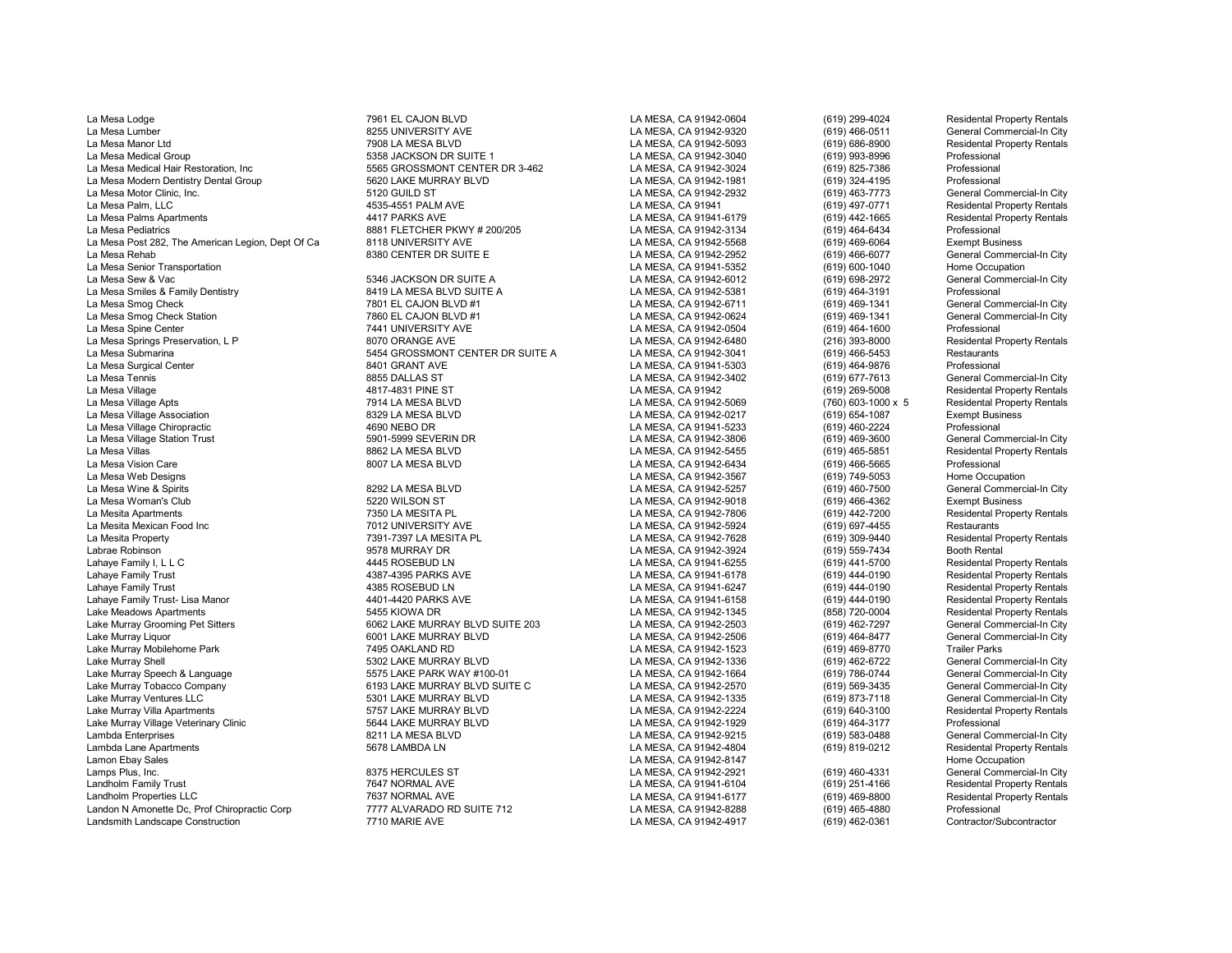Langlink Interpreters, Inc 9019 PARK PLAZA DR SUITE K LA MESA, CA 91942-3437 (619) 497-1133 General Commercial-In City Lanz Rentals 8102 LEMON AVE LA MESA, CA 91941-6441 (619) 465-7368 Residental Property Rentals Larry Chen Insurance Agency 1998 UNIVERSITY AVE LA MESA, CA 91942-5927 (619) 460-2201<br>Larry D. Mc Gill (619) 589-9819 (619) 589-9819 (619) 589-9819 Larry D. Mc Gill 9131 FLETCHER PKWY SUITE 118 LA MESA, CA 91942-3426 (619) 589-9819 Professional Larry M. Henning-8071-75 Lemon Avenue 2007 12:00 LA MESA, CA 91941-6438 (619) 698-5886 Residental Professional<br>Larry R. Pawl D. M. D. Brofessional 2008 C. Annual Professional Professional 2009 12:00 Resident Annual Amesa Larry R. Pawl D M D 7339 EL CAJON BLVD SUITE F LA MESA, CA 91942-7435 (619) 466-4544 Professional Larry Richie 7041-7043 STANFORD AVE LA MESA, CA 91942-5824 (619) 465-4898 Residental Property Rentals Larry Richie 7051-7053 STANFORD AVE LA MESA, CA 91942-5824 (619) 465-4898 Residental Property Rentals Larsen-Mance Tax Services 7851 UNIVERSITY AVE #208 LA MESA, CA 91942-0477 (619) 460-4790 General Commercial-In City Las Palmas 7033 BOULEVARD DR LA MESA, CA 91941-7551 (619) 507-1846 Residental Property Rentals Lashbar La Mesa 5208 JACKSON DR #110 LA MESA, CA 91942-7901 (619) 736-3617 General Commercial-In City Lather Hair Salon 8333 LA MESA BLVD LA MESA, CA 91942-0217 (619) 465-8333 General Commercial-In City Laura Chantile Wilson 4695 PALM AVE LA MESA, CA 91941-5531 (619) 788-0713 Booth Rental Laura Jaime 8555 FLETCHER PKWY #100 LA MESA, CA 91942-3060 (619) 292-6717 Booth Rental<br>La MESA. CA 91942-4421 (619) 466-6535 Home Occupation Laura Lehman Arts LA MESA, CA 91942-4421 (619) 466-6535 Home Occupation Lauren Magnuson Consulting LA MESA, CA 91941-5115 (828) 719-6869 Home Occupation Laurene L Ryan, D.C. 8300 UNIVERSITY AVE LA MESA, CA 91942-9390 (619) 670-7700 Professional Laurice Hughes 7866 LA MESA BLVD LA MESA, CA 91942-0633 (619) 469-2027 Booth Rental Laurie Gibson LA MESA, CA 91942-4421 (858) 635-1233 Home Occupation Laurie S. Floren, MFT 5150 WILSON ST LA MESA, CA 91942-9017 (619) 249-2206 Professional Lavender Blue Aesthetics Massage Business-In City 4686 NEBO DR SUITE 100 LA MESA, CA 91941-3210 (618) 625-8608 Massage Business-In City<br>Law & Mediation Firm Of Klueck & Hoppes. Apc 7777 ALVARADO RD SUITE 413 LA MESA, CA 91 Law & Mediation Firm Of Klueck & Hoppes, Apc 7777 ALVARADO RD SUITE 413 LA MESA, CA 91942-8216 (619) 448-6500 Professional Law & Mediation Office Of Julie O. Wolff **1992 10:00 COVID-100 COVID-100 COVID-100** LA MESA, CA 91942-8216 (619) 777-6583 Professional<br>Law Office Of Alexandra Webber **8080 LA MESA BLVD #114** LA MESA, CA 91942-0377 (619) 99 Law Office Of Alexandra Webber 8080 LA MESA BLVD #114 LA MESA, CA 91942-0377 (619) 994-7699 Professional Law Office Of Carolyn R. Brock 7777 ALVARADO RD SUITE 215 LA MESA, CA 91942-8216 Professional<br>Law Office Of Cohen And Cohen 9001 GROSSMONT BLVD SUITE 716 LA MESA. Law Office Of Cohen And Cohen 9001 GROSSMONT BLVD SUITE 716 LA MESA, CA 91941-4095 (619) 697-0333 Professional Law Office Of Julia Perkins 8080 LA MESA BLVD #114 LA MESA, CA 91942-0377 (619) 463-7977 Professional Law Office Of Keith A. Jones 9001 GROSSMONT BLVD SUITE 604 LA MESA, CA 91941-4094 (619) 462-6220 Professional Law Office Of Michael E. England 7530 UNIVERSITY AVE LA MESA, CA 91942-6802 Professional Law Office Of Michael R Shevlin LA MESA, CA 91941-4406 (619) 578-9876 Home Occupation Law Office Of Ralph T Santoro, Jr. 6200 ALLISON AVE LA MESA, CA 91942-9305 (619) 808-6718 Professional LA MESA, CA 91942-9305 (619) 808-6718 Professional Professional And David Care and the SA CA 91942-0377 (619) 808-6718 Law Office Of Teresa M. Moore Apc 8080 LA MESA BLVD #215 LA MESA, CA 91942-0377 (619) 725-0881 Professional Law Offices Of Chris Hansen, APC 7840 EL CAJON BLVD SUITE 306 LA MESA, CA 91942-0600 (619) 469-2667 Professional Law Offices Of David G Durkin (619) 697-2014 November 17700 UNIVERSITY AVE SUITE A NESA NESA, CA 91942-4902 (619) 697-2014<br>La MESA, CA 91942-9311 (619) 213-8219 (619) 213-8219 ASSA ASSA ASSA ASSA ASSA ASSA ASSA DA LA MESA, Lawrence Luhnow Tech Services REX Enterprise LLC dba Kelly Co Agency Correst Commercial-In City and Board and Board and Board and Board and Board Board Annual Messa, CA 91942-0377 (858) 668-6867 General Commercial-In City and Board and Board Annual Com LE Athletic Wear LA MESA, CA 91942-9306 (619) 394-0609 Home Occupation Le Pain Sauvage Bakery LA MESA, CA 91942-5511 (619) 504-9685 Home Occupation Leah Hughes 4753 PALM AVE LA MESA, CA 91942-9252 (619) 203-4689 Booth Rental Learning Jungle School - La Mesa Campus **1484 UNIVERSITY AVE #100** LA MESA, CA 91942-6063 (619) 589-9196 Day Care/Res Children/Adult Care<br>Lee & Associates Consulting Home Occupation Care Lee & Associates Consulting LA MESA, CA 91941-7470 (619) 335-7170 Home Occupation Lee's Appliance Repair LA MESA, CA 91942-4100 (619) 462-4141 Home Occupation Leffew Music Studio 8510 LA MESA BLVD LA MESA, CA 91942-0902 (619) 787-9653 General Commercial-In City Legacy Escrow Inc 8295 LA MESA BLVD LA MESA, CA 91942-5248 (619) 741-2266 General Commercial-In City Leila Bolandgray, M.D. Inc. 5555 GROSSMONT CENTER DR LA MESA, CA 91942-3077 (888) 664-8297 Professional LEINUM INSURANCE AGENCY LA MESA, CA 91941-5145 (619) 303-5404 Home Occupation Lemon Gardens 8694 LEMON AVE LA MESA, CA 91941-5338 (619) 861-1052 Residental Property Rentals Lemon Manor 8600 LEMON AVE LA MESA, CA 91941-5347 (858) 483-3534 Residental Property Rentals Lena's Alterations & Dry Cleaning and the City of the Transmitter of Transmitter of the Transmitter of the Tra<br>Lending Hands LLC Commercial-In City of Transmitter of Transmitter of the Transmitter of the Transmitter of th<br> Lending Hands LLC 7317 EL CAJON BLVD #155 LA MESA, CA 91942-7439 General Commercial-In City Leo Hamel Estate Buyers 8911 LA MESA BLVD #107 LA MESA, CA 91942-9030 (619) 299-1500 2nd hand dealer Leon F. Jacques Apts 7760 UNIVERSITY AVE LA MESA, CA 91942-4902 (619) 460-1295 Residental Property Rentals Leonard & Kathleen Jones 6160 HORTON DR LA MESA, CA 91942-3818 (619) 466-7055 Residental Property Rentals

Lara Nation 4753 PALM AVE LA MESA, CA 91942-9252 (619) 592-3355 Booth Rental

8080 LA MESA BLVD SUITE 112 LA MESA, CA 91942-0377

LA MESA, CA 91942-3646 (619) 713-6202 Home Occup<br>LA MESA. CA 91942-6802 (619) 713-6202 Professional LA MESA, CA 91942-9311 (619) 213-8219 Residental Property Rentals<br>
LA MESA, CA 91942-8870 (619) 888-6807 Home Occupation LA MESA, CA 91941-6712 (760) 957-6670 Home Occupation<br>
LA MESA, CA 91942-5511 (619) 504-9685 Home Occupation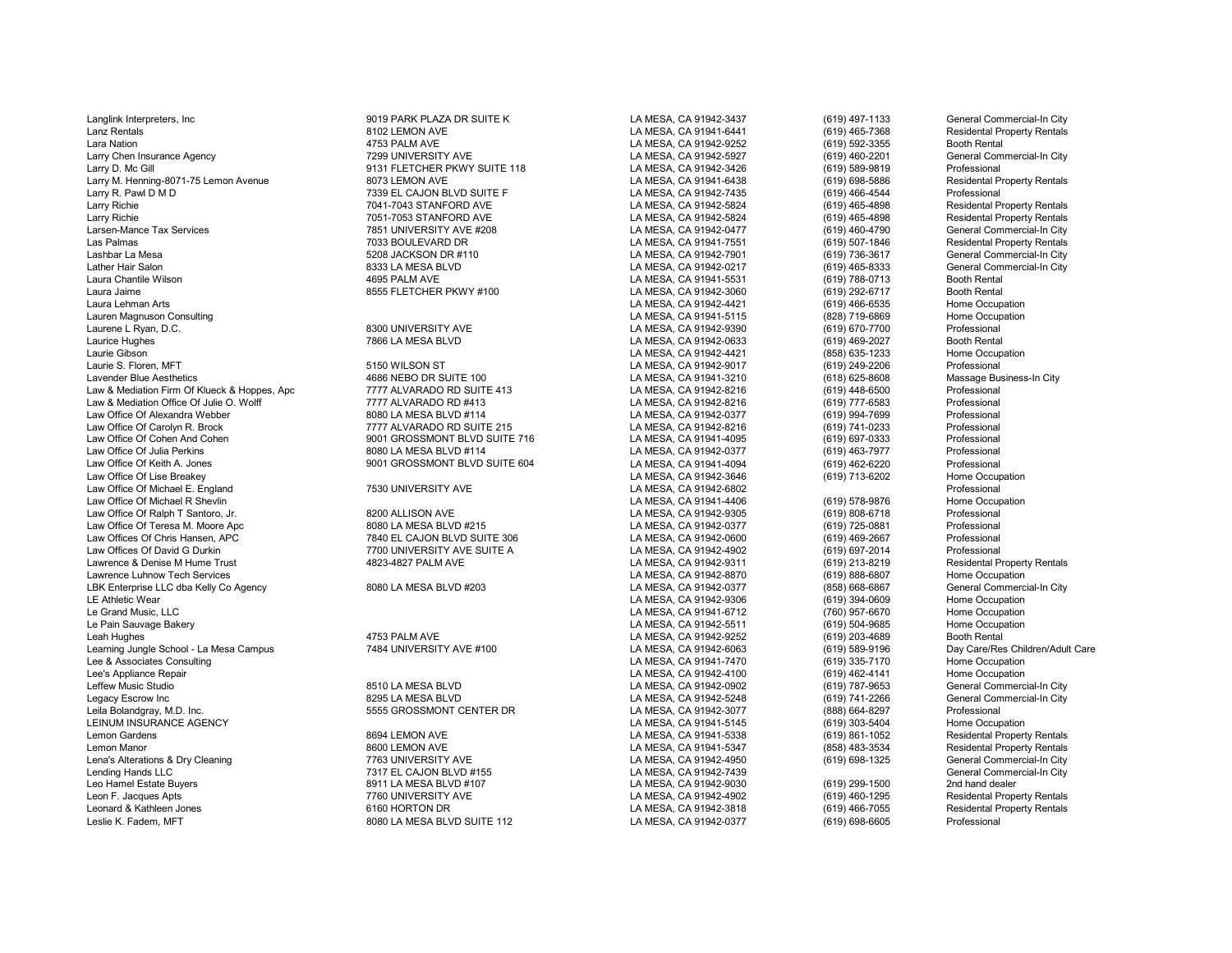Leslie Thayer Ph.D 5575 LAKE PARK WAY #100-10 LA MESA, CA 91942-1664 (619) 354-4423 General Commercial-In City Leslie's Swimming Pool Supplies #300 8274 PARKWAY DR SUITE 101 LA MESA, CA 91942-2445 (619) 667-8703 General Commercial-In City<br>Levante Pizza General Commercial-In City 7520 EL CAJON BLVD #102 LA MESA. CA 91942-7803 (619) Levante Pizza 7520 EL CAJON BLVD #102 LA MESA, CA 91942-7803 General Commercial-In City Lg Aguilar Tabora, Md, Inc 5555 GROSSMONT CENTER DR LA MESA, CA 91942-3077 (858) 342-9600 General Commercial-In City Lifesighs Cards LA MESA, CA 91941-6426 (619) 697-6026 Home Occupation LifeStance Health **1988** Ceneral Commercial-In City 8881 FLETCHER PKWY #350-360 LA MESA, CA 91942-3134 Cammercial-In City Ceneral Commercial-In City<br>Commercial Commercial-In City Commercial-In City Commercial-In City Comme Lifestyle Essentials LA MESA, CA 91942-8827 (619) 735-6122 Home Occupation Light Bulb Coffee 8138 LA MESA BLVD LA MESA, CA 91942-6437 (424) 421-4049 Restaurants Light Vibe Holistics 8841 LA MESA BLVD LA MESA, CA 91942-5457 (619) 573-5499 Booth Rental Like New Bumper Repair LA MESA, CA 91942-2230 (619) 742-5186 Home Occupation Lily Bui 5740 LAKE MURRAY BLVD LA MESA, CA 91942-2217 (858) 442-0354 Booth Rental Lily Haircut And Nails 5575 BALTIMORE DR #108A LA MESA, CA 91942-1700 (858) 531-0383 General Commercial-In City Lily's Mobile Homes Inc 5360 JACKSON DR SUITE 220 LA MESA, CA 91942-6004 (619) 401-4082 General Commercial-In City Linda Gambardella 8333 UNIVERSITY AVE LA MESA, CA 91942-9322 (619) 303-7322 Booth Rental Linda Hill's Celestial Harp 8036 LA MESA BLVD LA MESA, CA 91942-0335 (619) 465-3005 General Commercial-In City Linda J McKillip 8675 LA MESA BLVD LA MESA, CA 91942-9503 (619) 414-3967 Booth Rental Linda Nerenberg 4323 PALM AVE SUITE D LA MESA, CA 91941-6597 (619) 813-8655 Professional Linda Schubert Pottery 8200 COMMERCIAL ST SUITE 100 LA MESA, CA 91942-2954 (619) 517-4467 General Commercial-In City Linda Spring 5480 BALTIMORE DR #101 LA MESA, CA 91942-2020 (619) 850-3508 Professional Lindsey Lim 5500 GROSSMONT CENTER DR #285 LA MESA, CA 91943-8000 (619) 465-9323 Booth Rental Lindsey Nicole Parker هاي المستن (602) 214-2014 - Lindsey Nicole Parker هاي المستن المستن المستن المستن المستن<br>المستن المستن المستن المستن المستن المستن المستن المستن المستن المستن المستن المستن المستن المستن المستن المست Linh Nguyen 5680 LAKE MURRAY BLVD SUITE D LA MESA, CA 91942-2737 (619) 788-8929 Booth Rental Lionesse Beauty Bar 5500 GROSSMONT CENTER DR #G-6 LA MESA, CA 91943-8000 (760) 704-7050 General Commercial-In City Lisa Ann Kukuk 8555 FLETCHER PKWY #100 LA MESA, CA 91942-3060 (619) 405-3376 Booth Rental Lisa Bebi Art LA MESA, CA 91941-6351 (619) 916-9040 Home Occupation Lisa Burden 6115 LAKE MURRAY BLVD LA MESA, CA 91942-2501 (619) 668-0824 Booth Rental Lisa Loeb 5167 BALTIMORE DR LA MESA, CA 91942-0679 (619) 464-8278 Booth Rental Lisa M. Thayer, C P A 8313 LA MESA BLVD LA MESA, CA 91942-0217 (619) 713-5365 Professional Lisa Prus Designs LA MESA, CA 91942-3809 (619) 993-2431 Home Occupation Lisa Sanders Therapy 5575 LAKE PARK WAY SUITE 100#7 LA MESA, CA 91942-1664 (619) 672-2157 General Commercial-In City Lisa's Lil' Tikes Preschool & Daycare **1351 PARKS AVE 1996** LA MESA, CA 91941-6115 (619) 460-6432 Day Care/Res Children/Adult Care<br>Little Brow Bar General Commercial-In City Little Brow Bar 8893 LA MESA BLVD SUITE C LA MESA, CA 91942-5448 (619) 414-4917 General Commercial-In City Little Face Creations By Liz 4670 MAPLE AVE LA MESA, CA 91942-4910 (619) 761-1593 General Commercial-In City Little Gables Apartments 4320 PARKS AVE LA MESA, CA 91941-6151 (619) 448-3604 Residental Property Rentals Little Lash Shop 8356 ALLISON AVE SUITE D2 LA MESA, CA 91942-9307 (619) 567-0606 General Commercial-In City Little Peoples Learning World Family Child Care 4069 CHARLES ST LA MESA, CA 91941-7518 (619) 651-0982 Day Care/Re<br>Little Roma Italian Cuisine (619) 461-7000 Restaurants (575 BALTIMORE DR SUITE 104 LA MESA, CA 91942-1724 (6 Little Roma Italian Cuisine 6 1920 11 12 1575 BALTIMORE DR SUITE 104 LA MESA, CA 91942-1724 (619) 461-7000 Restaurants<br>Cittle Turtle Cottage Home Occupation (619) 303-4189 Home Occupation Little Turtle Cottage LA MESA, CA 91941-6423 (619) 303-4189 Home Occupation Live Inspired Child & Family Therapy, Inc 5811 AMAYA DR #204 LA MESA, CA 91942-4156 (619) 784-3884 General Commercial-In City Live Life Ventures LLC Dba Mattress Makers 8366 LA MESA BLVD LA MESA, CA 91942-9218 (619) 665-6037 General Commercial-In City Live Spark Online Marketing, Inc 8341 LEMON AVE UNIT C LA MESA, CA 91941-5243 General Commerc<br>Liz Taylor Book Keeping 8341 LEMON AVE UNIT C Liz Taylor Book Keeping LA MESA, CA 91942-3639 (619) 838-4293 Home Occupation Liza Helitzer, Mft 5480 BALTIMORE DR #250 LA MESA, CA 91942-2020 (619) 728-5492 General Commercial-In City Lizabeth Scialdone 4695 PALM AVE LA MESA, CA 91941-5531 (619) 466-7842 Booth Rental Lladd Enterprises 7370 EL CAJON BLVD LA MESA, CA 91942-7433 (619) 463-5537 Residental Property Rentals Lladd Trailer Court 7370 EL CAJON BLVD LA MESA, CA 91942-7433 (619) 463-5537 Trailer Parks Lm Operations, Lp 9000 MURRAY DR LA MESA, CA 91942 General Commercial-In City LMD San Diego, LLC 8881 FLETCHER PKWY #395 LA MESA, CA 91942-3134 (619) 894-9797 Professional Loandepot.Com, LLC 7777 ALVARADO RD SUITE 701 LA MESA, CA 91942-8250 (619) 928-0112 General Comme<br>Local And Tastv 8300-8400 LA MESA BLVD LA MESA. CA 91942 Local And Tasty 8300-8400 LA MESA BLVD LA MESA, CA 91942 (619) 303-2590 Outdoor Market Local Dog LA MESA, CA 91942-8747 (619) 813-8748 Home Occupation Local Linen Services LA MESA, CA 91942-2084 (619) 639-5098 Home Occupation Lockhart Training 4975 MEMORIAL DR LA MESA, CA 91942-9385 (858) 344-0475 General Commercial-In City Lockhart, Britton & Koch 7777 ALVARADO RD #622 LA MESA, CA 91942-8216 (619) 689-6800 Professional

Path Care Corp. 2012 12: AMESA, CA 91942-5335 (619) 460-0393 Day Care/Res Children/Adult Care<br>4351 PARKS AVE Care Care Care LA MESA, CA 91941-6115 (619) 460-6432 Day Care/Res Children/Adult Care

LA MESA, CA 91942-4236 (951) 500-9516 Home Occupation<br>
LA MESA, CA 91942-3077 (858) 342-9600 General Commercial-In City LA MESA, CA 91941-6186

(619) 880-2752 General Commercial-In City<br>(619) 651-0982 Day Care/Res Children/Adult Care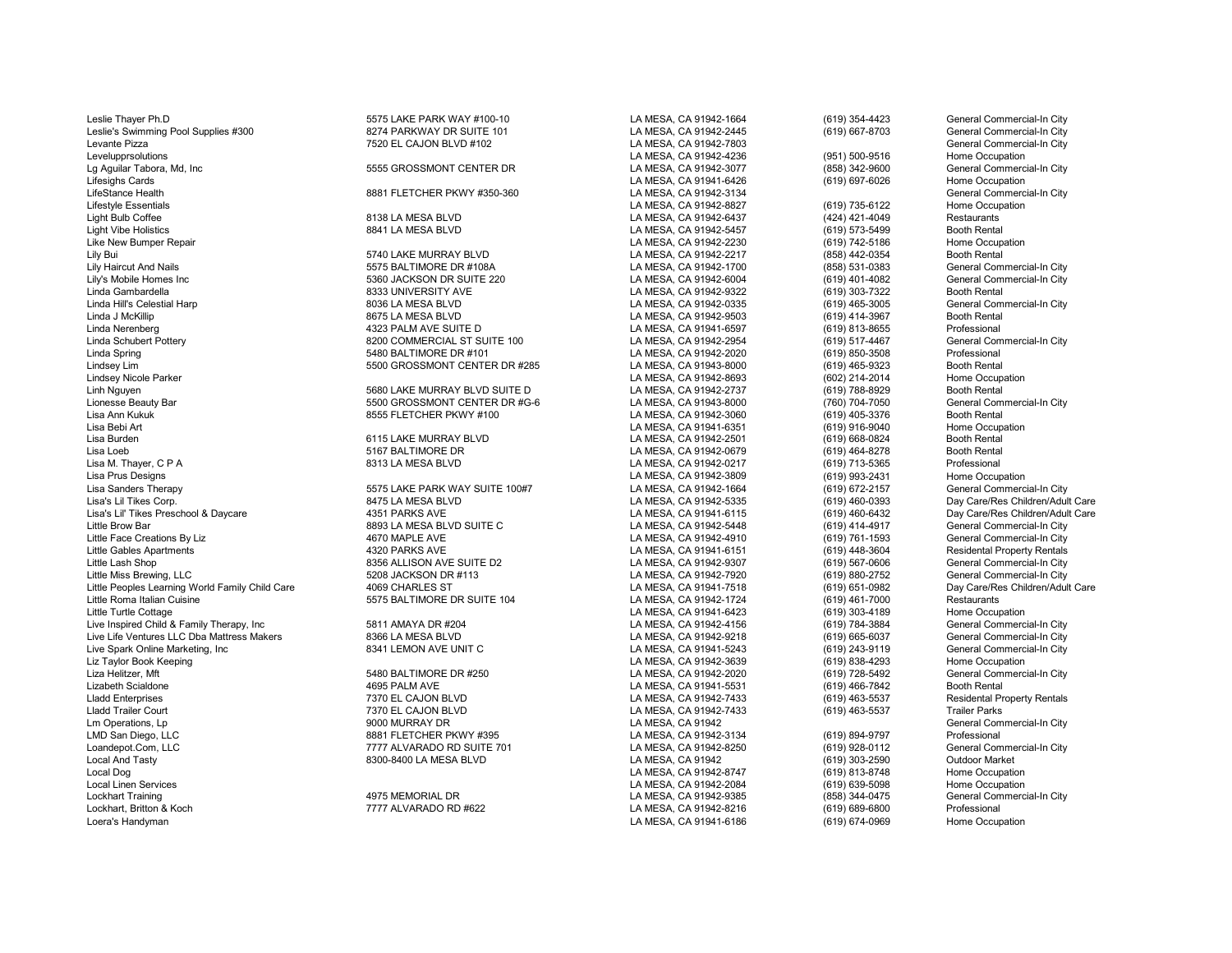Logic Beach, Inc. 6393 CENTER DR SUITE 6 F LA MESA, CA 91942-2942 (619) 698-3300 General Commercial-In City Commercial-In City Commercial-In City Commercial-In City Commercial-In City Commercial-In City Commercial-In City Lois S. & Donald H. Dechant Trust State School Ackson DR و Lois S. & Donald H. Dechant Trust School of the Same School Ackson DR<br>المراجع للمراجع للمستحدث و المستحدث المستحدث المستحدث المستحدث المستحدث المستحدث المستحدث ال Long Life Wellness LA MESA, CA 91942-8765 (619) 788-7632 Home Occupation Look Good Feel Good Hair & Nail Studio 7569 UNIVERSITY AVE SUITE C LA MESA, CA 91942-6876 (619) 549-4812 General Commercial-In City Lopez & Wilmert, LLP 7373 UNIVERSITY AVE SUITE 115 LA MESA, CA 91942-0523 (619) 589-1112 Professional Loralisa Gainsborough LCSW 4700 SPRING ST #204 LA MESA, CA 91942-0271 (619) 307-1684 Professional Lorena Avitea, LCSW, RYT Blissful Lotus Kids Yoga 8080 LA MESA BLVD SUITE 104 LA MESA, CA 91942-0377 (619) 884-8468 Professional Lori Harrand 7811 LA MESA BLVD SUITE A LA MESA, CA 91942-6705 (619) 465-6440 Booth Rental Lori Warehime 5500 GROSSMONT CENTER DR SUITE 285 LA MESA, CA 91943-8000 (619) 806-0153 Booth Rental Lorraine Rivera LA MESA, CA 91941-6614 (619) 697-6618 Home Occupation Los Pinos Taco Shop 5646 LAKE MURRAY BLVD LA MESA, CA 91942-1929 (619) 462-5031 General Commercial-In City Los Tito's Mexican Food 5257 BALTIMORE DR LA MESA, CA 91942-2081 (619) 466-8226 General Commercial-In City Louie Haidar Dds, Inc 7557 EL CAJON BLVD UNIT B LA MESA, CA 91942-7823 (619) 825-7779 General Commerc<br>Love Consulting LLC 7557 EL CAJON BLVD UNIT B Love Consulting LLC LA MESA, CA 91942-2837 (619) 609-6777 Home Occupation Love Spell Salon 5288 BALTIMORE DR LA MESA, CA 91942-2080 (619) 825-8461 General Commercial-In City Love Your Smile Dentistry 8600 LA MESA BLVD SUITE A LA MESA, CA 91942-9504 (619) 465-1990 Professional Low Dental Apc, Dba La Mesa Dental 7872 LA MESA BLVD LA MESA, CA 91942-0633 (619) 464-1211 Professional Lowell St. Condominiums 4241-4245 LOWELL ST LA MESA, CA 91941 (760) 942-5111 Residental Property Rentals Lpl Financial 8313 LA MESA BLVD LA MESA, CA 91942-0217 (619) 461-2700 General Commercial-In City LS Investment Management 1986 of the commercial commercial commercial commercial commercial commercial-In the tensor of the 4700 SPRING ST #308 12 LA MESA, CA 91942-0271 (619) 303-0080 General Commercial-In City, Inc. 2010 LTM, Inc. LA MESA, CA 91942-5100 (619) 648-9626 Home Occupation Luis Xum 7537-7545 HIGH ST LA MESA, CA 91941-7701 (619) 222-1360 Residental Property Rentals Luis Xum 4950-4956 COMANCHE DR LA MESA, CA 91942-8102 (619) 222-1360 Residental Property Rentals LuMal Language Services LA MESA, CA 91942-7813 (619) 417-8197 Home Occupation Lupe's Shoe Repair 4670 NEBO DR #101 LA MESA, CA 91941-5213 (619) 469-0567 General Commercial-In City Luxe Beauty 9584 MURRAY DR SUITE A LA MESA, CA 91942-3924 (619) 607-5028 General Commercial-In City Luxe Creations By Nicole 9584 MURRAY DR LA MESA, CA 91942-3924 (619) 669-5927 Booth Rental Luxe Lashes & Waxing 9340 FUERTE DR #201 LA MESA, CA 91941-4164 (858) 766-0208 Booth Rental Lvelay Studio LLC 8127 LA MESA BLVD LA MESA, CA 91942-6490 (619) 457-8018 Booth Rental Lyncean Real Estate Services, Inc LA MESA, CA 91942-8755 (619) 251-0407 Home Occupation Lynn Moller, LCSW 4700 SPRING ST #204 LA MESA, CA 91942-0271 (619) 466-1994 Professional Lynn Vo 8675 LA MESA BLVD LA MESA, CA 91942-9503 Booth Rental Lys Ella Severtson LLC LA MESA, CA 91941-5506 (619) 252-4891 Home Occupation Lyudvig Vaniyants D D S 6062 LAKE MURRAY BLVD SUITE 106-107 LA MESA, CA 91942-2503 (619) 461-1265 Professional Lzb Retail, Inc Commercial-In City (619) 461-2846 General Commercial-In City (619) 461-2846 General Commercial-In City<br>M & M Discount Cosmetics Commercial-In City 5638 LAKE MURRAY BLVD 177 LA MESA, CA 91942-1929 (619) 460-M & M Discount Cosmetics Corporation State of the Same of the Same of the Same of the Same of the Same of the Same of the Same of the Same of the Same of the Same of the Same of the Same of the Same of the Same of the Same M & M Patisserie Commercial-In Commercial-In Commercial-In Commercial-In Commercial-In Commercial-In Commercial-<br>M L F Accounting Museum Home Occupation Commercial-In City Commercial-In Commercial-In City Commercial-In Cit M L F Accounting Home Occupation (619) 303-4191 Home Occupation (619) 203-4191 Home Occupation (619) 203-4191 Home Occupation<br>M M J Institution Of California (Commercial-In City of Table 1931) 2012 TA MESA, CA 91942-7439 ( M M J Institution Of California 7317 EL CAJON BLVD #152 LA MESA, CA 91942-7439 (619) 386-5511 General Commercial-In City M&H Real Estate Services LA MESA, CA 91941-4256 (619) 808-9008 Home Occupation M. Prickett Real Estate LLC **1992 1998** Tries and the Residental Property Rentals Residental Property Rentals<br>M. Reese Logistics Inc Home Occupation M. Reese Logistics Inc LA MESA, CA 91941-6110 (775) 315-7404 Home Occupation MAC Printing 7417 EL CAJON BLVD LA MESA, CA 91942-7401 (619) 955-0645 General Commercial-In City<br>Macv's 5500 GROSSMONT CENTER DR LA MESA. CA 91943-Macy's 5500 GROSSMONT CENTER DR LA MESA, CA 91943-8001 (513) 579-7709 General Commercial-Index of the State of<br>Madison Blades Birth Services Home Occupation (1918) 579-7709 Flome Occupation Madison Blades Birth Services LA MESA, CA 91942-3825 (619) 841-1075 Home Occupation Madison Stoll 8888 LA MESA BLVD LA MESA, CA 91942-5437 (619) 672-1871 Booth Rental Maggie Espinosa-Travel Journalist Lamakist LA MESA, CA 91942-8513 (619) 461-1063 Home Occupation<br>Magnolia Car Wash. Inc Dba University Smoke Shop 7242 UNIVERSITY AVE LA MESA, CA 91942-5928 (619) 929-5988 General Commercial Magnolia Car Wash, Inc Dba University Smoke Shop 7242 UNIVERSITY AVE LA MESA, CA 91942-5928 (619) 929-5988 General Commercial-In City<br>Magnolia Towne (619) 602-8401 General Commercial-In City Magnolia Towne 6115 SARITA ST LA MESA, CA 91942-3118 (619) 602-8401 General Commercial-In City Magpie Mercantile 8851 CENTER DR # 408 LA MESA, CA 91941-5518 Home Occupation<br>Maiid Shabaz M D 8851 CENTER DR # 408 LA MESA. CA 91942-3076 Majid Shabaz M D 8851 CENTER DR # 408 LA MESA, CA 91942-3076 (619) 589-8626 Professional ملكات المستحدث المستحدث Mallory Green 5520 MELLESLEY ST #110 LA MESA, CA 91942-4431 (415) 497-1197 Independent Contractor - In City<br>Mammina Investments Samme Occupation Mammina Investments LA MESA, CA 91942-5838 (619) 461-3333 Home Occupation

Lofty Lash Studio 5680 LAKE MURRAY BLVD SUITE A LA MESA, CA 91942-2737 (619) 820-8978 General Commercial-In City 8555 FLETCHER PKWY #100 LA MESA, CA 91942-3060 (619) 701-8228 Booth Rental<br>4700 SPRING ST #204 CA 91942-0271 (619) 307-1684 Professional

5555 GROSSMONT CENTER DR LA MESA, CA 91942-3077 (858) 220-1907

LA MESA, CA 91942-5111 (619) 228-5033<br>LA MESA, CA 91942-8765 (619) 788-7632 LA MESA, CA 91942-4101 (619) 248-8343 Home Occupation<br>
LA MESA. CA 91942-8755 (619) 251-0407 Home Occupation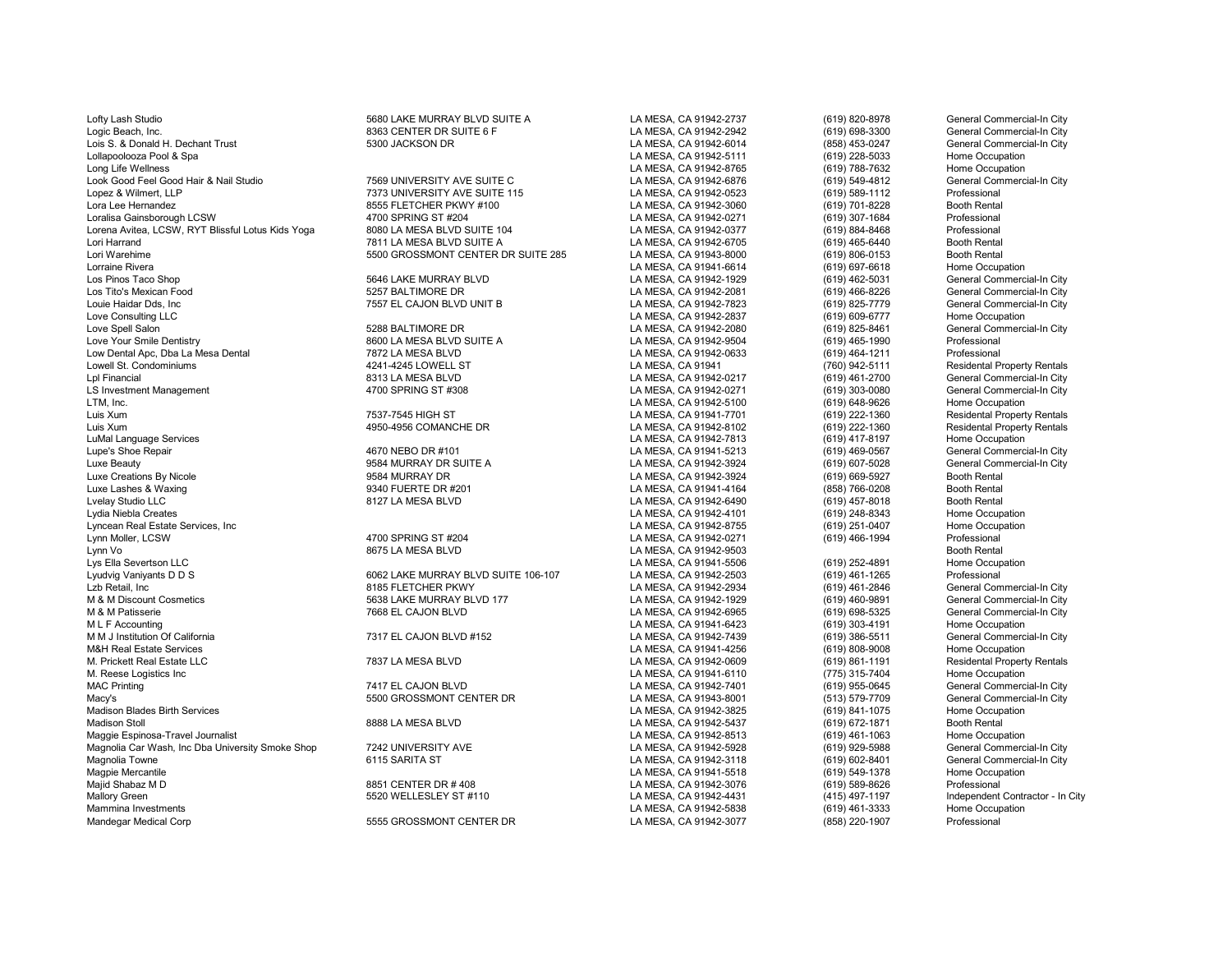Manes By Steph 4753 PALM AVE LA MESA, CA 91942-9252 (619) 885-2142 Booth Rental Martini Properties 4419 A-I ROSEBUD LN LA MESA, CA 91941 (619) 698-7520 Residental Property Rentals Martinwoods Apartment Homes LP **8515 CHLOE AVE LA MESA, CA 91942-2809** (619) 221-6825 Residental Property Rentals<br>Marv Ann Courtenave Home Occupation Mary Ann Courtenaye LA MESA, CA 91941-5360 (619) 993-8627 Home Occupation Mary Jane Masters LA MESA, CA 91941-5211 (619) 251-7862 Home Occupation Mary Jo Carlson 8380 CENTER DR SUITE D LA MESA, CA 91942-2952 (619) 469-9236 Booth Rental<br>Mary Lynn Dominguez Home Occupation (619) 466-3867 Home Occupation

Manning Chiropractic, Inc. 8060 UNIVERSITY AVE LA MESA, CA 91942-5546 (619) 698-8411 Professional Manveen Bassi M.D., Inc 5555 GROSSMONT CENTER DR LA MESA, CA 91942-3077 (626) 215-4897 Independent Contractor - In City Marc Idioma 5500 GROSSMONT CENTER DR SUITE 285 LA MESA, CA 91943-8000 (619) 838-6612 Booth Rental Marcella June's Coffee Lounge 8513 LA MESA BLVD LA MESA, CA 91942-9501 (619) 564-4703 Restaurants Marcia Ann Billburg 8127 LA MESA BLVD #305 LA MESA, CA 91942-6490 (619) 665-3614 Booth Rental Margaret Baird Interiors 9029 PARK PLAZA DR #104 LA MESA, CA 91942-3450 General Commercial-In City<br>Margaret Esbenshade 9029 PARK PLAZA DR #104 Margaret Esbenshade LA MESA, CA 91942-8513 (619) 461-1063 Home Occupation Maria A. Rios LA MESA, CA 91942-3606 (858) 334-5720 Home Occupation Maria A. Rios 9019 PARK PLAZA DR SUITE G LA MESA, CA 91942-3437 (858) 334-5720 General Commercial-In City Maria Acero-Diaz 8132 LA MESA BLVD LA MESA, CA 91942-6437 (619) 461-7400 Booth Rental Maria Corona 4731 3RD ST LA MESA, CA 91941-5208 (619) 567-6938 Booth Rental Maria Del Carmen Huerta 6115 LAKE MURRAY BLVD LA MESA, CA 91942-2501 (619) 244-2796 Booth Rental Maria Gunderson 8274 PARKWAY DR SUITE 104-105 LA MESA, CA 91942-2445 (619) 306-0105 Booth Rental Maria Martinez 7853 EL CAJON BLVD SUITE E LA MESA, CA 91942-0622 (619) 738-4438 General Commercial-In City Maria Whalen 4695 PALM AVE LA MESA, CA 91941-5531 (619) 464-3166 Booth Rental Marie Callenders #74 6950 ALVARADO RD LA MESA, CA 91941 (619) 465-1910 Restaurants Marie Elmquist Small Business Services and the Cocupation Control of the Cocupation of the Cocupation of the Cocupation of the Cocupation of the Cocupation of the Cocupation of the Cocupation of the Cocupation of the Cocup Marie L. Ramos Ph.D. LA MESA, CA 91942-4311 (619) 589-2811 Home Occupation Marie Tarantino 4731 3RD ST LA MESA, CA 91941-5208 (619) 415-7581 Booth Rental Marieta's 8949 LA MESA BLVD LA MESA, CA 91942-9051 (619) 462-3500 Restaurants Marilyn Curtis Apts 3754-56 RIVIERA DR LA MESA, CA 91941-7929 (619) 465-8841 Residental Property Rentals Marilyn K Turner, C P A 4817 PALM AVE SUITE 3 LA MESA, CA 91942-9388 (619) 667-6600 Professional Marilyn Sitta 8380 CENTER DR SUITE D LA MESA, CA 91942-2952 (619) 733-3608 Booth Rental Marin's Apparel Group 1986 Commercial-In City 7309 UNIVERSITY AVE SUITE D<br>Marin's Apparel Group 1989 TO 1999 UNIVERSITY AVE SUITE D<br>Marin's Apparel Group General Commercial-In City T309 UNIVERSITY AVE SUITE D<br>LA MESA, CA 91942-5001 (619) 820-7730 General Commercial-In City of LA MESA, CA 91942-5001 (619) 838-9502 Home Occupation Marine Research Systems, L L C LA MESA, CA 91942-5001 (619) 838-9502 Home Occupation Mario's De La Mesa 8425 LA MESA BLVD LA MESA, CA 91942-5305 (619) 461-9390 Restaurants Mariola Momeni 9340 FUERTE DR SUITE 201 LA MESA, CA 91941-4164 (619) 697-6166 Booth Rental Marisha Do 5208 JACKSON DR #116A LA MESA, CA 91942-7901 (619) 733-6112 Booth Rental Maritzaisabel (619) 552-9550 Home Occupation (619) 4610 NEBO DR مست المستحدث المستحدث المستحدث المستحدث المستح<br>Mark & Sue Forster (760) 557-0168 Residental Propert Mark & Sue Forster 4610 NEBO DR LA MESA, CA 91941-2206 (760) 557-0168 Residental Property Rentals Mark A Thayer, Phd LA MESA, CA 91941-4434 (619) 602-1362 Home Occupation Mark A. Elbert Trust 6120-6136 LAKE MURRAY BLVD LA MESA, CA 91942 (858) 454-8857 General Commercial-In City Mark Harris Pool Service LA MESA, CA 91941-5506 (619) 589-9022 Home Occupation Mark Ignacio Law, APC 7317 EL CAJON BLVD #101 LA MESA, CA 91942-7439 (619) 810-4644 Professional Mark Lawrence Construction 4539 PALM AVE LA MESA, CA 91941-5520 (619) 341-3807 Contractor/Subcontractor Mark Sanchez's Coffee Kiosk 8881 FLETCHER PKWY LA MESA, CA 91942-3134 (619) 200-4466 General Commercial-In City Marlene D. Hernandez 8363 CENTER DR SUITE 3B LA MESA, CA 91942-2900 (619) 466-4166 Booth Rental Marq A. Castagna LA MESA, CA 91941-7541 (619) 804-6931 Home Occupation Marque Medical Clinic, Inc 6136 LAKE MURRAY BLVD LA MESA, CA 91942-2502 (949) 760-9222 Professional Mart Cleaners 8733 LA MESA BLVD LA MESA, CA 91942-5404 (619) 466-9197 General Commercial-In City Mart Liquor 8695 LA MESA BLVD LA MESA, CA 91942-9571 (619) 698-3599 General Commercial-In City Martha Contreras 5208 JACKSON DR LA MESA, CA 91942-7901 (619) 280-9788 Booth Rental Martha G Winell Insurance Agency 8911 LA MESA BLVD #205 LA MESA, CA 91942-9030 (619) 439-7527 General Commercial-In City Martha Ott 8675 LA MESA BLVD LA MESA, CA 91942-9503 (619) 464-1112 Booth Rental Martha's Skin Care 8432 LEMON AVE LA MESA, CA 91941-5310 (619) 991-0507 General Commercial-In City Martial Arts Training Academy **6000 CONTACT ARTS AND ART ARTS ARTS AND ACT ARTS ARTS AND ACT ARTS AND ACT ARTS A**<br>Martin Jav Ucker. Architect Mome Occupation Martin Jay Ucker, Architect LA MESA, CA 91941-5211 (858) 449-8511 Home Occupation Martina Clarke, PsyD 4700 SPRING ST #204 LA MESA, CA 91942-0271 (619) 822-5683 Professional<br>Martini Catering 4700 SPRING ST #204 Martini Catering LA MESA, CA 91942-1520 (619) 890-7585 Home Occupation

LA MESA, CA 91941-4255

 $(858)$  748-1630 Residental Property Rentals<br> $(619)$  838-6612 Booth Rental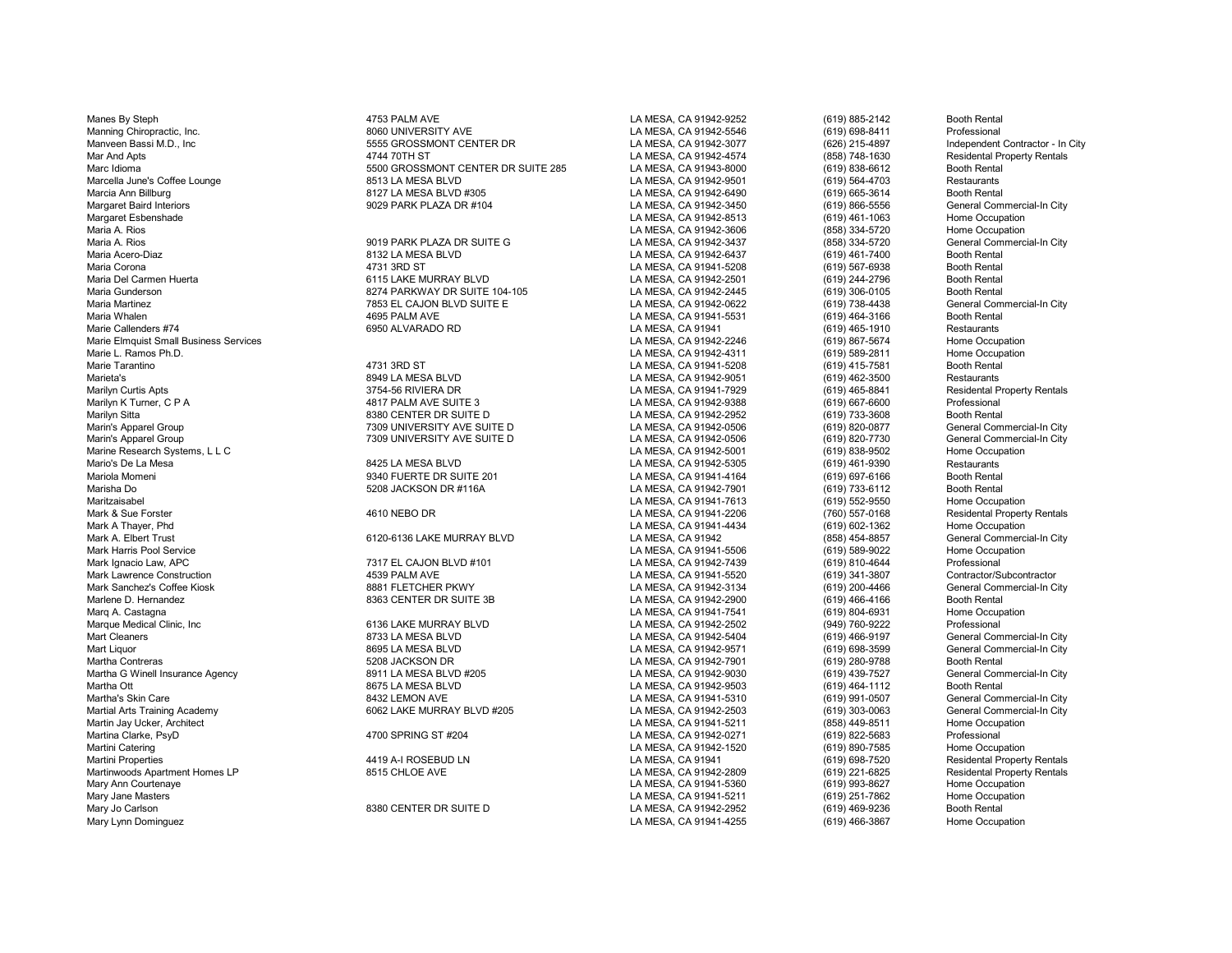Mary Rickel 8595 FLETCHER PKWY #100 LA MESA, CA 91942-3006 (858) 752-9684 Booth Rental Mary Sorn 6115 LAKE MURRAY BLVD LA MESA, CA 91942-2501 (619) 850-1270 Booth Rental Mary Thompson 8333 UNIVERSITY AVE LA MESA, CA 91942-9322 (619) 463-0234 Booth Rental Maryna Taing 1990 Massage Business-In City 7590 EL CAJON BLVD SUITE B NESA, CA 91942-4641 (619) 668-1012 Massage Business-In City 1990 Massage Business-In City 7125 EL CAJON BLVD #1 (Massage Business-In City 1990 2001) 199 Mashkoory Insurance Agency 7725 EL CAJON BLVD #1 LA MESA, CA 91942-6983 (619) 825-8858 General Con<br>Mason Chiropractic 5181 BALTIMORE DR LA MESA. CA 9 Mason Chiropractic Chiropractic Chiropractic 5181 BALTIMORE DR LA MESA, CA 91942-0679 (619) 589-7869 Professional<br>Massage La Mesa Chiropractic Chiropractic State Dans State PARK WAY SUITE 211 LA MESA, CA 91942-1664 (619) 9 Massage La Mesa 5575 LAKE PARK WAY SUITE 211 LA MESA, CA 91942-1664 (619) 917-4675 Massage Business-In City Massey Veterinary Corp 6911 UNIVERSITY AVE LA MESA, CA 91942-5921 (619) 466-0533 Professional Mathew W. Simone, A Professional Law Corp 9131 FLETCHER PKWY SUITE 106 LA MESA, CA 91942-3426 (619) 589-2121 Professional Professional Corp and the Sample of the Sample of the Sample of the Sample of the Sample of the Samp Matosian Dental Corporation 8851 CENTER DR #301 LA MESA, CA 91942-3017 (619) 460-6900 Professional Matosian Dental Laboratory 6851 CENTER DR SUITE 301 LA MESA, CA 91942-3047 (619) 916-8297 General Commercial-In C<br>Matt Kelly Construction Contractor/Subcontractor Matt Kelly Construction 7482 EL CAJON BLVD LA MESA, CA 91942-7420 (619) 708-9343 Contractor/Subcor<br>Matt Roth 7482 EL CAJON BLVD LA MESA. CA 919 Matt Roth LA MESA, CA 91942-3831 (323) 428-9475 Home Occupation Mattress Firm #503001 5310 JACKSON DR LA MESA, CA 91942-6011 (619) 466-6559 General Commercial-In City Mattress Firm #503007 8815 MURRAY DR LA MESA, CA 91942-3327 (346) 718-5490 General Commercial-In City Maxine Dumser LMFT 4700 SPRING ST #307 LA MESA, CA 91942-0271 (619) 328-1342 General Commercial-In City Maxine Lynch Employee Services 8130 ALLISON AVE LA MESA, CA 91942-5502 (619) 957-3349 General Commercial-In City Maxwell's House Of Books 8285 LA MESA BLVD LA MESA, CA 91942-6207 (619) 462-3387 General Commercial-In City May's Hair Designs 9340 FUERTE DR #201 LA MESA, CA 91941-4164 (619) 660-0264 Booth Rental<br>Mavbelline Brown 7569 UNIVERSITY AVE LA MESA. CA 919 Maybelline Brown 7569 UNIVERSITY AVE LA MESA, CA 91942-6876 (619) 548-6260 Booth Rental<br>Maythan Therapy Solutions 5360 JACKSON DR SUITE 110 LA MESA, C MB Salons LLC Dba Broadway Salon Studios 8127 LA MESA BLVD LA MESA, CA 91942-6490 (619) 324-8833 General Commercial-In City MC Design (619) 972-8903 Home Occupation<br>Mc Land Construction 1992-0003 Mechanical Mechanical Music (619) 972-8903 Home Occupation<br>LA MESA. CA 91941-6718 (619) 589-1373 Contractor/Subcontractor Mc Land Construction 4140 MERRITT BLVD LA MESA, CA 91941-6718 (619) 589-1373 Contractor/Subcontractor Mc Rea Woodson & Associates, Inc 8274 LA MESA BLVD LA MESA, CA 91942-5257 (619) 462-1900 Professional<br>McCormack Dental Imaging. Inc. 8860 CENTER DR SUITE 340 LA McCormack Dental Imaging, Inc. (619) According the Correst of the Suite 340 MCS of the Suite 340 LA MESA, CA 91942-7001 (619) 461-3910 Professional Professional McDougal, Love Boehmer. Foley, Lyon & Mitchell 8100 LA MESA B McDougal, Love, Boehmer, Foley, Lyon & Mitchell and Barry and Barry Barry State and Barry State Barry and Barr<br>McDowell Family Chiropractic and the Mitchell and Barry Barry A. A. Barry A. M. State and Barry A. C. A. State McDowell Family Chiropractic and the comparent of the Sand UNIVERSITY AVE LA MESA, CA 91942-9390 (619) 670-7700 Professional<br>McGovern Law Group and the Sand Design of the Sand Design of the Sand Design of the Sand Design o McIver's Construction Repair **Act and The Construction Repair** Computer's Construction Repair Music Construction<br>McLenachen Financial, Inc. **Music Computer Construction City Construction** City Construction Repair of the Co McMillan Biological Consulting Consulting Consulting Consulting Consulting Consulting Consulting Consulting Co<br>McNeill Poperty Investments LLC Chrome of the Consulting Consulting Consulting Consulting Consulting Consultin McNeill Poperty Investments LLC 7516 PARKWAY DR LA MESA, CA 91942-1774 (858) 768-4330 Residental Property Rental Property Rentals and the match of the state of the state of the state McW, Inc 5575 LAKE PARK WAY #211 LA MESA, CA 91942-1664 (619) 825-8245 Contractor/Subcontractor MDR Handyman Service LA MESA, CA 91941-6115 (619) 625-8750 Home Occupation Mechev Dental Corp 8334 UNIVERSITY AVE LA MESA, CA 91942-9323 (619) 337-2424 Professional Medical Arts Pharmacy **8851 CENTER DR SUITE 110** LA MESA, CA 91942-3031 (619) 461-8551 General Commercial-In City Medical Miracle, Inc Dba Cookies La Mesa **7935 EL CAJON BLVD** LA MESA, CA 91942-0604 (619) 888-0246 General Commercial-In City<br>Medical Records Abstraction Services **Contracts** Carry Commercial-In City Medical Records Abstraction Services North Cocupation Services 2012 12 MESA, BLVD #311 MESA, EA MESA, CA 91942-6490<br>Meg Long Hair (619) 536-4445 Booth Rental (619) 836-4445 Booth Rental Meg Long Hair 8127 LA MESA BLVD #311 LA MESA, CA 91942-6490 (619) 536-4445 Booth Rental<br>Megalith Movers 8127 LA MESA BLVD #311 LA MESA, CA 91941-626 Megalith Movers LA MESA, CA 91941-6267 (619) 451-2731 Home Occupation Megan Jansen 7853 EL CAJON BLVD SUITE E LA MESA, CA 91942-0622 (619) 928-2859 General Commercial-In City Megan McGhen 4695 PALM AVE LA MESA, CA 91941-5531 (619) 464-3166 Booth Rental Megan Smolenski LA MESA, CA 91942-4006 (847) 708-8688 Home Occupation Megan Wilcox LMFT LA MESA, CA 91942-8713 (619) 797-6615 Home Occupation Melanie Ann Ferrez 8555 FLETCHER PKWY #100 LA MESA, CA 91942-3060 (619) 322-4467 Booth Rental Melanie Mark LA MESA, CA 91942-3224 (619) 466-9965 Home Occupation Melanie's Hair 8555 FLETCHER PKWY #100 LA MESA, CA 91942-3060 (619) 708-6848 Booth Rental Melissa McCune, Realtor 8101 LA MESA BLVD LA MESA, CA 91942-6436 (619) 813-3609 General Commercial-In City Melissa Razo 5115 JACKSON DR LA MESA, CA 91942-9021 (619) 303-0140 Booth Rental Mellmanor Apartments 8750 MELLMANOR DR LA MESA, CA 91942-3100 (619) 823-5527 Residental Property Rentals Mellmanor Townhomes LLC 8665 MELLMANOR DR LA MESA, CA 91942-3149 (619) 226-1575 Residental Property Rentals Melody Lane Creations LA MESA, CA 91942-1403 (619) 770-8740 Home Occupation Melody Sargent, Ea 5575 LAKE PARK WAY SUITE 100 LA MESA, CA 91942-1664 (619) 980-1476 General Commercial-In City Men's Wearhouse #2311 5465 GROSSMONT CENTER DR LA MESA, CA 91942-3008 (510) 723-8571 General Con<br>Menchie's Frozen Yogurt 8046 LA MESA BLVD LA MESA, CA 919 Mendoza Cleaning Services **LA MESA, CA 91942-3512** (619) 417-0758 Home Occupation CA 91942-3512

% 5360 JACKSON DR SUITE 110 CM NESA, CA 91942-3012 (619) 667-7000 Professional Professional Professional DR SUITE 110 LA MESA, CA 91942-6490 (619) 324-8833 General Commercial-In City

LA MESA, CA 91942-7901 (619) 323-6540<br>LA MESA, CA 91942-4641 (619) 668-1012 LA MESA, CA 91941-4164 (619) 344-0123 Professional<br>
LA MESA, CA 91942-2248 (619) 913-5213 Home Occupation MESA, CA 91942-8247 (619) 698-5659 General Commercial Commercial Commercial Commercial Commercial-In City Commercial-In City Commercial-In City Commercial-In City Commercial-In City Commercial-In City Commercial-In City Co LA MESA, CA 91942-0335 (619) 724-6633 Restaurants<br>
LA MESA. CA 91942-3512 (619) 417-0758 Home Occupation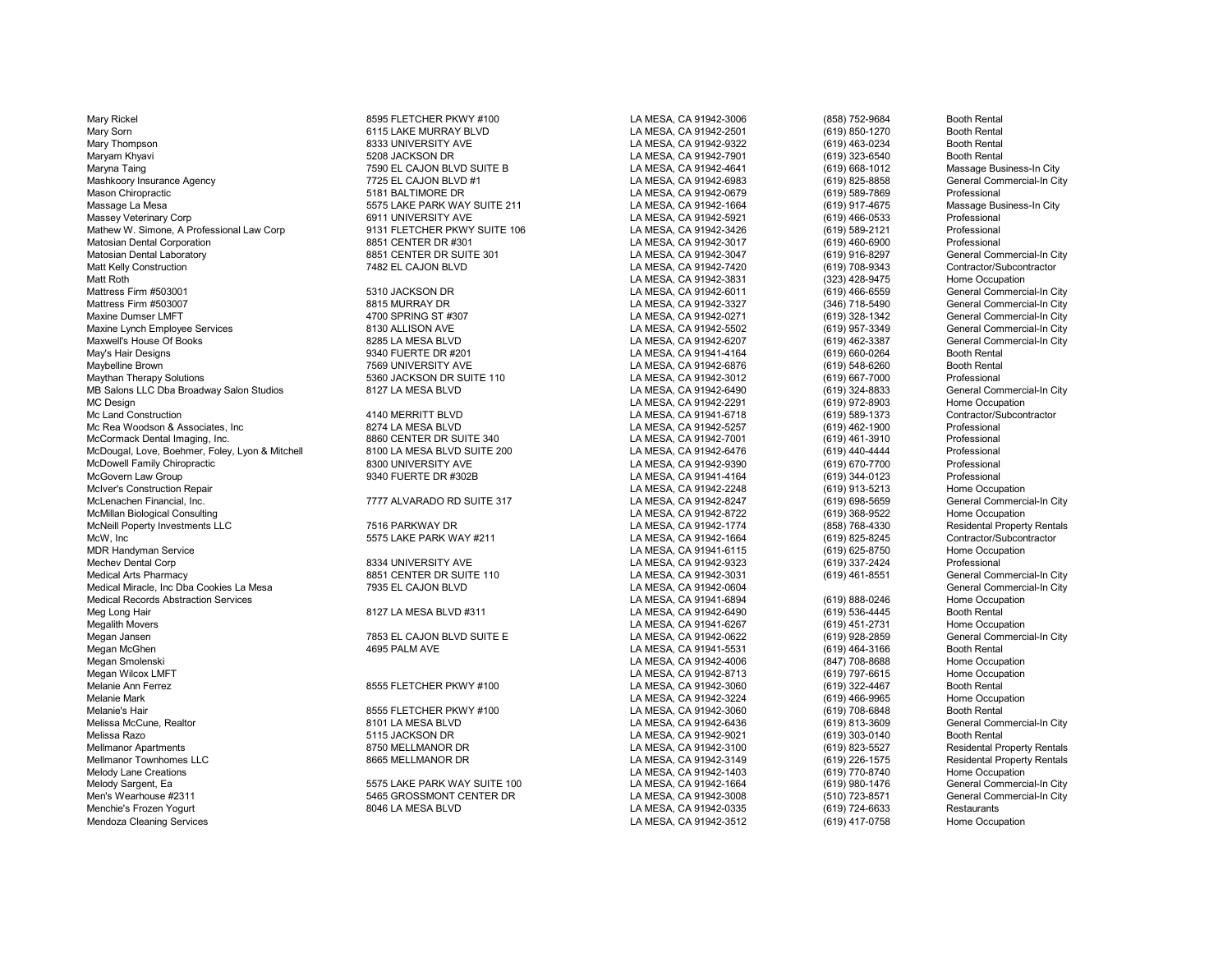Mercrab LA MESA, CA 91942-1690 (951) 816-9170 Home Occupation Merisa Pualani Capossere 1986 and the total and the 4731 3RD ST 1013 1880 ST 101 2012 LA MESA, CA 91941-5208 (619) 316-5953 Booth Rental<br>Merlin Embroiderv General Commercial-In City 8240 PARKWAY DR SUITE 103 1AMESA. CA 919 Merlin Embroidery 8240 PARKWAY DR SUITE 103 LA MESA, CA 91942-2401 General Com<br>Mermade By Ana 4731 3RD ST LA MESA, CA 91941-5208 (619) 636 Mesa Hospitality, Inc Dba Motel 6 7621 ALVARADO RD LA MESA, CA 91942-8211 (619) 464-7151 Hotel/Motel MESA LOFTS APARTMENT HOMES LP 7491 COLLINS AVE LA MESA, CA 91942-1582 (619) 221-6825 Residental Property Rentals Mesa Manor I I: Karsten, Joehnk 4851 73RD ST LA MESA, CA 91942-6608 (858) 490-1600 Residental Property Rentals Mesa Manor I Karsten Joehnk 4905 73RD ST LA MESA, CA 91942-7805 (858) 490-1600 Residental Property Rentals Mesa Village Apartments 5630 JACKSON DR LA MESA, CA 91942-2336 (619) 589-7851 Residental Property Rentals Mesaview Senior Assisted Living and Mesaview Commercial-In City 7971 CULOWEE ST MESA, CA 91942-5593 (619) 466-0253 General Commercial-In City Commercial-In City Messina Medical Services. Inc. Commercial-In City 5360 JACKSO Messina Medical Services, Inc. 5360 JACKSON DR #220D LA MESA, CA 91942-6002 (619) 933-3462 General Commercial-In City Mest LLC 7772-86 1/2 UNIVERSITY AVE LA MESA, CA 91942 (619) 925-1100 Residental Property Rentals Metro By T-Mobile 6988 UNIVERSITY AVE LA MESA, CA 91942-5922 (619) 465-4263 General Commercial-In City Mi'Chaele D. Harrington 8555 FLETCHER PKWY #100 LA MESA, CA 91942-3060 (619) 414-0130 Booth Rental Michael & Eva Barnett Nome Occupation (619) 698-4335 Home Occupation<br>Michael Arms Apartments Museum of the Seam of the Seam of the Seam of the Museum of the Museum of the Seam of t<br>LA MESA, CA 91942-1927 (619) 233-3852 Res Michael Arms Apartments 5690 LAKE MURRAY BLVD LA MESA, CA 91942-1927 (619) 233-3852 Residental Property Rentals Michael Ewing Productions 5358 JACKSON DR SUITE 1 LA MESA, CA 91942-8549 (619) 589-0827 Home Occupation<br>Michael H. Michalski. M.D. A Prof Corp 5358 JACKSON DR SUITE 1 Michael H. Michalski, M.D. A Prof Corp 5358 JACKSON DR SUITE 1 LA MESA, CA 91942-3040 (619) 667-7072 Professional<br>Michael Helmi's Time Zone 5500 GROSSMONT CENTER DR Michael John Matteuccs, M.D. Inc LA MESA, CA 91941-7857 (619) 948-5253 Home Occupation Michael K. Gavin, D D S, A P C 5308 LAKE MURRAY BLVD SUITE E LA MESA, CA 91942-1334 (619) 286-7770 Professional<br>Michael Lajin M.D. 8860 CENTER DR SUITE 330 Michael Lajin M.D. 8860 CENTER DR SUITE 330 LA MESA, CA 91942-7001 (619) 460-4055 Professional Michael Miller Apartments 3709 JILL LN LA MESA, CA 91941-7501 (619) 264-1085 Residental Property Rentals Michael Nelson Image Studio 8333 UNIVERSITY AVE LA MESA, CA 91942-9322 (619) 463-0234 General Commercial-In City Michael P. Koumjian, M D 5525 GROSSMONT CENTER DR SUITE 609 LA MESA, CA 91942-3009 (619) 466-5700 Professional Michael R. Avakian Trust Dated March 9, 2006 7870-7880 QUINCE ST LA MESA, CA 91941-6376 (619) 697-2555 Residental P<br>Michael R. Hirman Attornev 4730 PALM AVE #212 L Michael R. Hirman Attorney 4730 PALM AVE #212 LA MESA, CA 91941-5266 Professional Michaels Stores, Inc. #8709 1983 9108 FLETCHER PKWY LA MESA, CA 91942-3424 (972) 831-4149 General Commercial-In City<br>Michele Messinger Booth Rental Stores and Design Commercial-In City Michele Messinger 8380 CENTER DR SUITE D LA MESA, CA 91942-2952 (619) 698-8745 Booth Rental Michelle Gabele 1988 UNIVERSITY AVE 1998 UNIVERSITY AVE LA MESA, CA 91942-0427 (619) 303-4324<br>Michelle Hammond 1998 1997 1998 Annung 1998 UNIVERSITY AVE #103-B Michelle Hammond 7839 UNIVERSITY AVE #103-B LA MESA, CA 91942-0476 (619) 732-6808 Independent Contractor - In City Michelle Piccone/ Shear Madness Salon 8939 LA MESA BLVD #3 LA MESA, CA 91942-9057 (619) 337-4190 Booth Rental Michelle Vu LA MESA, CA 91942-1581 (619) 201-4262 Home Occupation Midas 7207 UNIVERSITY AVE LA MESA, CA 91942-5927 (619) 212-2921 General Commercial-In City<br>Middleton Real Estate Appraisals the state of the state of the state of the SPRING ST SUITE 222 LA MESA. CA 91941-7984 (619) 549-90 Middleton Real Estate Appraisals 4215 SPRING ST SUITE 222 LA MESA, CA 91941-7984 (619) 549-9021 General Commercial-In City Miiven Enterprise LA MESA, CA 91942-3932 (619) 888-2288 Home Occupation Mike Nelson Music LA MESA, CA 91942-8905 (619) 698-7129 Home Occupation Mike's Home Repair & Maintenance National Companisor of the Mike's Home Occupation (760) 271-6640 Home Occupation<br>Mill Street Apartments Residental Property Rentals (1994) 4969 MILLS National Companisor CA 91942 (819) 299-Mill Street Apartments 4969 MILLS LA MESA, CA 91942 (619) 299-3574 Residental Property Rentals Millicent And Company 4695 PALM AVE LA MESA, CA 91941-5531 (619) 464-3166 General Commercial-In City Mindsmith 5575 LAKE PARK WAY SUITE 100 LA MESA, CA 91942-1664 (619) 378-7076 Professional Minnali Engineering Corp 7463 EUCALYPTUS HL LA MESA, CA 91942-8816 (619) 667-3546 Exempt Business Minority Tax Services LA MESA, CA 91941-7722 (619) 665-2019 Home Occupation Mint Hair Bar 8841 LA MESA BLVD LA MESA, CA 91942-5457 (619) 667-8755 General Commercial-In City Miriam Tran Consulting LA MESA, CA 91942-4731 (408) 930-8705 Home Occupation Miriam's Floral (619) 889-1898 (General Commercial-In City 7885 UNIVERSITY AVE New York 1998 (A Seneral 2009) 2009 (619) 889-1898 (General Commercial-In City 7985 UNIVERSITY AVE New York 1998 (A 91941-7807 (619) 702-5300 H Mirowski & Associates LA MESA, CA 91941-7807 (619) 702-5300 Home Occupation Mishawna M Romero 5167 BALTIMORE DR LA MESA, CA 91942-0679 (858) 342-7988 Booth Rental Miss Lucy Learn LA MESA, CA 91942-2815 (760) 445-4391 Home Occupation (760) Home Occupation (760) 445-4391 Home Occupation Mission Holdings And Development Corp 7171 ALVARADO RD SUITE 203 LA MESA, CA 91942-8974 (619) 283-0588 General Commercial-In City (619) 283-0588 General Commercial-In City (619) 283-0588 General Commercial-In City (619) 28 Missionary Church Of The Disciples Of Jesus Christ 5500 GROSSMONT CENTER DR LA MESA, CA 91943-8001 (626) 814-4100 Exempt Busin<br>Misty Hobbs (619) 787-0897 Booth Rental Misty Hobbs 8760 LA MESA BLVD SUITE A Milliam State of the MESA BLVD SUITE A Milliam State Affice and Mesa 9550 BALTIMORE DR #100 Miyamoto International, Inc 5550 BALTIMORE DR #100 LA MESA, CA 91942-2739 (858) 457-3001 Professional<br>Mizan Barber Lounge 7101 UNIVERSITY AVE Mizan Barber Lounge 7101 UNIVERSITY AVE LA MESA, CA 91942-5925 (619) 465-7105 General Commercial-In City

Michael Helmit Center Dream Commercial Commercial Commercial Commercial Commercial Commercial Commercial-In Co<br>LA Michael CA 91941-7857 (619) 948-5253 Home Occupation LA MESA, CA 91942-5847 (619) 961-7959 Home Occupation<br>LA MESA. CA 91941-6376 (619) 697-2555 Residental Property Rentals 8363 CENTER DR SUITE B LA MESA, CA 91942-2900 (619) 466-4166 Booth Rental<br>1939 LA MESA BLVD #3 LA MESA. CA 91942-9057 (619) 337-4190 Booth Rental 8555 FLETCHER PKWY #100 LA MESA, CA 91942-3060 (619) 609-6607 Booth Rental<br>LA MESA. CA 91942-8905 (619) 698-7129 Home Occup

LA MESA, CA 91941-5208 LA MESA, CA 91942-5812 (619) 508-1713 Contractor/Subcontractor/Subcontractor/Subcontractor/Subcontractor/Subcontractor/Subcontractor/Subcontractor/Subcontractor/Subcontractor/Subcontractor/Subcontractor/Subcontractor/Subco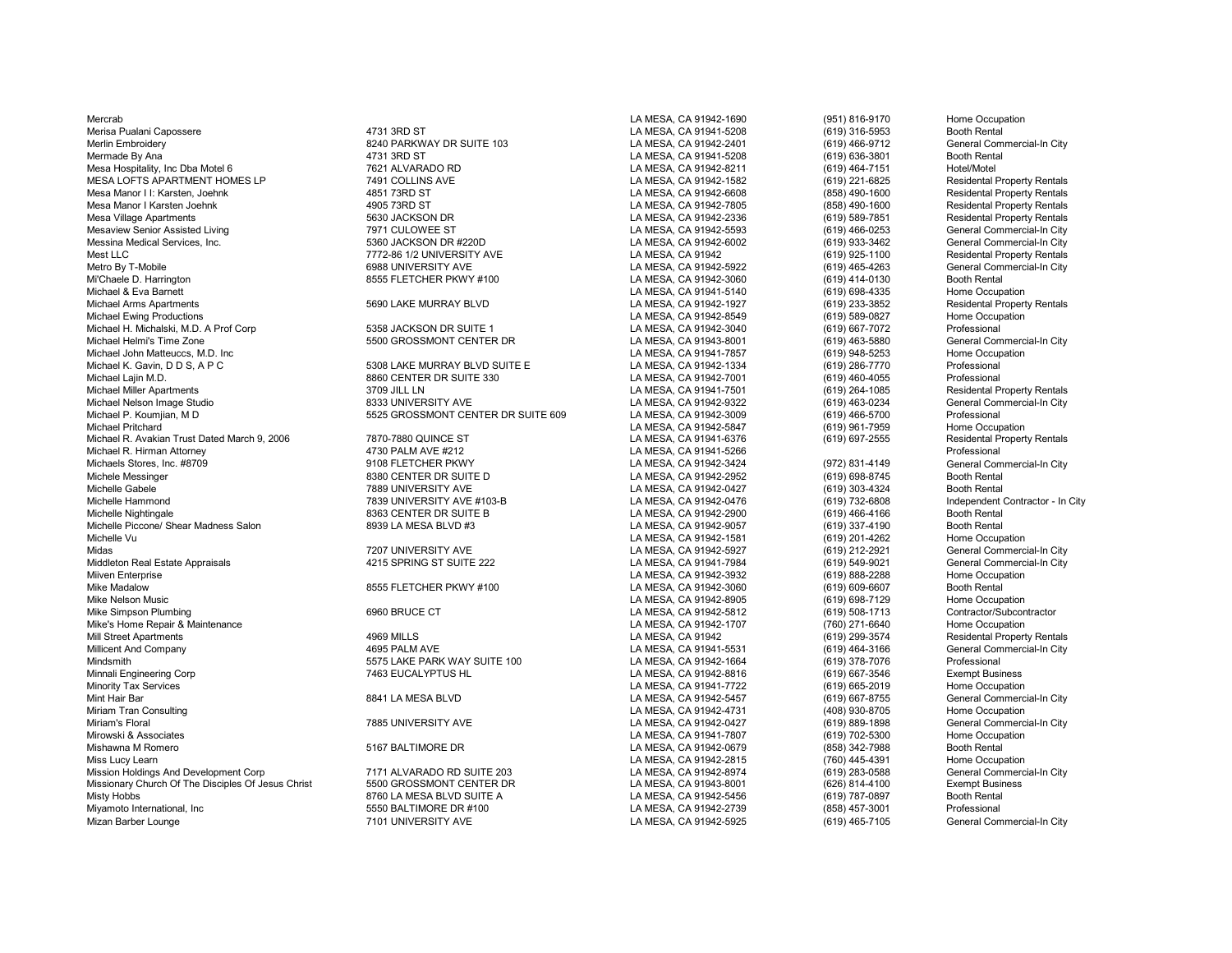MJM Financial 7863 LA MESA BLVD #200 LA MESA, CA 91942-0671 (619) 867-0667 General Commercial-In City MMJ Institution of California **7317 EL CAJON BLVD #255** LA MESA, CA 91942-7439 (619) 386-5511 General Commercial-In City<br>Moats Art (619) 697-6004 Home Occupation Moats Art LA MESA, CA 91942-9533 (619) 697-6004 Home Occupation Mobile Chiropractic Wellness Services 8407 LA MESA BLVD LA MESA, CA 91942-5305 (619) 251-4244 Professional Mobilecom 7520 EL CAJON BLVD #302 LA MESA, CA 91942-7803 (619) 300-9191 General Commercial-In City Mobilityworks 8130 PARKWAY DR LA MESA, CA 91942-2409 (619) 474-4072 General Commercial-In City Mockingbird Art (19) 300-5961 Home Occupation (619) Mockingbird Art (619) 300-5961 Home Occupation<br>Modern Makers Collective Home Occupation (619) 341-2335 Home Occupation (619) 341-2335 Home Occupation Modern Makers Collective Note of the Cocupation CENTER OR #141 LA MESA, CA 91942-4909 (619) 341-2335 Home Occupation<br>Modern Market General Commercial-In City (619) 757-3269 General Commercial-In City Modern Market 5500 GROSSMONT CENTER DR #141 LA MESA, CA 91942-3016 (619) 757-3269 General Commercial-In City Modeste Dasylva 7761 UNIVERSITY AVE LA MESA, CA 91942-4950 (619) 265-1261 General Commercial-In City Mohammed Miradi, M D Inc. 5565 GROSSMONT CENTER DR 1-211 LA MESA, CA 91942-3022 (619) 644-1483 Professional<br>Moiave Stvle House 8555 FLETCHER PKWY #100 LA MESA. CA 91 Mojave Style House 8555 According the State of Basic State 8555 FLETCHER PKWY #100 LA MESA, CA 91942-3060 (619) 727-0121 x2 General Commercial-In Commercial-In Commercial-In Commercial-In Commercial-In City of City of City Mom 2 Mom Marketing Marketing and December 2010 of the State of the State of the State of the State of the State of the State of the State of the State of the Meson of the Meson of the Meson of the Meson of the Meson of th Momento's Enterprise Inc 5500 GROSSMONT CENTER DR #211 LA MESA, CA 91943-8000 (619) 465-4535 General Com<br>Monarch Studio 8127 LA MESA BLVD #109 LA MESA. CA 91 Monarch Studio 8120 Monarch Studio 8127 LA MESA BLVD #109 LA MESA, CA 91942-6490 (619) 961-8037 Monarch Studio<br>Monica Feijo Desbiens Mome Occupation 8127 LA MESA BLVD #109 LA MESA, CA 91941-7669 (619) 813-1754 Home Occupat Monica Feijo Desbiens LA MESA, CA 91941-7669 (619) 813-1754 Home Occupation Monica Mauricio 5208 JACKSON DR LA MESA, CA 91942-7901 (619) 937-1600 Booth Rental Moran Canvas Products, Inc. 8135 CENTER ST LA MESA, CA 91942-2907 (619) 462-7778 Contractor/Subcontractor Morgan McGuire MD, Inc LA MESA, CA 91942-5512 (727) 420-5062 Home Occupation Morgan O Makeup Booth Rental Consultants (State of the State of the State of the State Of the State of the State Of the State of the State Of the State Consultants (State of the State of the State of the State Of the State Morgan Stanley Smith Barney LLC **646 CROSSMONT CENTER DR** LA MESA, CA 91942-3035 (619) 668-4367 General Commercial-In City<br>Morgan's Monogram's General Commercial-In City Morgan's Monogram's 8219 LA MESA BLVD LA MESA, CA 91942-9215 (619) 589-0070 General Commercial-In City Morse Wealth Management, LLC **Chronicles Commercial-In City** 5520 WELLESLEY ST SUITE 206 LA MESA, CA 91942-4443 (619) 713-5950 General Commercial-In City<br>Motorsport Auto Sales General Commercial-In City 7474 UNIVERSITY AVE Motorsport Auto Sales 7474 UNIVERSITY AVE SUITE A LA MESA, CA 91942-6032 (619) 665-5674 General Commercial-In City Mountain Apartments 8656-8668 LA MESA BLVD LA MESA, CA 91942 (619) 460-5982 Residental Property Rentals Moze Guitars 8415 LA MESA BLVD LA MESA, CA 91942-5326 (619) 583-2182 General Commercial-In City MPI Clinic (619) 741-2908 General Commercial-In City (619) 9320 FUERTE DR SUITE 104 LA MESA, CA 91941-4166 (619) 741-2908 General Commercial-In City (619) 741-2908 General Commercial-In City (619) 75000 THORNE DR SUITE C Mr A'S Property Management 5000 THORNE DR SUITE C LA MESA, CA 91942-8187 (619) 697-1888 General Commercial-In City Mr. Marvs\_Work 6115 LAKE MURRAY BLVD LA MESA, CA 91942-2501 (619) 581-1722 Booth Rental Mt Helix Midwives & Massage **19461 GROSSMONT SUMMIT DR SUITE A** LA MESA, CA 91941-4165 (619) 825-7258 General Commercial-In City<br>19461 MT Security And Investigations and the state of the Suite Band of the HA MESA, CA 91942 MT Security And Investigations and the security And Investigations and the security And Seneral Commercial-In Commercial-In Commercial-In Commercial-In Commercial-In Commercial-In Commercial-In Commercial-In City And The S MTR Child & Family Services, LLC 7373 UNIVERSITY AVE #116 LA MESA, CA 91942-0500 (619) 991-4499 General Commercial-In City Mud Lily 7881 UNIVERSITY AVE CHANNERS AND A LA MESA, CA 91942-0427 (619) 818-2918 General Commercial-In City 7881 UNIVERSITY AVE LA MESA, CA 91942-3101 (619) 818-2918 General Commercial-In City 78955 Home Occupation Multi-Site Management LLC #802 9090 DALLAS ST LA MESA, CA 91942-3409 (760) 607-4511 x35 General Commercial-In City Multi-Site Management LLC #803 7594 UNIVERSITY AVE LA MESA, CA 91942-4842 (760) 607-4511 General Commercial-In City Multiple Corp LLC 7317 EL CAJON BLVD #152 LA MESA, CA 91942-7439 (619) 386-5511 General Commercial-In City Multiples Corporation 7317 EL CAJON BLVD #152 LA MESA, CA 91942-7439 (619) 386-5511 General Commercial-In City Murray Lake Liquor 5395 LAKE MURRAY BLVD LA MESA, CA 91942-1335 (619) 697-2108 General Commercial-In City Murray Manor Apartments 6 1992 1990 COWLES MOUNTAIN BLVD LA MESA, CA 91942-1900 (619) 465-6658 Residental Property Rentals<br>Mussro Design Home Occupation Home Occupation Mussro Design LA MESA, CA 91941-6210 (916) 417-4119 Home Occupation Mv Consulting LA MESA, CA 91942-1711 (619) 248-8241 Home Occupation Mw Asset Management Inc 5575 LAKE PARK WAY 108 LA MESA, CA 91942-1669 (619) 668-8616 General Commercial-In City My Bad Loan Bailout LA MESA, CA 91942-8457 (619) 672-5405 Home Occupation My Turn Music Group LA MESA, CA 91941-5511 (619) 608-4605 Home Occupation Myles Thurman 8356 ALLISON AVE SUITE B LA MESA, CA 91942-9307 (619) 599-5323 Booth Rental Mysdit LA MESA, CA 91941-7617 (619) 944-0628 Home Occupation Mystic Grill 6990 UNIVERSITY AVE LA MESA, CA 91942-5922 (619) 461-1985 Restaurants Mystic Moon Beauty By Avalon and the State of the State of the State of the State of the State of the State of the State of the State of the State of the State of the State of the State of the State of the State of the Sta N Faroogi Enterprises LLC Dba Jack In The Box 6110 LAKE MURRAY BLVD LA MESA, CA 91942-2502 (619) 372-1801

Monica Santos 8333 LA MESA BLVD LA MESA, CA 91942-0217 (619) 922-6292 Booth Rental Monika Huyser 5500 GROSSMONT CENTER DR SUITE 285 LA MESA, CA 91943-8000 (619) 465-9323 Booth Rental Montera MSL LLC, dba The Montera 5740 LAKE MURRAY BLVD LA MESA, CA 91942-2217 (619) 464-6801 Residental Property Rentals Moon Nails Spa 9150 FLETCHER PKWY LA MESA, CA 91942-3424 (619) 463-5567 General Commercial-In City

5575 LAKE PARK WAY WAY #100-16 LA MESA, CA 91942 (619) 422-4162 General Commercial-In City<br>1994 GROSSMONT CENTER DR LA MESA. CA 91942-3035 (619) 668-4367 General Commercial-In City

% 5500 GROSSMONT CENTER DR FC-07 LA MESA, CA 91943-8000 (213) 842-2676 Restaurants<br>6110 LAKE MURRAY BLVD LA MESA, CA 91942-2502 (619) 372-1801 Restaurants

LA MESA, CA 91942-2246 (619) 363-3885<br>LA MESA, CA 91942-5326 (619) 583-2182

LA MESA, CA 91942-3806 (619) 243-1325 Exempt Business<br>
LA MESA, CA 91942-0500 (619) 991-4499 General Commercial-In City LA MESA, CA 91942-3101 (917) 748-6955 Home Occupation<br>CA MESA, CA 91942-3409 (760) 607-4511 x35 General Commercial-In City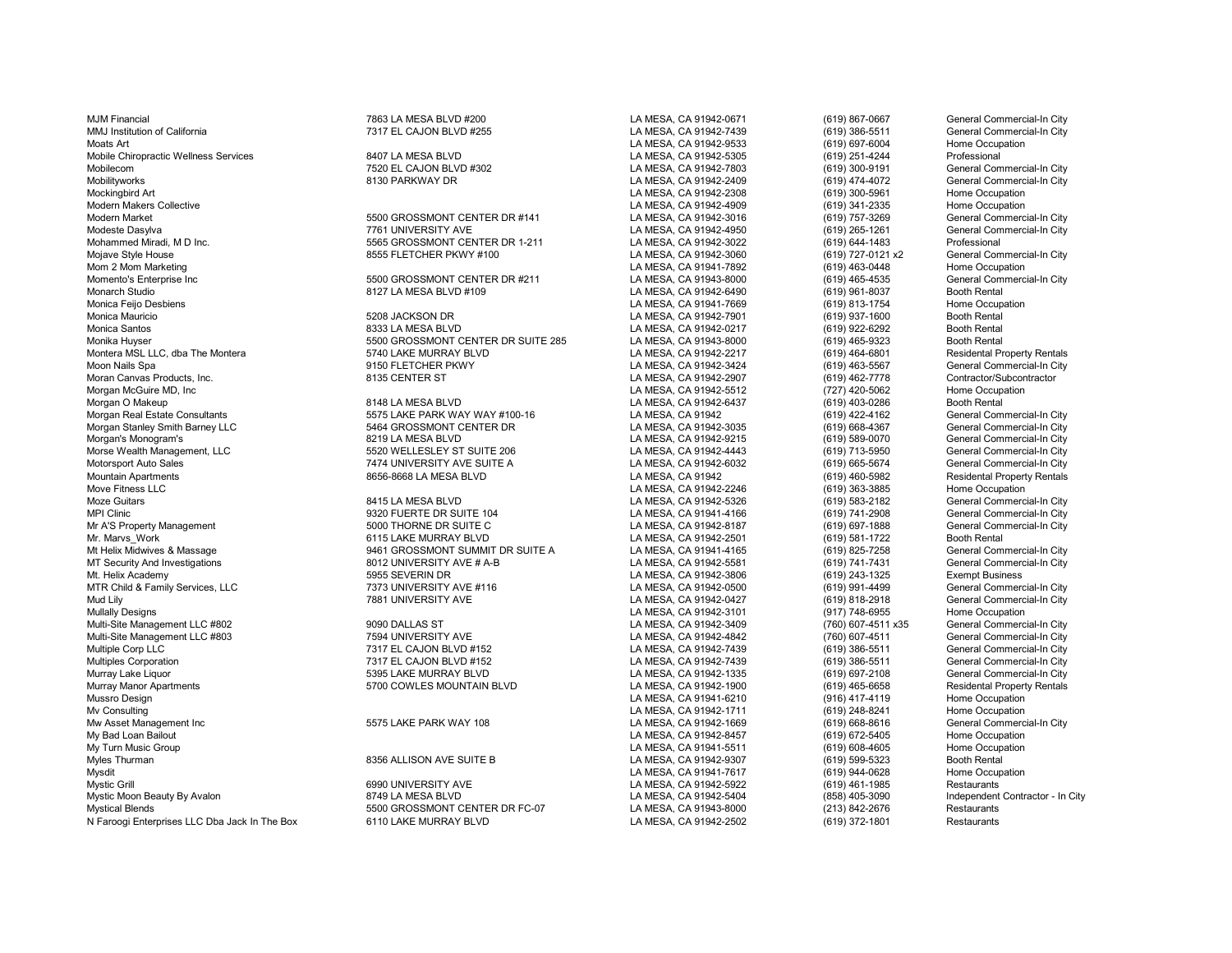Neandra Klaren 1986 - 1990 PALM AVE 1990 PALM AVE LA MESA, CA 91941-5531 (619) 464-3166 Booth Rental Protocol<br>1991 - 1992 - 1993 Abesidental Protocol Basidental Protocol Basidental Protocol Basidental Protocol Camp Austr<br>1 Nebo LLC 4566 NEBO DR LA MESA, CA 91941-2205 (619) 726-5363 Residental Property Rentals Nekia Butler 1619) 4695 PALM AVE بين المسابق المسابق المسابق المسابق المسابق المسابق المسابق المسابق المسابق ال<br>Nelson Tech Company 1699 Home Occupation المسابق المسابق المسابق المسابق المسابق المسابق المسابق المسابق المسا Nelson Tech Company LA MESA, CA 91941-7909 (619) 797-6410 Home Occupation Nepal Naturals LA MESA, CA 91942-5726 (267) 242-9705 Home Occupation Neptune Power Company LA MESA, CA 91942-9517 (757) 288-7773 Home Occupation Neskin Beauty 8291 LA MESA BLVD LA MESA, CA 91942-5248 (619) 804-9546 Booth Rental Neta Speech & Language Therapy LA MESA, CA 91942-3432 (619) 387-7084 Home Occupation New Day Women's Center, Inc Cheneral Commercial-Incomposition of the SATE PARK WAY SUITE 106 LA MESA, CA 91942-1674 (619) 713-1544 General Commercial-Informercial-Informetrial-Informetrial-Independent Mew Oasis Hr LLC<br>New New Oasis Hr LLC LA MESA, CA 91942-5524 (619) 228-1549 Home Occupation New Tag City 8855 LA MESA BLVD LA MESA, CA 91942-5406 (619) 777-6645 General Commercial-In City New Vision Counseling Center **8050 LA MESA BLVD** LA MESA, CA 91942-0335 (619) 273-3549 General Commercial-In City<br>New York Giant Pizza **Bulland Commercial-In City** 9083 DALLAS ST **Canada CA ALCA ALCA ACCA 91942-3410** (619) New York Giant Pizza 9083 DALLAS ST LA MESA, CA 91942-3410 (619) 464-6000 Restaurants Next Door Nutrition 8156 LA MESA BLVD 1992-6437 (619) 818-6871 General Commercial-In City<br>Nev Hookah & Lounge 1998 Commercial-In City 6062 LAKE MURRAY BLVD #102-103 LA MESA CA 91942-2503 (949) 241-6027 Ney Hookah & Lounge 6062 LAKE MURRAY BLVD #102-103 LA MESA, CA 91942-2503 (949) 241-6027 General Commercial-In City<br>Ney Restaurant & Lounge 6062 LAKE MURRAY BLVD #104-105 Ni Lash Studio/Bare Body Sugaring 9029 PARK PLAZA DR LA MESA, CA 91942-3450 (619) 653-9131 General Commercial-In City Nia Gyant Content Writing LA MESA, CA 91942-5900 (619) 552-0975 Home Occupation Nic's Marketing Mantra 8691 LA MESA BLVD LA MESA, CA 91942-9503 (760) 532-2384 General Commercial-In City Nicholas D. Boyd, Ma, Lpcc, Ncc LA MESA, CA 91941-6022 (619) 797-5470 Home Occupation Nick J. & Bonnie L. Sardo Apts **ADIC 1998 ST LA SPRING ST** LA MESA, CA 91941-5522 (619) 697-1234 Residental Property Rentals<br>A Nickel Cleaning Services. Inc. And the City of the State of the State of the State of the State Nickel Cleaning Services, Inc. **8383 CENTER DR SUITE F** LA MESA, CA 91942-2913 (619) 460-3834 GENERAL COMMERCIAL

N.B. Investments **A343-45 PARKS AVE 1998-4343-45 PARKS AVE** LA MESA, CA 91941-6192 (619) 293-7300 Residental Property Rentals<br>Nachos Jr Taco Shop **Restaurants** 7589 UNIVERSITY AVE **ANESA, CA 91942-6801** (619) 462-9414 Rest Nachos Jr Taco Shop 7589 UNIVERSITY AVE LA MESA, CA 91942-6801 (619) 462-9414 Restaurants Nacre Beauty 619) 252-8164 Booth Rental Commercial-In City 5480 BALTIMORE DR #210 LA MESA, CA 91942-2020 (619) 252-8164 Booth Rental Booth Rental Commercial-In City 7097 UNIVERSITY AVE CALCHA LA MESA, CA 91942-5954 (619) 2 Nadeesh Nice Price Baby And Kids **1998 Commercial Commercial Commercial Commercial Commercial Commercial Commerci**<br>1992-2501 (619) 254-4218 General Commercial Commercial Commercial Commercial Commercial Commercial Commerci Nail Spring 6165 LAKE MURRAY BLVD LA MESA, CA 91942-2501 (619) 462-7777 General Commercial-In City Nails By Kim 5500 GROSSMONT CENTER DR SUITE 285 LA MESA, CA 91943-8000 (619) 281-0640 Booth Rental Nails By Stephanie.Com 4695 PALM AVE LA MESA, CA 91941-5531 (619) 760-6490 Booth Rental Nails Time Spa 5636 LAKE MURRAY BLVD LA MESA, CA 91942-1929 (619) 697-2216 General Commercial-In City Nainsook Framing & Art 8130 LA MESA BLVD LA MESA, CA 91942-6499 (619) 303-8060 General Commercial-In City Nancy Carbone **1986 Care Carbone 5500 GROSSMONT CENTER DR SUITE 285** LA MESA, CA 91943-8000 (619) 857-6982 Booth Rental Nancy Hildebrand 4710 PALM AVE LA MESA, CA 91941-5222 (619) 462-2211 Booth Rental Nancy Kersting Apts 6107 HORTON DR LA MESA, CA 91942-3819 Residental Property Rentals Nancy Tedokon, Businessd Services LA MESA, CA 91942-2564 (619) 651-5707 Home Occupation Nannette Nice **1988 Contract Contract Contract Contract Contract Contract Contract Contract Contract Contract Contract Contract Contract Contract Contract Contract Contract Contract Contract Contract Contract Contract Cont** Nano Creations LA MESA, CA 91941-5566 (619) 303-9693 Home Occupation Naomi Miller Hair & Makeup 4753 PALM AVE LA MESA, CA 91942-9252 (619) 461-1907 Booth Rental Nardell Family Trust Apartments 4483-85 PALM AVE LA MESA, CA 91941-6540 (831) 427-0467 Residental Property Rentals Narumi Sushi 9118 FLETCHER PKWY LA MESA, CA 91942-3424 (619) 461-1151 Restaurants Natalie Chiles Photography 8270 LA MESA BLVD #202 LA MESA, CA 91942-5257 (619) 318-7891 General Commercial-In City Nathan Wauthier Accounting and the Cocupation of the Table of Table 1787 ALVARADO RD (760) 102-7005 Home Occupation<br>National University and the Exempt Business (893) 1287 ALVARADO RD (898) 1298/2008 LA MESA, CA 91942-8243 National University 7787 ALVARADO RD LA MESA, CA 91942-8243 (858) 642-8593 Exempt Business Natura Waxing Lounge And Spa 820 Search City (State of the MESA BLVD LA MESA, CA 91942-9215 (858) 413-4002 General Commercial-In City (858) 413-4002 General Commercial-In City (858) 413-4002 General Commercial-In City (819 Natural Beauty By Emmy 8890 LA MESA BLVD LA MESA, CA 91942-5437 (619) 208-8056 Booth Rental Natural Beauty Studios 8348 CENTER DR SUITE C LA MESA, CA 91942-2917 Booth Rental<br>Ratural De Mexico USA 7400 EL CAJON BLVD #102 Natural De Mexico USA 7400 EL CAJON BLVD #102 LA MESA, CA 91942-7418 (619) 366-9209 General Commercial-In City Naviico LA MESA, CA 91942-3932 (619) 928-7103 Home Occupation Nazca Dental Studio LA MESA, CA 91941-6668 (619) 804-6300 Home Occupation NB Transportation LA MESA, CA 91942-2446 (619) 844-1433 Home Occupation

Neurological And Pain Institute 8851 CENTER DR SUITE 608 LA MESA, CA 91942-3199 (619) 460-5850 Professional<br>Neurosurgical Medical Clinic. Inc. 5565 GROSSMONT CENTER DR BLDG 1 Neurosurgical Medical Clinic, Inc. 5565 GROSSMONT CENTER DR BLDG 1, #210 Professional<br>New Beginnings Health Care, APMC 8911 LA MESA BLVD #101-103 LA MESA, CA 9194 New Beginnings Health Care, APMC 8911 LA MESA BLVD #101-103 LA MESA, CA 91942-9030 (619) 401-1737 Professional<br>New Caney Inc, Dba Denny's #6488 4235 SPRING ST LA MES New Caney Inc, Dba Denny's #6488 4235 SPRING ST LA MESA, CA 91941-7959 (619) 465-7000 Restaurants New Cingular Wireless Pcs, LLC 7777 ALVARADO RD LA MESA, CA 91942-8216 (561) 627-3365 General Commercial-In City

0062 LAKE MURRAY BLVD #104-105 LA MESA, CA 91942-2503 (949) 241-6027 General Commercial-In City<br>14 MESA, CA 91942-3450 (619) 653-9131 General Commercial-In City

Neely Properties 4553 JUDSON WAY LA MESA, CA 91942-5842 (619) 977-4124 Residental Property Rentals LA MESA, CA 91942-9303 Nichole Hughes 8841 LA MESA BLVD LA MESA, CA 91942-5457 (619) 368-3364 Booth Rental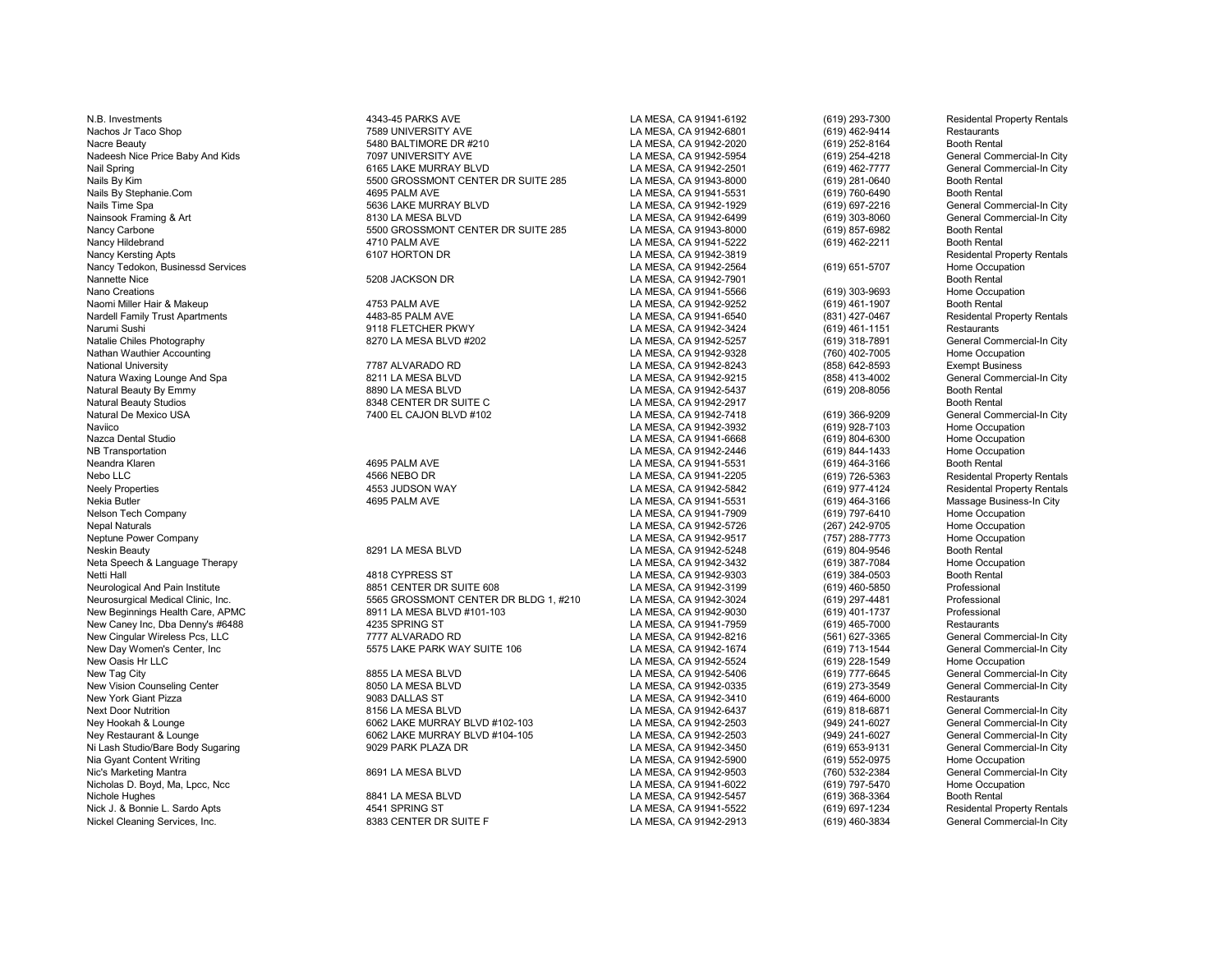Nicky Gee Co/UC Me Tees **Home Occupation** Control of the Second LA MESA, CA 91941-6186 (619) 880-7546 Home Occupation Nico Tree Spirit 8691 LA MESA BLVD LA MESA, CA 91942-9503 (619) 865-9552 Independent Contractor - In City Nicola Bugelli, M.D. 5555 GROSSMONT CENTER DR LA MESA, CA 91942-3077 (858) 982-3191 Professional<br>Nicole Mattox 5208 JACKSON DR SUITE 116A LA MESA, CA 91942 OP Insurance Agency, Inc Commercial-In City (619) 741-0160 (619) General Commercial-In City<br>Coen Universe Images Home Occupation Open Universe Images LA MESA, CA 91942-5524 (619) 850-3814 Home Occupation Optimal Intentional Living Nume Occupation<br>Orange Nola, LLC Commerced Commerce of the State of Band of the State of Campion of the State of State of State St<br>Commerce Commerce Commerced Commerce of State of the State of St Orange Nola, LLC 8140 CENTER ST LA MESA, CA 91942-2914 (888) 243-2604 General Commercial-In City Orangetheory Fitness 8322 PARKWAY DR LA MESA, CA 91942-2893 (619) 916-5999 General Commercial-In City

Nicole's Vintage Wares LA MESA, CA 91942-9156 (619) 889-5168 Home Occupation Nightingale Home Care, Inc. 4579 MAPLE AVE SUITE 2-4 LA MESA, CA 91941-3154 (619) 337-1888 General Commercial-In City Nina Babiarz Consulting LA MESA, CA 91942-9526 (619) 667-6636 Home Occupation Nina Seiler LA MESA, CA 91942-1824 (858) 401-3198 Home Occupation Noah's Legal Solutions LA MESA, CA 91942-0430 (619) 261-6684 Home Occupation Noble Finch Books LLC LA MESA, CA 91942-2317 (619) 993-1795 Home Occupation Non Verbal Communication **8080 LA MESA BLVD #106** LA MESA, CA 91942-0377 (619) 261-4448 General Commercial-In City<br>Nonno's Italian Food Restaurants **Base Commercial Commercial** David Base of the State of the State of the S Nonno's Italian Food 5314 BALTIMORE DR LA MESA, CA 91942-2082 (619) 337-9559 Restaurants Nora Klemenz 4700 SPRING ST #306 LA MESA, CA 91942-0271 (619) 994-5989 Professional Nori Nolan Yoga 8274 PARKWAY DR #102 LA MESA, CA 91942-2445 (619) 698-2170 General Commercial-In City Noric Wellness Center & Fine Art **1988** 1/2 LA MESA BLVD **LA MESA, CA 91942-0609** (619) 508-4741 Massage Business-In City<br>1998 To Massage Business-In City 1999 1999 1999 12 MESA, CA 91942-7401 (619) 337-7825 General Commer Norm's Cocktails 7403 EL CAJON BLVD LA MESA, CA 91942-7401 (619) 337-7825 General Commercial-In City Norma Jean Halterman 7295 UNIVERSITY AVE LA MESA, CA 91942-5927 (619) 469-4469 Booth Rental Normal Ave / Las Casitas 7630 NORMAL AVE LA MESA, CA 91941-6130 (619) 445-1353 Residental Property Rentals Normal Ave LLC 7656 NORMAL AVE LA MESA, CA 91941-6105 (858) 483-3534 x32 Residental Property Rentals Normandie Apartments 5435 HEIDI ST LA MESA, CA 91942-2446 (714) 463-8690 Residental Property Rentals Notary By Daniel LA MESA, CA 91941-5566 (619) 905-7344 Home Occupation Noura Hodge 619) 922-6952 Booth Rental (619) 5500 GROSSMONT CENTER DR SUITE 285 LA MESA, CA 91943-8000 (619) 922-6952 Booth Rental (619) 922-6952 Booth Rental (619) 922-6952 Booth Rental (619) 922-6952 Booth Rental (949) 3 Nourish & Flourish Holistic Psychology, Inc Compation<br>Nova Carriers Corp Dba All Points Asst Transpor **Carriers of David Burgers 1992-9450** (819) 444-1016 (1994-1016 (Seneral Commercial-In City Nova Carriers Corp Dba All Points Asst Transpor **1992 PARK PLAZA DR #203** 1993 1993 2008 2010 LA MESA, CA 91942-3450 (619) 444-1016 General Commercial-In City<br>Novo Commercial Properties Commercial-In City 5464 GROSSMONT CE Novo Commercial Properties 5464 GROSSMONT CENTER DR #300 LA MESA, CA 91942-3035 (619) 441-2500 General Commercial-In City<br>Nubia Pena-Offerdahl 7777 ALVARADO RD L Nubia Pena-Offerdahl 7777 ALVARADO RD LA MESA, CA 91942-8216 (619) 493-2136 General Commercial-In City O'Reilly Auto Parts # 2686 5350 JACKSON DR LA MESA, CA 91942-6013 (619) 698-4391 General Commercial-In City O'Ryan Plumbing, Inc LA MESA, CA 91942-2555 (619) 757-7342 Home Occupation O's Printing Changes and Commercial-In City 8517 LA MESA BLVD LA MESA, CA 91942-9501 Commercial-In City Changes and Commercial-In City<br>O.K. Vending Changes and Commercial-In City Changes and Commercial-In City Changes and O.K. Vending (619) 633-6074 Home Occupation (619) 633-6074 Home Occupation (619) 633-6074 Home Occupation (619<br>Cakwood Escrow. Inc Care of Commercial-In City (658) 810-4386 (6891942-9565 (858) 216-4386 (69 General Commerci Oakwood Escrow, Inc Channel Commercial-In City and the Secret Basic BET LA MESA BLVD SUITE D<br>Office Depot #846 Channel Commercial-In City and BASIC ETCHER PKWY CHANNEL A MESA, CA 91942-3005 (619) 464-2900 General Commercia Office Depot #846 8481 FLETCHER PKWY LA MESA, CA 91942-3005 (619) 464-2900 General Commercial Commercial Commercial<br>Office Of Geri & Stephanie Commercial Commercial States and States of SUITE B CA MESA, CA 91942-2077 (619) Office Of Geri & Stephanie **5464 BALTIMORE DR SUITE B** CHA MESA, CA 91942-2077 (619) 697-2950 Professional Professional<br>Ohm Flooring Brokerage Home Occupation Ohm Flooring Brokerage LA MESA, CA 91942-4923 (619) 549-2694 Home Occupation Ok Gonzalez CMT COK Massage Business-In City 7747 UNIVERSITY AVE LA MESA, CA 91942-4901 (619) 463-1000 Massage Business-In City 7482 MOHAWK ST #58 CHA MESA, CA 91942-7445 (619) 500-8880 Exempt Business Okidoki Health 7482 MOHAWK ST #58 LA MESA, CA 91942-7445 (619) 500-8880 Exempt Business Old Time Toys LA MESA, CA 91942-2523 (619) 462-6353 Home Occupation Olde Armoury Leather Network Collective Correspondent Correspondent Correspondent Correspondent Correspondent Correspondent Correspondent Correspondent Correspondent Correspondent Correspondent Correspondent Correspondent Olga Gyugezyan 8675 LA MESA BLVD LA MESA, CA 91942-9503 (619) 697-2664 Booth Rental Olga Teslenko 6193 LAKE MURRAY BLVD SUITE E LA MESA, CA 91942-2570 (619) 771-8959 Massage Business-In City Olive Garden G M R I, Inc. #1301 5500 GROSSMONT CENTER DR J 2 CAMESA, CA 91942-8000 (619) 460-2000 Restaurants<br>Om Spiritual Center General Commercial-In City 7951 UNIVERSITY AVE Om Spiritual Center 7951 UNIVERSITY AVE LA MESA, CA 91942-5518 (858) 213-7061 General Commercial-In City Omni2MAX Inc 7777 ALVARADO RD #615 LA MESA, CA 91942-8216 (619) 269-1663 General Commercial-In City Omni3MAX, Inc 7777 ALVARADO RD #615 LA MESA, CA 91942-8216 (619) 246-9911 General Commercial-In City On Call Urology Associates Controller States 8881 FLETCHER PKWY #250 LA MESA, CA 91942-3134 (619) 828-1000 Professional Professional Professional Annual Commercial-In City (619) 828-1000 Professional Commercial-In City (61 On Call, Inc. 4215 SPRING ST SUITE 125 LA MESA, CA 91941-7983 (619) 461-7277 General Commercial-In City On Cue Billiards 8308 PARKWAY DR LA MESA, CA 91942-2893 (619) 463-8759 Pool Room<br>On-Site Techs 8308 PARKWAY DR LA MESA. CA 91941-7817 (619 On-Site Techs LA MESA, CA 91941-7817 (619) 884-8141 Home Occupation One Call Retail Services,Inc **7171 ALVARADO RD SUITE 101** LA MESA, CA 91942-8996 (619) 315-5875 Contractor/Subcontractor<br>Che Putt Digital Home Occupation Home Occupation One Putt Digital LA MESA, CA 91942-8457 (619) 672-5405 Home Occupation One World Realty **Articles Commercial-In City** 4730 PALM AVE SUITE 210 LA MESA, CA 91941-5266 (619) 303-3193 General Commercial-In City<br>Chline Concoctions Home Occupation Online Concoctions LA MESA, CA 91942-7704 (858) 429-9320 Home Occupation Ooh La Lash & Beauty 8500 LA MESA BLVD LA MESA, CA 91942-0902 (619) 741-8200 General Commercial-In City

Nicole Mattox 5208 JACKSON DR SUITE 116A LA MESA, CA 91942-7920 (619) 729-8569 Booth Rental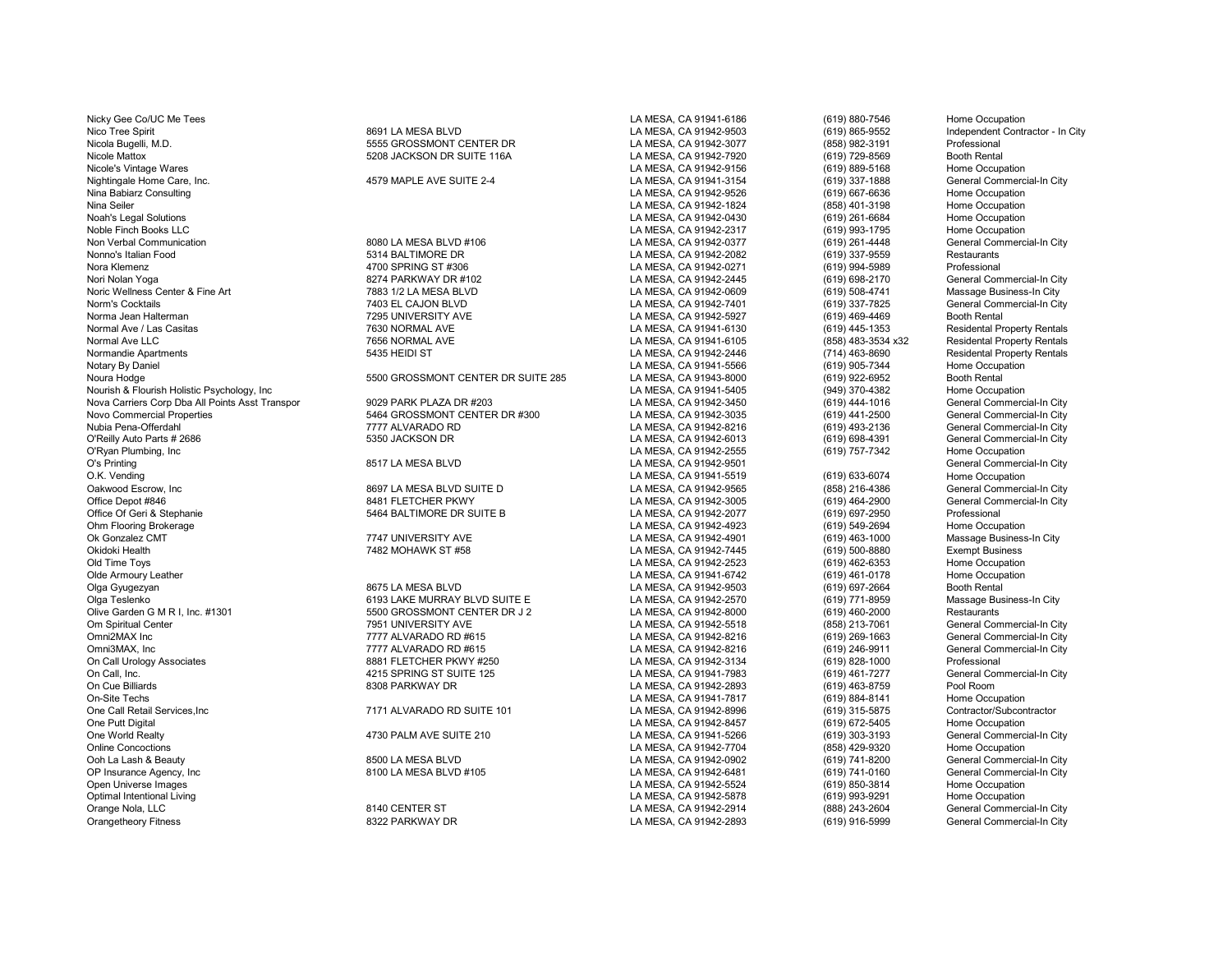Orchard Gardens **8229 ORCHARD AVE CALCAR ACCESS** LA MESA, CA 91942-9359 (619) 743-6623 Residental Property Rentals Ortho Mattress #64 64 5250 JACKSON DR SUITE 101 1 1 LA MESA, CA 91942-2911 6619) Osterling Consulting. Inc. Commercial-In City<br>Consulting Lincolnum Consulting Inc. Commercial-In City Consulting Consulting Consulting Commer Osterling Consulting, Inc. LA MESA, CA 91941-6713 (619) 572-3632 Home Occupation OT & Me Pediatric Occupational Therapy Services In a mass of the SCSON DR #218B LA MESA, CA 91942-6002 (619) 977-3925 Professional Professional Commercial-In City<br>Othentik Gym (323) 377-1026 General Commercial-In City Othentik Gym 6121 (323) 377-1026 (5500 GROSSMONT CENTER DR #167 LA MESA, CA 91942-3016 (323) 377-1026<br>261-Otto Feld Apartments (619) 461-6361 (619) 461-6361 (619) 461-6361 (619) 6121 W MANOR DR Out N' About Dog Training LLC<br>Current Christian Academy (Elementary) and the Search of CHO DR CHO DR Commercial-In City<br>Current Christian Academy (Elementary) and the Search of Search of Christian Academy (Elementary) and Outdoor Connect Christian Academy (Elementary) 8691 ECHO DR LA MESA, CA 91941-6698 Ceneral Commercial Commerci<br>Cutside Fitness Experiences Home Occupation (619) 840-1225 Home Occupation Outside Fitness Experiences LA MESA, CA 91942-2608 (619) 840-1225 Home Occupation Oyster & Pearl Bar Restaurant 6062 LAKE MURRAY BLVD SUITE 101A LA MESA, CA 91942-2506 (619) 303-8118 Restaurants P.F. Automotive LLC Dba Penske Ford **8970 LA MESA BLVD** LA MESA, CA 91942-0849 (619) 464-7777 Ceneral Conmercial Commercial Commercial Commercial Commercial Commercial Commercial Commercial Commercial Commercial-In City<br>P. P.L. Automotive LLC Dba Penske Lincoln 8850 GROSSMONT BLVD LA MESA, CA 91942-9027 (888) 668-9787 General Commercial-In City Paband Medical Corp 5525 GROSSMONT CENTER DR #609 LA MESA, CA 91942-3009 (858) 433-4200 Professional Paband Medical Corp 5111 GARFIELD ST SUITE B LA MESA, CA 91941-5147 (619) 698-9375 Professional<br>Pacific Appraisal Service 4215 SPRING ST SUITE 222 LA MESA. Pacific Appraisal Service and the service the service 4215 SPRING ST SUITE 222 CHA MESA, CA 91941-7984 (619) 337-1618 General Commercial-In City<br>Pacific Asset Capital Inc General Commercial-In City 7171 ALVARADO RD SUITE 2 Pacific Asset Capital Willow Glen L L C 7171 ALVARADO RD SUITE 203 (619) 283-0588<br>Pacific Bell 4711 SPRING ST LA MESA, CA 91941-5207 (56 Pacific Bell (561) 627-3365 General Commercial-In City (561) 4711 SPRING ST (561) 627-3365 General Commercial-In City<br>Pacific Garden Apartments (561) 7482 MOHAWK ST (561) 7482 MOHAWK ST (561) 791-8756 Residental Property R Pacific Garden Apartments 7482 MOHAWK ST LA MESA, CA 91942-7445 (619) 291-8756 Residental Property Rentals Pacific Garden Apartments 7982 NORMAL AVE 7982 NORMAL AVE LA MESA, CA 91941-6344 (619) 469-6023 Residental Property Rentals<br>Pacific Realty Associates. LP 7982 NORMAL AVE 4661-67 SPRING LA MESA. CA 91941-5576 (503) 624-6300 Pacific Realty Associates, LP 4650-4656 PALM AVE 4661-67 SPRING LA MESA, CA 91941-5576 (503) 624-6300 Residental Property Rentals Pack For Paris LLC LA MESA, CA 91941-5420 (619) 396-6219 Home Occupation Padre Products LA MESA, CA 91942-3744 (619) 781-2381 Home Occupation Padre Properties Sales And Management, Inc. 
2008 LA MESA BLVD SUITE 201 LA MESA CA 91942-0362 (619) 464-8300 General Commercial-In City<br>Paige Chapman Massage Therapy Commercial-In City 7317 EL CAJON BLVD SUITE 204C LA MES Paige Chapman Massage Therapy 7317 EL CAJON BLVD SUITE 204C LA MESA, CA 91942-7434 (619) 504-6224 General Commercial-In City Palaniuk Photography 8067 EL CAPITAN DR LA MESA, CA 91942-5515 (909) 781-1264 06.08.050 Palm Springs Liquor, Inc. 4301 PALM AVE LA MESA, CA 91941-6504 (619) 698-6887 General Commercial-In City Palm Villa Apartments LLC **And Accept 1982 PALM AVE LA MESA, CA 91942-9312** (619) 806-4173 Residental Property Rentals<br>Pamela E. Luschei Professional Property Rentals And T777 ALVARADO RD SUITE 406A LA MESA. CA 91942-8216 Pamela York Photography Group Norman Coupation<br>Pampered Soaps Ceneral Commercial-In City (619) 937-8154 Home Occupation<br>Pampered Soaps General Commercial-In City Pampered Soaps (Alternative Commercial Commercial Commercial Commercial Commercial Commercial Commercial Commercial<br>Panda Express #226 (619) 462-6836 Restaurants Panda Express #226 8011 UNIVERSITY AVE LA MESA, CA 91942-5520 (619) 462-6836 Restaurants Panda Express #606 https://education.com/induction.com/induction/induction/induction/induction/induction/induct<br>Panera Bread #4286 https://education/induction/induction/induction/induction/induction/induction/induction/ind Panera Bread #4286 5500 GROSSMONT CENTER DR SUITE 145 LA MESA, CA 91942-3070 (760) 944-1070 Restaurants Panorama Marketing Group LA MESA, CA 91941-5415 (619) 741-4439 Home Occupation Paradise Detox, Inc 5935 JOEL LN LA MESA, CA 91942-4101 (786) 923-3369 Board/Care Paradise Nails & Spa, Inc 69 Seneral Commercial-In City (958) 229-3317 (958) 229-3317 General Commercial-In City<br>Paraiso Delicacies Home Occupation (619) 871-3779 Home Occupation Paraiso Delicacies LA MESA, CA 91942-3711 (619) 871-3779 Home Occupation Paris Karsh Photography LA MESA, CA 91942-8114 (619) 261-7242 Home Occupation Paris Nails (1995) Test of the Matter of the Matter of the Matter of the Matter of the Matter of the Matter of<br>Paris Nails (619) 464-0202 General Commercial-In City (1995 UNIVERSITY AVE ) The Matter of the U.S. CA 91942-55 Paris Nails 7955 UNIVERSITY AVE LA MESA, CA 91942-5518 (619) 464-0202 General Commercial-In City Park Grossmont 9076 CAMPINA DR LA MESA, CA 91942-3505 (619) 465-3444 Residental Property Rentals Parking Network, Inc. 8851 CENTER DR LA MESA, CA 91942-3017 (213) 613-1500 General Commercial-In City Parks Avenue Apartments 4323 PARKS AVE LA MESA, CA 91941-6168 (619) 442-1665 Residental Property Rentals Parks Avenue Investors, L L C Charlotte Communications and ASSERVIAL ASSERVENT ASSERVENT AND A LA MESA, CA 91941-6171 (619) 220-6023 Residental Property Rentals<br>Parks Manor Apts And Residental Property Rentals And ASSERVEN Parks Manor Apts 4813 PARKS AVE LA MESA, CA 91942-8600 (619) 466-4161 Residental Property Rentals Parkway Drive Apartments 7646 PARKWAY DR LA MESA, CA 91942-1729 (619) 403-7759 Residental Property Rentals Parkway Garden 7740 PARKWAY DR LA MESA, CA 91942-4600 (323) 662-3144 Residental Property Rentals Parkway Market 9085 DALLAS ST LA MESA, CA 91942-3410 (248) 931-2007 General Commercial-In City Parkway Operations, LLC Dba Parkway Hills 7760 PARKWAY DR LA MESA, CA 91942-2028 (619) 469-0124 Day Care/Res Children/Adult Care Parkway Ventures LLC 8160 PARKWAY DR LA MESA, CA 91942-2409 (619) 873-7118 General Commercial-In City Parra Building Consultants, Inc 8374 ALLISON AVE SUITE A LA MESA, CA 91942-9341 (619) 232-1100 General Commercial-In City Pathways Family Therapy 5520 WELLESLEY ST #109 LA MESA, CA 91942-4431 (619) 541-5036 General Commercial-In City Pathways To Success LA MESA, CA 91942-1690 (619) 549-4559 Home Occupation Patricia Florez 6115 LAKE MURRAY BLVD LA MESA, CA 91942-2501 (619) 244-2796 Booth Rental Patricia Franzblau Lcsw 9541 GROSSMONT SUMMIT DR LA MESA, CA 91941-4105 (805) 522-5020 General Commercial-In City

P V C LA MESA BLVD SUITE 101 City CA AMESA, CA 91942-6498 (619) 463-4040 General Commercial-In City Commercial-<br>B V Ceneral Commercial-In City Cames CA 91942-0849 (619) 464-7777 General Commercial-In City 9.575 BALTIMORE DR SUITE 105-A<br>P.G. King California Commercial-In City Cameral Commercial-In City Cameral Commercial-In City La MESA, CA 91942-9027 (888) 668-9787 General Commercial-In City Pacific Asset Capital Inc 7171 ALVARADO RD SUITE 203 LA MESA, CA 91942-8974 (619) 283-0588 General Commercial-In City<br>Pacific Asset Commercial-In City Commercial-In City Commercial-In City Commercial-In City Commercial-In Pamela E. La MESA, CA 91942-8216 (619) 460-8500 Professional CALVARADO RD SUITE 406A LA MESA, CA 91942-5917 (619) 460-8500 Professional LA MESA, CA 91942-5917 (619) 937-8154 Home Occupation

| LA MESA, CA 91942-9359 |  |  |  |  |
|------------------------|--|--|--|--|
| LA MESA, CA 91942-2911 |  |  |  |  |
| LA MESA, CA 91941-6713 |  |  |  |  |
| LA MESA, CA 91942-6002 |  |  |  |  |
|                        |  |  |  |  |
| LA MESA, CA 91942-3016 |  |  |  |  |
| LA MESA, CA 91942-3622 |  |  |  |  |
| LA MESA, CA 91941-6204 |  |  |  |  |
| LA MESA, CA 91941-6698 |  |  |  |  |
| LA MESA, CA 91942-2608 |  |  |  |  |
| LA MESA, CA 91942-2506 |  |  |  |  |
| LA MESA, CA 91942-6498 |  |  |  |  |
| LA MESA, CA 91942-0849 |  |  |  |  |
| LA MESA, CA 91942-1724 |  |  |  |  |
| LA MESA, CA 91942-9027 |  |  |  |  |
|                        |  |  |  |  |
| LA MESA, CA 91942-3009 |  |  |  |  |
| LA MESA, CA 91941-5147 |  |  |  |  |
| LA MESA, CA 91941-7984 |  |  |  |  |
| LA MESA, CA 91942-8974 |  |  |  |  |
| LA MESA, CA 91942-8974 |  |  |  |  |
| LA MESA, CA 91941-5207 |  |  |  |  |
| LA MESA, CA 91942-7445 |  |  |  |  |
| LA MESA, CA 91941-6344 |  |  |  |  |
| LA MESA, CA 91941-5576 |  |  |  |  |
| LA MESA, CA 91941-5420 |  |  |  |  |
| LA MESA, CA 91942-3744 |  |  |  |  |
|                        |  |  |  |  |
| LA MESA, CA 91942-0362 |  |  |  |  |
| LA MESA, CA 91942-7434 |  |  |  |  |
| LA MESA, CA 91942-5515 |  |  |  |  |
| LA MESA, CA 91941-6504 |  |  |  |  |
| LA MESA, CA 91942-9312 |  |  |  |  |
| LA MESA, CA 91942-8216 |  |  |  |  |
| LA MESA, CA 91942-5917 |  |  |  |  |
| LA MESA, CA 91942-0506 |  |  |  |  |
| LA MESA, CA 91942-5520 |  |  |  |  |
| LA MESA, CA 91942-3016 |  |  |  |  |
| LA MESA, CA 91942-3070 |  |  |  |  |
| LA MESA, CA 91941-5415 |  |  |  |  |
| LA MESA, CA 91942-4101 |  |  |  |  |
|                        |  |  |  |  |
| LA MESA, CA 91942-3016 |  |  |  |  |
| LA MESA, CA 91942-3711 |  |  |  |  |
| LA MESA, CA 91942-8114 |  |  |  |  |
| LA MESA, CA 91942-5518 |  |  |  |  |
| LA MESA, CA 91942-5518 |  |  |  |  |
| LA MESA, CA 91942-3505 |  |  |  |  |
| LA MESA, CA 91942-3017 |  |  |  |  |
| LA MESA, CA 91941-6168 |  |  |  |  |
| LA MESA, CA 91941-6171 |  |  |  |  |
| LA MESA, CA 91942-8600 |  |  |  |  |
| LA MESA, CA 91942-1729 |  |  |  |  |
|                        |  |  |  |  |
| LA MESA, CA 91942-4600 |  |  |  |  |
| LA MESA, CA 91942-3410 |  |  |  |  |
| LA MESA, CA 91942-2028 |  |  |  |  |
| LA MESA, CA 91942-2409 |  |  |  |  |
| LA MESA, CA 91942-9341 |  |  |  |  |
| LA MESA, CA 91942-4431 |  |  |  |  |
| LA MESA, CA 91942-1690 |  |  |  |  |
| LA MESA, CA 91942-2501 |  |  |  |  |
| LA MESA. CA 91941-4105 |  |  |  |  |

(619) 461-6361 Residental Property Rentals<br>(619) 417-2368 Home Occupation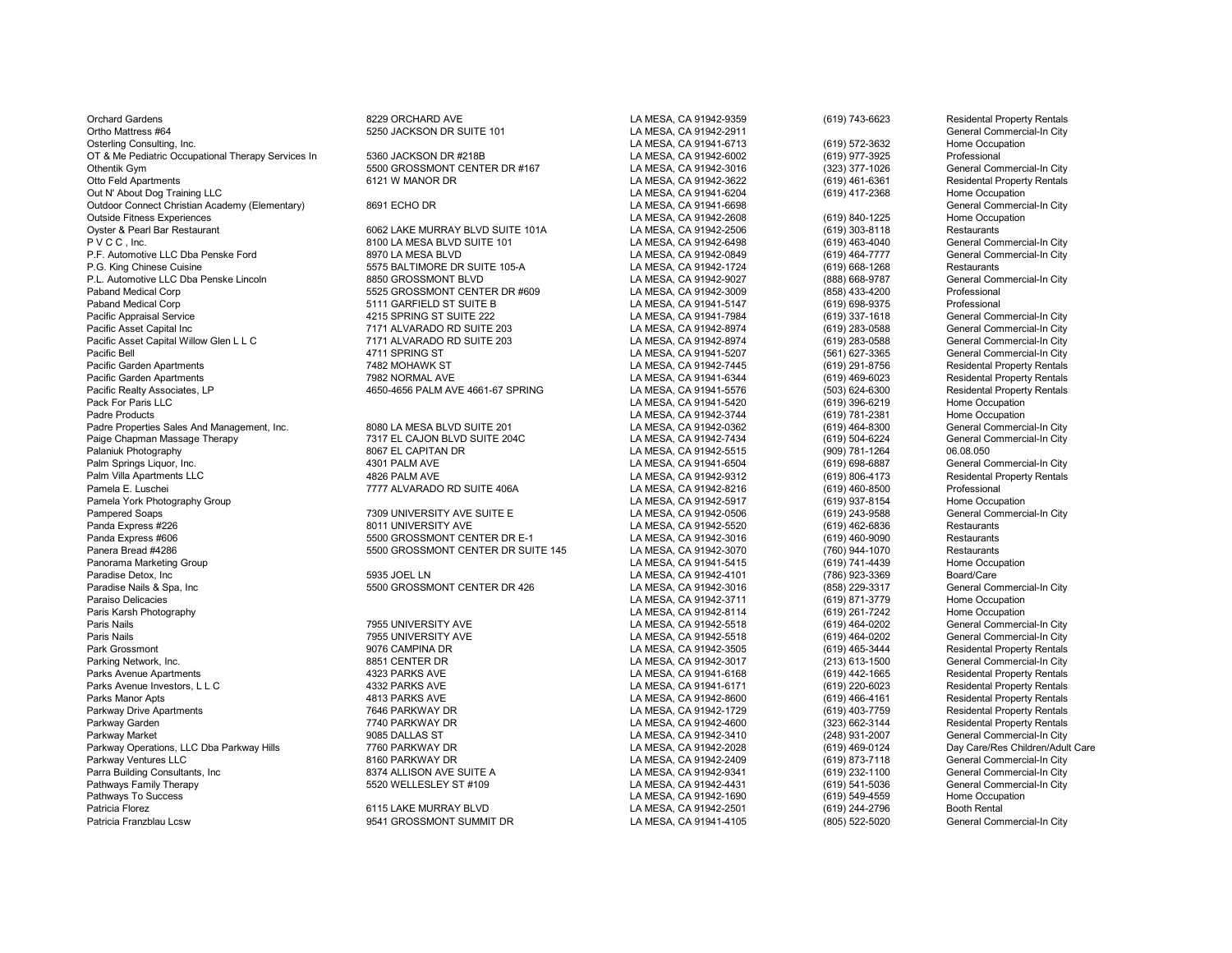Patricia Godfrey E.A. **7839 UNIVERSITY AVE SUITE 103-B** LA MESA, CA 91942-0476 (619) 697-2852 Professional Patricia L. Jackson, L. A. C. 4754 PALM AVE LA MESA, CA 91942-5253 (619) 990-2878 Professional Patricia Orozco 5860 LAKE MURRAY BLVD LA MESA, CA 91942-2511 (619) 696-9808 Booth Rental Patricia Romero Speyer Nome Occupation (310) 980-1642 Home Occupation (310) 980-1642 Home Occupation (910) 980-1642<br>Patricia's Hair Salon (619) 242-2796 General Commercial-In City Patricia's Hair Salon 6115 LAKE MURRAY BLVD LA MESA, CA 91942-2501 (619) 242-2796 General Commercial-In City Patrician Apartments 5360 MARENGO AVE LA MESA, CA 91942-5100 (858) 597-4900 Residental Property Rentals Patty's Housecleaning Service Community Community Community Community Community Community Community Community Community Community Community Community Community Community Community Community Community Community Community Co Paul Bodine Consulting LLC Dba Admitity<br>Paul H. Van Horne, D D S Paul H. Van Horne, D.D S. Professional (1990) PARKWAY DR SUITE 114-115 N.D. AMESA, CA 91942-1534 (619) 463-5883 Professional (619) 463-5883 Professional (619) 463-5883 Professional (619) 464-2835 Professional (619) 464-283 Paula Jean Spann Booth Rental Scott Rental Scott Rental Scott Rental Scott Rental Scott Rental Scott Rental Scott Rental Scott Rental Scott Rental Scott Rental Scott Rental Scott Rental Scott Rental Scott Rental City<br>Paula Pauley & Wilson Cert Pub Accts 8080 LA MESA BLVD SUITE 111 LA MESA, CA 91942-0361 (619) 462-8990 Professional Pch Retail Partners I I LLC Dba Emjay 7180 UNIVERSITY AVE LA MESA, CA 91942-5926 (310) 948-5542 General Commercial-In City<br>Peace Of Mind Healing Therapy 8080 LA MESA BL Peace Of Mind Healing Therapy **1988 Commercial-In City** 8080 LA MESA BLVD #211 LA MESA, CA 91942-0377 (619) 977-1918 General Commercial-In City<br>Peanuts Auto Repair General Commercial-In City 5387 LAKE MURRAY BLVD LA MESA, Peanuts Auto Repair **1988** Ceneral Commercial-In City 1989 5387 LAKE MURRAY BLVD 1999 12 LA MESA, CA 91942-1335 (619) 464-3189 General Commercial-In City 1999 6999 134-5600 General Commercial-In City 1999 134-5600 General Pedro Arroyo (619) 301-1305 Home Occupation (619) 2012 1266 Arroyo LA MESA, CA 91942-2563 (619) 301-1305 Home Occupation<br>Pegasus Restaurant Group Inc (Commercial-In City) 3002 PARKWAY DR (819) 2012-2893 (619) 741-7721 Gene Pegasus Restaurant Group Inc 8302 PARKWAY DR LA MESA, CA 91942-2893 (619) 741-7721 General Commercial-In City Penchecks, Inc 8580 LA MESA BLVD #101 LA MESA, CA 91942-9539 (619) 462-9433 General Commercial-In City People Ready Inc Commercial-In City (253) People Ready Inc. Commercial-In City (253) 573-5039 General Commercial-In City (253) 573-5039 General Commercial-In City (253) 573-5039 General Commercial-In City (253) 573-5039 Ge Performance Motoring Commercial-In City Commercial-In City and the SA CA 91942-9504 (619) 464-0251 Commercial-In City<br>Perfume Flora Commercial-In City and the SA CA 91942-3016 Commercial-In City Commercial-In City Perfume Flora Commercial-In City (1990) 5500 GROSSMONT CENTER DR #209 LA MESA, CA 91942-3016 Campion Campion City<br>Persson Psychology Chemical-In City (1998) 6312 UNIVERSITY AVE CHEMIC CAMESA, CA 91942-9323 (619) 855-2344 G Petco #1110 8501 FLETCHER PKWY LA MESA, CA 91942-3006 (619) 337-0701 General Commercial-In City Peter Colaprete, M D 5555 GROSSMONT CENTER DR LA MESA, CA 91942-3077 (858) 756-3560 Professional Peter F. Johnson, Dmd, Apc 5565 GROSSMONT CENTER DR 1-110 LA MESA, CA 91942-3020 (619) 463-3737 Professional Peter M. Baratta, L C S W 777 ALVARADO RD SUITE 104 LA MESA, CA 91942-8216 (619) 464-0411 General Commercial-In City<br>Peter Yang 760) 602-1298 Residental Property Rentals 4295-4299 SCHOOLRIDGE LN LA MESA, CA 91941-6146 (760 Petix + Botte Financial **1998-6500** Ceneral Commercial-In City 7777 ALVARADO RD #520 **Ceneral Commercial-In City**<br>Pfs Wealth Advisors, Inc. Commercial-In City 8530 LA MESA BLVD SUITE 306 **CA 1998-898-9967** (619) 461-2745 G Pfs Wealth Advisors, Inc. **8530 LA MESA BLVD SUITE 306** LA MESA, CA 91942-0967 (619) 461-2745 General Commercial-In City<br>PG&T dba Lucky Motors **PGA Advisor Advisor Commercial-In City** 8341 LEMON AVE SUITE F CHINESA, CA 919 Pharmaquality Consulting LLC Home Occupation<br>Phenomenal West Inc Dba Blue Pool Solutions 6071 NANCY DR CONSULTER MESA, CA 91942-3821 (909) 856-8566 Home Occupation Phenomenal West Inc Dba Blue Pool Solutions 6071 NANCY DR Contractor/Subcontractor/Subcontractor/Subcontractor/Subcontractor/Subcontractor/Subcontractor/Subcontractor/Subcontractor/Subcontractor/Subcontractor/Subcontractor Philip H. Dyson, Esq. 8461 LA MESA BLVD LA MESA, CA 91942-5335 (619) 462-3311 Professional Philip M. Vinci, Inc. 7840 EL CAJON BLVD SUITE 306 LA MESA, CA 91942-0600 (619) 303-4012 Professional Phillip Levy, O D 5020 BALTIMORE DR SUITE B LA MESA, CA 91942-0692 (619) 464-8303 Professional Pho Superbowl 8342 PARKWAY DR LA MESA, CA 91942-2893 (619) 469-8984 Restaurants Phoenix Rising Entertainment Group Inc 4817 PALM AVE SUITE C LA MESA, CA 91942-9361 (619) 670-1459 Professional Phone Repair Techs 5500 GROSSMONT CENTER DR SUITE WSD LA MESA, CA 91943-8000 (619) 836-4542 General Commercial-In City<br>Phyllis Vokev Long. Mft 5575 LAKE PARK WAY SUITE 106 Physical Therapy And Sports Medicine Center **5117 GARFIELD ST** COMPANE AND SALED AND A LA MESA, CA 91941-5103 (619) 589-0850 General Commercial-In City<br>Physician's Home & Health Care Inc Centeral Commercial-In City and T77 Physician's Home & Health Care Inc City Care Commercial-In City Act of the MESA, CA 91942-8216 (619) 212-7950 General Commercial-In City City Act of the MESA, CA 91942-8216 (619) 212-7950 General Commercial-In City City Co Physource Solutions 4495 DALE AVE LA MESA, CA 91941-6206 (858) 836-8900 General Commercial-In City

Patricia Jimenez LA MESA, CA 91942-4212 (619) 828-3308 Home Occupation Patrick R. Cook, Inc 8860 CENTER DR SUITE 450 LA MESA, CA 91942-3068 (619) 460-6200 General Commercial-In City Patriot Chef LA MESA, CA 91942-2825 (619) 303-4798 Home Occupation Patty's Cafe 6155 LAKE MURRAY BLVD LA MESA, CA 91942-2501 (619) 462-1922 Restaurants Paula Jean's Coffee Bean 5525 GROSSMONT CENTER DR LA MESA, CA 91942-3009 (619) 248-5631 General Commercial-In City Peckham Properties, Inc. 5680 LAKE MURRAY BLVD LA MESA, CA 91942-2737 (619) 234-5600 General Commercial-In City People's Choice Brokers 7428 UNIVERSITY AVE LA MESA, CA 91942-0505 (877) 667-3038 General Commercial-In City Perelandra College 8341 LEMON AVE SUITE G LA MESA, CA 91941-5243 (619) 335-0441 Exempt Business Perfect Health Nutrition LA MESA, CA 91941-6517 (619) 201-2747 Home Occupation Persson Psychology 8312 UNIVERSITY AVE LA MESA, CA 91942-9323 (619) 855-2344 General Commercial-In City Pete's Place 8330 LA MESA BLVD LA MESA, CA 91942-9218 (619) 464-9535 General Commercial-In City Peter H. Belott M.D. 8851 CENTER DR #305 LA MESA, CA 91942-3017 (619) 442-0234 Professional Peter Yang 4295-4299 SCHOOLRIDGE LN LA MESA, CA 91941-6146 (760) 602-1298 Residental Propert<br>LA MESA. CA 91941-7413 (619) 518-6799 Home Occupation Peterson's Cleaning LA MESA, CA 91941-7413 (619) 518-6799 Home Occupation PG&T dba Lucky Motors 8341 LEMON AVE SUITE F LA MESA, CA 91941-5243 (619) 549-0371 General Commercial-In City Phil B Ruiz Photography LA MESA, CA 91942-8766 (619) 251-5685 Home Occupation Philip Dickinson M D 8554 LA MESA BLVD LA MESA, CA 91942-9558 (619) 464-4469 Professional Phillip's Maytag 8495 LA MESA BLVD LA MESA, CA 91942-5335 (858) 397-3542 General Commercial-In City Phoenix Sushi 8401 FLETCHER PKWY LA MESA, CA 91942-3005 (760) 429-2092 General Commercial-In City

Patricia M. Jones 8321 2542 Patricia M. Jones 8321 2542 (619) 750-9079<br>Patricia M. Jones 2019 21: 12: 13: 14: 1595-9008 (619) 696-9808 925 AMERARK WAY SUITE 106 LA MESA, CA 91942-1674 (619) 920-1240 Professional Professional Professional Professional LA MESA, CA 91941-5103 (619) 589-0850 General Commercial-In City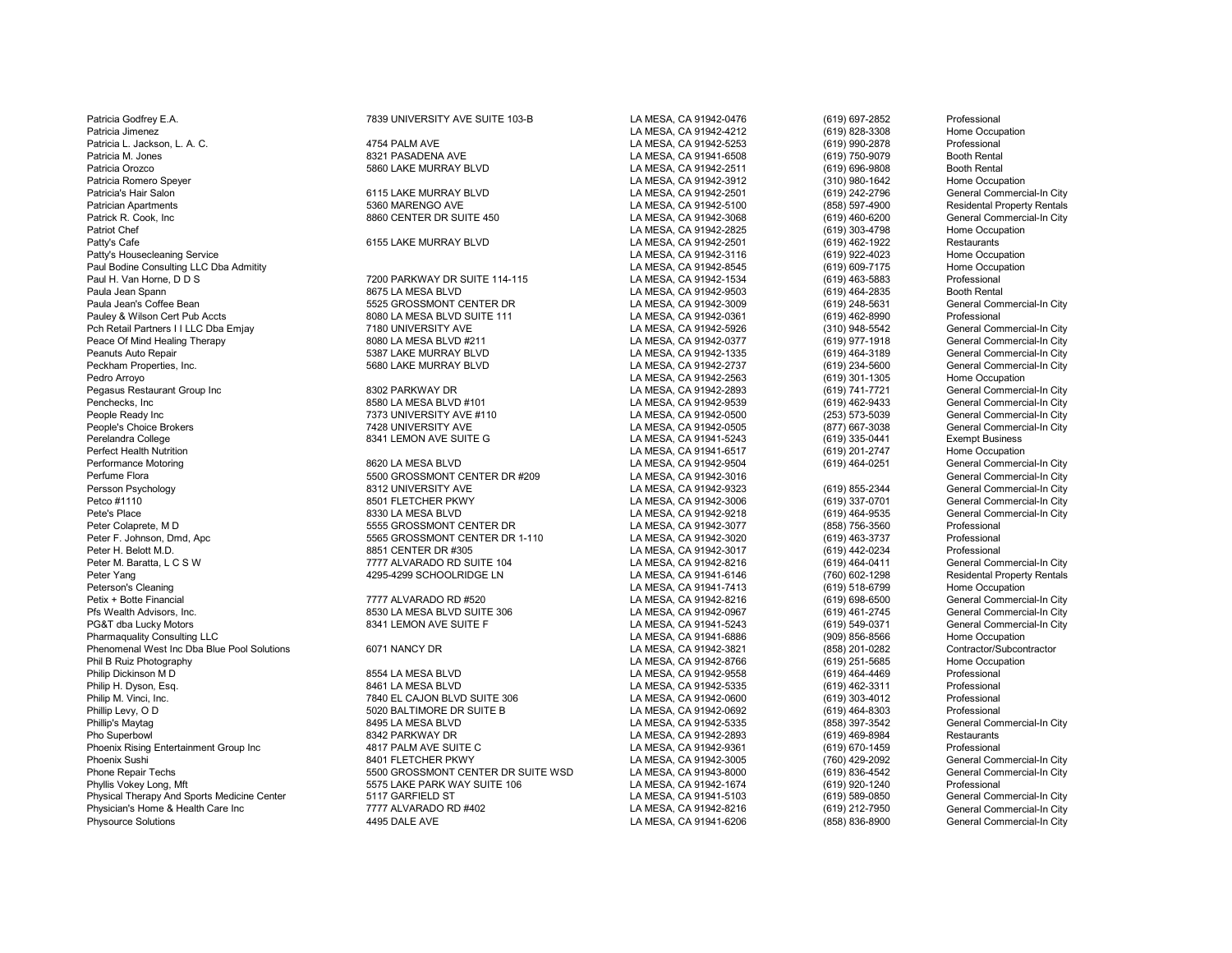Picasso Nail And Spa 5909 SEVERIN DR 5909 SEVERIN DR LA MESA, CA 91942-3806 (619) 303-0282 General Commercial-In City<br>Pick Up Stix 619) 589-8191 Restaurants (Restaurants 1992) 8025 FLETCHER PKWY 727 CA MESA, CA 91942-2929 Pick Up Stix 8025 FLETCHER PKWY 727 LA MESA, CA 91942-2929 (619) 589-8191 Restaurants Pierce & Co. 5480 BALTIMORE DR #204 LA MESA, CA 91942-2020 (619) 647-3315 General Commercial-In City Pierre's Jewelers 6324 LA MESA BLVD Channel Base of the Campacial Commercial-In City<br>Pietros Cucina Italiana, Inc. Commercial-In City 8378 PARKWAY DR Channel Commercial Commercial-In City Channel B Pietros Cucina Italiana, Inc. 8378 PARKWAY DR LA MESA, CA 91942-2893 (619) 462-1162 Restaurants Pink Rose Cafe Cafe Schoutique Commercial-In City and Sample Bank Bank Bank Rose Cafe 8209 LA MESA, CA 91942-9215 (619) 781-6875 General Commercial-In City<br>Pinnk Ssisters Bboutique Coupation Nume Occupation Pinnk Ssisters Bboutique LA MESA, CA 91942-9541 (619) 918-6051 Home Occupation Pk Productions LA MESA, CA 91941-5245 (619) 843-0135 Home Occupation Planted Threads LA MESA, CA 91942-1785 (530) 370-5672 Home Occupation Plates, Tags & More 613 More 7317 EL CAJON BLVD #103C LA MESA, CA 91942-7439 (619) 627-6762 General Commercial-In City<br>Plum Blossom Apothacary Chemercial-In City 7400 EL CAJON BLVD #215 (A MESA, CA 91942-7418 (619) 354-989 Plyobotics LLC LA MESA, CA 91942-9111 (619) 840-6161 Home Occupation Point Mortgage Corporation and the Same of the Same of the Same of the Same of the Same of the Same of the Same of the Same of the Same of the Same of the Same of the Same of the Same of the Same of the Same of the Same of Polly Jacobs Giacchina LA MESA, CA 91941-7833 (619) 840-5831 Home Occupation Ponie N' Scooo LA MESA, CA 91942-5574 (619) 277-2986 Home Occupation Pool Scrubs LA MESA, CA 91942-5215 (619) 567-4151 Home Occupation Por Favor Restaurant 8302 LA MESA BLVD LA MESA, CA 91942-9218 (619) 698-5950 Restaurants Portallanguages San Diego LA MESA, CA 91941-7712 (619) 940-0127 Home Occupation Porter Hill Productions LA MESA, CA 91942-9525 (619) 303-8623 Home Occupation Positive Type Dba Mag Spot North Coupation (619) 698-3484 Home Occupation<br>Postal Annex (619) 461-8977 General Commercial-In City Postal Annex 8030 LA MESA BLVD LA MESA, CA 91942-0335 (619) 461-8977 General Commercial-In City Postal Systems Contracting Inc Dba Postal Systems 4564 GARFIELD ST **LA MESA, CA 91941-5402** (619) 461-4787 Contractor/Subcontractor<br>Powell Dance & Performance Arts LLC Contractor 5282 BALTIMORE DR CONTENT CONTENT CONTENT L Powell Dance & Performance Arts LLC 5282 BALTIMORE DR LA MESA, CA 91942-2080 (619) 634-8580 General Commercial-<br>Power & Industrial Design Corp Dba PID Engineering 60 Cupation 5282 BALTIMORE DR Power & Industrial Design Corp Dba PID Engineering and the Corpation of the Same Occupation of the Same Occupation Corpation of the Same Occupation of the Same Occupation of the Same Occupation of the Same Occupation of th Pp-Ca Lp 5232 JACKSON DR #105 LA MESA, CA 91942-7900 (619) 462-4800 Professional Prescription Dive Masks Inc 8874 LA MESA BLVD LA MESA, CA 91942-5437 (619) 698-2878 General Commercial-In City Pret A Porter (619) 464-6066 General Commercial-In City 8043 LA MESA BLVD Commercial-In City Commercial-In City<br>Pretty Little Layers Beauty Salon Commercial-In City 8043 LA MESA, CA 91942-5925 (619) 457-9629 Home Occupatio Pretty Little Layers Beauty Salon North Compation Compation Compation Compation Compation Compation Compation<br>Prevue Formal & Bridal, Inc. Compation Compation Compatibility of the Salon LA MESA, CA 91943-8001 (619) 589-210 Prevue Formal & Bridal, Inc. Channer Commercial Commercial Commercial Commercial Commercial Commercial Commerc<br>Price Business Services Commercial-In Cocupation Center Commercial-In City of Camercial-In City of Camercial-I<br> Prime Plastic Surgery James J Chao MD FACS 8851 CENTER DR #300 LA MESA, CA 91942-3017 (619) 466-8851 Professional<br>Primelending. A Plainscapital Company Research 1987 PARKWAY DR SUITE 2D LA MESA, CA 91942-2000 (619) 764-454 Primelending, A Plainscapital Company 7877 PARKWAY DR SUITE 2D LA MESA, CA 91942-2000 (619) 764-4540 General Commercial-In City Primer Auto Body 7633 EL CAJON BLVD SUITE 205 LA MESA, CA 91942-6967 (619) 861-7005<br>262-961 Primo Investigations (619) 980-3722 Print Express LA MESA, CA 91941-4141 (619) 281-9300 Home Occupation PRN Physical Therapy 5905 SEVERIN DR LA MESA, CA 91942-3806 (760) 602-4185 General Commercial-In City Pro Consultants Realty **1986 Consultants Realty 1986** Professional Consultants Realty 1987-8146 Professional Professional<br>Pro Home Org (858) 254-4828 Home Occur Pro Home Org LA MESA, CA 91942-5905 (858) 254-4828 Home Occupation Pro-Tech Audio Video LLC LA MESA, CA 91942-3723 (858) 525-2509 Home Occupation Proactive Personal Training Number 2012 12:00 12:00 2012 12:00 2013 2014 2015 2016 2017 2018 Proactive Personal Training America Copyright Convention Professional Copyright of Home Occupation Professional Copyright Copyrig Professional Copy LA MESA, CA 91942-5808 (619) 469-5575 Home Occupation Professional Training Consultants LA MESA, CA 91941-5466 (619) 697-2255 Home Occupation Proprietors Reserve LLC 7777 UNIVERSITY AVE LA MESA, CA 91942-4950 (619) 713-6777 Restaurants Prosource Insurance Services, Inc and the City of the 4625 ACACIA AVE LA MESA, CA 91941-6408 (619) 469-9600 General Commercial-In City<br>PS Adams Construction, Inc contractor/Subcontractor 6715 VIGO DR Commercial Ames Acca 9 PS Adams Construction, Inc and the Contractor/Subcontractor/Subcontractor/Subcontractor/Subcontractor/Subcontractor/Subcontractor/Subcontractor/Subcontractor/Subcontractor/Subcontractor/Subcontractor/Subcontractor/Subcontr Ps By Perri Spiller LA MESA, CA 91941-7707 (619) 459-1808 Home Occupation Psychiatric Centers of San Diego Inc and Contessional Act of Article 10 SPRING ST #220 LA MESA, CA 91942-0271 (619) 528-4600 Professional Psychological And Family Support Services and Act of the SUITE E Contessional Profes Psychological And Family Support Services 5400 CONNECTICUT AVE SUITE E LA MESA, CA 91942-1213 (619) 892-3595 Professional<br>Psychological Office Of Dr. John Helmer 5360 JACKSON DR #220-C Psychological Office Of Dr. John Helmer 6360 JACKSON DR #220-C LA MESA, CA 91942-6002 (619) 439-8479 General Commercial-In Commercial-In Commercial-In Commercial-In Commercial-In Commercial-In Commercial-In Commercial-In C Psychology Associates Of La Mesa 5360 JACKSON DR SUITE 104 LA MESA, CA 91942-6064 (619) 698-9525 Professional Ptjv-Ca Lp Dba Thrive Affordable Vet Care and the State 8501 FLETCHER PKWY INSIDE PETCO LA MESA, CA 91942-3006 (619) 928-8423 Professional Public Square Coffee House Commercial-In City<br>Public Square Coffee House House Comm Public Square Coffee House 620 Million City (619) 8278 LA MESA BLVD LA MESA, CA 91942-5257 (619) 777-8273 General Commercial-In City (619) 798-0500 General Commercial-In City (619) 798-0500 (619) 298-0500 Residental Proper Pueblo De Verde 5245 WOOD ST LA MESA, CA 91941-4046 (619) 298-0500 Residental Property Rentals Pure Delight (619) 246-9148 Home Occupation<br>Pure Expressions The Secure of Commerce of Same Base of Camera Commerce (619) 246-9148 Home Occupation<br>Pure Expressions Ceneral Commerce of Same Base of Same Base of Same Commerc Pure Expressions 6356 ALLISON AVE SUITE B CHANGSA, CA 91942-9307 (619) 462-4115 General Commercial-In City Pure Water Of California Commercial-In City Pure Water Of California

Picalily Gifts And Decor LA MESA, CA 91941-7512 (619) 698-3861 Home Occupation Plum Blossom Blossom Apothecary 2001 EL CAJON BLVD #215 LA MESA, CA 91942-7418 (619) 354-9898 General Commercial-<br>Plum Blossom CA MESA, CA 91942-9111 (619) 840-6161 Home Occupation LA MESA, CA 91941-6208 (619) 466-0278 Home Occup<br>LA MESA, CA 91942-3017 (619) 466-8851 Professional

Pickett Pickett Pickett Pickett Pickett Pickett Pickett Pickett Pickett Pickett Pickett Pickett Pickett Picket<br>
Pickett Pickett Pickett Pickett Pickett Pickett Pickett Pickett Pickett Pickett Pickett Pickett Pickett Picke<br> Primo Investigations 5910 Ann 1010 SAMUEL ST LA MESA, CA 91942-2551 (619) 980-3722 General Commercial-In City<br>
(619) 281-9300 Home Occupation LA MESA, CA 91942-5869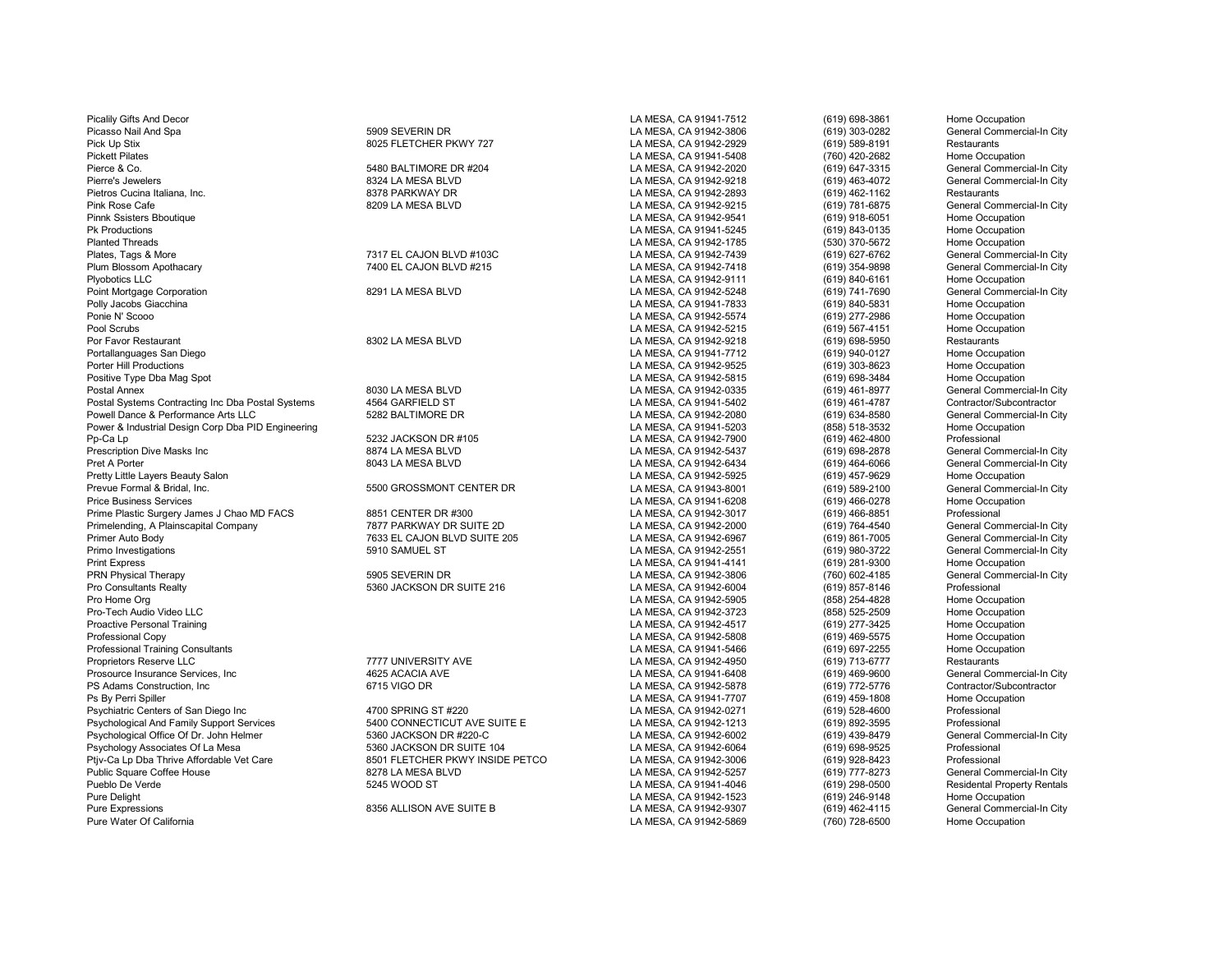Purushotham & Akther Kotha 8860 CENTER DR SUITE 400 LA MESA, CA 91942-7003 (619) 229-1995 Professional Pykles Plumbing & Remodeling **8348 CENTER DR SUITE A** LA MESA, CA 91942-2910 (619) 463-1600 Contractor/Subcontractor<br>Q B Services (619) 303-0821 Home Occupation Q B Services LA MESA, CA 91942-4903 (619) 303-0821 Home Occupation Q-Cute Barber & Salon Commercial-In City 7400 EL CAJON BLVD #106 COMPOUND AND SALA MESA, CA 91942-7418 (619) 739-1731 General Commercial-In City Commercial-In City Commercial-In City Commercial-In City Commercial-In City C Quality Infrastructure Corporation 7777 ALVARADO RD SUITE 606 LA MESA, CA 91942-8283 (619) 741-9400 Professional Queen Spa 7408 UNIVERSITY AVE LA MESA, CA 91942-0505 (619) 319-4739 Massage Business-In City Quest Diagnostics #Dbt 8881 FLETCHER PKWY SUITE 285 LA MESA, CA 91942-3192 (619) 589-9211 General Commercial-In City Quest Diagnostics #Lam 5103 GARFIELD ST COMPUTER COMPUTER COMPUTER COMPUTER COMPUTER COMPUTER COMPUTER COMPUTE<br>Culck Action Cleaning Home Occupation Counter of Computer Computer Computer Computer Computer Computer Compute Quick Action Cleaning LA MESA, CA 91942-2084 (619) 779-4293 Home Occupation Quickrite Laundry, LLC 5260 BALTIMORE DR LA MESA, CA 91942-2080 (310) 748-2260 General Commercial-In City R & J Properties C/O 4668 4TH ST 4668 4TH ST 4668 4TH ST 2008 2010 LA MESA, CA 91941-5588 4669 22-4259 Residental Property Rentals<br>R A V Profitable Concepts Home Occupation R A V Profitable Concepts LA MESA, CA 91941-4230 (619) 469-3539 Home Occupation R B'S Pool Care Care Home Occupation<br>R C Morse General Contractor Contractor Care and ASSN GORDON WAY Next LA MESA, CA 91942-5862 (619) 463-3702 Contractor/Subcontractor R C Morse General Contractor **1988** Contractor 1998 Contractor/Subcontractor/Subcontractor/Subcontractor/Subcontractor/Subcontractor/Subcontractor/Subcontractor/Subcontractor/Subcontractor/Subcontractor/Subcontractor/Subco R J Fashion Inc, Dba Brands Overstock 5500 GROSSMONT CENTER DR F-2 LA MESA, CA 91943-8000 (610) 207-9800 General Commercial-In City R Jewelers 8501 LA MESA BLVD LA MESA, CA 91942-9501 (619) 589-0100 General Commercial-In City R Seenu Reddy, M D, F A C C C C C C C B881 FLETCHER PKWY SUITE 240 LA MESA, CA 91942-3190 (619) 461-6130 Professional<br>R Z Designs (619) 540-8733 Home Occupation R Z Designs LA MESA, CA 91941-6826 (619) 540-8733 Home Occupation R. E. Paxton Contracting 4987 WOOD ST LA MESA, CA 91941-5475 (619) 465-7921 Contractor/Subcontractor R. Ledesma Construction Inc 9697 WAYFARER DR LA MESA, CA 91942-4042 (619) 328-1255 Contractor/Subcontractor R. Scott Herrod, D D S 8600 LA MESA BLVD SUITE A LA MESA, CA 91942-9504 (619) 465-1990 Professional<br>R/A/G And Company 8600 LA MESA BLVD SUITE A LA MESA. C R/A/G And Company LA MESA, CA 91942-1686 (619) 460-4900 Home Occupation R3 Services (858) 722-8251 Home Occupation<br>RA Accounting Services Commercial-In City (619) 8415 LA MESA BLVD SUITE 3B CA RESA, CA 91942-5326 (619) 589-2555 (699-2555 (6eneral Commercial-In City RA Accounting Services 8415 LA MESA BLVD SUITE 3B LA MESA, CA 91942-5326 (619) 589-2555 General Commercial-In City Rachel Chau 7708 UNIVERSITY AVE LA MESA, CA 91942-4902 (619) 697-7692 Booth Rental Rachel Rose Brows 8055 LA MESA BLVD #103 LA MESA, CA 91942-6434 (619) 971-0817 Booth Rental Racquet Club Apartments Residental Property Rentals 7471 UNIVERSITY AVE LA MESA, CA 91942-6057 (858) 384-2008 Residental Property Rentals (858) 384-2008 Residental Property Rentals (858) 184-2008 Residental Property Rental Raed Al-Naser, M.D. A Medical Corp 5525 GROSSMONT CENTER DR #609 LA MESA, CA 91942-3009 (619) 589-9158 Professional Raed Al-Naser, M.D. A Medical Corporation **5555 GROSSMONT CENTER DR** LA MESA, CA 91942-3077 (888) 664-8297 Professional<br>Rainbow Travel General Commercial-In City 6885 AMESA BLVD LA MESA, CA 91942-6207 (619) 464-5354 Genera Rainbow Travel 8285 LA MESA BLVD LA MESA, CA 91942-6207 (619) 464-5354 General Commercial-In City Raindance Roof Co, Inc 8115 COMMERCIAL ST LA MESA, CA 91942-2927 (619) 464-2800 Contractor/Subcontractor Ramona's Creative Designs 8348 CENTER DR SUITE D LA MESA, CA 91942-2917 (619) 593-8503 General Commercial-In City Rancho Orta Services LA MESA, CA 91941-7919 (619) 756-5819 Home Occupation Randall B Klotz, Esq 7560 UNIVERSITY AVE STE B LA MESA, CA 91942-4839 (619) 251-1491 General Commercial-In City Randall Lamb Associates, Inc. 4767 PALM AVE 4757 PALM AVE LA MESA, CA 91942-9252 (619) 713-5700 Professional P<br>Randall O'Halloran Industrial Equipment Alternation Cocupation Are and the Scoupation Cocupation Professional Randall O'Halloran Industrial Equipment Randall W. Stettler Dds, Inc. 5565 GROSSMONT CENTER DR 1-129 LA MESA, CA 91942-3020 (619) 463-4486 Professional Range Mag LA MESA, CA 91941-4432 (619) 840-4142 Home Occupation Rattan/ Fortie Properties, L L C 4719 PALM AVE LA MESA, CA 91941-5221 (619) 466-6224 General Commercial-In City Raya's Tunes & Tapestry 5160 GUILD ST LA MESA, CA 91942-2932 (619) 806-3139 General Commercial-In City Raymond Harris 4731 3RD ST LA MESA, CA 91941-5208 (318) 364-0071 Booth Rental RB3, LLC 619) 4420-4432 ROSEBUD LN 4420-4432 ROSEBUD LN LA MESA, CA 91941 (619) 444-0190 Residental Property Rentals<br>Rci Marketing Services Home Occupation Rcj Marketing Services LA MESA, CA 91942-5879 (619) 787-4885 Home Occupation Rda Auto Glass, Inc 7633 EL CAJON BLVD LA MESA, CA 91942-6967 (619) 633-0973 General Commercial-In City<br>Re-Animated Records 8320 LA MESA BLVD Re-Animated Records 8320 LA MESA BLVD LA MESA, CA 91942-9218 (619) 857-9480 2nd hand dealer Re-Home LA MESA, CA 91941-5527 (631) 965-1173 Home Occupation Realty Partners Services, Inc LA MESA, CA 91941-7806 (619) 820-7202 Home Occupation Rebecca Elias 8407 LA MESA BLVD LA MESA, CA 91942-5305 (619) 990-2516 Massage Business-In City Rebecca Krieghauser 5208 JACKSON DR #116A LA MESA, CA 91942-7901 (619) 977-0289 Booth Rental Recetas PSD LA MESA, CA 91942-4212 (619) 828-3308 Home Occupation Red Lobster (#0504) 8703 MURRAY DR LA MESA, CA 91942-3342 (619) 463-4449 Restaurants Red Sea Marketing Commercial-In City (619) 644-9092 (619) 644-9092 (699 General Commercial-In City (619) 644-9092<br>Redbox Automated Retail LLC Commercial-In City (830) 756-8418 (830) 756-8418 (630) 756-8418 (761) 796-8418 ( Redbox Automated Retail LLC **Christed Retail LLC** 8920 FLETCHER PKWY LA MESA, CA 91942-3231 (630) 756-8418 Vending Machines-In City<br>Redbox Automated Retail LLC Christed Based on the State Based of Research City Christed Ba Redbox Automated Retail LLC 8810 GROSSMONT BLVD LA MESA, CA 91942-9027 (630) 756-8418 Vending Machines-In City

Rady Childrens Hospital-San Diego 5565 GROSSMONT CENTER DR 2-2 LA MESA, CA 91942-3037 (619) 713-5375 Exempt Business

LA MESA, CA 91941-7511 (619) 698-4241 Home Occupation<br>English Classic LA MESA. CA 91943-8000 (610) 207-9800 General Commercial-In City Ranta Commercial-In City Consulting, Inc. 8101 LA MESA, CA 91942-6436 (619) 463-4191 General Commercial-In City<br>1999 469-6224 General Commercial-In City Commercial-In City LA MESA, CA 91941-5221 (619) 466-6224 General Comm Realty ALVARADO RD SUITE 271 LA MESA, CA 91942-8318 (619) 461-3100 Professional<br>LA MESA. CA 91941-7806 (619) 820-7202 Home Occupation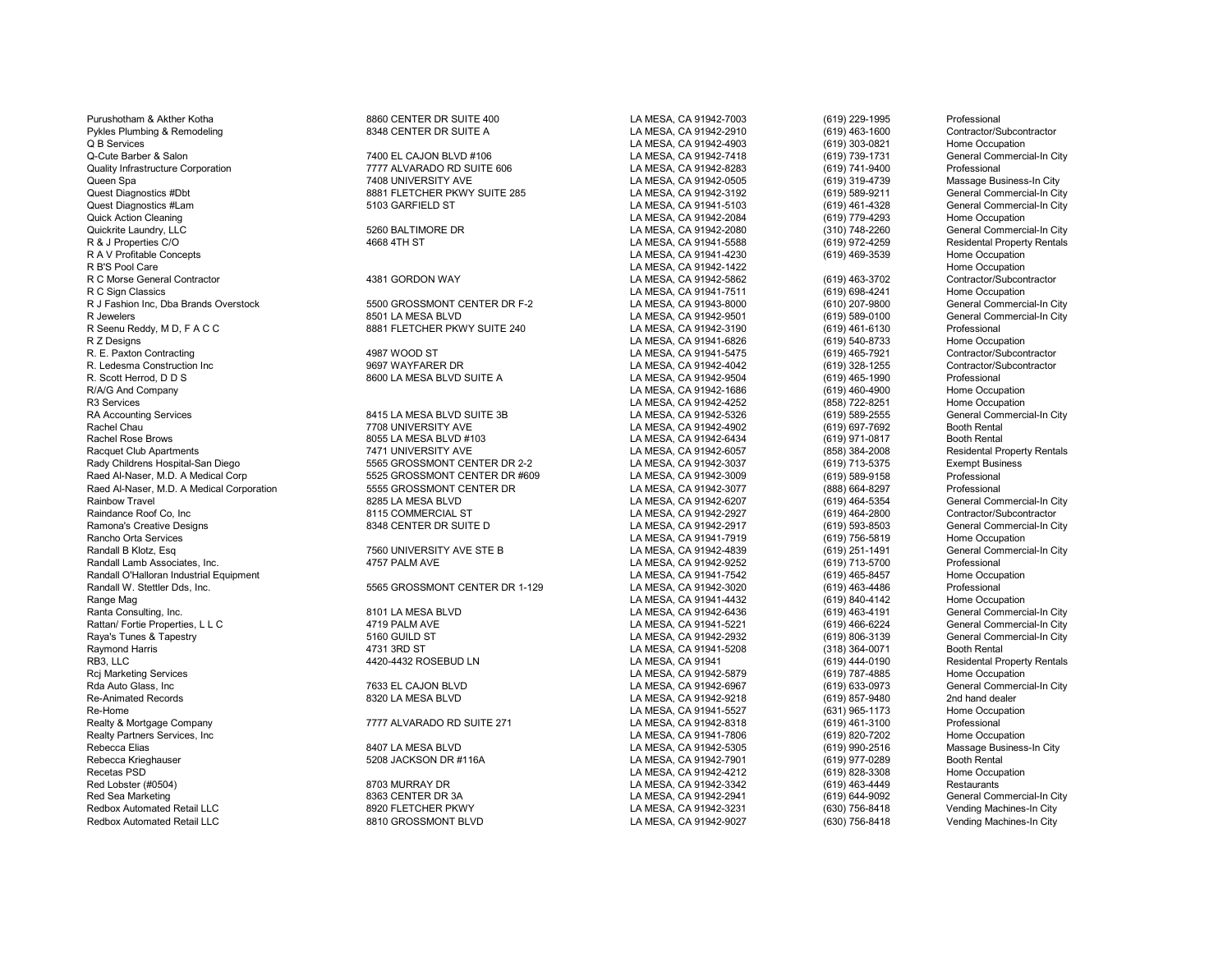Redbox Automated Retail, LLC 6 6746 AMAYA DR 5746 AMAYA DR LA MESA, CA 91942-3926 (630) 756-8418 Vending Machines-In City Redbox Automated Retail, LLC 6255 SALTIMORE DR LA MESA, CA 91942-2081 (630) 756-8418 Vending Machines-In City<br>Redbox Automated Retail, LLC 62 Canadians-In City 5500 GROSSMONT CENTER DR LA MESA, CA 91943-8001 (630) 756-8418 Redbox Automated Retail, LLC **Christed Retail, LLC 1991 100 1001** 2011 UNIVERSITY AVE LA MESA, CA 91942-5520 (630) 756-8418 Vending Machines-In City<br>Redbox Automated Retail, LLC Christen City 5630 LAKE MURRAY BLVD @VONS LA Redbox Automated Retail, LLC **Canadia Care in the Second Case of the Second Case Canadia Case 1956-8418** Reed Apartments (630) 756-8418 Vending Machines-In Case of the Seconding Machines-In City of the Seconding Machines-I Reflections Barber & Beauty Salon 1992 1993 1994 1994 1994 1994 100 NOVERSITY AVE 1995 100 NOVERSITY AVE LA MESA, CA 91942-5924 1999 1994-5477 1995 1994 1995 1994 1995 1994 1995 1994 1995 1994 1995 1994 1995 1994 1995 1994 Rehab United Sports Medicine & Physical Therapy 8491 FLETCHER PKWY LA MESA, CA 91942-3005 (619) 460-0137 General Commercial-In City Rehabilitation Strategies, Inc. 5360 JACKSON DR SUITE 110 LA MESA, CA 91942-3012 (619) 667-7000 Professional<br>Rehmann Realty Group. Inc 8080 LA MESA BLVD SUITE 207 LA ME Reid, Sahm, Isaacs & Schmelzlen L L P **777 ALVARADO RD SUITE 403** LA MESA, CA 91942-8247 (619) 337-7747 Professional<br>Reiki Energy Healing (619) 972-9895 Booth Rental Reilly Financial Advisors, L L C **Commercial-In City** 7777 ALVARADO RD SUITE 116 LA MESA, CA 91942-8245 (619) 698-0794 General Commercial-In City<br>Reliable Mobile Notary Service Coupation Reliable Mobile Notary Service LA MESA, CA 91942-5866 (619) 403-3628 Home Occupation Reproductive Law Center, Inc 8340 ALLISON AVE SUITE A LA MESA, CA 91942-9307 (619) 464-6640 Professional Residential Options For Seniors LA MESA, CA 91942-1113 (619) 885-0420 Home Occupation Restoration Hardware Galifornia Medical Group 5500 GROSSMONT CENTER DR #230 LA MESA, CA 91942-3016 (415) 965-7634 General Commercial-In City<br>Retina Institute Of California Medical Group 600 Second Case GROSSMONT CENTER DR Retina Institute Of California Medical Group **7339 EL CAJON BLVD SUITE J/K** LA MESA, CA 91942-7435 (800) 898-2020 Professional<br>Reuven I. Rubinson Cpa Home Occupation Revelry Dba Reverly Events & Fellowship Catering the compation of the state of the state of the compation of the compation of the compation of the compation of the compation of the compation of the compation of the compati Revive And Rejuvenate Massage The State of the Massage Business-In City of the Massage Business-In City of the Massage Business-In City<br>Revive Day Spa Massage Business-In City of the State of the State of the State of the Revive Day Spa 5480 BALTIMORE DR SUITE 210 LA MESA, CA 91942-2020 (619) 895-0927 Massage Business-In City Reynolds Horticultural Control, Inc Cocupation<br>Rhavlene Montgomery. C.P.A. Inc. Care and the SARO BALTIMORE DR #212 CA MESA, CA 91942-2020 (619) 464-6700 Professional Rhaylene Montgomery, C P A, Inc. 5480 BALTIMORE DR #212 LA MESA, CA 91942-2020 (619) 464-6700 Professional<br>Rhythmworx 5480 BALTIMORE DR #212 LA MESA, CA 9194 Richard A. Freed Professional Law 9001 GROSSMONT BLVD SUITE 605 LA MESA, CA 91941-4094 (619) 667-9000 Professional Richard Fantozzi **Richard Fantozzi Subset and Avenue and Subset Avenue Concerned Avenue Concerned Avenue Residental Property Rentals<br>Richard J Gassman Richard Home Occupation** Richard J. Elliott, Attorney At Law 9340 FUERTE DR SUITE 300B LA MESA, CA 91941-4164 (619) 460-9300 Professional Richard Steinberg, D D S 9131 FLETCHER PKWY SUITE 112 LA MESA, CA 91942-3426 (619) 463-9307 Professional Richard Swain, CPA 7840 EL CAJON BLVD SUITE 305 LA MESA, CA 91942-0618 (619) 460-7610 Professional Richard Thomas Duplex 6000-6002 HORTON DR LA MESA, CA 91942-3816 (619) 504-6640 Residental Property Rentals Rick Marrs, Inc. 8330 UNIVERSITY AVE LA MESA, CA 91942-9323 (619) 465-2011 Professional Ride To The Warehouse LA MESA, CA 91941-7608 (619) 997-0232 Home Occupation Right Choice Senior Living LLC **CHOICE COMPONET CONTAIN BLVD** LA MESA, CA 91942-1809 (619) 246-2003 General Commercial-In City<br>Rigoberto Cervantes D D S Commercial-In City 8341 LA MESA BLVD LA MESA. CA 91942-0217 (619) 461 Rigoberto Cervantes D D S 8341 LA MESA BLVD LA MESA, CA 91942-0217 (619) 461-6040 Professional Rigoberto's Taco Shop 5454 JACKSON DR LA MESA, CA 91942-2473 (619) 516-2453 Restaurants Rise Physical Therapy 8380 CENTER DR SUITE C LA MESA, CA 91942-2952 (858) 755-5200 General Commercial-In City Rita's Fine Food Christian Commercial-In City (619) 698-3925 (General Commercial-In City of the Suite of Seneral Commercial-In City (619) 698-3925 (General Commercial-In City (619) 698-3925 (General Commercial-In City (619 River Focus, Inc LA MESA, CA 91941-6600 (619) 212-7939 Home Occupation River Run Creations 8300-8400 LA MESA BLVD LA MESA, CA 91942 (818) 262-4178 Outdoor Market Rivers Consulting LA MESA, CA 91941-7459 (714) 699-2928 Home Occupation Rl Speech Therapy 4975 MEMORIAL DR LA MESA, CA 91942-9385 (716) 713-1324 General Commercial-In City Rob's Automotive **1988 COMBEL CAJON BLVD UNIT E** ROBY AND LA MESA, CA 91942-7695 (619) 698-0767 General Commercial-In City<br>Robaia Rahmoune 1999 Mone Occupation Robaia Rahmoune LA MESA, CA 91942-7447 (619) 200-8835 Home Occupation Robert Abel Investigative Services **LA MESA, CA 91941-5471** (619) 916-9320 Home Occupation

Redbox Automated Retail, LLC 7602 UNIVERSITY AVE LA MESA, CA 91942-6203 (630) 756-8418 Vending Machines-In City EXECTROPHENDER AUTO AUTO AUTO CHANGER DR LA MESA, CA 91943-8001 (630) 756-8418 (630) 756-8418 Vending Machines<br>Retail and LA MESA, CA 91942-5520 (630) 756-8418 5544 LAKE PARK WAY CHARGE APARTMENT CA 91942-1617 (619) 895-1359 Residental Property Rentals<br>2010 UNIVERSITY AVE LA MESA, CA 91942-5924 (619) 534-5477 General Commercial-In City Regina Acosta 4695 PALM AVE LA MESA, CA 91941-5531 (619) 464-3166 Booth Rental Reformance Group, Inc. 2008 Cameral Commercial Commercial Commercial Commercial Commercial Commercial Commerci<br>1999 - The Hundred Suite 203 LA MESA, CA 91942-8247 (619) 337-7747 Professional Commercial Reiki Energy Healing 8356 ALLISON AVE #A2 LA MESA, CA 91942-9307 (619) 972-9895 Booth Rental Renaissance Living 9112 WAKARUSA ST LA MESA, CA 91942-3308 (619) 741-2499 General Commercial-In City Repair Alpha LLC LA MESA, CA 91942-2824 (619) 928-9260 Home Occupation Restaurants Del Sur, LLC 8110 PARKWAY DR LA MESA, CA 91942-2409 (760) 471-2494 Restaurants Retina Institute Of California Medical Group 5565 GROSSMONT CENTER DR BLDG 3#551 LA MESA, CA 91942-3020 (800) 898-2020 Professional Reuven I. Rubinson Cpa LA MESA, CA 91942-8830 (858) 344-0864 Home Occupation Reverend Rob LA MESA, CA 91942-8812 (619) 403-9287 Home Occupation ReWild LA MESA, CA 91941-5402 (619) 701-3105 Home Occupation Rhythmworx LA MESA, CA 91942-8805 (619) 251-9910 Home Occupation Ribevi Wines International LA MESA, CA 91941-6206 (619) 208-4337 Home Occupation Richard Bistodeau 4710 PALM AVE LA MESA, CA 91941-5222 (619) 442-2308 Booth Rental Richard J Gassman LA MESA, CA 91942-9525 (619) 248-5276 Home Occupation Rick Bernard 4830-4834 PARKS AVE LA MESA, CA 91942-7698 (619) 813-3793 Residental Property Rentals Rick Godfrey And Associates LA MESA, CA 91941-6631 (805) 495-8041 Home Occupation

| A MESA, CA 91942-3926                          |  |  |
|------------------------------------------------|--|--|
| A MESA, CA 91942-6203.                         |  |  |
| A MESA, CA 91942-2081.                         |  |  |
| A MESA, CA 91943-8001                          |  |  |
| A MESA, CA 91942-5520.                         |  |  |
| A MESA, CA 91942-1929.                         |  |  |
| A MESA, CA 91942-1617.                         |  |  |
| A MESA, CA 91942-5924                          |  |  |
| .A MESA, CA 91941-5531                         |  |  |
| A MESA, CA 91942-3005.                         |  |  |
| A MESA, CA 91942-3012.                         |  |  |
| A MESA, CA 91942-0362                          |  |  |
| .A MESA, CA 91942-8247                         |  |  |
| A MESA, CA 91942-9307.                         |  |  |
| A MESA, CA 91942-8245.                         |  |  |
| A MESA, CA 91942-5866.                         |  |  |
| A MESA, CA 91942-3308                          |  |  |
| A MESA, CA 91942-2824                          |  |  |
| A MESA, CA 91942-9307                          |  |  |
| A MESA, CA 91942-1113                          |  |  |
| A MESA, CA 91942-2409                          |  |  |
| A MESA, CA 91942-3016                          |  |  |
| A MESA, CA 91942-3020                          |  |  |
| A MESA, CA 91942-7435<br>A MESA, CA 91942-8830 |  |  |
| A MESA, CA 91942-8816                          |  |  |
| A MESA, CA 91942-8812                          |  |  |
| A MESA, CA 91942-6705                          |  |  |
| A MESA, CA 91942-2020                          |  |  |
| A MESA, CA 91941-5402                          |  |  |
| .A MESA, CA 91942-2722                         |  |  |
| A MESA, CA 91942-2020                          |  |  |
| A MESA, CA 91942-8805                          |  |  |
| A MESA, CA 91941-6206                          |  |  |
| A MESA, CA 91941-4094.                         |  |  |
| .A MESA, CA 91941-5222                         |  |  |
| .A MESA, CA 91941-6466                         |  |  |
| .A MESA, CA 91942-9525                         |  |  |
| A MESA, CA 91941-4164                          |  |  |
| A MESA, CA 91942-3426.                         |  |  |
| A MESA, CA 91942-0618.                         |  |  |
| A MESA, CA 91942-3816                          |  |  |
| A MESA, CA 91942-7698.                         |  |  |
| A MESA, CA 91941-6631.                         |  |  |
| A MESA, CA 91942-9323.                         |  |  |
| A MESA, CA 91941-7608                          |  |  |
| A MESA, CA 91942-1809.                         |  |  |
| A MESA, CA 91942-0217.                         |  |  |
| A MESA, CA 91942-2473.                         |  |  |
| A MESA, CA 91942-2952.                         |  |  |
| A MESA, CA 91941-4047                          |  |  |
| A MESA, CA 91941-6600                          |  |  |
| A MESA, CA 91942                               |  |  |
| A MESA, CA 91941-7459                          |  |  |
| A MESA, CA 91942-9385                          |  |  |
| A MESA, CA 91942-7695                          |  |  |
| A MESA, CA 91942-7447                          |  |  |
| A MESA CA 91941-5471                           |  |  |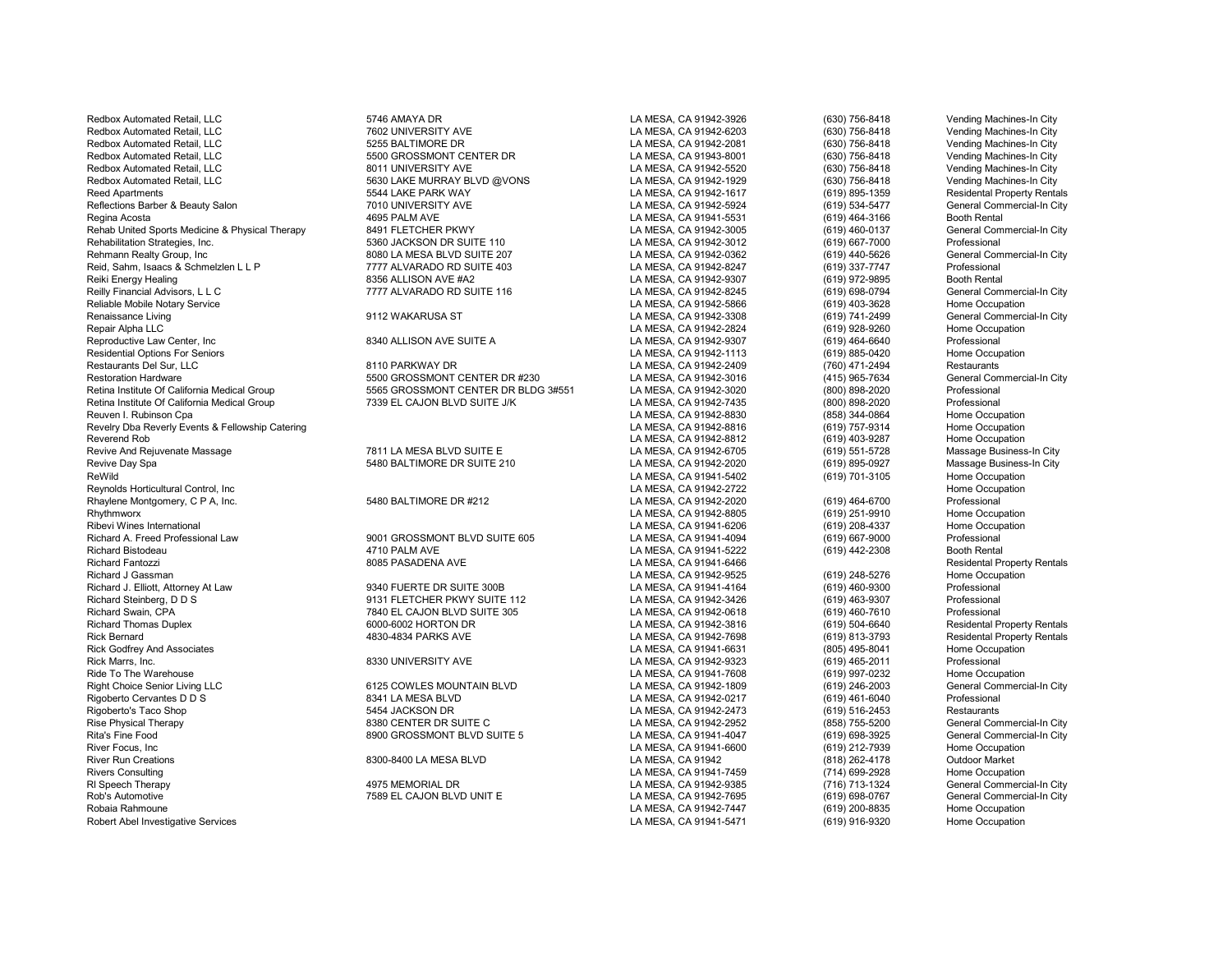Royal Foils Magic Cards (858) 382-8694 (858) 282-8694 EXAMES (858) 282-8694 EXAMES (858) 282-8694 EXAMES (858)<br>Royal Live Scan (858) 776-4078 (858) 776-4078 Royal Live Scan 6982 UNIVERSITY AVE LA MESA, CA 91942-5922 (858) 776-4078 General Commercial-In City Royal Punjab Food 8300-8400 LA MESA BLVD LA MESA, CA 91942 (619) 277-3575 Outdoor Market Royal Vehicle Registration 6982 UNIVERSITY AVE LA MESA, CA 91942-5922 (858) 776-4078 General Commercial-In City Royce & Company 7171 ALVARADO RD SUITE 102 LA MESA, CA 91942-8996 (619) 460-3048 General Commercial-In Commerc<br>Rozella Zink Consulting Home Occupation Rozella Zink Consulting LA MESA, CA 91941-7975 Home Occupation Rozella's Lashes 9584 MURRAY DR LA MESA, CA 91942-3924 Booth Rental<br>RPM Consulting 9584 MURRAY DR LA MESA. CA 91942-5945 (619) 339-19 RPM Consulting LA MESA, CA 91942-5945 (619) 339-1942 Home Occupation Rsm2 Contractors, Inc. 8191 CENTER ST LA MESA, CA 91942-2907 (619) 698-7777 Contractor/Subcontractor RSS Vocational (619) 667-3638 Home Occupation<br>Rubio's Fresh Mexican Grill #23 5500 GROSSMONT CENTER DR D 22 LA MESA. CA 91942-8000 (619) 452-1770 Restaurants

Robert C White **And Account Manual Account C ACCOUN LA MESA, CA 91941-6142** (858) 279-8069 Residental Property Rentals Robert Duggan Apts 4856 PINE ST LA MESA, CA 91942-9345 (619) 464-1462 Residental Property Rentals Robert E. Gifford 5465 VINCETTA CT LA MESA, CA 91942-2414 (619) 461-8000 Residental Property Rentals Robert Gifford Apts **ADUS ARTS ARTS 4623 PALM AVE LA MESA, CA 91941-5570** (619) 469-3000 Residental Property Rentals Robert J. Racine, Jr. 4466 PALM AVE LA MESA, CA 91941-6564 (845) 374-9485 Residental Property Rentals 9578 MURRAY DR LA MESA, CA 91942-3924 General Commercial-In City<br>1997-8281 ORCHARD AVE LA MESA, CA 91942 (858) 336-7436 Residental Property Rentals Robert Macfarlane Dba Orchard 8 Apts 8267-8281 ORCHARD AVE LA MESA, CA 91942 19942 1994 (858) 336-7436 Robert Vent Apts 8267-8281 ORCHARD AVE LA MESA, CA 91942-3633 (619) 463-3769 Robert Vent Apts 6185 STANLEY DR LA MESA, CA 91942-3633 (619) 463-3769 Residental Property Rentals Roberta Eklund 8359 UNIVERSITY AVE LA MESA, CA 91942-9376 (619) 995-0062 Residental Property Rentals Roberts Business Services, Inc. **8080 LA MESA BLVD # 102** LA MESA, CA 91942-0377 (619) 667-8660 General Commercial-In City Robin Hodges Harwood, Ph.D. 9541 GROSSMONT SUMMIT DR LA MESA, CA 91941-4105 (858) 997-7487 Professional Robin L. Tarbox-Roland 4700 SPRING ST #306 LA MESA, CA 91942-0271 (619) 709-7208 Professional Rock Solid Real Estate Corp **5360 JACKSON DR SUITE 220** LA MESA, CA 91942-6004 (619) 823-2736 General Commercial-In City Rockwell Resource LA MESA, CA 91941-5602 (631) 748-1503 Home Occupation Rockwell Surveying 4504 LEE AVE LA MESA, CA 91941-6325 (619) 245-1681 General Commercial-In City Roger A. Thrush, Inc. 7777 ALVARADO RD SUITE 257 LA MESA, CA 91942-8318 (619) 465-2784 General Commercial-In City Rogers & Ho, Certified Public Accountant 7435 UNIVERSITY AVE SUITE 101 LA MESA, CA 91942-0599 (619) 462-8241 Professional Rokay Kamyar, M D 8860 CENTER DR SUITE 330 LA MESA, CA 91942-7001 (619) 460-4055 Professional Roland J. Haddad 8844 LA MESA BLVD LA MESA, CA 91942-5460 (619) 460-2222 Professional Rommel Navarrete 5111 GARFIELD ST SUITE A LA MESA, CA 91941-5148 (619) 460-4050 Professional Romo Insurance Agency, Inc 7839 UNIVERSITY AVE #109 LA MESA, CA 91942-0476 (619) 309-1949 General Commercial-In City Ron H. Oberndorfer, Attorney At Law 8166 LA MESA BLVD LA MESA, CA 91942-6437 (619) 464-1200 Professional Ronald K. Goldberg, M D, A P C 5565 GROSSMONT CENTER DR 3-455 LA MESA, CA 91942-3020 (619) 462-9353 Professional Ronald Quillin and the section of the Same of the Same of the Same of the Same of the Same of the Same of the Same of the Same of the Same of the Same of the Same of the Same of the Same of the Same of the Same of the Same Ronald Toothaker 9570-78 MURRAY DR LA MESA, CA 91942-3924 (619) 440-5161 General Commercial-In City Ronda Brown 4695 PALM AVE LA MESA, CA 91941-5531 (619) 735-5000 Booth Rental<br>Ronnie Casillas 8555 FLETCHER PKWY #100 LA MESA. CA 91942-3060 Ronnie Casillas 8555 FLETCHER PKWY #100 LA MESA, CA 91942-3060 (619) 616-9588 Booth Rental Ronnies Hair Design 5500 GROSSMONT CENTER DR LA MESA, CA 91943-8001 (619) 806-1100 Booth Rental Rookery Design LA MESA, CA 91942-8568 (760) 500-1011 Home Occupation Root & Soul 9131 FLETCHER PKWY #108 LA MESA, CA 91942-3426 (619) 483-1173 Acupuncture PORT SUMMIT DR LA MESA, CA 91941-4105 (619) 737-7721 Professional Professional CONSULTING CONSULTING PROFESSION<br>R380 CENTER DR Rooth Rental Rosa Soto 8380 CENTER DR LA MESA, CA 91942-2952 (619) 871-3583 Booth Rental Rosalita Ortega 8380 CENTER DR SUITE D LA MESA, CA 91942-2952 (619) 993-7746 Booth Rental Rosaria L. Tarantino 5500 GROSSMONT CENTER DR SUITE 285 LA MESA, CA 91943-8000 (619) 322-9637 Booth Rental Rosaritos Mexican Food 6062 LAKE MURRAY BLVD SUITE 204 LA MESA, CA 91942-2503 (619) 589-5474 Restaurants Rose Floristry LA MESA, CA 91942-1400 (858) 531-7126 Home Occupation Rosebud Lane Apartments 4465 ROSEBUD LN LA MESA, CA 91941-6286 (619) 507-1846 Residental Property Rentals Rosemary Hild 9019 PARK PLAZA DR SUITE D LA MESA, CA 91942-3437 (619) 871-4453 Professional Rosewater Doula **Reserve Exception Controllering Controllering Controllering Controllering Controllering Community Controllering Community Controllering Controllering Community Controllering Community Controllering Communi** Ross Dress For Less 8800 GROSSMONT BLVD LA MESA, CA 91942-9027 (925) 391-1401 General Commercial-In City Ross Dress For Less 76 6120 LA MERAY BLVD LA MESA, CA 91942-2502 (619) 698-9222 General Commercial-In City<br>Ross House (415) 470-4608 Home Occupation Ross House LA MESA, CA 91942-8821 (415) 470-4608 Home Occupation (415) 470-4608 Home Occupation (415) 470-4608<br>Round Table Pizza (619) 462-1650 Restaurants Round Table Pizza 8032 LA MESA BLVD LA MESA, CA 91942-0335 (619) 462-1650 Restaurants Round Table Pizza Restaurant 5999 SEVERIN DR LA MESA, CA 91942-3806 (619) 589-1510 Restaurants Roxanne Audrey Hon, M D, Inc. Composite a composite a composite a composite a composite a composite a composite<br>Roxanne Rosemire. Lcsw Composite a composite a composite a composite a composite a composite a composite a com Roxanne Rosemire, Lcsw Casa Company of the Same of the Same of the Same of the Same of the Same of the Same of<br>Roxanne Strauss Therapy Casa Straus of the Same of the Same of the Same of the Same of the Same of the Same of<br>

FUBIO GROSSMONT CENTER DR D 22 LA MESA, CA 91942-8000 (619) 452-1770

LA MESA, CA 91942-0271 (619) 987-1790 Professional<br>
LA MESA, CA 91941-6622 (858) 382-8694 Home Occupation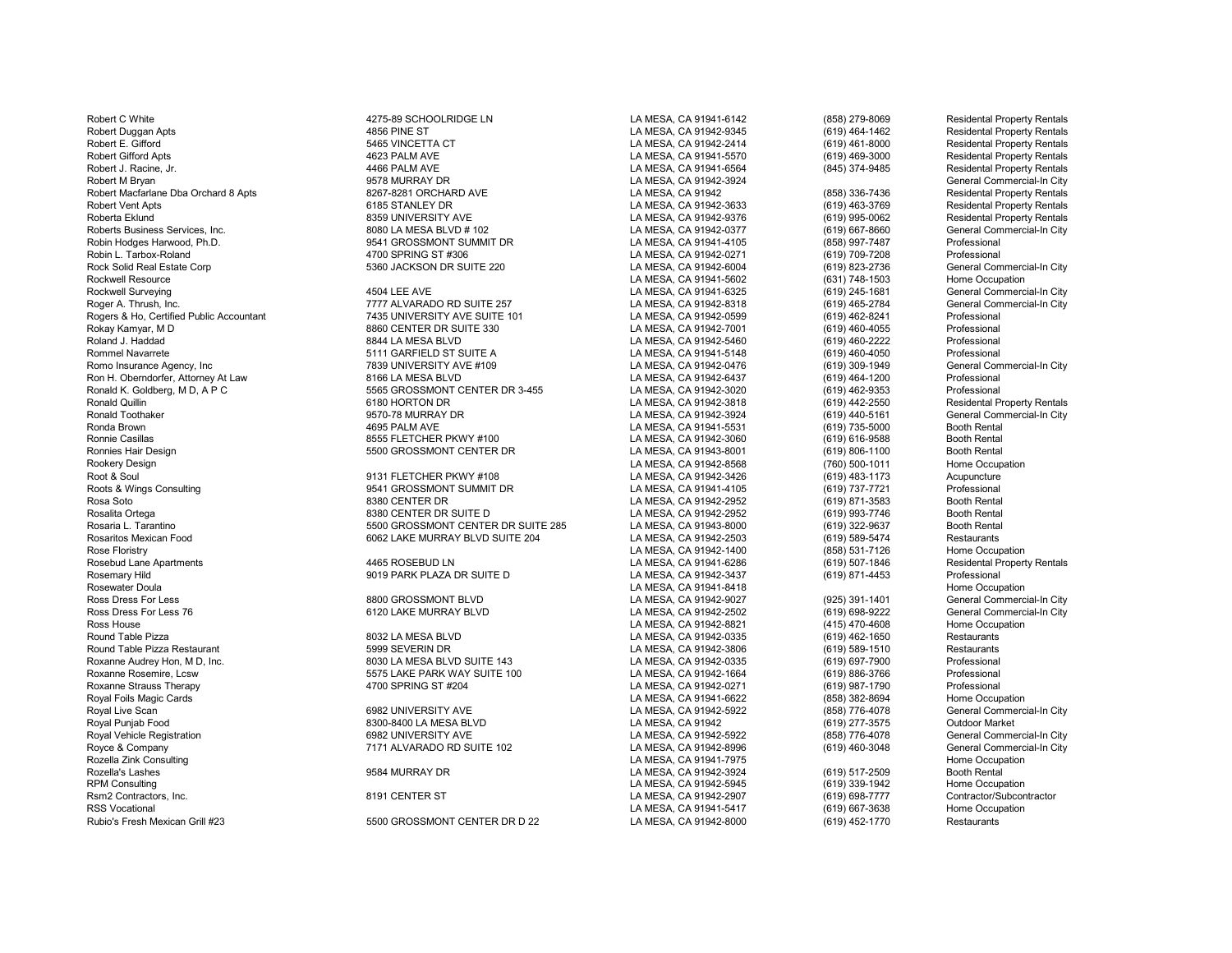Rudy And Colleen Suwara **5024 THORNE DR** 5024 THORNE DR LA MESA, CA 91942-8163 (619) 370-5477 Residental Property Rentals Ruffolo Bliss 17, LLC Dba Studio Barre Lake Murray 5656 LAKE MURRAY BLVD LA MESA, CA 91942-1929 (619) 368-6313 General Commercial-In City<br>Russel Andrade (619) 200-1614 Home Occupation Russel Andrade LA MESA, CA 91942-9309 (619) 200-1614 Home Occupation Russo Properties, Ltd. 8383 CENTER DR SUITE A LA MESA, CA 91942-2913 (619) 469-4634 General Commercial-In City Ryann Dearborn 8127 LA MESA BLVD #110 LA MESA, CA 91942-6490 (619) 621-9958 Booth Rental<br>Ryley Megs Beauty 4695 PALM AVE LA MESA, CA 91941-5531 Ryley Megs Beauty 619) 779-1451 Booth Rental (619) 4695 PALM AVE CHA MESA, CA 91941-5531 (619) 779-1451 Booth Rental<br>S & V Professional Bookkeeping Channel Occupation (619) 464-2840 Home Occupation S & V Professional Bookkeeping (619) 464-2840<br>S A S Pet Products, Inc. (619) 463-1134 (619) 463-1134 (619) 463-1134 (619) 5652 LAKE MURRAY BLVD (619) 463-11 S A S Pet Products, Inc. Commercial-In City of the Section of the Section of the Section of the Section of the Section of the Section of the Section of the Section of the Section of the Section of the Section of the Sectio S C F Insurance Services, Inc 8246 UNIVERSITY AVE LA MESA, CA 91942-9321 (619) 589-0303 General Commercial-In City S Creative LA MESA, CA 91942-4304 (619) 884-2159 Home Occupation S&J Universal LLC 5125 GARFIELD ST LA MESA, CA 91941-5103 (619) 569-7937 General Commercial-In City<br>S&N Barbers Inc 9128 FLETCHER PKWY S&N Barbers Inc 9128 FLETCHER PKWY LA MESA, CA 91942-3424 (619) 493-9465 General Commercial-In City S.O.S Spot On Salon 7841 EL CAJON BLVD #100 LA MESA, CA 91942-6722 (619) 797-5993 General Commercial-In City Sabra Rashea Clark 7569 UNIVERSITY AVE LA MESA, CA 91942-6876 (619) 738-0286 Booth Rental Sabrina Partain 8132 LA MESA BLVD LA MESA, CA 91942-6437 (619) 212-5392 Booth Rental Sacred Sun (Favro Inc) 8239 LA MESA BLVD LA MESA, CA 91942-9215 General Commercial-In City Sahar's Beauty Touch Center (1980) Term and the MESA BLVD SUITE D<br>Sahndong Acupuncture Center Center Current of the Tagger of the SALCA 91942-1534 (619) 229-6836 (Seneral Commercial-In City Sahndong Acupuncture Center 7200 PARKWAY DR SUITE 116 LA MESA, CA 91942-1534 (619) 229-6836 General Commercial-In City Saint Francis Healthcare, Inc 5119 GARFIELD ST LA MESA, CA 91941-5103 (619) 439-7840 Professional Saint Hill Sweets LA MESA, CA 91941-4432 (562) 619-4255 Home Occupation Salehpour Dental Corp 5153 JACKSON DR LA MESA, CA 91942-9021 (619) 460-2280 Professional Sallie Manley 8033 LA MESA BLVD SUITE A LA MESA, CA 91942-6496 (619) 463-5101 Professional Professional Professional<br>Sally Beauty Supply 681 Seneral Commercial-In City 8011 UNIVERSITY AVE SUITE A LA MESA. CA 91942-5555 (61 Sally Beauty Supply 681 6eneral Commercial Commercial Commercial Commercial Commercial Commercial Commercial-In<br>Sally Dam (619) 863-3610 Home Occupation Sally Dam LA MESA, CA 91941-7429 (619) 863-3610 Home Occupation Salon 62 4678 NEBO DR #100 LA MESA, CA 91941-3205 (619) 804-5024 Booth Rental Salon Armas 5500 GROSSMONT CENTER DR #G9 LA MESA, CA 91943-8000 (619) 440-7200 Booth Rental<br>Salon Blvd 8648 LA MESA BLVD LA MESA. CA 91942-9504 (619) Salon Blvd 8648 LA MESA BLVD LA MESA, CA 91942-9504 (619) 368-0780 General Commercial-In City Salon Boutique By Viktoriya De Leon, LLC **5288 BALTIMORE DR** LA MESA, CA 91942-2080 (619) 305-9700 Booth Rental<br>Salon Celeste (619) 729-2169 General Com Salon Celeste 4731 3RD ST LA MESA, CA 91941-5208 (619) 729-2169 General Commercial-In City Salon Jag 8380 CENTER DR SUITE D LA MESA, CA 91942-2952 (619) 698-8745 General Commercial-In City Salon Marchessa 5167-5169 BALTIMORE DR LA MESA, CA 91942-0679 (619) 464-8278 General Commercial-In City Salon Radiance 4753 PALM AVE LA MESA, CA 91942-9252 (619) 380-1014 General Commercial-In City Salon Serenity & Skincare, L L C C Commercial-In City 7200 PARKWAY DR SUITE 110 C CALLA MESA, CA 91942-1534 (619) 667-3565 General Commercial-In City Commercial-In City Commercial-In City Commercial-In City Commercial-In C Salted Smoke LA MESA, CA 91942-8630 (858) 922-5978 Home Occupation Sam & Rose Stein Education Center **1990 WILLIAMS AVE SUITE B** LA MESA, CA 91942-7409 (619) 281-5511 Exempt Business<br>Sam Dimenstein Centeral Commercial-In City 6055-6063 LAKE MURRAY BLVD LA MESA, CA 91942-2506 (858) 945-803 Sam Elsheikh, M D 5565 GROSSMONT CENTER DR 1-227 LA MESA, CA 91942-3020 (619) 464-1138 Professional Sam's Market Charles To Samid Commercial-In City 7587 UNIVERSITY AVE LA MESA, CA 91942-6801 (619) 469-5159 General Commercial-In City 7587 UNIVERSITY AVE LA MESA, CA 91942-6801 (619) 919-8548 General Commercial-In City Sam Samantha's Children Boutique 5500 GROSSMONT CENTER DR LA MESA, CA 91943-8001 (619) 919-8548 General Commercial-In City Sammy's Woodfired Pizza (1972) 8555 FLETCHER PKWY SUITE 104 LA MESA, CA 91942-3066 (858) 456-8018 x104 General Commercial-In Commercial-In Commercial-In Commercial-In City of the Commercial-In City of States of La MESA. CA Samorphous Corp LA MESA, CA 91942-2312 (619) 559-7950 Home Occupation Samuel Andrade 8333 UNIVERSITY AVE LA MESA, CA 91942-9322 (619) 463-0234 Booth Rental Samuel Auto Sales Gastroenterology Associates 1991 CENTER ST 1992 1991 CENTER ST 10 10 LA MESA, CA 91942-2907 (619) 698-7777 General Commercial-In City<br>San Diego Advanced Gastroenterology Associates 8860 CENTER DR #420 199 San Diego Advanced Gastroenterology Associates and Baby CENTER DR #420 LA MESA, CA 91942-3068 (619) 469-5400 General Commercial Commercial Commercial Commercial Commercial-In Commercial-In Commercial-In Commercial-In City San Diego Aesthetics & Medical Spa 88 Am Annual Sam Bass and Bass and Bass and Bass and Bass and Bass and Bass<br>San Diego Breastfeeding Center Am Bass and Account Account Account Account Camera Commetrial Commercial In City San Diego Breastfeeding Center **8325 UNIVERSITY AVE LA MESA, CA 91942-9322** (619) 606-2211 General Commercial Com<br>San Diego Center For Integrative Medicine **1996 CALA MESA, CA 91942-7418** (619) 403-1175 Professional San Diego Center For Integrative Medicine **7400 EL CAJON BLVD #303** LA MESA, CA 91942-7418 (619) 403-1175 Professional<br>San Diego Clinical Trials Trais Professional ABA BLETCHER PKWY #250A LA MESA, CA 91942-3134 (619) 287-6 San Diego County Glass And Windows **7735 UNIVERSITY AVE LA MESA, CA 91942-4901** (619) 490-3128 Contractor/Subcon<br>San Diego Custom Floorcovering Home Occupation San Diego Custom Floorcovering LA MESA, CA 91942-3705 (619) 251-0223 Home Occupation San Diego Dental Personnel Service, LLC 6 19360 JACKSON DR SUITE 212 LA MESA, CA 91942-6004 (619) 464-5655 General Commercial-In Commercial-In Commercial-In Commercial-In Commercial-In Commercial-In City of the Decupation<br> San Diego Equities LA MESA, CA 91942-8757 (619) 741-6565 Home Occupation San Diego Eye Professionals 5965 SEVERIN DR LA MESA, CA 91942-3806 (619) 583-4295 Professional San Diego Family Housing, LLC 8300 GARNET CT #173 LA MESA, CA 91941-8401 (858) 292-6631 General Commercial-In City

Saigon Acupuncture Center 7400 EL CAJON BLVD #206 LA MESA, CA 91942-7418 (619) 319-7705 Acupuncture

Sam Dimenstein 6055-6063 LAKE MURRAY BLVD LA MESA, CA 91942-2506 (858) 945-8033 General Commercial-In City

San Diego Clinical Trials 8881 FLETCHER PKWY #250A LA MESA, CA 91942-3134 (619) 287-6000 Professional

San Diego Dental Group 8341 LA MESA BLVD LA MESA, CA 91942-0217 (619) 464-4242 Professional

S500 GROSSMONT CENTER DR #267 LA MESA, CA 91942-3016 (619) 567-0656

(619) 461-7400 General Commercial-In City<br>
(619) 698-8745 (General Commercial-In City)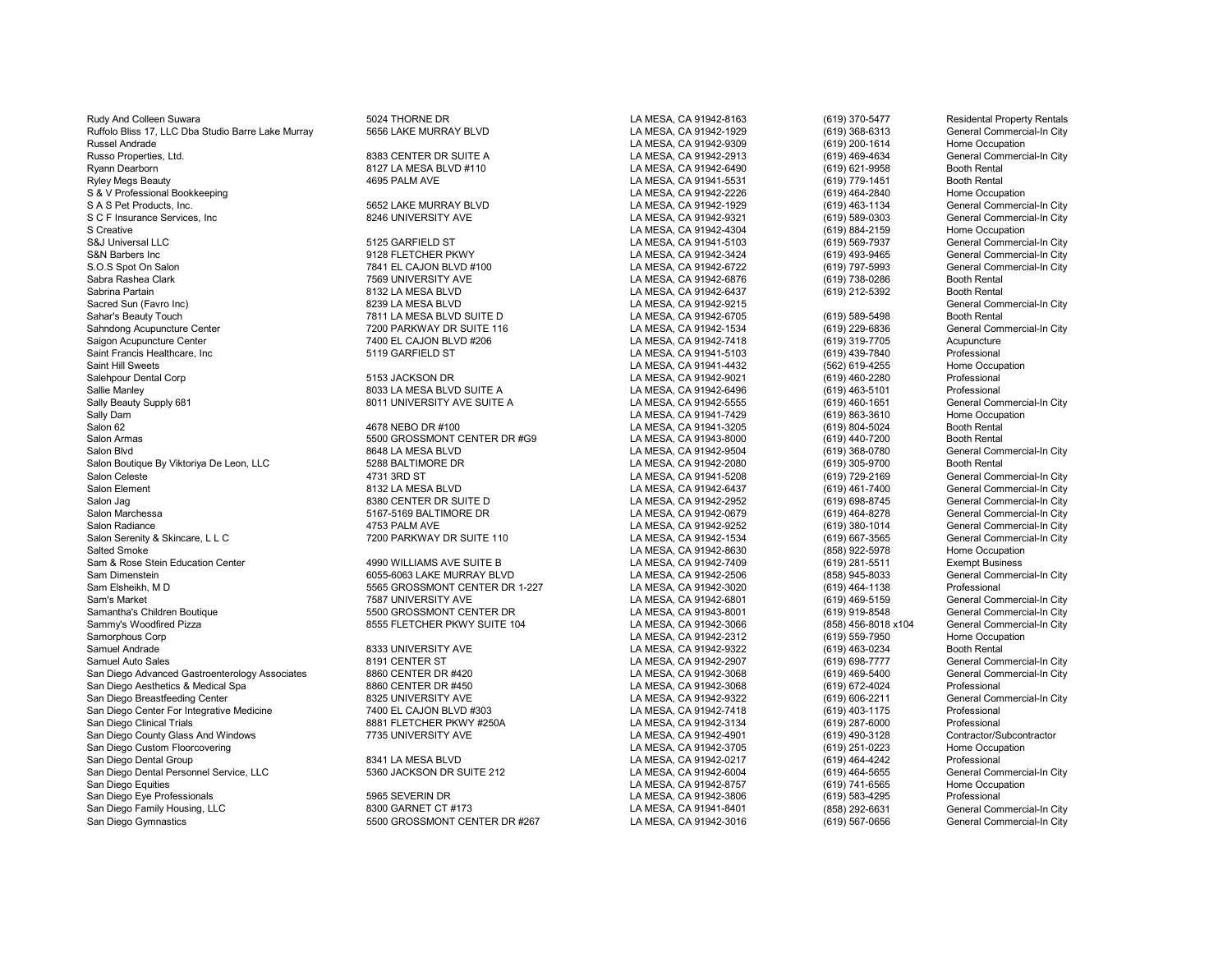Sea Cliff Real Estate 7317 EL CAJON BLVD #179 LA MESA, CA 91942-7439 (619) 254-8703 General Commercial-In City Searchlight Healthcare Advocates **LA MESA, CA 91941-7884** (619) 322-6319 Home Occupation<br>See Through Records LLC Home Occupation **COVID-800 Home Occupation**<br>See Through Records LLC Home Occupation See Through Records LLC **See Through Records LLC** Home Occupation<br>Sees Candy Shops Inc 11 The Commercial-In City Care of S500 GROSSMONT CENTER DR

San Diego Humane Animal Removal **LA MESA, CA 91942-9519** (619) 446-7438 Home Occupation San Diego Livescan 8900 GROSSMONT BLVD #4-2 LA MESA, CA 91941-4006 (619) 668-9280 General Commercial-In City San Diego Living Real Estate 8504 LA MESA BLVD LA MESA, CA 91942-0902 (858) 848-1283 General Commercial-In City San Diego Meetings And Incentives **LA MESA, CA 91942-2252** (619) 206-3496 Home Occupation San Diego Myofascial Release 8407 LA MESA BLVD LA MESA, CA 91942-5305 (619) 977-5671 Massage Business-In City San Diego Neurological Disorders Spec. 5565 GROSSMONT CENTER DR 1-105 LA MESA, CA 91942-3024 (619) 977-6147 Professional San Diego Oasis 5500 GROSSMONT CENTER DR 325 LA MESA, CA 91942-3095 (619) 881-6262 Exempt Business San Diego Pet Training Inc No. 1992-1705 (619) 200-1567 Home Occupation of the Communication of the Communication of the Communication of the Communication of the Communication of the Communication of the Communication of San Diego R V 7407 ALVARADO RD LA MESA, CA 91942-8904 (858) 456-9201 Trailer Parks San Diego Realty Svc 8415 LA MESA BLVD #5A LA MESA, CA 91942-5326 (619) 713-1044 General Commercial-In City San Diego Realty Svcs Mesidental Property Rentals (States 1991 HILLSIDE DR A,B,C New York 1992 Mesidental Property Rentals 1992-7517 (619) 713-1044 Residental Property Rentals (States 1993) 7317 EL CAJON BLVD LA MESA, CA 9 San Diego Sign Design Corp 7317 EL CAJON BLVD LA MESA, CA 91942-7439 (310) 795-1743 General Commercial-In City San Diego Snapcast Home Occupation (619) 549-1049 Home Occupation<br>San Diego Tax & Wealth Management. Inc. Network hotels are assumed as the MESA, CA 91942-8261 (619) 698-0202 General Commercial-In City San Diego Tax & Wealth Management, Inc. 7777 ALVARADO RD SUITE 300 LA MESA, CA 91942-8261 (619) 698-0202 General Commercial-In City T147 UNIVERSITY AVE LA MESA, CA 91942-5925 (619) 459-0809 General Commercial-In City<br>T840 EL CAJON BLVD #203 (A MESA, CA 91942-0600 (619) 697-3334 Exempt Business San Diego U.S.B.C Assoc Inc 7840 EL CAJON BLVD #203 LA MESA, CA 91942-0600 (619) 697-3334 Exempt Busin<br>San Diego Wax & Skin 9340 FUERTE DR #201 LA MESA. CA San Diego Wax & Skin 9340 FUERTE DR #201 LA MESA, CA 91941-4164 (619) 840-0353 Booth Rental S500 GROSSMONT CENTER DR SUITE 470 LA MESA, CA 91942-6007 (619) 644-9642 General Commercial-In City<br>1. LA MESA, CA 91942-9218 (858) 270-7550 General Commercial-In City San Pasqual Winery Tasting Room 8364 LA MESA BLVD LA MESA, CA 91942-9218 (858) 270-7550 General Commercial-In City Sandra A. Doron, L C S W Screens and Comparent Comparent Comparent Comparent Comparent Comparent Comparent Compa<br>Sandra A. Seiler (619) 465-6440 Booth Rental Sandra A. Seiler Camp (619) 465-6440 Booth Rental (619) 465-6440 Booth Rental MESA, CA 91942-6705 (619) 465-6440 Booth Rental (619) 465-6440 Booth Rental (619) 465-6440 Booth Rental (619) 519-4767 Booth Rental (619) 519-47 Sandra Becerra 4695 PALM AVE LA MESA, CA 91941-5531 (619) 519-4767 Booth Rental Sands Cycles LA MESA, CA 91942-2603 (619) 964-9151 Home Occupation Sanjay S. Rao, M.D. A Medical Corporation Inc 6555 GROSSMONT CENTER DR LA MESA, CA 91942-3077 (619) 500-6202 06.08.050<br>Santa Teodora Naturopathic Medicine 1990 1990 7200 PARKWAY DR #117 (2009) 12 D. A MESA, CA 91942-1533 ( Santa Teodora Naturopathic Medicine 7200 PARKWAY DR #117 LA MESA, CA 91942-1533 (619) 669-5464 Professional Santanas Mexican Food 5980 SEVERIN DR #106 LA MESA, CA 91942-3830 (858) 566-4993 Restaurants Santiago A. Surillo, D D S, M S 4700 SPRING ST #104 LA MESA, CA 91942-0271 (619) 461-6166 Professional Sara's Selections Boutique 8374-76 LA MESA BLVD LA MESA, CA 91942-9218 (619) 464-1714 General Commercial-In City Sarah Clay 5115 JACKSON DR LA MESA, CA 91942-9021 (619) 987-6549 Booth Rental Sarah Ebert 5480 BALTIMORE DR #160 LA MESA, CA 91942-2020 (619) 663-7233 General Commercial-In City Sarah Foat 8080 LA MESA BLVD #113 LA MESA, CA 91942-0377 (619) 971-4514 Independent Contractor - In City Sarah Martin 8555 FLETCHER PKWY #100 LA MESA, CA 91942-3060 (619) 743-3339 Booth Rental Saranac Apts 7080-7138 SARANAC ST LA MESA, CA 91942-8977 (619) 990-9726 Residental Property Rentals Sarizen, Inc LA MESA, CA 91941-6171 (626) 616-9987 Home Occupation Sasha Pino 5208 JACKSON DR LA MESA, CA 91942-7901 (619) 750-4647 Booth Rental Sathya Pratap Pokala, M D Inc. 8860 CENTER DR SUITE 240 LA MESA, CA 91942-7000 (619) 644-9315 Professional Savvy Technologies, Inc LA MESA, CA 91942-9509 (858) 638-8221 Home Occupation 5500 GROSSMONT CENTER DR SUITE 285 Sblerd Arts LA MESA, CA 91942-3127 (510) 599-5265 Home Occupation Schindler Wealth Management **1777 ALVARADO RD SUITE 621** LA MESA, CA 91942-8286 (619) 667-2979 General Commercial-In City<br>Scholastica Icons Home Occupation Scholastica Icons (619) 460-8186<br>SchoolWise. LLC 4270-4274 SCHOOLRIDGE LN LA MESA. CA 91941-6137 (619) 444-0190 SchoolWise, LLC 4270-4274 SCHOOLRIDGE LN LA MESA, CA 91941-6137 (619) 444-0190 Residental Property Rentals Scisters Salon LLC 7957 UNIVERSITY AVE LA MESA, CA 91942-5518 (619) 466-6332 General Commercial-In City Scoreboard Solutions Inc. LA MESA, CA 91941-5522 (619) 261-6471 Home Occupation Scott L Brown M D 8851 CENTER DR SUITE 208 LA MESA, CA 91942-3189 (619) 828-1000 Professional<br>Scott Recksiedler 8860 CENTER DR SUITE 460 LA MESA. CA 91942-700 Scott Recksiedler Commercial-In City (619) 463-3773 General Commercial-In City (619) 483-3773 General Commercial-In City<br>Scrub Mart Of San Diego, Inc Commercial-In City 7200 PARKWAY DR SUITE 101 LA MESA, CA 91942-1534 (619 SCRUB MARKWAY DR SUITE 101 LA MESA, CA 91942-1534 (619) 644-0800 General Commercial-In City<br>1998 BOBO LA MESA BLVD SUITE 106 City Commercial-In City LA MESA. CA 91942-0361 (619) 303-4878 General Commercial-In City Scuba Travel Ventures, Inc 8080 LA MESA BLVD SUITE 106 LA MESA, CA 91942-0361 (619) 303-4878 General Commercial-In City SD Body Contouring Contract Commercial-In City and the Search SCS of the SCS of the SCS of the SCS of the SCS of the SCS of the SCS of the SCS of the SCS of the SCS of the SCS of the SCS of the SCS of the SCS of the SCS of SD CORALS 7424 UNIVERSITY AVE LA MESA, CA 91942-0505 (619) 655-9019 General Commercial-In City Sd Women's Psychological Services 9340 FUERTE DR #300 LA MESA, CA 91941-4164 (619) 303-0826 Professional SD-TO-LA LA MESA, CA 91941-7691 (619) 933-2842 Home Occupation Sdk9 LA MESA, CA 91942-2335 (619) 776-2739 Home Occupation Sea Anemone LLC 5101-5131 GARFIELD ST LA MESA, CA 91941-5103 (619) 542-1840 General Commercial-In City<br>Sea Cliff Real Estate 7317 EL CAJON BLVD #179 LA

5500 GROSSMONT CENTER DR LA MESA, CA 91943-8001 (619) 462-1699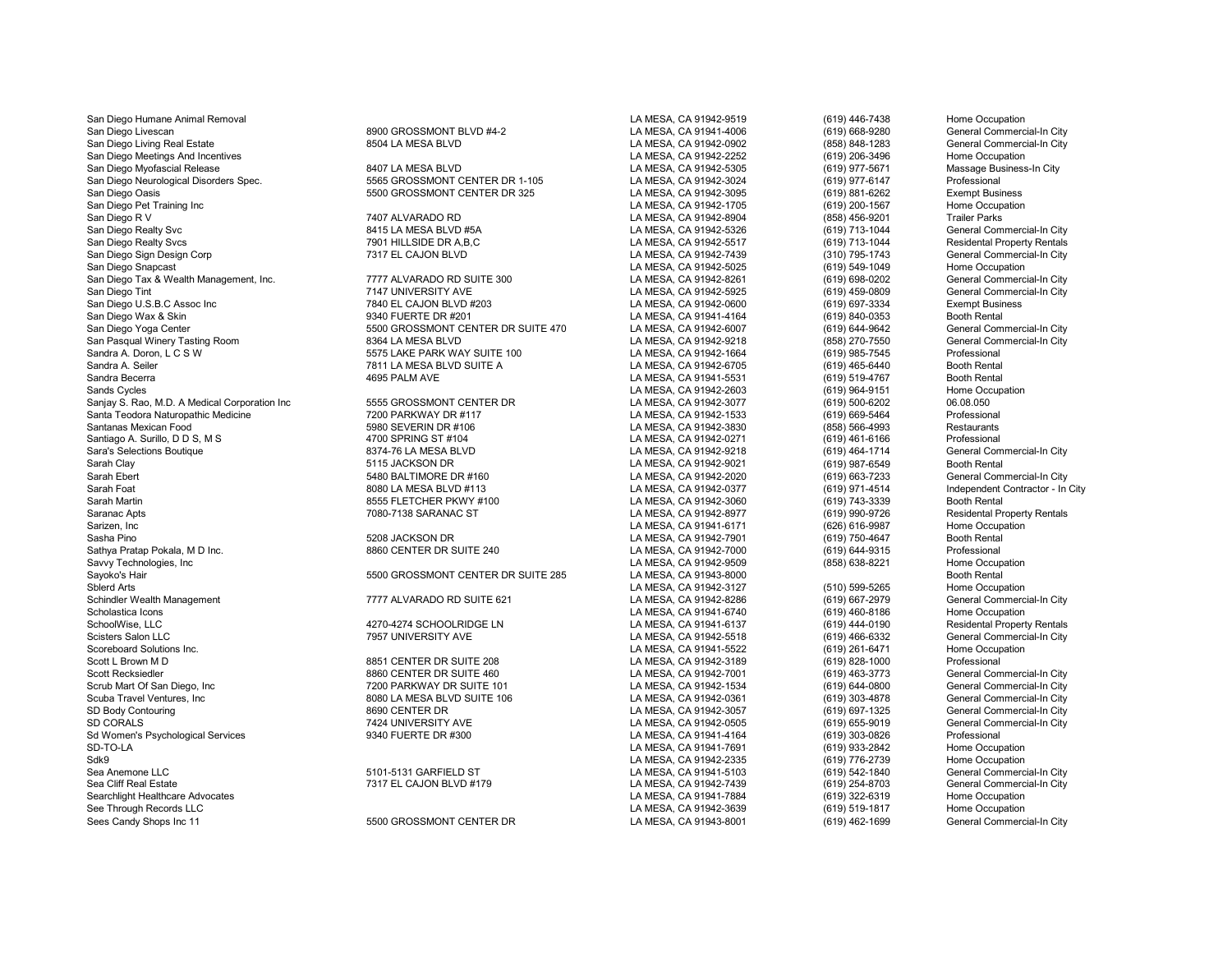Seifert Investment Group, LLC COMPROVERSITION CONTINUES AND MESA, CA 91942-1340 (619) 540-6630 Home Occupation Select Physical Therapy **5648 LAKE MURRAY BLVD** LA MESA, CA 91942-9091 Ceneral Commercial-In City<br>Selis Stvles General Commercial-In City (619) 763-5319 Booth Rental Physical Adventurer of the MESA CA 91941-5246 Selis Styles 4689 DATE AVE LA MESA, CA 91941-5246 (619) 763-5319 Booth Rental Semira Semino-Asaro, Nursing Inc 8354 UNIVERSITY AVE LA MESA, CA 91942-9323 (619) 483-5221 General Commercial-In City Senor Burro 8960 FLETCHER PKWY UNIT B LA MESA, CA 91942-3298 (619) 825-7131 Restaurants Serena Wong Wellness (619) 843-6120<br>Serendipity Salon (619) 668-8569 (619) 668-8569 (619) 668-8569 (619) 668-8569 (619) 668-8569 (619) 668-8569 ( Serendipity Salon 4654 PALM AVE LA MESA, CA 91941-5576 (619) 668-8569 General Commercial-In City Sergio Berkstein, D D S, M S, Inc. 8860 CENTER DR SUITE 440 LA MESA, CA 91942-7001 (619) 461-2900 Professional Sergio Sierra Insurance Services LLC **1966 COVID BLOT 10 1253 EL CAJON BLVD SUITE A** LA MESA, CA 91942-0622 (858) 450-0055 General Commercial-In City<br>Servasana 1999/363-3377 Massage Business-In City Serrvasana 5480 BALTIMORE DR #210 LA MESA, CA 91942-2020 (619) 363-3377 Massage Business-In City Service Line, Inc. (619) 462-5242 Professional CHO BOST AND BORGET AND SUITE 103 LA MESA, CA 91942-0361 (619) 462-5242 Professional CHO BORGET AND SASSION SERVICE AND SASSION AND SERVICE AND SASSION DESSIONAL SERVICE AND S Sessions Plastic Surgery Center 1992-3020 Conter 1992-3020 Conter 15665 GROSSMONT CENTER DR 1-120 LA MESA, CA 91942-3020 (619) 463-8878<br>Seta Partners L Professional Conter 1993-464-1002 7346 PARKWAY DR 1993-1002 CA MESA, C Seta Partners L P Control of the Tartet Control of Tartet Control of the Tartet Control of the Tartet Control o<br>Seta Partners La MESA, CA 91942-3840 (619) 462-8899 (General Commercial-In City<br>General Commercial-In City Severin Liquor Inc 5980 SEVERIN DR SUITE 103 LA MESA, CA 91942-3840 (619) 462-8899 General Commercial-In City Sewing Machine Repairs By Tom LA MESA, CA 91941-6418 (619) 251-2750 Home Occupation Seymour Mallis M.D. P C 7051 ALVARADO RD LA MESA, CA 91942-8901 (619) 460-7775 Professional Sham Art (323) 580-4580 Home Occupation<br>Shamelessly Fit New Home Occupation<br>CA MESA, CA 91942-1127 (323) 580-4580 Home Occupation Shamelessly Fit LA MESA, CA 91942-1127 (619) 772-6127 Home Occupation Shane Gonzalez 5500 GROSSMONT CENTER DR LA MESA, CA 91943-8001 (760) 994-4449 General Commercial-In City Shannen Mythen Art LA MESA, CA 91942-5859 (619) 366-8189 Home Occupation Shanner & Associates, Inc Controllers, Inc. Controllers, Inc. 1997 The Suite of the Suite 2012 Controllers of t<br>Shanner Real Estate Services, Inc Controllers of the 1777 ALVARADO RD SUITE 307 CA MESA, CA 91942-8216 (619) 2 Sharen Gerchman Consulting November 2012 12:00 12:00 2012 12:00 2013 2014 2014 2015 2016 2019 2014 2015 2016 20<br>Sharla Mandere Coaching November 2020 20:00 2012 2013 2014 2015 2016 2017 2018 2019 2012 2014 2016 2017 2018 2 Sharla Mandere Coaching LA MESA, CA 91942-8759 (858) 220-9180 Home Occupation Sharon Barnett Channel According the Matter of the Matter of the Matter of the Matter of the Matter of the Matter<br>Sharon Johnson Channel Booth Rental According the Solid Booth Rental Sharon Johnson (619) 466-4166 Booth Ren Sharon Johnson (619) 466-4166 (519) 466-4166 (519) 8363 CENTER DR SUITE 3B CONTER DR SUITE 3B CA SUITE 3B CA 91942-2900 (619) 466-4166 (519) 465-5851 (519) 465-5851 (519) 465-5851 (519) 465-5851 (519) 465-5851 (519) 465-58 Sharon Rudin & Irma Davis 4424 PARKS AVE LA MESA, CA 91941-6186 (619) 465-5851 Residental Property Rentals Sharp Care Medical Office **8851 CENTER DR SUITE 500** LA MESA, CA 91942-3017 (619) 740-5757 Professional Professional<br>Sharp Health Care 8581 262-6334 Exempt Business 5525 GROSSMONT CENTER DR Sharp Health Care 658) 262-6334<br>Sharp Laboratory Services The State of the State of the State of the State of the State of the State of the St<br>Sharp Laboratory Services (619) 740-5227 Sharp Laboratory Services 6860 CENTER DR SUITE 220 LA MESA, CA 91942-3068 (619) 740-5227 General Commercial-In City<br>Sharp Laboratory Services 6860 Services 5565 GROSSMONT CENTER DR 1-206 LA MESA, CA 91942-3022 (619) 668-50 Sharp Rees Stealy Med Group 5525 GROSSMONT CENTER DR LA MESA, CA 91942-3009 (619) 644-6970 Professional Sharp Rees-Stealy Pharmacy #5 5525 GROSSMONT CENTER DR LA MESA, CA 91942-3009 (619) 644-6650 Exempt Business Sharp, Thunstrom & Batson and Computer of the State of the State of the State of the State of the State of the State of the State of the State of the State of the State of the State of the State of the State of the State o Shasta Terrace Apartments 5519 LAKE MURRAY BLVD LA MESA, CA 91942-4203 (619) 698-7600 Residental Property Rentals Shawn's Enterprise Entertainment Agency and the Cocupation of the South of the South of the South of the South<br>Sha's The Shipper (619) 464-8613 (Shenral Commercial-In City She's The Shipper 5638 LAKE MURRAY BLVD LA MESA, CA 91942-1929 (619) 464-8613 General Commercial-In City Shear Alejandra 8555 FLETCHER PKWY #100 LA MESA, CA 91942-3060 (831) 240-6274 Booth Rental Shear Illusions 8363 CENTER DR SUITE 3B LA MESA, CA 91942-2900 (619) 466-4166 General Commercial-In City Shear Madness Salon 8939 LOMESA BLVD SUITE 3 LA MESA, CA 91942-9057 (619) 733-4282 General Commercial-In City<br>Sheet Metal & Air Cond. Contractors Assn. Of S.D. 8240 PARKWAY DR SUITE 207 LA MESA. CA 91942-2404 (619) 460-536 Sheet Metal & Air Cond. Contractors Assn. Of S.D. 68240 PARKWAY DR SUITE 207 CHANESA, CA 91942-2404 (619) 460-5362 General Commercial-In C<br>Shelby & Sons (619) 303-1483 Contractor/Subcontractor Sheldon's Service Station 8401 LA MESA BLVD LA MESA, CA 91942-5305 (619) 881-7541 Restaurants Sherev Heart And Vascular Clinic Inc **8851 CENTER DR # 304** LA MESA, CA 91942-3048 (619) 867-0557 Professional<br>Sherin C. Johnson D. D.S. Inc and Brofessional Sacktrich Canada CA 91942-7902 (619) 466-4448 Professional Sherin C Johnson D D S, Inc 5208 JACKSON DR SUITE 108 LA MESA, CA 91942-7902 (619) 466-4448 Professional Sherwood Management Co, Inc 5500 GROSSMONT CENTER DR B-255 LA MESA, CA 91942-3070 (310) 665-2100 General Commercial-In City Shetara Bookhart 8127 LA MESA BLVD LA MESA, CA 91942-6490 (619) 495-2130 Booth Rental Shingworks, LLC LA MESA, CA 91941-6617 (650) 660-7046 Home Occupation Shirley A Rasmussen 5500 GROSSMONT CENTER DR SUITE 285 LA MESA, CA 91943-8000 (619) 465-9323 Booth Rental<br>Shirley J. Lanvi. PhD 4700 SPRING ST #204 Shirley J. Lanyi, PhD 4700 SPRING ST #204 LA MESA, CA 91942-0271 (619) 908-6445 Professional Shirley Smith, LMFT 4700 SPRING ST #306 LA MESA, CA 91942-0271 (619) 697-0358 Professional Shirley's Kitchen 1990, Alternations. Inc. 1991, The State of The MESA, CA 91942-5926 (619) 462-5732 Restaurants<br>Shop Floor Automations. Inc. 1990 Seneral Commercial-In City 5360 JACKSON DR SUITE 202

Serenity Nail & Spa 5980 SEVERIN DR SUITE 105 LA MESA, CA 91942-3840 (619) 462-1428 General Commercial-In City 7400 EL CAJON BLVD #103 LA MESA, CA 91942-7418 (619) 471-5351 General Commercial-In Commercial-In Commercial-<br>LA MESA, CA 91941-6418 (619) 251-2750 Home Occupation SHARP LABORATORY SERVICENT SERVICES SERVICES SERVICES 1565 CROSS SERVICENT CONTRATOR DR 1-206 LA MESA, CA 91942-3009 (619) 668-5060 General Commercial Commercial Commercial Commercial-In City Commercial-In City Commercial-6107-09 SEVERIN DR<br>LA MESA, CA 91941-6378 (619) 869-6054 Residental Property Rentals<br>(619) 484-5611 Home Occupation 9536 LEE AVE Contractor/Subcontractor/Subcontractor/Subcontractor/Subcontractor/Subcontractor/Subcontractor/Su<br>B LA MESA BLA MESA CA 91942-5305 (619) 881-7541 Restaurants

LA MESA, CA 91942-8216 (619) 232-3057 General Commercial-In City<br>
LA MESA, CA 91941-5233 (619) 851-8141 Home Occupation

SSHOP FROM THE SUITE 202 LA MESA, CA 91942-6003 (619) 461-4000

Sellehomefall 10 Constant Commercial-In City<br>1991 183-5221 Ceneral Commercial-In City **Residental Property Rentals**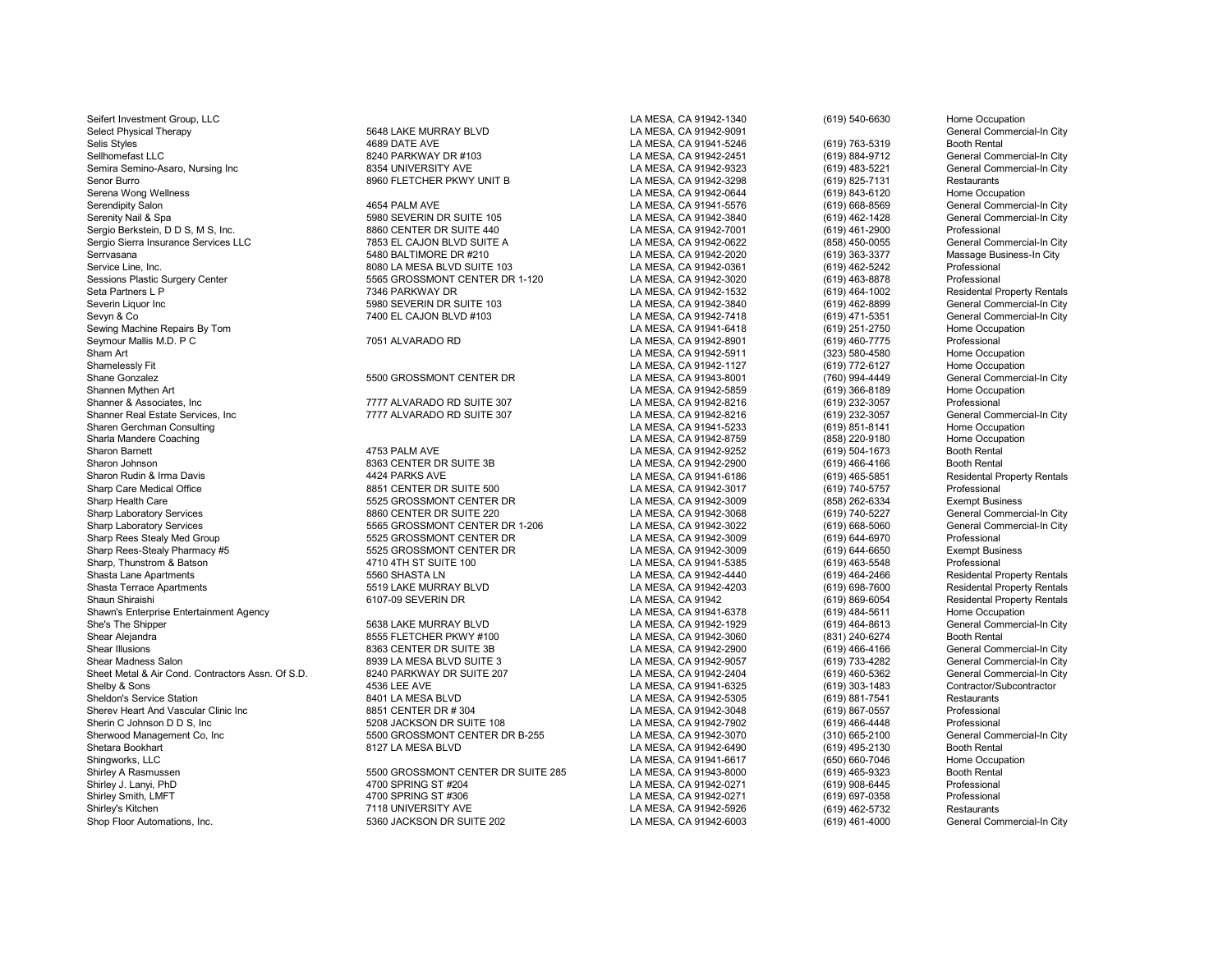Showgo, Inc LA MESA, CA 91942-2813 (619) 840-6103 Home Occupation Sid's Auto Body, Inc. Dba Fix Auto USA **7473** EL CAJON BLVD LA MESA, CA 91942-7401 (619) 698-7730 General Commercial-In City<br>Cammercial Cleaning Commercial Cleaning Commercial-In City Side To Side Commercial Cleaning (619) 577-8908<br>Siera Vista (619) 677-8908 Home Occupation of the Campion of Siera Andrew Campion of the Campion of Siera Vista Sierra Lane, Inc. 7171 ALVARADO RD 200 LA MESA, CA 91942-8974 (888) 438-1781 General Commercial-In City Sierra Market & Liquor Sieneral Commercial-In City (State of the State of State of the State of the State of the State of the State of the State of the State of the State of the State of the State of the State of the State Sierra Sage Salon 8749 LA MESA BLVD LA MESA DA LA MESA, CA 91942-5404 (619) 303-1010<br>Sierra Verde Cottages (619) 466-1433 (619) 466-1433 (619) 466-1433 LA MESA, CA 91941 (619) 466-1433 Sierra Verde Cottages 8701-8723 LEMON AVE LA MESA, CA 91941 (619) 466-1433 Residental Property Rentals Signature Real Estate & Loans 5464 GROSSMONT CENTER DR #300 General Con<br>Signature Thai Cuisine 6185 LAKE MURRAY BLVD LA MESA. CA 91942-2501 Sigurdson & Associates LA MESA, CA 91941-4237 (619) 248-8845 Home Occupation Silva Family Therapy 8280 LA MESA BLVD SUITE 7 LA MESA, CA 91942-5241 (619) 535-8709 General Commercial-In City Silva Legacy Homes LLC LA MESA, CA 91941-8440 (619) 776-7331 Home Occupation Silvergate Shipping Inc LA MESA, CA 91942-1405 (619) 518-5225 Home Occupation Silvia Carrillo 5500 GROSSMONT CENTER DR LA MESA, CA 91943-8001 (619) 465-9323 Booth Rental Simply Luminous Day Spa 8407 LA MESA BLVD LA MESA, CA 91942-5305 (619) 735-5802 Booth Rental Simply Nails & Spa 7995 LA MESA BLVD SUITE A LA MESA, CA 91942-5582 (619) 667-0928 General Commercial-In City<br>Sincerlev. Me LLC Suite Commercial-In City 4817 PALM AVE SUITE JUNESA CA 91942-9361 (619) 813-0606 General Comme Sincerley, Me LLC 4817 PALM AVE SUITE J LA MESA, CA 91942-9361 (619) 813-0606 General Commercial-In City Sinfully Styled Since 1988 BALTIMORE DR CONNECLE CA MESA, CA 91942-2080 (619) 987-9040 Booth Rental<br>Sitenetic Since 200911-7805 Sitenetic Home Occupation Sitenetic المستوى المستوى المستوى المستوى المستوى المستوى المستوى المستوى المستوى المستوى المستوى المستوى المس<br>Sk1 Designs and the Secupation of the Cocupation of the Cocupation of the Cocupation of the Cocupation of the Sk1 Designs LA MESA, CA 91942-6935 (808) 349-8926 Home Occupation Skelly Bookkeeping LA MESA, CA 91941-7510 (619) 741-5122 Home Occupation Skin Body Beauty Lounge 9131 FLETCHER PKWY #124 LA MESA, CA 91942-3426 (619) 200-1978 General Commercial-In City Skin Care By Laura Care General Commercial-In City<br>Skin Culture By Marie Monet Commercial-In City<br>Skin Culture By Marie Monet Cocupation Home Occupation Skin Culture By Marie Monet LA MESA, CA 91942-9323 (619) 697-7094 Home Occupation Skin Resource, M D L L C 8860 CENTER DR SUITE 300 LA MESA, CA 91942-7001 (619) 921-6408 General Commercial-In City Skincare By Stephanie 8333 UNIVERSITY AVE SUITE D LA MESA, CA 91942-9322 (619) 463-0234 Booth Rental Slager & Ceballos Accounting Solutions Inc and the Tart of Team of Tart of Team of Team of Tart of Team of Team<br>Slier, David Phd (619) 992-7393 Professional Art of Tart of Tart of Team of Team of Team of Team of Team of Te Slier, David Phd 4700 SPRING ST #306 LA MESA, CA 91942-0271 (619) 992-7393 Professional Small Batch, LLC 8332 LA MESA BLVD LA MESA, CA 91942-9218 General Commercial-In City Small Business Services, Inc. 7777 ALVARADO RD #304 LA MESA, CA 91942-8246 (619) 460-1322 General Commercial-In City Smart Home Security 4817 PALM AVE SUITE D LA MESA, CA 91942-9361 (619) 633-8548 General Commercial-In City SMC Enterprises 4290-4294 SCHOOLRIDGE LN LA MESA, CA 91941 (619) 990-1197 Residental Property Rentals Smib 4 Employee Staffing, LLC **1986 Commercial-In City** 4817 PALM AVE SUITE C 1989 COMMESA, CA 91942-9361 (619) 670-1459 General Commercial-In City<br>1991 Smib Management, Inc General Commercial-In City 4817 PALM AVE SUITE C Smib Management, Inc (1980) Smib Management, Inc (1980) Smib Management, Inc. (619) 670-1459 (Seneral Commercial-In City (519) 670-1459 (619) 670-1459 (69) 670-1459 (619) 670-1459 (619) 670-1459 (619) 462-2272 (Frofessiona Smile Dental Of San Diego 7484 UNIVERSITY AVE #150 LA MESA, CA 91942-6063 (619) 462-2272 Professional<br>Smile Haven Dental Center 4700 SPRING ST #210 LA M Smiles Of Helix 8805 LA MESA BLVD LA MESA, CA 91942-5406 (619) 261-8838 Professional Smiles Of La Mesa **1988-1989 Intervention Concernsive Concernsive Concernsive Concernsive Concernsive Concernsive Concernsive Concernsive Concernsive Concernsive Concernsive Concernsive Concernsive Concernsive Concernsive** Smoke-N-Stuff (619) 212-6561 General Connect Commercial-In Smoke-N-Stuff (619) 212-6561 General Connect Commercial-<br>Smokey And The Brisket State State of the State of the State of the State of the State of the State of the Smokey And The Brisket Chronic Communication of the State of State of State of State of State 5465 LAKE MURRAY BLVD<br>Sneaker Bars LLC Sneaker Bars LLC LA MESA, CA 91941-6379 (619) 403-3468 Home Occupation Snipes Dye Associates 8348 CENTER DR SUITE G LA MESA, CA 91942-2910 (619) 697-9234 Professional Snodgrass Terrace 8691 LEMON AVE LA MESA, CA 91941-5332 (619) 466-1433 Residental Property Rentals Snyder Development 5980 ZORA ST LA MESA, CA 91942-2248 (619) 990-2105 Contractor/Subcontractor So Cal Professsional Polygraph, Inc 5360 JACKSON DR #218-B LA MESA, CA 91942-6002 (619) 821-5447 General Commercial-In City So Much To Do LA MESA, CA 91941-5332 (619) 609-3833 Home Occupation Soapy Joes La Mesa, Inc Christen Hotel City (State of the State of the State of the State of the State of the State of the State of the State of the State of the State of the State of the State of the State of the State of Soclaris Contracting **111 Contractor/Subcontractor** 7437 LOWELL CT **CONTENT CONTENT CONTENT CONTENT CONTENT CONTENT** Socrik, LLC LA MESA, CA 91941-6888 (619) 737-6988 Home Occupation Sofia Zapari Aesthetics 8291 LA MESA BLVD LA MESA, CA 91942-5248 (619) 519-0324 Booth Rental Software Support Group LA MESA, CA 91942-5876 (619) 992-8776 Home Occupation Sofy LLC (619) 777-0012 Home Occupation<br>Sol Play Child Therapy Inc Corporation Saching the MESA BLVD (619) 797-6595 (619) 797-6595 (Seneral Commercial-In City Sol Play Child Therapy Inc 8453 LA MESA BLVD LA MESA, CA 91942-5382 (619) 797-6595 General Commercial-In City Solutions Hair Design Same that the Commercial-In City of the Same of the Same of the Same of Same of the Same S<br>Solutions Unlimited Solution Home Occupation (619) 698-9022 Home Occupation Solutions Unlimited Companies of the Companies of the Solutions Unlimited to the Occupations of the Companies of the Companies of the Companies of the Companies of the Companies of the Companies of the Solutions Unlimited

8363 CENTER DR SUITE 3B CONTERT AN ESA, CA 91942-2900 (619) 322-1088 Booth Rental Booth Rental Commercial-In City<br>1977 PARKWAY DR SUITE 2D City Commercial-In City LA MESA, CA 91942-2000 (619) 741-8950 General Commercial-In

5550 LAKE MURRAY BLVD #101 LAMESA, CA 91942-4204

LA MESA, CA 91942-2501 (619) 886-6387<br>LA MESA, CA 91941-4237 (619) 248-8845 LA MESA, CA 91942-0271

(619) 466-1433 Residental Property Rentals<br>(888) 438-1781 General Commercial-In City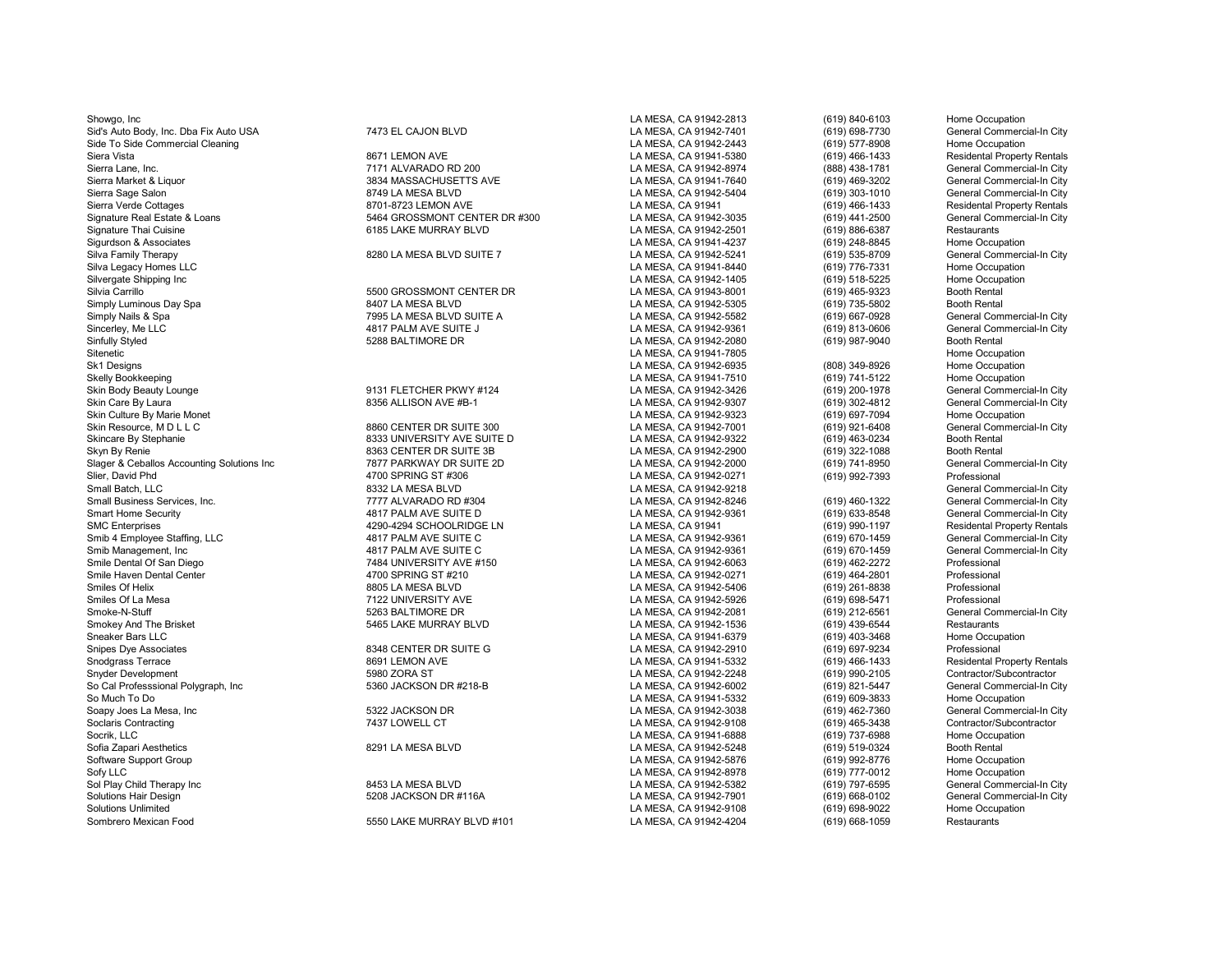Southwest Flooring Solutions Stephen Clay Estates 4519-4521 PARKS AVE LA MESA, CA 91942 (619) 254-5328 Residental Property Rentals Stephen F. Mann, D.D.S. 5308 LAKE MURRAY BLVD SUITE B LA MESA, CA 91942-1334 (619) 697-1021 Professional Steve Gedestad 8704-8722 LEMON AVE LA MESA, CA 91941-5424 (619) 449-8287 Residental Property Rentals Steve Lagotta Apts 4544 3RD ST LA MESA, CA 91941-5528 (858) 350-0981 Residental Property Rentals

Sonus Sf0024 5565 GROSSMONT CENTER DR 3-153 LA MESA, CA 91942-3020 (310) 989-3092 General Commercial-In City Sophia Kalawi Dds Inc 8366 UNIVERSITY AVE LA MESA, CA 91942-9343 (619) 463-9301 Professional Sound Illusions LA MESA, CA 91942-5815 (619) 517-8377 Home Occupation SoundWAV Studios SD SoundWAV Studios SD Sound WAV Studios SD 5565 GROSSMONT CENTER DR BLDG 1 #205 LA MESA, CA 91942-3024 (619) 616-4779 General Commercial-In City<br>Salth & Socon Pudding Co Santa Commercial-In City 5345 TIMK South & Spoon Pudding Co 5345 TIMKEN ST SUITE C COMPUT AT A SALL ANNESA, CA 91942-2920 (310) 339-7007 Seneral Commercial-In City<br>South Coast Petroleum Seneral Commercial-In City 5261 BALTIMORE DR SALL ANNESA, CA 91942-2081 S261 BALTIMORE DR<br>BOBO PARKWAY DR COMPRESSION COMPUSE AND LA MESA, CA 91942-2104 (619) 528-6111 Professional Professional Southern C A Permanente Medical Group **8080 PARKWAY DR** 8080 PARKWAY DR<br>Southern Ca Tribal Chairman's Assoc **Brown Barkway Barkway Barkway DR** Bouthern CA DAMESA, CA 91942-6498 (619) 460-3400 General Commercial-In City SOUTE 100 LA MESA BLVD SUITE 100 LA MESA, CA 91942-6498 (619) 460-3400 General Commercial-In City<br>1.4 MESA CA 91942-9026 (619) 315-0017 General Commercial-In City Southern California Discount Tire Co. 8867 GROSSMONT BLVD LA MESA, CA 91942-9026 (619) 315-0017 General Commercial-In City Southwest Marine Hardware Marine Hardware 1983 CENTER ST SUITE A COMPARED AND A LA MESA, CA 91942-2959 (619) 462-4040 General Commercial-In City<br>Southwest Property Management Commercial-In City Southwest Property Management (619) 469-6123<br>Spa Piel NESA, CA 91941-5222 (619) 303-1946 (619) 303-1946 Spa Piel 4720 PALM AVE LA MESA, CA 91941-5222 (619) 303-1946 General Commercial-In City Spa Piel 8291 LA MESA BLVD LA MESA, CA 91942-5248 (619) 303-1946 General Commercial-In City Space Cat Wares **Space Cat Wares** 2717 (619) 828-3270 Home Occupation<br>SpaceCase LLC Contractor/Subcontractor 8333 CASE ST #1 (8338 CASE ST #1 LA MESA, CA 91942-2953 (619) 871-1445 Contractor/Subcontractor SpaceCase LLC 8333 CASE ST #1 LA MESA, CA 91942-2953 (619) 871-1445 Contractor/Subcontractor Special Education Asst & Technical Support, Inc **7777 ALVARADO RD SUITE 404** LA MESA, CA 91942-8216 (619) 562-7328 General Commercial-In City<br>Specter Imports Home Occupation Specter Imports LA MESA, CA 91941-6449 (619) 589-0275 Home Occupation Speedy Smog Of La Mesa Commercial-In City<br>Sphynx Beauty Lounge Commercial-In City<br>Sphynx Beauty Lounge Booth Rental Booth Rental Richards and MESA, CA 91942-6490 (619) 840-1459 Booth Rental Po Sphynx Beauty Lounge 8127 LA MESA BLVD #104 LA MESA, CA 91942-6490 (619) 840-1459 Booth Rental Spikedsicles LA MESA, CA 91942-5728 (510) 715-2090 Home Occupation Spinezone Medical Fitness, Inc **5266 BALTIMORE DR** CONTENT MESA, CA 91942-2080 (844) 316-7979 General Commercial-In City<br>Spines House (619) 787-3401 Home Occupation Splash House LA MESA, CA 91942-2823 (619) 787-3401 Home Occupation Split Bakehouse 5500 GROSSMONT CENTER DR GC#7 LA MESA, CA 91942-3016 (619) 371-2186 General Commercial-In City Sport Clips Of La Mesa 8034 LA MESA BLVD LA MESA, CA 91942-0335 (858) 221-9700 General Commercial-In City Sports Recruiting 365 Home Occupation<br>Spring Gardens Apartments Material Property Rentals (4201 SPRING ST MATEL AND LA MESA, CA 91941-7967 (619) 464-4255 Residental Property Rentals Spring Gardens Apartments Market Market Market Hotel Act of the Market Apartments 4201 SPRING ST LA MESA, CA 91941-7967 (619) 464-4255 Residental Property Rentals (Spring String String String String String String String St Spring Street Gas And Mini Market **1925 SPRING ST** 4925 SPRING ST 1998 CA 91942-5566 (702) 454-7895 General Commercial-In City<br>Sprint Spectrum LP General Commercial-In City Sprint Spectrum LP 619) 466-2501<br>Sprouts Farmers Market 1999 460-7722<br>Sprouts Farmers Market 1619) 460-7722 Sprouts Farmers Market **1986 Commercial-In City** 4630 PALM AVE 1963 AND 1979 AND 1979 AND 1979 AND 1979 AND 1979<br>1979 Belights General Commercial-In City 1979 AND 1979 AND 1979 AND 1979 AND 1979 AND 1979 AND 1979 AND 1979 Stamps Delights 8679 LA MESA BLVD LA MESA, CA 91942-9503 (619) 465-6873 General Commercial-In City Stanley & Helen Wong Apts The State of the Channel Channel The Tag of the Tag of the Tag of the Tag of the Tag<br>Star Dogs Tag of the Tag of the Tag of the Tag of the Channel Channel Channel Channel Channel Channel Channel<br>S Star Lighting And Electrical Supply Inc.<br>Star Lux Studio Home Occupation Commercial-In City<br>Star Lux Studio (619) 343-9744 General Commercial-In City Star Lux Studio 7317 EL CAJON BLVD #203B LA MESA, CA 91942-7434 (619) 343-9744 General Commercial-In City Starboy Media Group LLC 7147 UNIVERSITY AVE LA MESA, CA 91942-5925 General Commercial-In City Starbuck's Coffee #10938 7966 LA MESA BLVD LA MESA, CA 91942-5550 (206) 318-4994 General Commercial-In City Starbuck's Coffee #49369 **1206 1209 SPRING ST** 1 2009 SPRING ST LA MESA, CA 91941-7959 (206) 318-8705 Restaurants Starbuck's Coffee #5222 5500 GROSSMONT CENTER DR LA MESA, CA 91943-8001 (619) 469-2497 Restaurants<br>Starbuck's Coffee #5953 5335 JACKSON DR LA MESA, CA 919 Starbuck's Coffee #5953 56335 JACKSON DR COMBEN CA MESA, CA 91942-3039 5355 JACKSON DR LA MESA, CA 91942-3039 5406 (206) 318-8705 Restaurants<br>Starbuck's Coffee #6876 Seneral Commercial-In City Starbuck's Coffee #6876 6 18-4 16 LAKE MURRAY BLVD LA MESA, CA 91942-1561 5416-2006) 318-8705 5416 Coneral Con<br>Starbucks Coffee #28772 6 18-5 1330 UNIVERSITY AVE LA MESA, CA 91942-0503 6206) 318-8705 7350 118-8705 56 18-Starbucks Coffee #28772 7330 UNIVERSITY AVE LA MESA, CA 91942-0503 (206) 318-8705 Restaurants Starbucks Coffee #49666 6140 LAKE MURRAY BLVD LA MESA, CA 91942-2502 (206) 318-4994 General Commercial-In City Starlight Crafts LA MESA, CA 91942-5505 (619) 460-7883 Home Occupation Starship Pride LA MESA, CA 91942-6057 (619) 240-5226 Home Occupation State Farm Insurance 8040 LA MESA BLVD LA MESA, CA 91942-0335 (619) 460-2255 General Commercial-In City State Farm Insurance 7373 UNIVERSITY AVE SUITE 117 LA MESA, CA 91942-0523 (619) 668-8686 General Commercial-In City Steagall/Chapman Apartments 4395 ROSEBUD LN LA MESA, CA 91941-6248 Residental Propert<br>Steam Powered Giraffe LLC 4395 ROSEBUD LN Steam Powered Giraffe LLC LA MESA, CA 91942-3746 (619) 339-5238 Home Occupation Steele Investments/Re Management 1983 Commercial-In City and the Steele Investment Steele Investments/Re Management<br>Steer Financial LLC General Commercial-In City and the Steer Steer Steer Commercial-In City and the Steer Steer Financial LLC <sup>6</sup> Channel Booth Commercial Commercial Commercial Commercial Commercial Commercial Commercial<br>Stephanie N Chavez Channel Booth Rental Commercial-In City Commercial Commercial Commercial Commercial Comm Stephanie N Chavez 4695 PALM AVE LA MESA, CA 91941-5531 (619) 866-5745 Booth Rental Stephanie Young Consultants, Inc and the Consultants, Inc and the 4703 SPRING ST (519) 2008 (619) 222-0416 (619) 222-0416 (519) 222-0416 General Commercial-In City<br>Stephen B. Whiteside MD, Inc and the State of the State of Stephen B. Whiteside MD, Inc 8881 FLETCHER PKWY #395 LA MESA, CA 91942-3134 (619) 894-9797 Professional

LA MESA, CA 91942-0427 (619) 303-4324 General Commercial-In City<br>
LA MESA, CA 91941-6113 (619) 464-4900 Home Occupation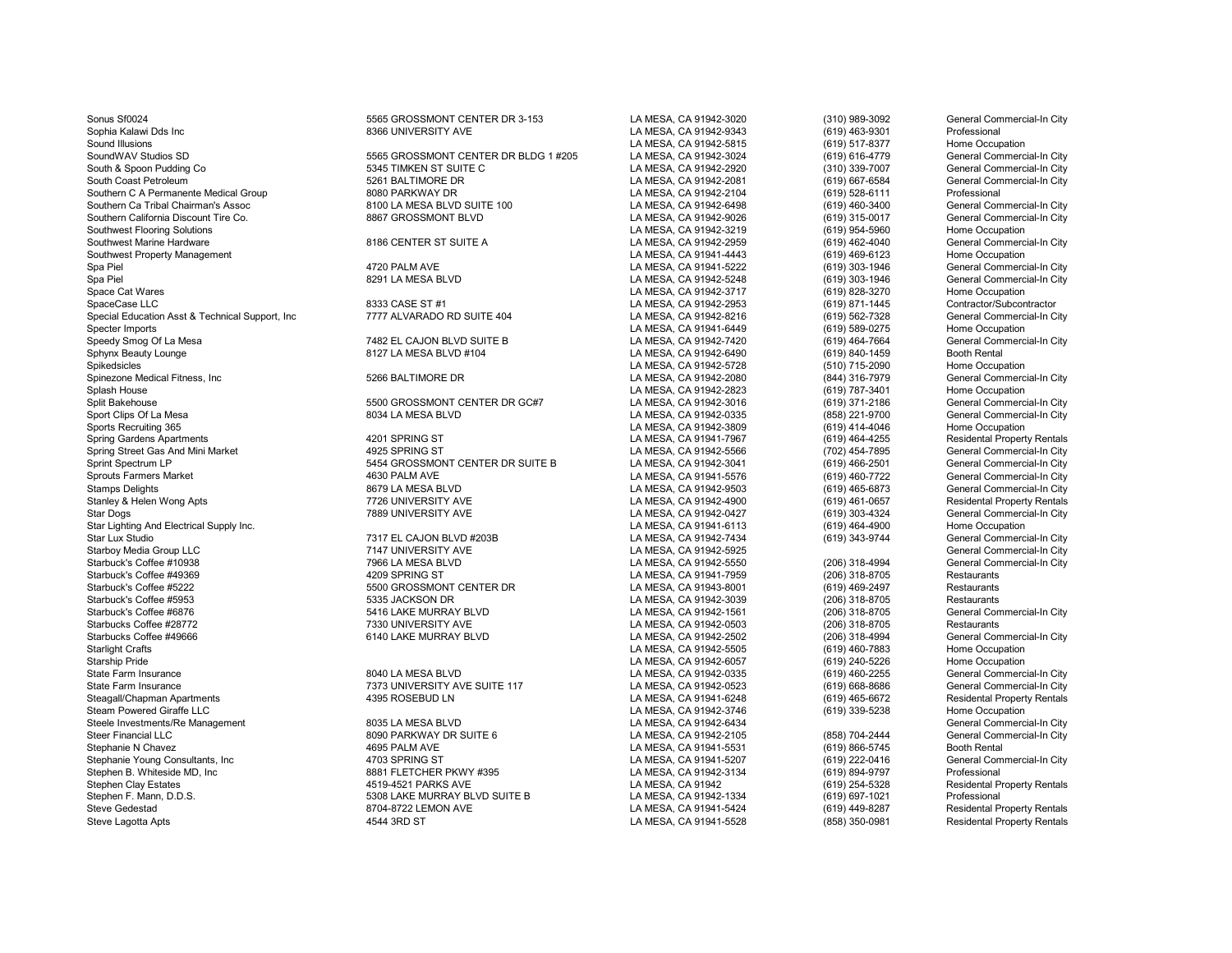Steven Churchill Enterprises **LA MESA, CA 91941-7830** (619) 825-8540 Home Occupation Steven Lee Properties 4763 JESSIE AVE LA MESA, CA 91942-8873 (619) 295-5525 Residental Property Rentals Steven Peterson, O D 7090 PARKWAY DR LA MESA, CA 91942-1596 (619) 286-2810 Professional Steven Sund, Cpa 8021 LA MESA BLVD LA MESA, CA 91942-6434 (619) 461-0222 Professional Steven Welker 8886 LA MESA BLVD LA MESA, CA 91942-5437 (619) 654-6630 Booth Rental Stoneridge Lake Murray, LLC 610 Control 5707 BALTIMORE DR LA MESA, CA 91942-1688 (619) 644-1116 Residental Property Rentals<br>Storniolo's ATA Martial Arts. Inc City 6005 LAKE MURRAY BLVD LA MESA. CA 91942-2506 (619) 466-2282 Storniolo's ATA Martial Arts, Inc 6005 LAKE MURRAY BLVD LA MESA, CA 91942-2506 (619) 466-2282 General Commercial-In City Storquest-La Mesa Commercial 8265 COMMERCIAL ST LA MESA, CA 91942-2931 (310) 802-4249 General Commercial-In City Stosh Thomas Architecs P C 4682 NEBO DR SUITE 200 LA MESA, CA 91941-3209 (619) 246-9044 Professional Strait-Line Concrete Cutting Inc **Concrete Cutting Inc.** And the Matter of the Matter of the Matter of the Matter<br>Stratus Manufacturing, Inc. Contractor/Subcontractor Matter of the Sub-LA MESA BLVD SUITE 210 **CA 1994-1984** Streamline Accounting Svcs. - Rhythm Within Prod. New 1980 18 18 18 1942 1950 18 1950 18 1950 1960 1960 1971-1<br>Street Apartments (619) 741-6569 Residental Propert 1980 1980 1980 1980 1980 1980 1980 1992-9312 1992-9312 19 Street Apartments Residental Property Rentals 4818 PALM AVE LA MESA, CA 91942-9312 (619) 741-6569 Residental Property Rentals<br>Anne Stremlau Burns Coa's LLP Corressional Street Area CA 91942-1674 (619) 697-2442 Professional Stremlau Burns Cpa's LLP 5575 LAKE PARK WAY SUITE 200 LA MESA, CA 91942-1674 (619) 697-2442 Professional Stressage Therapy 8300 UNIVERSITY AVE LA MESA, CA 91942-9390 (619) 622-1963 Booth Rental<br>Strong Mobile Diesel 8300 UNIVERSITY AVE Strong Mobile Diesel LA MESA, CA 91942-3543 (619) 957-6683 Home Occupation Structural Design Consultant & Associates and the Consultant of Associates and the Secupation of the Secupation<br>Structural Fitness (619) 920-9407 (619) 920-9407 (619) 920-9407 (619) 920-9407 (619) 920-9407 (619) 920-9407 ( Sts Concepts Dba Sts Construction **8080 LA MESA BLVD 109** LA MESA, CA 91942-0361 (619) 890-1012 Contractor/S<br>Stuart R. Josephs, CPA Professional **7777 ALVARADO RD SUITE 418** LA MESA, CA 91942-8248 (619) 469-6999 Profession Studio B Graphic Design LA MESA, CA 91941-5369 (619) 697-7809 Home Occupation Studio Berceuse 8354 UNIVERSITY AVE LA MESA, CA 91942-9323 (619) 483-5256 General Commercial-In City Studio Cutz Barber Shop 1982 Commercial-In City 7520 EL CAJON BLVD #103 LA MESA, CA 91942-7803 (619) 642-9182 General Commercial-In City<br>1984 Studio Frevia LLC Guide General Commercial-In City 7484 UNIVERSITY AVE #340 LA M Studio Freyja LLC 7484 UNIVERSITY AVE #340 LA MESA, CA 91942-6063 (612) 655-4991 General Commercial-In City Studio Mif Inc. 7323 EL CAJON BLVD SUITE D LA MESA, CA 91942-7490 (619) 241-8545 x1 General Commercial-In City Studio West Interiors LA MESA, CA 91941-6516 (619) 465-5118 Home Occupation Sturgess Properties **1880 STURGESS AVE 1999** STURGESS AVE LA MESA, CA 91941-6221 (619) 507-1846 Residental Property Rentals<br>1999 Style Me Stina Booth Rental Rental And Style Meson DR CA 91942-9021 (619) 621-4243 Booth Rent Style Me Stina 5115 JACKSON DR LA MESA, CA 91942-9021 (619) 621-4243 Booth Rental Stylinwithmary (619) 995-1170 Booth Renta<br>Sub Works Corp Inc Dba Subway #3228 3142 LA MESA BLVD (619) 697-8048 Restaurants Sub Works Corp Inc Dba Subway #3228 8142 LA MESA BLVD LA MESA, CA 91942-6437 (619) 697-8048 Restaurants<br>Subway #32859 General Commercial-In City Subway #32859 7900 EL CAJON BLVD SUITE L LA MESA, CA 91942-0655 General Commercial-In City Subway#16034 5307 LAKE MURRAY BLVD A LA MESA, CA 91942-1309 (858) 232-7849 General Commercial-In City Success International Transport **1992 12:30 COVID-10 MESA, CA 91942-3168** (619) 633-9224 General Commercial-In City<br>Suds Duds Society Home Occupation Suds Duds Society LA MESA, CA 91942-5908 (949) 933-6459 Home Occupation Sudz Lm, Inc 5104 JACKSON DR LA MESA, CA 91942-9022 (619) 589-8956 General Commercial-In City Suga Skincare 1993 (619) 202-2275 Ceneral Company of Text of MESA BLVD SUITE A3 LA MESA, CA 91942-0644 (619) 302-2275 General Company of Deneral Company of Text of Text of Text of MESA, CA 91942-0966 (619) 460-0700 Profess Summit Dental Care Of La Mesa 8530 LA MESA BLVD SUITE 204 LA MESA, CA 91942-0966 (619) 460-0700 Professional Summit Financial Group (619) 698-9760 FUERTE DR 19340 FUERTE DR<br>Summit Financial Networks Commercial-In City (619) 697-8792 (619) 697-8792 General Commercial-In City Summit Financial Networks 8356 ALLISON AVE SUITE C LA MESA, CA 91942-9357 (619) 697-8792 General Commercial-In City Summit Pizza West, L L C 8011 UNIVERSITY AVE LA MESA, CA 91942-5520 (816) 224-3336 Restaurants Summit Transmissions Corp. 7633 EL CAJON BLVD SUITE 100 LA MESA, CA 91942-6967 (619) 463-9400 General Commercial-In City Sun And Sand Glass 6023 SEVERIN DR LA MESA, CA 91942-3804 (619) 251-6821 Contractor/Subcontractor Sunburst Pool Service LA MESA, CA 91941 (619) 306-3284 Home Occupation Suncoast Blinds & Shutters LLC<br>Suncoast Pest Management. Inc and the Commercial-In City of the CAJON BLVD #201C Cannos CA MESA, CA 91942-7439 (619) 486-6327 General Commercial-In City Suncoast Pest Management, Inc 7317 EL CAJON BLVD #201C LA MESA, CA 91942-7439 (619) 486-6327 General Commercial-In City Sunglass Hut 5929 Sunglass Hut 5929 Sunglass Hut 5929 Seneral Commercial-In City<br>Sunglass Hut At Macy's #5929 Sunglass Sunglass Sunglass Sunglass Hut At MESA, CA 91943-8001 (513) 465-1121 General Commercial-In City Sunglass Hut At Macy's #5929 5500 GROSSMONT CENTER DR LA MESA, CA 91943-8001 (619) 465-1121 General Commercial-In City Sunny Donuts (619) 464-7566 Restaurants 4199 SPRING ST (4199 SPRING ST LA MESA, CA 91941-7910 (619) 464-7566 Restaurants (619) 464-7566 Restaurants (619) 464-7566 Restaurants (619) 464-7566 Restaurants (619) 464-7566 Resta Sunny San Diego Pool Care LA MESA, CA 91942-2308 (619) 928-8261 Home Occupation Sunset Glazing, Inc. 8834 LA MESA BLVD LA MESA, CA 91942-5407 (619) 463-9803 Contractor/Subcontractor Sunshine HHA Organization Inc **8469 LA MESA BLVD** LA MESA, CA 91942-5335 (619) 466-8773 General Commercial-In City<br>Sunshine Mermaids. Inc Home Occupation Sunshine Mermaids, Inc LA MESA, CA 91942-5906 (619) 403-1929 Home Occupation Sunshine Pancake House 1992 Commercial-In City 7303 EL CAJON BLVD 1993 2004 2004 LA MESA, CA 91942-7412 (619) 370-3042 General Commercial-In City 3016 370-3042 General Commercial-In City 5500 GROSSMONT CENTER DR # 173 LA M Super Brows Super Brows 5500 GROSSMONT CENTER DR # 173 LA MESA, CA 91942-3011 (619) 589-0732 General Commercial-In City<br>Super Deluxe Social Club Super and Supercial-In City 6062 LAKE MURRAY BLVD #202 LA MESA, CA 91942-2503

5565 GROSSMONT CENTER DR 1-112 Stoneridge Apartments 8557 LEMON AVE LA MESA, CA 91941-5354 (858) 597-6100 Residental Property Rentals 8080 LA MESA BLVD SUITE 210 S675 TAU ST<br>BOBO LA MESA BLVD 109 CONTENT COMPUSAL CA 91942-0361 (619) 920-9407 General Commercial-In City<br>Contractor/Subcontractor Stuart R. Joseph Stuart R. Joseph Suitz (1897) 2014 12: The Stuart R. Joseph Stuart R. Joseph 2013<br>1991-1998 LA MESA, CA 91941-5369 (619) 697-7809 Professional Professional LA MESA, CA 91941-5369

6062 LAKE MURRAY BLVD #202 LA MESA, CA 91942-2503 (904) 502-8792

LA MESA, CA 91941-4164 (619) 887-8531 Booth Rental<br>
LA MESA, CA 91941-5246 (619) 995-1170 Booth Rental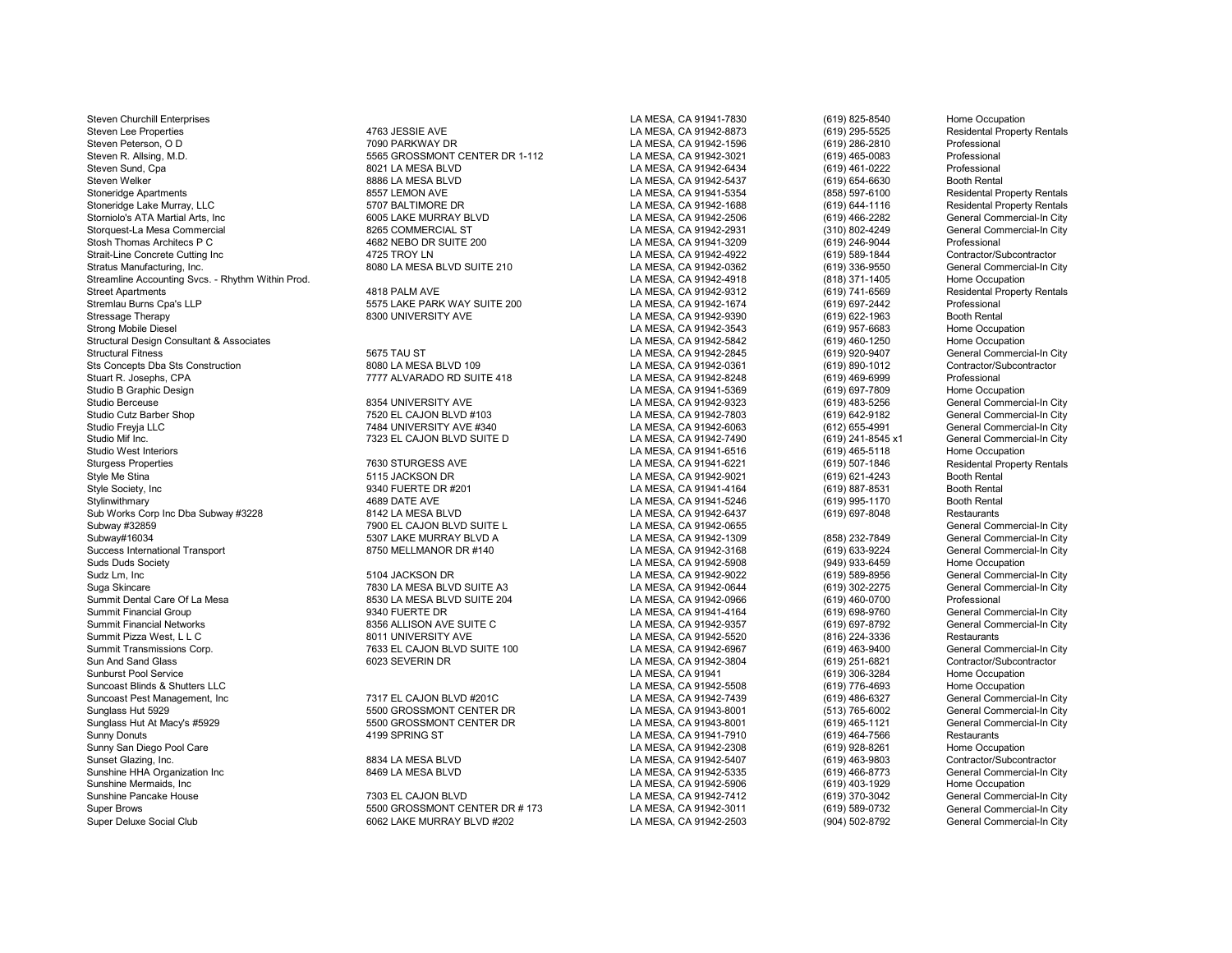Super Oscars Mexican Food Inc **Canadia Contract Contract AVE** LA MESA, CA 91942-5926 (619) 463-0206 Restaurants Super Star #4 6085 LAKE MURRAY BLVD LA MESA, CA 91942-2506 (619) 461-9934 General Commercial-In City Super Star Insurance Services LLC<br>Supercuts Supercuts (619) 277-2765 Home Occupation<br>Supercuts (619) 469-9646 General Commercial-In City Superior Personal Training Company (600) Companion Companion Companion Companion Companion Companion Companion<br>Superior Quality Landscaping Company Company Companion Companion Companion Companion Companion Companion Compa Superior Quality Landscaping Company and the Occupation of the Superior Company of the Superior Company of the Superior Company of the Superior Company of the Superior Company of the Superior Company of the Superior Compan Supreme Elegance 6195 LAKE MURRAY BLVD SUITE A LA MESA, CA 91942-2501 (619) 804-0819<br>Sure Printing (619) 674-1674 T243 UNIVERSITY AVE LA MESA, CA 91942-5927 (619) 674-1674 Surety Asso. Of Southern California Insurance Serv 5360 JACKSON DR SUITE 208 LA MESA, CA 91942-6004 (619) 501-1899 General Conmercial Commercial Commercial Commercial Commercial Commercial Commercial Commercial-In City Cit Surf Rider Pizza Co 8381 LA MESA BLVD LA MESA, CA 91942-9249 (619) 340-1270 Restaurants Surya Yoga 8691 LA MESA BLVD LA MESA, CA 91942-9503 (619) 713-6234 Independent Contractor - In City Susan B. Rudick Trust 8615 MELLMANOR DR LA MESA, CA 91942-3146 (619) 702-5000 Residental Property Rentals Susan Haradon, PhD 4700 SPRING ST #306 LA MESA, CA 91942-0271 (619) 462-1611 Professional Susan Hauer Brown LCSW 4700 SPRING ST #204 LA MESA, CA 91942-0271 (619) 698-5435 Professional Susan Liljestrom 6115 LAKE MURRAY BLVD LA MESA, CA 91942-2501 (619) 861-2890 Booth Rental Susan M. Colberg 6115 LAKE MURRAY BLVD LA MESA, CA 91942-2501 (619) 855-1777 Booth Rental Susan McDowell, C P A LA MESA, CA 91941-5369 (619) 460-1034 Home Occupation Sutra Dental Spa 7851 UNIVERSITY AVE SUITE 206 LA MESA, CA 91942-0477 (619) 589-6060 Professional Suzanne I. Sullivan LA MESA, CA 91941-5514 (619) 540-6994 Home Occupation Suzuki, Zandovskis & Yip, LLP 5480 BALTIMORE DR #214 LA MESA, CA 91942-2020 (619) 462-0995 Professional Svetlana Bok 4818 CYPRESS ST LA MESA, CA 91942-9303 (619) 200-0455 Booth Rental Svr Medical, P.C. 5555 GROSSMONT CENTER DR LA MESA, CA 91942-3077 (619) 537-9077 Professional Swami's Cafe 8284 LA MESA BLVD LA MESA, CA 91942-5257 (619) 668-9030 Restaurants Swanson Electric 7929 GRAPE ST LA MESA, CA 91941-6322 (619) 300-9633 Contractor/Subcontractor Sweet Bella Fashion LLC LA MESA, CA 91942-2820 (619) 994-9142 Home Occupation SXO MUSIC LA MESA, CA 91942-2196 (206) 697-3900 Home Occupation Sylvan La Mesa 8366 PARKWAY DR LA MESA, CA 91942-2893 (619) 867-0980 General Commercial-In City Sylvan Learning 4710 4TH ST #500 LA MESA, CA 91941-5384 (619) 572-3444 General Commercial-In City Sylvia Benitez 4453-4455 ROSEBUD LN LA MESA, CA 91941-6257 (619) 698-7520 Residental Property Rentals Synergy Orthopedic Specialists, Inc. Synergy Promos (760) 977-8812 Home Occupation<br>Systemic Analysis For Learning & Training (8) Training (8) Training (8) Training (8) Training (8) Training (8<br>Systemic Analysis For Learning & Training (8) Training (8) Trainin Systemic Analysis For Learning & Training Carenary of the CALINERA CA CA 81942-8754 (619) 750-2655 Home Occupation<br>T & S Therapy Centre International on the carenary Carenary Carenary Carenary of The CALINERA CA 91942-0623 T & S Therapy Centre International The CAJON BLVD COMPUT COMPUTER CALLY LA MESA, CA 91942-0623 (619) 466-2774 General Commercial-In Commercial-In Commercial-In City of the Commercial-In City of the Commercial-In City of Te T&T Consulting, Inc LA MESA, CA 91942-4313 (619) 654-4156 Home Occupation T-Dogs Grooming 7105 UNIVERSITY AVE LA MESA, CA 91942-5925 (619) 828-5925 General Commercial-In City T-Mobile Financial, LLC 5454 GROSSMONT CENTER DR SUITE B LA MESA, CA 91942-3041 (630) 857-2106 General Commercial-In City T-Mobile Leasing, LLC<br>5454 GROSSMONT CENTER DR SUITE B LA MESA, CA 91942-3041 GENERAL CENTER DR SUITE B T-Vo Hair & Nails Chemeral Commercial-In City 7454 UNIVERSITY AVE LA MESA, CA 91942-6059 (619) 463-1171 General Commercial-In City 7400 EL CAJON BLVD #213 LA MESA, CA 91942-7402 (619) 791-8678 General Commercial-In City 74 T. Williams Visitation Center **7400 EL CAJON BLVD #213** LA MESA, CA 91942-7402 (619) 791-8678 General Commercial-In C<br>T.A. Dailey Construction Contractor/Subcontractor 9071 DALLAS ST APT B46 LA MESA. CA 91942-3446 (619) 37 T.A. Dailey Construction 9071 DALLAS ST APT B46 LA MESA, CA 91942-3446 (619) 374-3060 Contractor/Subcontractor TA Gereb Orthodontics Inc 5121 GARFIELD ST LA MESA, CA 91941-5103 (619) 698-5121 Professional Tali's World LA MESA, CA 91942-5851 (619) 755-4442 Home Occupation Tam's Alterations 6207 LA MESA BLVD LA MESA DAMESA, CA 91942-9215 (619) 465-5405 General Commercial-In City<br>Temarind Thai Restaurant Commercial-In City 7970 UNIVERSITY AVE #310 LA MESA. CA 91942-5537 (619) 337-2581 Restaur Tamarind Thai Restaurant 7970 UNIVERSITY AVE #310 LA MESA, CA 91942-5537 (619) 337-2581 Restaurants Tamera Dahl 8841-A LA MESA BLVD LA MESA DO LA MESA, CA 91942-5457 (619) 465-7387 General Commercial-In City (519) 1997<br>Tammy Runge LMFT Sameral Commercial-In City 9541 GROSSMONT SUMMIT DR LA MESA. CA 91941-4105 (619) 335-5 Tammy Runge LMFT 9541 GROSSMONT SUMMIT DR LA MESA, CA 91941-4105 General Com<br>Tanner Engineering, Inc. 5250 JACKSON DR SUITE 200 LA MESA, CA 91942-2911 Tanner Engineering, Inc. 5250 JACKSON DR SUITE 200 LA MESA, CA 91942-2911 (619) 713-1400 Professional Tanoshi 7725 EL CAJON BLVD #12 LA MESA, CA 91942-6994 (619) 922-1186 General Commercial-In City Tanya Stacy 4753 PALM AVE LA MESA, CA 91942-9252 (619) 401-1709 Booth Rental Tao Massage Spa 5276-78 BALTIMORE DR LA MESA, CA 91942 (619) 889-3809 Massage Business-In City Taproot Preschool 5173 GUAVA AVE LA MESA, CA 91942-8214 (619) 698-2903 Day Care/Res Children/Adult Care Target Stores T997 5500 GROSSMONT CENTER DR T997 LA MESA, CA 91942-3016 (619) 461-1960 General Commercial-In City Tasty Inn Express 5500 GROSSMONT CENTER DR #301 LA MESA, CA 91942-3016 (619) 201-5657<br>Tatiana's Design 7411 EL CAJON BLVD LA MESA, CA 91942-7401 Tatiana's Design 7411 COUNDREAD 7411 EL CAJON BLVD LA MESA, CA 91942-7401 (619) 201-5657 General Commercial-In City<br>The State of the CAU CALIFAT ALVARADO RD SUITE 106 LA MESA, CA 91942-8245 (619) 270-3360 Professional Prof Taxsmart America Business Center, Inc **ABIT PALM AVE SUITE C** COMPUTE C LA MESA, CA 91942-9361 (619) 670-1459 Professional CA 91942-9361

7970 UNIVERSITY AVE SUITE 300 Sure Printing 7243 UNIVERSITY AVE LA MESA, CA 91942-5927 (619) 674-1674 General Commercial-In City Sylvia Cortez 8363 CENTER DR SUITE 3B LA MESA, CA 91942-2900 (619) 990-3676 Booth Rental T-Mobile West LA MESA, CA 91942-3041 (425) 378-5825 General Commercial-In City<br>T454 UNIVERSITY AVE LA MESA. CA 91942-6059 (619) 463-1171 General Commercial-In City

Tax ALVARADO RD SUITE 106 LA MESA, CA 91942-8245 (619) 270-3360 Professional Professional Professional CA MESA CA 91942-8245 (619) 270-3360 Professional Professional Art 2001 2010 1. A MESA CA 91942-9361 (619) 270-3360 Pro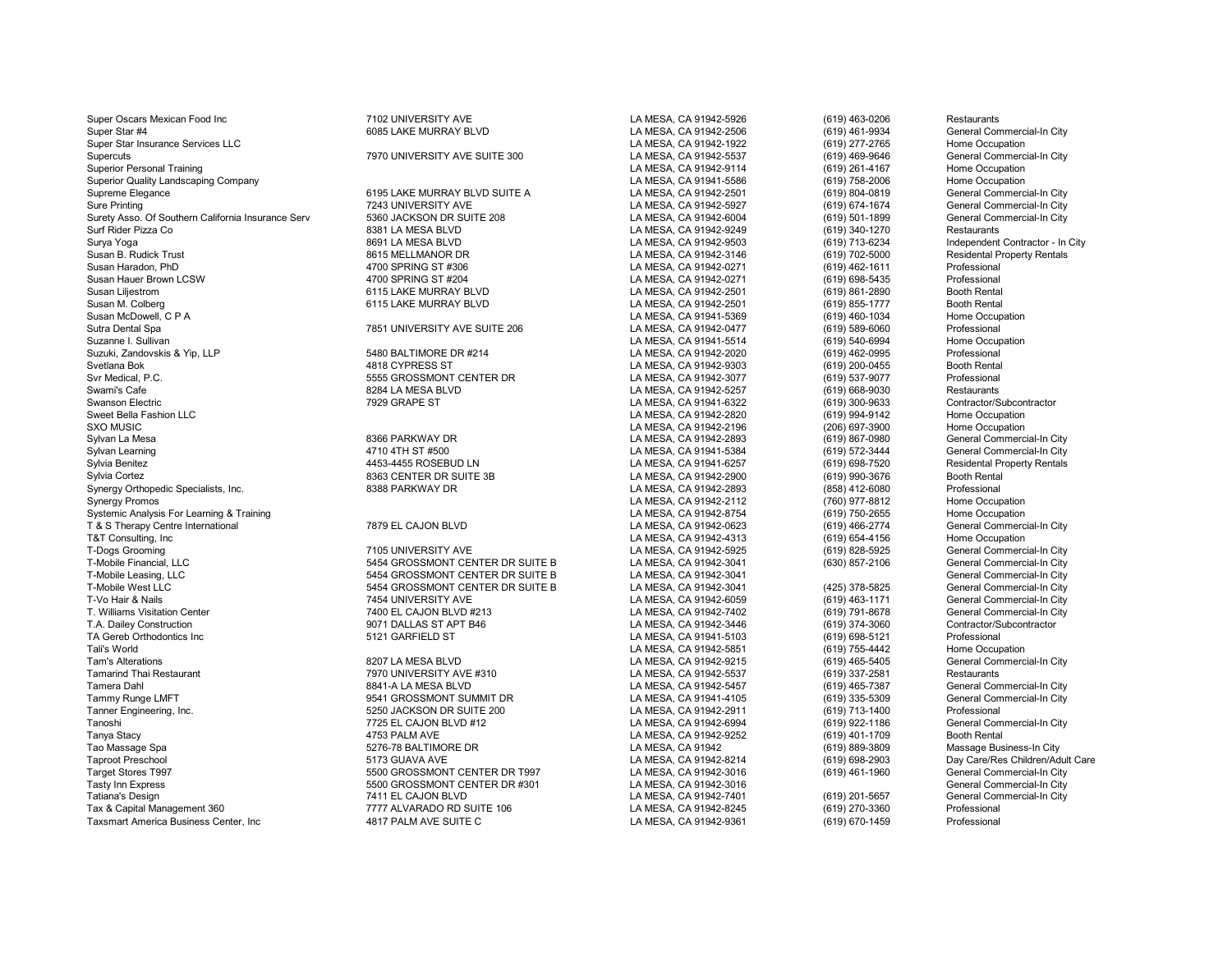Taylor La Force LA MESA, CA 91941-5509 (209) 715-2810 Home Occupation Taylor Michael Holt 9578 MURRAY DR LA MESA, CA 91942-3924 (979) 229-7492 Massage Business-In City TC Management 5016 THORNE DR LA MESA, CA 91942-8185 (619) 447-0200 Residental Property Rentals Tde Enterprises, Inc **6921 SEVERIN DR COMPANY CONSUMES** LA MESA, CA 91942-3806 (619) 567-1701 General Commercial-In City Teague Financial Insurance Services Inc and the 4710 4TH ST SUITE 300 LA MESA, CA 91941-5384 (619) 668-5200 Professional Professional Professional And Street Agency Inc and the 4700 SPRING ST 4TH FLOOR LA MESA, CA 91942-02 Teague Insurance Agency Inc (619) 464-6851 (619) 4700 SPRING ST 4TH FLOOR (619) 4700 SPRING ST 471 AMESA, CA 91942-0263 (619) 464-6851 (619) 464-6851 (619) 464-6851 (619) 464-6851 (619) 4700 SPRING ST 471 HELOOR (619) 4700 Team Physicians Of Northern California Medical G 6555 GROSSMONT CENTER DR LA MESA, CA 91942-3077 (865) 293-5588 Professional<br>Techit Services L L C Techit Services L L C<br>Techit Services L L C<br>Ted S. Merrill & Sons. Inc. Contractor/Subcontractor (Subcontractor) 7777 ALVARADO RD SUITE 408A Ted S. Merrill & Sons, Inc. 7777 ALVARADO RD SUITE 408A LA MESA, CA 91942-8248 Contractor/S<br>Teri Cantor 8363 CENTER DR SUITE 3B LA MESA. CA 91942-2900 Terri Thuy Bui 5580 AZTEC DR LA MESA, CA 91942-2132 (619) 606-3003 Booth Rental Tessa Almryde 8841 LA MESA BLVD LA MESA, CA 91942-5457 (619) 995-3373 Booth Rental Teyros Collection LA MESA, CA 91942-2325 (619) 462-0045 Home Occupation TGGUZZ LA MESA, CA 91941-7516 (619) 300-3724 Home Occupation Thai Sport Massage & Spa 6193 LAKE MURRAY BLVD SUITE A LA MESA, CA 91942-2570 (858) 631-6097 Massage Business-In City Thao Pham 5500 GROSSMONT CENTER DR LA MESA, CA 91943-8001 Booth Rental Tharsos Inc Contractor/Subcontractor 7839 UNIVERSITY AVE #210 LA MESA, CA 91942-0476 CONTENT Contractor/Subcontractor<br>The Arches Apartments Contractor Contractor 4940 COMANCHE DR LA MESA. CA 91942-8053 (619) 281-1506 Resid The Arches Apartments **Arches Apartments Apartments** 4940 COMANCHE DR LA MESA, CA 91942-8053 (619) 281-1506 Residental Property Rentals The Art Of Natural Healing Massage Therapy 7441 UNIVERSITY AVE LA MESA, CA 91942-0504 (619) 733-7803 Independent Contractor - In City 753-7803 Independent Contractor - In City 753-7803 Independent Contractor - In City 753-The Art Of Natural Healing Massage Therapy 9461 GROSSMONT SUMMIT DR SUITE A LA MESA, CA 91941-4165 (619) 733-7803 Independent Contractor - In City<br>The Aubrevrose Tea Room General Commercial-In City 8362 LA MESA BLVD LA MES The Aubreyrose Tea Room 8362 LA MESA BLVD LA MESA, CA 91942-9218 (619) 461-4832 General Commercial-In City The Barking Lot Commercial-In City 7991 LA MESA BLVD LA MESA, CA 91942-5565 (619) 697-2284 General Commercial-In City<br>The Beauty Boutique Commercial-In City 7881 UNIVERSITY AVE LA MESA. CA 91942-0427 (619) 892-2836 General The Beauty Boutique 7881 UNIVERSITY AVE LA MESA, CA 91942-0427 (619) 892-2836 General Commercial-In City The Beauty Trap 605 Ammercial-In City 8055 LA MESA BLVD #101 LA MESA, CA 91942-6434 (619) 245-3997 General Commercial-In City 7 LA MESA, CA 91942-6434 (619) 245-3997 General Commercial-In City 7 LA MESA, CA 91942-3205 (619 The Bluprint Agency LA MESA, CA 91942-3205 (619) 573-8776 Home Occupation The Bodhi Holistic Health Solutions (and the State of the State of State of the State of State of State of State of State of State of State of State of State of State of State of State of State of State of State of State o The Box Shop 8697 LA MESA BLVD SUITE C LA MESA, CA 91942-9565 (619) 463-9800 General Commercial-In City The Brady Companies 8104 COMMERCIAL ST LA MESA, CA 91942-2995 (619) 589-7575 General Commercial-In City The Bridges Of San Diego, Inc. 69 San Diego, Inc. Commercial-In City of the SAN Diego, 1991 1991 1991 1992-2020<br>The Center For Respectful Leadership City of the SAN Diego of the SAN Diego of the Commercial-In City of the C The Center For Respectful Leadership Latesting the Center For Respectful Leadership LA MESA, CA 91941-6418 (619) 461-6777 Home Occupation<br>The Clark Family Community Property Trust the Material Property Rentals And Alternat The Clark Family Community Property Trust The Comana Company, Inc. Change in the Company, Inc. Commercial-In City of the State of the State of the State of the State of the State of the Company, Inc. Commercial-In City of the State of the State of the Commercial-I The Consignment Shack 7835 EL CAJON BLVD LA MESA, CA 91942-0602 (619) 460-1822 General Commercial-In City The Consulting Garage LA MESA, CA 91941-5444 (619) 905-4545 Home Occupation (619) 905-4545 Home Occupation The Corner Store 8360 LA MESA BLVD LA MESA, CA 91942-9218 (619) 804-7772 General Commercial-In City The Cove La Mesa **7400 PARKWAY DR** 7400 PARKWAY DR LA MESA, CA 91942-1508 (619) 464-8554 Residental Property Rentals<br>The Cut Lounge 1993-5830 Booth Rental Property Rental Resident Property Rental Resident Property Rental P The Cut Lounge 1993-5830 The Cut Lounge 7309 UNIVERSITY AVE SUITE F New York CA MESA, CA 91942-0525 (619) 493-5830 Booth Rental Post Rental Post Rental Post Rental Post Rental Post Rental Post Rental Post Rental Post Renta The District 619) 466-2200 Residental Property Rentals 8727 FLETCHER PKWY CHANGER AND LA MESA, CA 91942-3200 (619) 466-2200 Residental Property Rentals 7014 UNIVERSITY AVE LA MESA CA 91942-5924 (619) 212-0239 General Comme The Drip Station SD Ceneral Commercial-In City<br>The Element Dance Center Center Same Commercial-In City<br>The Element Dance Center General Commercial-In City<br>City Station Station Station Station Station Station Station Statio The Element Dance Center **5918 SEVERIN DR** 5919 SEVERIN DR COMPUTE SEVERIN DR LA MESA, CA 91942-3806 (619) 644-2911 General Commercial-In Ceneral Commercial-In City Co.<br>The Field Of Joy Co. Home Occupation Correial-In City The Field Of Joy Co. LA MESA, CA 91942-1616 (619) 368-0014 Home Occupation The Finer Points-Events LA MESA, CA 91942-5815 (619) 890-7777 Home Occupation The Finish Line (2549) 5500 SEXTER DR LA MESA, CA 91943-8001 (619) 465-1121 General Commercial-In City (519) 465-1121 General Commercial-In City<br>The Flea Circus Baq Company Secupation (619) 667-5279 Home Occupation The Flea Circus Bag Company LA MESA, CA 91942-2108 (619) 667-5279 Home Occupation The Floral Craft 8201 LA MESA BLVD LA MESA, CA 91942-9215 (619) 995-9786 General Commercial-In City The Grandmothers Club Club Compation and the State of State of the State of the Compation of the State of the State of the State of the State of the Grandmothers Club Compation and the State of the State of the State of th The Grove 8155 CENTER ST LA MESA, CA 91942-2949 (619) 420-4420 General Commercial-In City The Habit Burger Grill School and the Suite of the State of the State of the Habit Burger Grill 8216 PARKWAY DR<br>The Hair Affair LLC Christian School Burger (1995) 14 State of the Mars of the State of the State of the State The Hair Affair LLC 6195 LAKE MURRAY BLVD SUITE A LA MESA, CA 91942-2501 (619) 554-0356 General Commercial-In City<br>The Hair Agency Cheneral Commercial-In City 8127 LA MESA BLVD #105 LA MESA, CA 91942-6490 (800) 581-7267 Ge The Hair Agency 8127 LA MESA BLVD #105 LA MESA, CA 91942-6490 (800) 581-7267 General Commercial-In City The Helm Management Co. 4668 NEBO DR LA MESA, CA 91941-5200 (619) 589-6222 x135 General Commercial-In City The Hillman Group Inc 8820 GROSSMONT BLVD LA MESA, CA 91942-9027 (303) 568-9570 x117 General Commercial-In City The Hillman Group, Inc. 5500 GROSSMONT CENTER DR LA MESA, CA 91943-8001 (303) 568-9570 x117 Vending Machines-In City<br>The Honev Pot 8127 LA MESA BLVD #113 LA M The Honey Pot 8127 LA MESA BLVD #113 LA MESA, CA 91942-6490 (619) 328-7770 General Commercial-In City The Junk Medics LA MESA, CA 91942-4002 (619) 876-3198 Home Occupation The Kevane Company, Inc. 8450 UNIVERSITY AVE LA MESA, CA 91942-5337 (619) 697-2029 Residental Property Rentals

9539 GROSSMONT SUMMIT DR

LA MESA, CA 91942-2900 LA MESA, CA 91942-2196 (619) 317-4867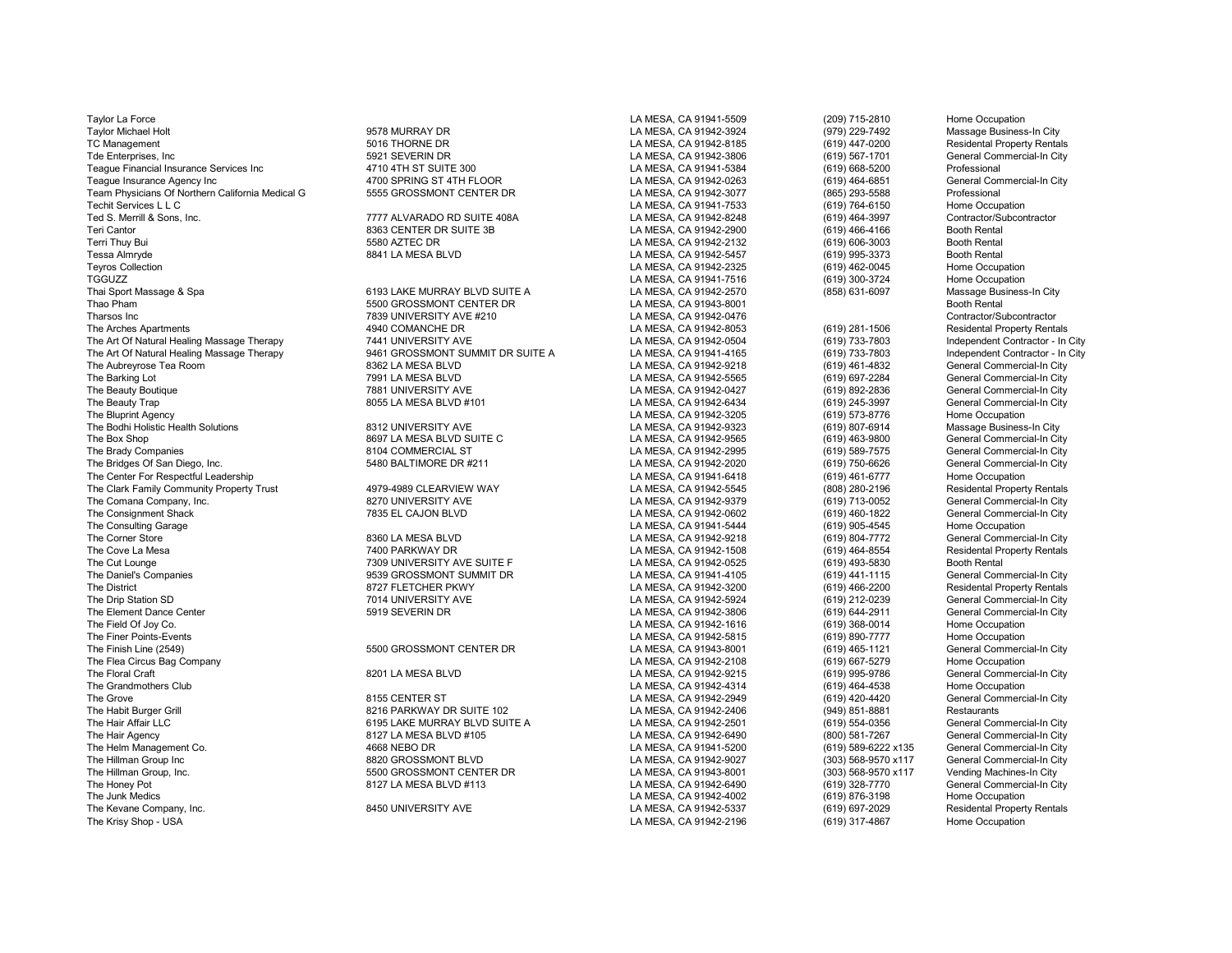The Land Design Collaborative **LA MESA, CA 91942-9519** (619) 697-6200 Home Occupation The Upper Hand Spa Salon LLC 19461 GROSSMONT SUMMIT DR SUITE D<br>The Urban Flair Thomas Creative LA MESA, CA 91941-7509 (619) 462-5168 Home Occupation Thomas Jon Rykowski 5750 HUNECK DR LA MESA, CA 91942-3916 (619) 997-7055 2nd hand dealer Thomas M. Eklund 4831 PARKS AVE LA MESA, CA 91942-8694 (619) 444-9212 Residental Property Rentals Thomas Perkowsk LA MESA, CA 91942-4027 (160) 321-8550 Home Occupation Thomas W. Finrow - Attorney At Law 9131 FLETCHER PKWY SUITE 125 LA MESA, CA 91942-3426 (619) 469-4181 Professional

The Law Offices Of Dorian Lopez, APC 8200 ALLISON AVE LA MESA, CA 91942-9305 (661) 889-8000 Professional The Lipo Lounge 1940 (760) 706-5476 (9400 GROSSMONT SUMMIT DR #205 LA MESA, CA 91941 (760) 706-5476 (760) 706-5476<br>The Little Warehouse 1944-0766 Professional State of the State of the State of the State of the Little Ware The Lowells Apartments 4345 LOWELL ST LA MESA, CA 91941-6043 (619) 465-5861 Residental Property Rentals The Lunch Box Cafe 8751 LA MESA BLVD LA MESA, CA 91942-5404 (619) 944-4879 General Commercial-In City The Math Doctor 9340 FUERTE DR SUITE 303 A LA MESA, CA 91941-4164 (619) 469-6500 General Commercial-<br>1930 Ann Doctor 200 Cammercial-In Cammercial-In Cammercial-In Cammercial-In Cammercial-In City (619) 464-1500 The Mc Millan Law Firm A P C **CONFERENT A CONFERENT A CONFERENT CONFERENT CONFERENT A** CA 91941-5230 (619) 464-1500<br>The Oblong Box Shop **Conferent Commercial-In City** 5811 AMAYA DR #100 **CONFERENT A MESA, CA 91942-4156** (6 The Oblong Box Shop 5811 AMAYA DR #100 LA MESA, CA 91942-4156 (619) 203-5451 General Commercial-In City General Commercial-In City The Old Timber And Rust Company 6593 MARYLAND AVE LA MESA, CA 91942-1520 (619) 461-2533 General Commercial-In City The One Doc Support LA MESA, CA 91942-1514 (858) 717-9868 Home Occupation The One-Consulting LA MESA, CA 91942-1514 (619) 813-3888 Home Occupation The Palms Of La Mesa Apts LLC **1986 and the Control 1996. The Palms Of La MESA, CA 91941** (480) 912-7364 Residental Property Rentals<br>The Parkwav (858) 410-0041 x4 Residental Property Rentals 7546 PARKWAY DR The Parkway 7546 PARKWAY DR LA MESA, CA 91942-1744 (858) 410-0041 x4 Residental Property Rentals The Permit Pro Consultant Consultant Commercial-In City and the State State State State State State State State State State State State State State State State State State State State State State State State State State St The Phoenix Down Salon Salon 8372 UNIVERSITY AVE A LA MESA, CA 91942-9343 (619) 460-0179 General Commercial-In City<br>The Playground General Commercial-In City 5500 GROSSMONT CENTER DR #125 LA MESA, CA 91942-3016 (619) 724-6 The Playground 5500 GROSSMONT CENTER DR #125 LA MESA, CA 91942-3016 (619) 724-6350 General Commercial-In City The Quarry Apartments 4330-4350 PALM AVE LA MESA, CA 91941 (619) 303-1897 Residental Property Rentals The Regal 8344 LA MESA BLVD LA MESA, CA 91942-9218 (619) 993-7089 General Commercial-In City The Ridge On Jackson School School School School School School School DR LA MESA, CA 91942-2350 (619) 462-3447 Residental Property Rentals<br>The Serpent Smiths Home Occupation (1999) The Serpent School School School School S The Serpent Smiths LA MESA, CA 91942-2323 (619) 920-5604 Home Occupation The Sherwin-Williams Company **8784 CROSSMONT BLVD** LA MESA, CA 91942-9025 (619) 463-1785 General Commercial-In City<br>The Solar Inspector Home Occupation (619) 303-6304 Home Occupation The Solar Inspector LA MESA, CA 91942-4312 (619) 303-6304 Home Occupation The Tan Spot Dba Itan Solariums **8215 LA MESA BLVD** COMBERT COMBERT LA MESA, CA 91942-9215 (619) 644-5714 Tanning Booth<br>The Tax Gal (619) 713-6520 General Comm The Tax Gal 7400 EL CAJON BLVD #208 LA MESA, CA 91942-7418 (619) 713-6520 General Commercial-In City The Toy Addicts 8703 LA MESA BLVD LA MESA, CA 91942-5404 (619) 632-3038 General Commercial-In City The Train Station Studio LA MESA, CA 91942-1589 (619) 828-3134 Home Occupation The Traveling Mutts LA MESA, CA 91941-6518 (619) 519-9092 Home Occupation The Trimble Family Trust the School of the Matter of the MESA, CA 91941-6285 (619) 466-8815 Residental Property Rentals<br>The Uniform Store Store and The Commercial-In City of the Store of the School of the Uniform Store (61 The Uniform Store 619) 466-5437 (619) Chemeral Commercial-In City Commercial-In City Commercial-In City Commercial-In City Commercial-In City Commercial-In City Chemeral Commercial-In City Commercial-In City Chemeral Comme The Urban Flair (678) 222-8026 Home Occupation<br>The Vegan Lion (678) 222-8026 Home Occupation<br>The Vegan Lion (760) 417-5466 Dutdoor Market The Vegan Lion 5500 GROSSMONT CENTER DR LA MESA, CA 91943-8001 (760) 417-5466 Outdoor Market The Vitamin Shoppe 5500 GROSSMONT CENTER DR LA MESA, CA 91943-8001 (201) 868-5959 General Commercial-In City The Waterhaus LA MESA, CA 91942-2081 (805) 698-2988 Home Occupation The Well: Community For Women 5500 GROSSMONT CENTER DR #195 LA MESA, CA 91943-8000 (619) 432-1924 General Commercial-In City The Westphal Company 9320 FUERTE DR SUITE 105 LA MESA, CA 91941-4163 (619) 464-3161 General Commercial-In City Theater For Young Professionals 7960 UNIVERSITY AVE #240 LA MESA, CA 91942-5575 (646) 241-4008 General Commercial-In City Theodore E Friedman, Lcsw State the State PARK WAY SUITE 100-1 LA MESA, CA 91942-1664 (619) 881-0088 General Commercial-In City City (519) 881-0088 General Commercial-In City (519) 881-0088 General Commercial-In City (519) Therapeutic Counseling and the theory of the 4730 PALM AVE #206B LA MESA, CA 91941-5266 (619) 436-7343 General Commercial-In City<br>4679 DATE AVE The Same Ave LA MESA, CA 91941-5246 (619) 246-8814 Massage Business-In City (6 Therapie Day Spa 1689 Massage Business-In City 1999 ACTS AVE LA MESA, CA 91941-5246 (619) 246-8814 Massage Business-In City 1619) 246-8814 Massage Business-In City 1619 ACTS AVE LA MESA, CA 91942-2926 (619) 807-3668 Genera There's Hope Dog Training 8150 COMMERCIAL ST LA MESA, CA 91942-2926 (619) 807-3668 General Commercial-In City Theresa Comito 5480 BALTIMORE DR #201 LA MESA, CA 91942-2020 (619) 259-4983 General Commercial-In City Theresa Scheuneman 4695 PALM AVE LA MESA, CA 91941-5531 (619) 464-3166 Booth Rental Theresa Schilter **1986 Controlled to the SCONT CENTER DR** SUITE 285 LA MESA, CA 91943-8000 (619) 322-7522 Booth Rental<br>Theresa Simmons Controlled Booth Rental 7811 LA MESA BLVD SUITE A LA MESA, CA 91942-6705 (619) 698-6468 Theres 2012 Tammons 7811 LA MESA BLVD SUITE A LA MESA, CA 91942-6705 (619) 698-6468<br>LA MESA. CA 91941-7509 (619) 462-5168

Thor Designs 4681 MAPLE AVE LA MESA, CA 91942-4909 (619) 792-8599 General Commercial-In City Thoughtful Creations 8270 LA MESA BLVD #101 LA MESA, CA 91942-5216 (619) 439-6148 General Commercial-In City Thrive Salon Dba Honey & Hive Salon 831 Commercial Commercial Daming Bass Cames Care and Commercial Commercial<br>Thuc Bui 619) 465-9323 Booth Rental 8500 GROSSMONT CENTER DR SUITE 285 LA MESA, CA 91942-6001 (619) 465-9323 Bo Thuc Bui 5500 GROSSMONT CENTER DR SUITE 285 LA MESA, CA 91942-6001 (619) 465-9323 Booth Rental Thy Will Tots 7097 UNIVERSITY AVE LA MESA, CA 91942-5954 (929) 240-0940 General Commercial-In City<br>Tierra Del Rev Apts 6985 WAITE DR Tierra Del Rey Apts 6985 WAITE DR LA MESA, CA 91941-7450 (619) 955-7776 Residental Property Rentals

General Commercial-In City Day Care/Res Children/Adult Care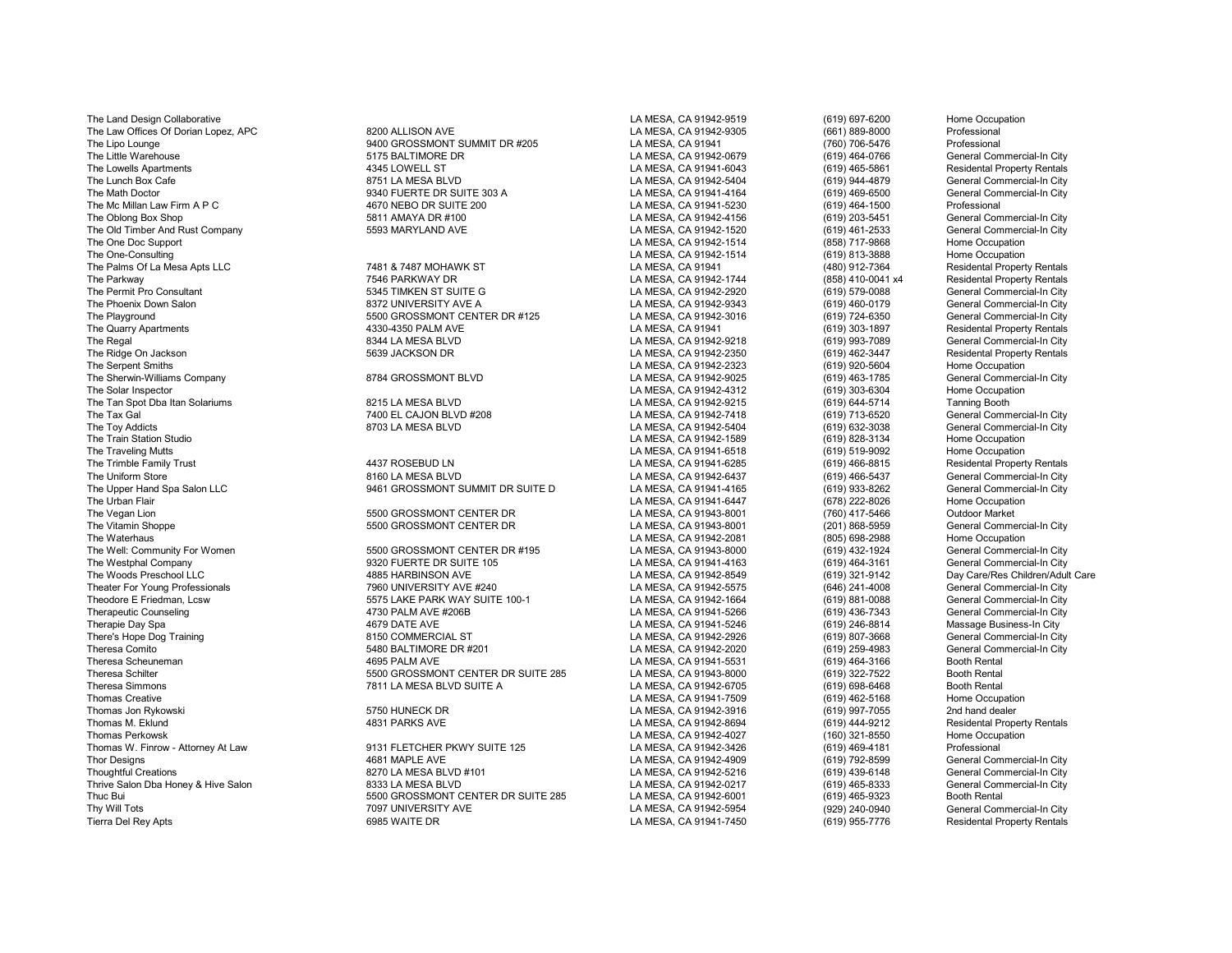Tim Gurtch, M.D. **8875 LA MESA BLVD SUITE C** LA MESA, CA 91942-5434 (619) 668-8100 Professional Professional Tweet Management Services Commercial-In City 5480 BALTIMORE DR SUITE 207 LA MESA, CA 91942-2003 (619) 867-4855 General Commercial-In City 7 (619) 867-4855 General Commercial-In City 7 (619) 867-4855 (59) 867-4855 (59) 964-Udg Projects - United Design Group **8334 CASE ST** 8334 CASE ST Example 2014 CAMESA, CA 91942-2919 (619) 490-6173 General Commercial-In City<br>Chlenkamp Trust Apts Residental Property Rentals 4920 - 4926 COMANCHE DR LA MESA,

Tim Wayne's Delivery Service **LA MESA, CA 91942-8258** (619) 315-1352 Home Occupation<br>LA MESA, CA 91942-5257 (619) 460-8004 General Commercial-In City (619) 315-1352 (699-942-5257 (619) 460-8004 General Commercial-In City Time & Treasures 8282 LA MESA BLVD LA MESA, CA 91942-5257 (619) 460-8004 General Commercial-In City Timeless Body And Brows **6195 LAKE MURRAY BLVD SUITE B** LA MESA, CA 91942-2501 (619) 549-3564 Booth Rental Timothy L. Caruthers Chiropractic Corp 619 5360 JACKSON DR SUITE 116 LA MESA, CA 91942-6003 (619) 464-2225 Professional<br>Tita's Taco Shop (619) 408-2218 Restaurants 7941 UNIVERSITY AVE LA MESA, CA 91942-5518 (619) 408-2218 Tita's Taco Shop 764 (619) 408-2218 Restaurants (619) 7941 UNIVERSITY AVE Restaurants (619) 408-2218 Restaurants<br>Titan Appraisal Services Home Occupation (619) 825-8855 Home Occupation Titan Appraisal Services LA MESA, CA 91941-7407 (619) 825-8855 Home Occupation Tl Pools (800) 566-1469 Home Occupation<br>Tla Productions Sycs (760) Home Occupation<br>Tla Productions Sycs Home Occupation Tla Productions Svcs LA MESA, CA 91942-5900 (760) 855-4950 Home Occupation TLC Cornerstone, Inc Tammy Carter 4700 SPRING ST #204 LA MESA, CA 91942-0271 (619) 396-0367 General Commercial-In City TLC Helping Hands LA MESA, CA 91941-5372 (619) 889-1706 Home Occupation TMJ & Sleep Therapy Centre of SD **7879 EL CAJON BLVD** CAJON BLVD LA MESA, CA 91942-0623 (619) 466-2774 Professional<br>To Tran (858) 531-0383 Booth Rental To Tran 5611 LAKE MURRAY BLVD SUITE 101 LA MESA, CA 91942-1976 (858) 531-0383 Booth Rental Toast LA MESA, CA 91942-8921 (858) 837-2397 Home Occupation Toci Properties Ltd 4817 PALM AVE SUITE F LA MESA, CA 91942-9340 (619) 697-1244 General Commercial-In City Together Hospice Care, LLC 7771 UNIVERSITY AVE LA MESA, CA 91942-4950 (619) 597-1388 General Commercial-In City Tom W Lewis & Claudia P Lewis LA MESA, CA 91942-3226 (619) 520-1008 Home Occupation Toni Burrell Hair Studio LLC 5208 JACKSON DR #116A LA MESA, CA 91942-7901 (619) 928-7201 Booth Rental Tony Lawrence Care - Tlc Pools LA MESA, CA 91942-3723 (619) 249-8669 Home Occupation Top Art Canvas (858) 752-1853 Home Occupation (858) 752-1853 Home Occupation (858) 752-1853 Home Occupation (858) 752-1853 Home Occupation (858) 752-1853 Home Occupation (793) 7293 UNIVERSITY AVE LA MESA, CA 91942-5927 (61 Top Gear Guitar Pro Shop 7293 UNIVERSITY AVE LA MESA, CA 91942-5927 (619) 464-4969 General Commercial-In City Top Shelf Cleaning (619) 642-9160 Home Occupation (619) 642-9160 Home Occupation<br>Total Thermal Imaging. Inc and the Commercial-In City (619) 642-9160 (619) 642-9160 Home Occupation (619) 642-9160 Home Occupation (619) 693-Total Thermal Imaging, Inc 8341 LA MESA BLVD LA MESA, CA 91942-0217 (619) 303-5884 General Commercial-In City Touch Of Harmony Charmony Charmony 19578 MURRAY DR 1978 MURRAY DR LA MESA, CA 91942-3924 (619) 847-5835 General Commercial-In City<br>Touchtel Wireless Charmony 19500 GROSSMONT CENTER DR SUITE B LA MESA, CA 91942-3016 (619) 6 Touchtel Wireless General Commercial-In City 5500 GROSSMONT CENTER DR SUITE B LA MESA, CA 91942-3016 (619) 648-7542 General Commercial-In City 619) 648-7542 General Commercial-In City 619) 648-7542 (General Commercial-In C Tour Resource Consultants, LA MESA, CA 91942-0361 (619) 567-6830 General Commercial-In City<br>1991 Tour Residental Property Rentals (619) 561-1661 (619) 561-1661 (819) 561-1661 (819) 561-1661 (819) 361-1 Town & Ranch Property Management 3715 JILL LN LA MESA, CA 91941-7501 (619) 561-1661 Residental Property Rentals Track Adder LA MESA, CA 91941-6311 (619) 654-1110 Home Occupation Trader Joe's #24 5405 SEROSSMONT CENTER DR LA MESA, CA 91942-3008 (619) 466-0105 General Commercial-In City (59) 1966-0105 (591) 466-0105 (Greenal Commercial-In City 1998) 466-0105 (519) 466-0105 (519) 466-0105 (519) 713-6 Tranquil Earth Yoga, LLC 8691 LA MESA BLVD LA MESA, CA 91942-9503 (619) 713-6234 General Commercial-In City Trattoria Tiramisu 8273 LA MESA BLVD LA MESA, CA 91942-5248 (619) 698-0096 Restaurants Traut Construction LA MESA, CA 91942-2832 (619) 977-2393 Home Occupation LA MESA, CA 91941-7849 (619) 825-6237 Home Occupation<br>The MESA, CA 91943-8000 (619) 439-7665 General Commercial-In City Treasures From The Heart/Java Junction 5500 GROSSMONT CENTER DR #333 LA MESA, CA 91943-8000 (619) 439-7665 General Commercial-In City Trek Retail Corporation (Trek Bicycle La Mesa) 8495 FLETCHER PKWY LA MESA, CA 91942-3005 (920) 478-2191 General Commercial-In City<br>Triaxial Design And Analysis, Inc and the same of the Sulte K of the Sulte K (1994-9392 (61 Triaxial Design And Analysis, Inc and the Suite of the Suite of State of the Suite of the Suite of the Suite of the Suite of the Suite of the Suite of the Suite of the Suite of the Suite of the Suite of the Suite of the Su Trilogy Health 5290 BALTIMORE DR LA MESA, CA 91942-2080 (619) 567-6914 General Commercial-In City Trinity Family Dental 5308 LAKE MURRAY BLVD SUITE E LA MESA, CA 91942-1334 (619) 469-4144 Professional Trio North Townhomes 7604 EL CAJON BLVD LA MESA, CA 91942-0430 (619) 784-1188 Residental Property Rentals Trio Townhomes North And South 1995-5400 FL CAJON BLAD AND RELOUT MANUS AND RESA, CA 91942-7644 (619) 825-5400<br>Trio West Townhomes (619) 825-5400 RENTAL PROPERTY RENTAL PROPERTY RENTAL PROPERTY RENTAL PROPERTY RENTAL PROP Trio West Townhomes The Trio West Townhomes The Same Capital Property Rentals (619) 825-5400 Residental Property Rentals<br>Triole Gems (619) 825-5400 Residental Property Rentals (4895 PALM AVE LA MESA, CA 91941-5531 (480) 39 Triple Gems 4695 PALM AVE LA MESA, CA 91941-5531 (480) 390-2763 Independent Contractor - In City Trisha Quillen 8127 LA MESA BLVD LA MESA, CA 91942-6490 (619) 672-5252 Booth Rental Trolley Palm Apartments 4302 PALM AVE LA MESA, CA 91941-6532 (619) 466-2926 Residental Property Rentals Trolley Stop Deli 8150 LA MESA BLVD LA MESA, CA 91942-6437 (619) 697-3354 Restaurants Trouble Free Group LLC Dba 7317 EL CAJON BLVD LA MESA, CA 91942-7439 (619) 713-2560 General Commercial-In City True Function Lab Inc. Connercial-In City (619) 466-1872 General Commercial-In City (619) 466-1872 General Commercial-In City (619) 466-1872 General Commercial-In City (619) 466-1872 General Commercial-In City (619) 644-19 Trust Auto Repair & Body Works 7633 EL CAJON BLVD SUITE 110 LA MESA, CA 91942-6967 (619) 644-1977 General Com<br>Trusted Tax Services LLC 7777 ALVARADO RD #202 LA ME Trusted Tax Services LLC 7777 ALVARADO RD #202 LA MESA, CA 91942-8216 (619) 514-4262 Professional Tsuki Sushi Bar & Grill 6062 LAKE MURRAY BLVD #201 LA MESA, CA 91942-2503 (858) 371-8156 Restaurants Tucker Construction 4530 GLEN ST LA MESA, CA 91941-5434 (707) 477-4326 Contractor/Subcontractor Tune Craft Of La Mesa 8802 LA MESA BLVD LA MESA, CA 91942-5407 (619) 621-9093 General Commercial-In City Turpin & Rattan Engineering, Inc. 4719 PALM AVE LA MESA, CA 91941-5221 (619) 466-6224 Professional Tutti Frutti Frozen Yogurt 5500 GROSSMONT CENTER DR SUITE 185 LA MESA, CA 91942-3080 (619) 825-3083 Restaurants

4920 - 4926 COMANCHE DR LA MESA, CA 91942

Twice Treasured Thrift Store 8363 CENTER DR SUITE 6C LA MESA, CA 91942-2946 (619) 464-4544 General Commercial-In City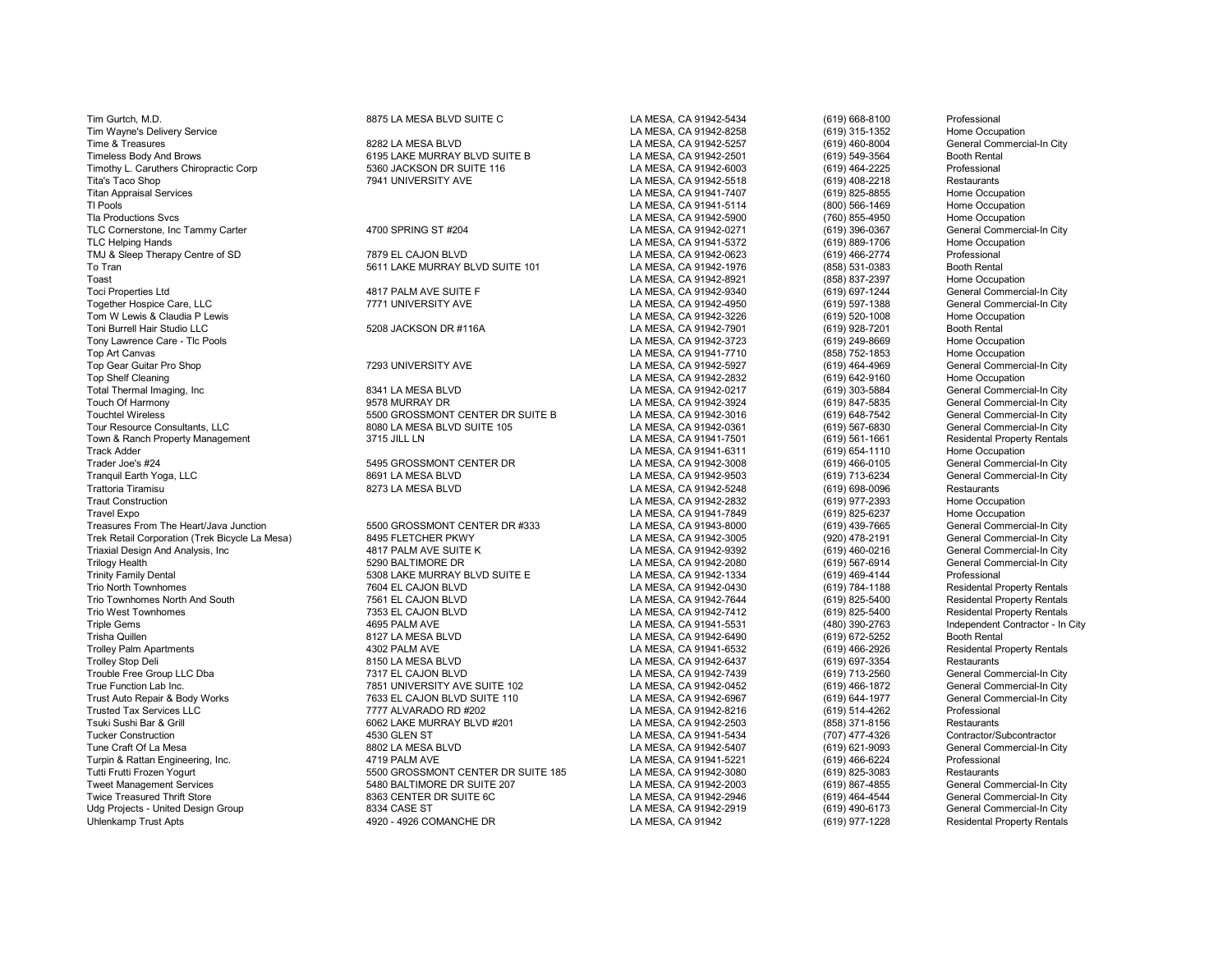Ukato Marketing Commercial-In City 7317 EL CAJON BLVD #169 LA MESA, CA 91942-7434 (619) 335-2278 General Commercial-In City 7317 EL CAJON BLVD #169 LA MESA, CA 91942-7434 (619) 335-2278 General Commercial-In City 736-1463 Uncle Keith's Gourmet Foods 619) 736-1463<br>Uneeke2 Courmet Foods 619) 736-1463 COM THE GOT A MESA, CA 91941-5280 (619) 602-6602 Unified Providence Companies, Inc and the City of The Matter of Allvarando RD SUITE 202 LA MESA, CA 91942-8974 (888) 292-0163 General Commercial-In City (888) 292-0163 General Commercial-In City (619) 667-3210 General Comm Union Bank 4771 SPRING ST LA MESA, CA 91942-5284 (619) 667-3210 General Commercial-In City United Property Management **1700 SPRING ST** And SPRING ST EXA MESA, CA 91942-0263 (619) 417-2275 General Commercial-In City City<br>United States Tang Soo Do. Inc. City And And And And And And And And And States Tang Southed United States Tang Soo Do, Inc. 4975 MEMORIAL DR LA MESA, CA 91942-9385 (619) 417-1980 General Commercial-In City Unity Beauty Production 7841 EL CAJON BLVD #101 LA MESA, CA 91942-6722 (858) 610-5988 General Commercial-In City Universal Medsupports, LLC 8348 CENTER DR SUITE C LA MESA, CA 91942-2917 (877) 350-8876 General Commercial-In City University Pet Hospital 7134 UNIVERSITY AVE LA MESA, CA 91942-5926 (619) 463-9861 Professional University Wine & Spirits **1986 Commercial-In City** 7232 UNIVERSITY AVE **NET ALLY AND ACCONNUMES AND UNIVERSITY AVE**<br>
Unplugged Village, LLC **COMMES AND ACCONNUMES AND ACCONNUMES AND ACCONNUMES AND ACCONNUMENT AND UNIVERSI** Unplugged Village, LLC LA MESA, CA 91941-4125 (619) 248-6532 Home Occupation Untamed Salon 7412 UNIVERSITY AVE LA MESA, CA 91942-0505 (619) 917-4402 General Commercial-In City<br>Un And Down Garage Doors. Inc. 6. The Commercial-In Commercial ST Contractor Contractor/Subcontractor Up And Down Garage Doors, Inc. 8186-A COMMERICAL ST LA MESA, CA 91942 (619) 464-0116 Contractor/Subcontractor Upperline Healthcare California, PC 5565 GROSSMONT CENTER DR BLDG 3 #510 LA MESA, CA 91942-3024 (615) 631-9975 Professional Uprooted Lm LLC Dba Urbn Leaf 7339 EL CAJON BLVD SUITE C LA MESA, CA 91942-7435 (619) 431-2852 General Commercial-In City Upstart Day Care 5506 LAKE MURRAY BLVD LA MESA, CA 91942-4214 (619) 368-4854 General Commercial-In City Urban Seed & Flower November 2012 - See Barrette Barrette Barrette Barrette Barrette Barrette Barrette Barrett<br>Urbn Leaf (619) 431-2852 General Commercial-In City (19) 431-2852 General Commercial-In City Urbn Leaf 8939 LA MESA BLVD #1 LA MESA, CA 91942-9057 (619) 431-2852 General Commercial-In City Ursula Ridens, Rd, Inc. 6530 WELLESLEY ST SUITE 100 LA MESA, CA 91942-4401 (619) 993-7895 General Commercial-In City<br>Us Access Consultants. Inc can be the state of the CAJON BLVD #257 (and the state of the SA, CA 91942-743 Us Access Consultants, Inc 7317 EL CAJON BLVD #257 LA MESA, CA 91942-7434 (619) 933-4755 General Commercial-In City US Eagle Moving 7883 LA MESA BLVD LA MESA, CA 91942-0684 (619) 335-6393 General Commercial-In City<br>V I P Cleaners 5650 LAKE MURRAY BLVD LA MESA. CA 919 V I P Cleaners 5650 LAKE MURRAY BLVD LA MESA, CA 91942-1929 (619) 460-7522 General Commercial-In City Valentina Mavashev 6115 LAKE MURRAY BLVD LA MESA, CA 91942-2501 (619) 461-2211 Booth Rental<br>Valkvrie Brows 8888 LA MESA BLVD LA MESA. CA 91942-5437 Valkyrie Brows 8888 LA MESA BLVD LA MESA, CA 91942-5437 (619) 991-0682 Booth Rental Vallarta Express Mexican Eatery Company of the State of the State of the State of the State of the State of the State of the State of the State of the State of the State of the State of the State of the State of the State Valley View Home Loans (619) 283-0588 Valley View Home Loans (619) 283-0588 Valley View Home Loans (619) 283-0588<br>Value Added Promotions (619) 401-4036 Commercial Commercial Commercial Commercial Commercial Commercial Comm Valvoline Instant Oil Change Gn0126 **7981 EL CAJON BLVD** LA MESA, CA 91942-0604 (617) 243-0404<br>Van Barber Shop (619) 469-1384 (619) 469-1384 Van Barber Shop Carry Commercial-In City 6175 LAKE MURRAY BLVD LA MESA, CA 91942-2501 (619) 469-1384 General Commercial-In City (619) 469-1384 General Commercial-In City<br>Van Deutch Appliance Repair Home Occupation Van Deutch Appliance Repair Nome Occupation<br>Van Nauven Artistry, LLC Channel Commercial-In City (619) 947-9721 Home Occupation City (619) 947-9721 Home Occupation Van Nguyen Artistry, LLC 5680 LAKE MURRAY BLVD SUITE D LA MESA, CA 91942-2737 (619) 315-1714 General Com<br>Van Tuvet Hua 7400 EL CAJON BLVD #106 LA MESA. CA 9 Van Tuyet Hua 7400 EL CAJON BLVD #106 LA MESA, CA 91942-7418 (858) 348-7744 Booth Rental Vanderblumen Publications LA MESA, CA 91942-4239 (619) 465-3400 Home Occupation Vape Functions 7400 EL CAJON BLVD #216 LA MESA, CA 91942-7418 (619) 467-7681 General Commercial-In City Vascular Associates Of San Diego **8860 CENTER DR SUITE 450** LA MESA, CA 91942-3068 (619) 460-6200 Professional VCA Grossmont Animal Hospital 8274 PARKWAY DR SUITE 106 LA MESA, CA 91942-2445 (619) 697-0082 Professional Vehicular Viands (1993) 17-7005 Home Occupation (1993) 18-MHz (1993) 17-7005 Home Occupation (1994) 2007-5382<br>Velocity Transport LLC Channercial-In City (1993) 1997-5382 (1998) 1997-5382 General Commercial-In City (1993) Venus & Mars Nails Lounge 5208 JACKSON DR LA MESA, CA 91942-7901 (306) 134-7878 General Commercial-In City Verdolin Medicolegal Consulting Inc 7051 ALVARADO RD #101 LA MESA, CA 91942-8901 (619) 625-1144 General Commercial-In City Veronica Goodwin Event Consulting North Consumer Consumer Consumer Consumer Consumer Consumer Consulting Consu<br>Veva G. Cockrell (619) 850-2236 Booth Rental (91) 850-2236 Booth Rental (91) 850-2236 Booth Rental Veyra Beauty 5115 JACKSON DR LA MESA, CA 91942-9021 (619) 729-6333 Booth Rental Vibe SD WaterSports Home Occupation (619) 653-6612 Home Occupation<br>Vic's Auto Repair Specialists. Inc and the City of the State of Band of the State of Camerica (619) 462-8697 ( Vic's Auto Repair Specialists, Inc 8120 CENTER ST LA MESA, CA 91942-2914 (619) 462-8697 General Commercial-In City Vicki's Nails 6195 LAKE MURRAY BLVD SUITE B LA MESA, CA 91942-2501 (619) 464-1833 General Commercial-In City Victor E Seikaly MD A Professional Corp 8860 CENTER DR SUITE 310 LA MESA, CA 91942-7001 (619) 460-4000 Professional Victor Mai 8259 EL PASO ST LA MESA, CA 91942-2702 (619) 586-7479 Booth Rental Victor Mosso C P A, Inc. 5480 BALTIMORE DR #212 LA MESA, CA 91942-2020 (619) 461-5586 Professional Victoria Cheyenne Stephens Cheyenne Stephens 5288 BALTIMORE DR LA MESA, CA 91942-2080 (619) 825-8461 Booth Rental<br>Vidaloop. Inc Cheyenne Stephens Commercial-In City 7373 UNIVERSITY AVE #207 LA MESA, CA 91942-0500 (619) 251

Uisce Bathe Healing **8691 LA MESA BLVD** BOST LA MESA DA LA MESA, CA 91942-9503 (619) 504-9494 Independent Contractor - In City<br>
Ukato Marketing School La MESA, CA 91942-7434 (619) 335-2278 General Commercial-In City 0 T840 EL CAJON BLVD #406 **LA MESA, CA 91942-0600** (619) 629-0488 General Commercial-In City<br>1700 SPRING ST Commercial-In City LA MESA, CA 91942-0263 (619) 417-2275 General Commercial-In City

Value Added Promotions 1217 EL CAJON BLVD LA MESA, CA 91942-7439 (619) 401-4036 General Commercial-In City<br>The LA MESA, CA 91942-0604 (617) 243-0404 General Commercial-In City

Victim Transaction Data L. Petix Inc. 2013 L. Petix Inc. 20142-8216 (619) 698-6500 Professional Professional C<br>1990 BB60 CENTER DR SUITE 310 CHA MESA, CA 91942-7001 (619) 460-4000 Professional 1918 CYPRESS ST LA MESA, CA 91942-9303<br>1928 BALTIMORE DR 7373 UNIVERSITY AVE #207 **LA MESA, CA 91942-0500** (619) 251-8628

Uneeke2 4674 NEBO DR LA MESA, CA 91941-5280 (619) 602-6602 General Commercial-In City Velocity Transport LA MESA, CA 91942-6063 (619) 307-5382 General Commercial-In City Commercial-In City LA MESA, CA 91942-7901 (619) 307-5382 General Commercial-In City Commercial-In City LA MESA, CA 91942-7901 (306) 134-78  $\begin{array}{l|l} \text{LA MESA, CA 91942-2054} & \text{(619) 466-9966} & \text{Residual Property Rential Property} \end{array}$ Verlasity Danis 2506 LA MESA, CA 91942-5306 LA MESA, CA 91942-5306 Ceremic California City<br>CA MESA, CA 91942-3742 Ceneral Case (858) 531-0347 Home Occupation Veva G. Cockrell 7712 UNIVERSITY AVE LA MESA, CA 91942-4902 (619) 850-2236 Booth Rental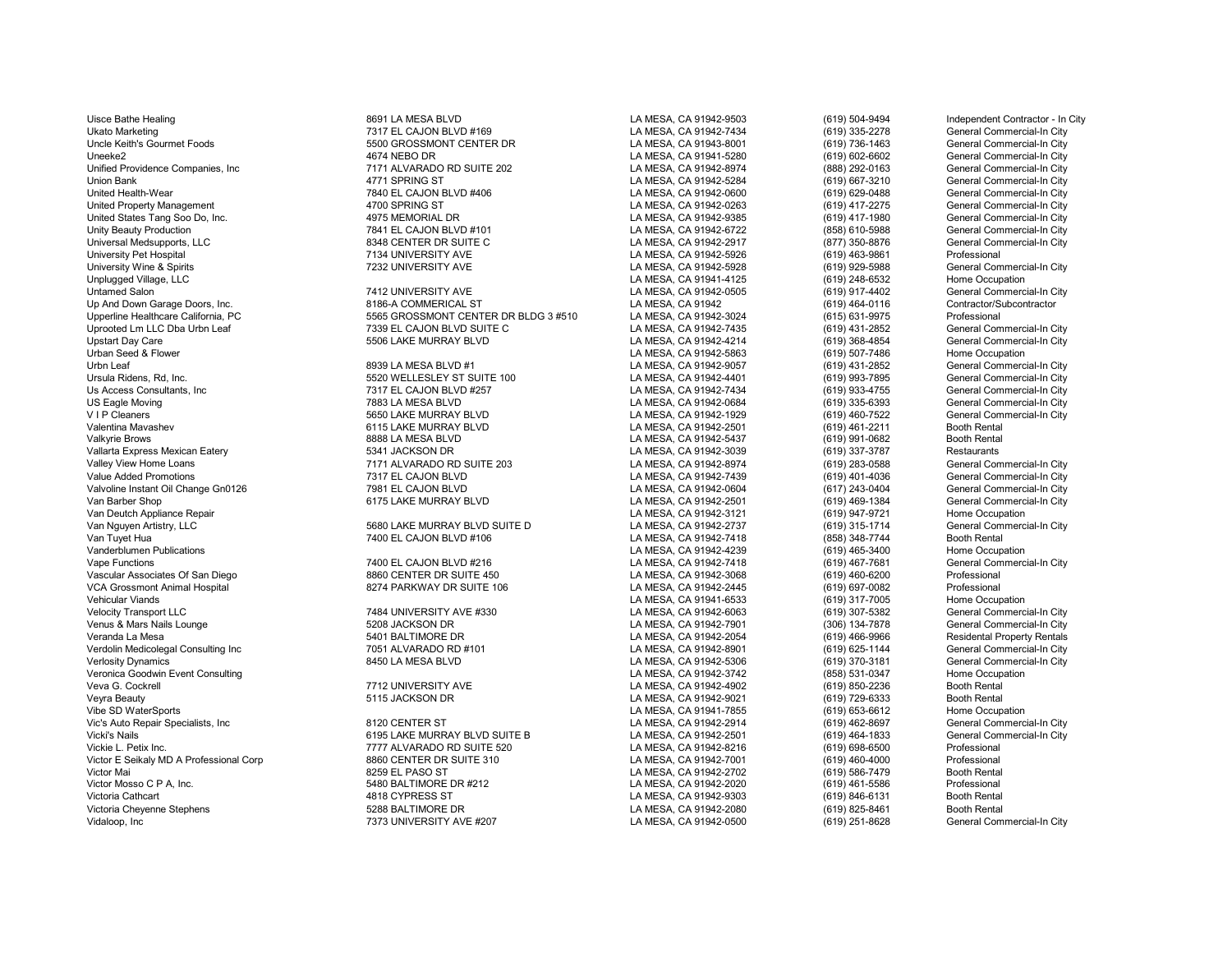Viet Nail Supply 7841 EL CAJON BLVD #101 LA MESA, CA 91942-6722 (858) 610-5988 General Commercial-In City Villa Brooke Apartments 4390 ROSEBUD LN LA MESA, CA 91941-6287 (619) 465-5851 Residental Property Rentals Villa Capri Apartments 4508 3RD ST LA MESA, CA 91941-5558 (619) 668-0944 Residental Property Rentals Villa Knolls Apts 5365 5465 MARENGO AVE LA MESA, CA 91942 (619) 698-7926 Residental Property Rentals Villa Morocco Apartments 5545 MORRO WAY LA MESA, CA 91942-2188 (619) 823-5527 Residental Property Rentals Villa Parks Apartments 4444 PARKS AVE LA MESA, CA 91941-6185 (619) 463-3882 Residental Property Rentals Villa's Mexican Food 5500 GROSSMONT CENTER DR SUITE 345 LA MESA, CA 91942-6000 (619) 337-3990 Restaurants Village Apartments 5500 MORRO WAY LA MESA, CA 91942-5109 (619) 279-4221 Residental Property Rentals Village Awards & Engraving 7767 UNIVERSITY AVE LA MESA, CA 91942-4950 (619) 463-2000 General Commercial-In City Village Pet Salon 8247 LA MESA BLVD LA MESA, CA 91942-9215 (619) 461-7200 General Commercial-In City Village Rose Pharmacy 7773 UNIVERSITY AVE LA MESA, CA 91942-4950 (619) 741-1344 General Commercial-In City Village Station Barber Shop 5943 SEVERIN DR LA MESA, CA 91942-3806 (619) 463-1188 General Commercial-In City Villager Apts 6004 LAKE MURRAY BLVD LA MESA, CA 91942-2505 (619) 463-9711 Residental Property Rentals Villainess Beauty 5288 BALTIMORE DR LA MESA, CA 91942-2080 (619) 799-3554 Booth Rental Vincent J. Guzzetta, M.D., A Professional Corp. 6860 CENTER DR SUITE 450 LA MESA, CA 91942-3068 (619) 460-6200 Professional Property Rentals<br>Vincetta Apartments Residental Property Rentals (8180 VINCETTA DR Vincetta Apartments 8180 VINCETTA DR LA MESA, CA 91942-2449 (619) 284-5682 Residental Property Rentals Vincetta Investors, LLC 8211 VINCETTA DR LA MESA, CA 91942-2443 (619) 220-6020 Residental Property Rentals Vine Ripe Market 8191 FLETCHER PKWY LA MESA, CA 91942-2934 (619) 462-7800 General Commercial-In City Vinuts LLC LA MESA, CA 91942-8215 (832) 339-7275 Home Occupation Violets R Blue 4710 PALM AVE LA MESA, CA 91941-5222 (541) 817-6584 General Commercial-In City Vision Solutions Optometry, Inc 8235 UNIVERSITY AVE LA MESA, CA 91942-9326 (619) 461-4913 Professional Visionary Dance Theatre 8677 LA MESA BLVD LA MESA, CA 91942-9503 (619) 758-8112 General Commercial-In City Visionary Productions, Inc and the Same of the Same of the Same of the Same of the Same of the Same of the Same of the Same of the Same of the Same of the Same of the Same of the Same of the Same of the Same of the Same of Vista La Mesa Apartments 3704-3734 HARRIS ST LA MESA, CA 91941 (619) 442-1665 Residental Property Rentals Vista Sands 7911 UNIVERSITY AVE LA MESA, CA 91942-5518 (562) 924-3858 Residental Property Rentals Vitasana Of San Diego LLC 7317 EL CAJON BLVD SUITE 204A LA MESA, CA 91942-7434 General Commercial-In City Voice Overs With Marcia J. Cruz LA MESA, CA 91941-5282 (760) 521-5671 Home Occupation Volcan Mountain Honey 6346 PRIMROSE DR LA MESA, CA 91942-4033 (619) 733-6085 Exempt Business Von's Companies Inc #2093 8011 UNIVERSITY AVE LA MESA, CA 91942-5520 (619) 464-1011 General Commercial-In City Voris & Kuhn, L L P 7777 ALVARADO RD #311 LA MESA, CA 91942-8216 (619) 461-6700 Professional w W R T (World Weddings & Romance Travel) and the compation of the compation of the compation of the MESA, CA 91941-6713 (619) 618-5080 Home Occupation (619) 618-5080 Home Occupation (619) 618-5080 Home Occupation (619) 69 W. Yarmy Tax Prep, Bookkeeping & Gen Acct Srv and the State of Bookkeeping & Gen Acct Srv and State of State Bookkeeping & Gen Acct Srv and State of State Bookkeeping & Gen Acct Srv and State of State of State of Democrati Wagner's School Of Music 8060 LA MESA BLVD LA MESA, CA 91942-0335 (619) 460-0992 General Commercial-In City Wagner's School Of Music, LLC **Commercial-In City** 8060 LA MESA BLVD LA MESA CA 91942-0335 (619) 460-0992 General Commercial-In City Waite Drive LLC 7130 WAITE DR 7130 WAITE DR LA MESA, CA 91941-7675 (858) 490-9125 Residental Property Rentals<br>Wal-Mart Store #5140 Superal Commercial-In City 5500 GROSSMONT CENTER DR Wal-Mart Store #5140 5500 SEOO GROSSMONT CENTER DR LA MESA, CA 91943-8001 (479) 277-0270 General Commercial-In City<br>Walid Khamis (619) 464-7970 Contractor/Subcontractor Walid Khamis 5638 LAKE MURRAY BLVD 209 LA MESA, CA 91942-1929 (619) 464-7970 Contractor/Subcontractor Walls Design Co. LA MESA, CA 91942-4018 (858) 761-2840 Home Occupation Walmart Market #5684 8810 GROSSMONT BLVD LA MESA, CA 91942-9027 (800) 530-9923 General Commercial-In City Wanda Jean Feldner 8675 LA MESA BLVD LA MESA, CA 91942-9503 (619) 977-1931 Booth Rental Wanderlust Import Trading Company LA MESA, CA 91941-7519 (619) 512-2720 Home Occupation Wang Ho Tae Kwon Do 8048 LA MESA BLVD LA MESA, CA 91942-0335 (619) 463-0125 General Commercial-In City Warehouse Systems Installations, LLC **1980 CONTRAY BLVD #94** LA MESA, CA 91942-2513 (619) 791-6400 Contractor/Subcontractor<br>Warm Hearth Fireside Shop Contractor/Subcontractor 80248 LA MESA BLVD LA MESA. CA 91942-5405 (619) Warm Hearth Fireside Shop 8748 LA MESA BLVD LA MESA, CA 91942-5405 (619) 465-0890 Contractor/Subcontractor Warren-Walker School 5150 WILSON ST LA MESA, CA 91942-9017 (619) 460-3663 General Commercial-In City Wash N Go Laundry 7454 UNIVERSITY AVE LA MESA, CA 91942-6059 (215) 850-9595 General Commercial-In City Waterford Terrace 5580 AZTEC DR LA MESA, CA 91942-2132 (619) 463-2111 Residental Property Rentals Watson Event And Design, LLC LA MESA, CA 91942-2801 (619) 303-5307 Home Occupation Waxing By Ashley 7520 EL CAJON BLVD #300 LA MESA, CA 91942-7803 (619) 890-6980 Booth Rental Webster Insurance Agency, Inc 8315 LA MESA BLVD LA MESA, CA 91942-0217 (619) 433-3801 General Commercial-In City Wed In Rustic 7841 EL CAJON BLVD #100<br>
Weevil Burger Restaurant The Commercial Commercial Commercial Commercial Commercial Commercial Commercial Comm<br>
Meevil Burger Restaurant Weevil Burger Restaurant November 2010 Restaurants and the State of the State of the State of the State of the State of the State of the State of the State of the State of the State of the State of the State of the State o

Vision Chiropractic 8080 LA MESA BLVD #213 LA MESA, CA 91942-0377 (619) 462-4202 Professional 8363 CENTER DR SUITE 3B CONTER ANESA, CA 91942-2900 (619) 466-4166 Booth Rental<br>LA MESA, CA 91941-5282 (760) 521-5671 Home Occupation % For Commercial-Duriculum Commercial-Duriculum Commercial-In City Commercial-In City<br>1992 - To LA MESA, CA 91942-8216 (619) 461-6700 Professional Professional Commercial-In City

7373 UNIVERSITY AVE SUITE 213 LA MESA, CA 91942-0524 (619) 464-1165

Volterra At La Mesidental Property Rentals (619) 464-1011<br>General Commercial-In City LA MESA, CA 91942-0277 (619) 400-9509 Home Occupation<br>Ceneral Commercial-In City (619) 433-3801 General Commercial-In City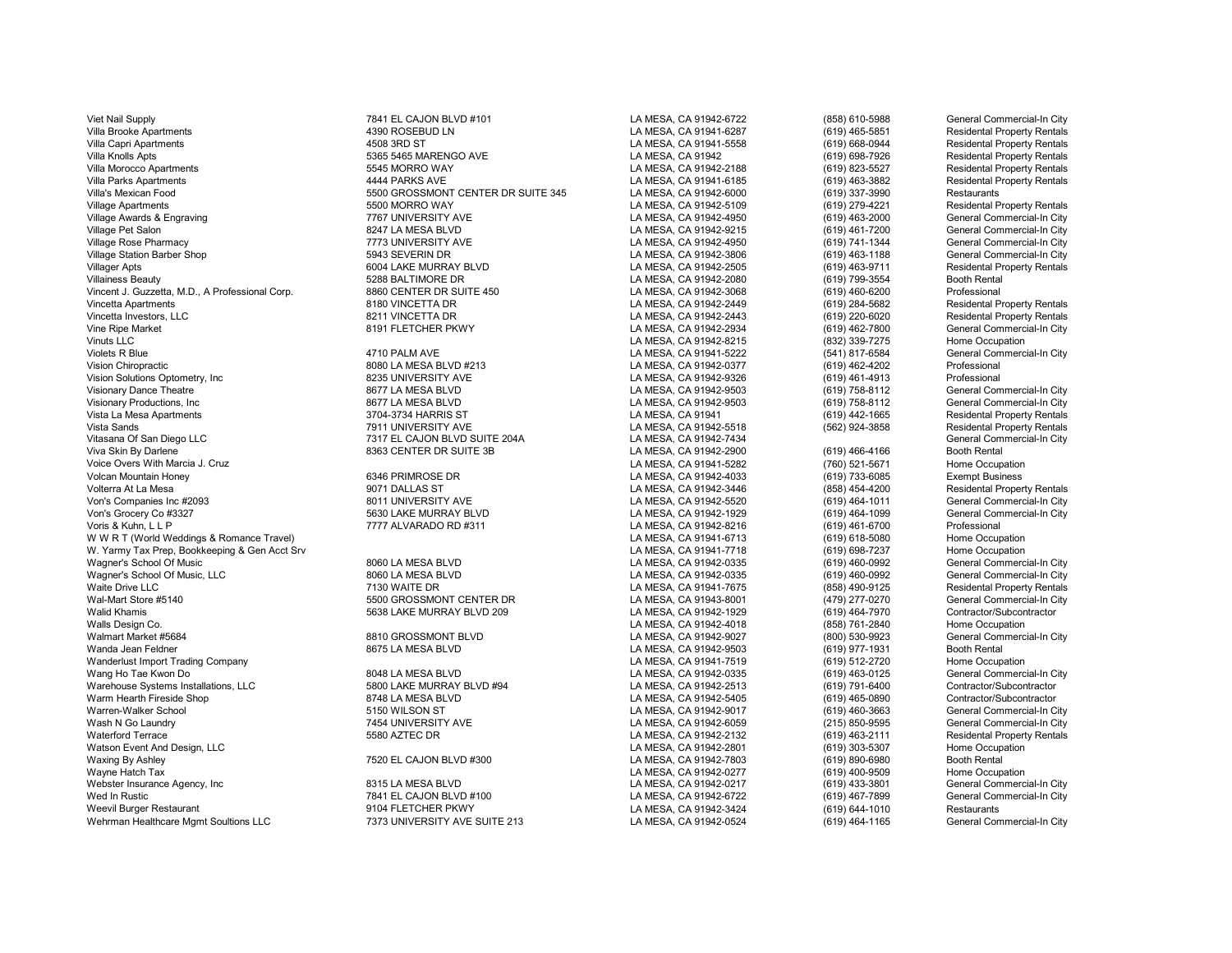Wells Fargo Clearing Services, LLC **600 SECONTER DR LA MESA, CA 91943-8001** (314) 875-8729 General Commercial-In City Wells Fargo Clearing Services, LLC **Christed Commercial-In City** 5610 LAKE MURRAY BLVD LA MESA, CA 91942-1929 (314) 875-8729 General Commercial-In City<br>Commercial-In City Commercial-In City (314) 875-8729 (619) 540-4724 Ho Wendy Frampton Interior Design Nome Occupation 2012 12 AMESA, CA 91942-1921 (619) 540-4724 Home Occup<br>Wendy Lu Chemes (619) 380-1014 Booth Rental Wendy McGill 8127 LA MESA BLVD #101 LA MESA, CA 91942-6490 (858) 229-7218 Booth Rental Wendy Norris-Hawks Financial & Tax Srvc **4817 PALM AVE SUITE 3** LA MESA, CA 91942-9388 (619) 464-6922 General Commercial-In City (619) 464-6922 General Commercial-In City (619) 464-6922 General Commercial-In City (619) 507 Werk Fitness 6380 CENTER DR SUITE C LA MESA, CA 91942-2952 (619) 507-1557 General Commercial-In C<br>West Coast Arborist. Inc Contractor/Subcontractor 6163. COMMERCIAL ST CHA MESA. CA 91942-2928 (858) 566-4204 Contractor/Subc West Coast Arborist, Inc 8163 COMMERCIAL ST LA MESA, CA 91942-2928 (858) 566-4204 Contractor/Subcontractor West Coast Barbeque & Brew 6126 LAKE MURRAY BLVD LA MESA, CA 91942-2502 (619) 462-3660 Restaurants West Coast Escrow 9320 FUERTE DR SUITE 100 LA MESA, CA 91941-4163 (619) 444-4574 General Commercial-In City<br>West Coast OB/Gvn. Inc 8860 CENTER DR #350 LA MESA West Coast OB/Gyn, Inc 8860 CENTER DR #350 LA MESA, CA 91942-3068 (619) 403-5741 Professional West Coast Pilates Centre Summercial-In City (States 19316 BALTIMORE DR LA MESA, CA 91942-2082 (619) 991-3236 General Commercial-In City (States 2019) 991-3236 General Commercial-In City (States 2019) 991-3236 (619) 991-32 West Coast Urban Development 5575 LAKE PARK WAY #211 LA MESA, CA 91942-1664 (619) 825-8245 General Commercial-In City Western Auto Finance, Inc Commercial-In City (619) 698-2474 (699-2474 General Commercial-In City Seneral Commercial-In City Seneral Commercial-In City Seneral Commercial-In City Seneral Commercial-In City Seneral Commercia Western Communities Group 8104 COMMERCIAL ST LA MESA, CA 91942-2995 (619) 462-3900 General Commercial-In City Western Gastroenterology Care Associates, Inc 8860 CENTER DR #420 LA MESA, CA 91942-3068 (619) 469-5400 Professional Western Refining Retail LLC 7974 UNIVERSITY AVE LA MESA, CA 91942-5519 (361) 443-7643 General Commercial-In City Western Refining Retail LLC 7974 UNIVERSITY AVE LA MESA, CA 91942-5519 (361) 443-7645 General Commercial-In City Western Refining Retail LLC #3107/63065 7594 UNIVERSITY AVE LA MESA, CA 91942-4842 General Commercial-In City Western Refining Retail LLC #5439/68548 9090 DALLAS ST LA MESA, CA 91942-3409 (210) 626-4132 General Commercial-In City Western Refining Retail, LLC #5451 9600 MURRAY DR LA MESA, CA 91942-3925 (619) 461-4886 General Commercial-In City What A Relief! Massage Therapy Ctr Inc and the Suite of the Same Business-In City<br>White Dragon Martial Arts Schools (Commercial-In City 8127 UNIVERSITY AVE 112 LA MESA, CA 91942-5925 (619) 461-2760 General Commercial-In Ci White Dragon Martial Arts Schools 7127 UNIVERSITY AVE LA MESA, CA 91942-5925 (619) 461-2760 General Commercial-In City Whitelaw Marketing, Inc. LA MESA, CA 91941-7944 (619) 733-5944 Home Occupation Whitley LA MESA, CA 91942-4018 (619) 743-5258 Home Occupation Whittier Boy, LLC 5153-5163 JACKSON DR LA MESA, CA 91942 Commercial Property Whittington Property Management, Inc **Canadiation City** 9633 GROSSMONT SUMMIT DR **CALLA MESA, CA 91941-4159** (619) 667-3050 General Commercial-In City<br>Wienerschnitzel #58 Mission Bestaurants (619) 461-2501 Restaurants Wiggles And Giggles Family Daycare **8525 SUNRISE AVE LA MESA, CA 91941-5525** (619) 316-0603 General Commercial-In City City<br>Wilcox Designs General Commercial-In City 7750 UNIVERSITY AVE SUITE F CANNESA, CA 91942-4948 (619) Wilcox Designs The Commercial Commercial Commercial Commercial Commercial Commercial Commercial Commercial Commercial-In Commercial-In Commercial-In Commercial-In Commercial-In Commercial-In Commercial-Information Commerci WILDE BUILT TACTICAL, LLC 6045 LAKE MURRAY BLVD LA MESA, CA 91942-2506 (619) 667-9453 Firearms Will Power Community Fitness 8227 LA MESA BLVD LA MESA, CA 91942-9292 (619) 467-7457 General Commercial-In City William A. Steen Engineer 8580 LA MESA BLVD SUITE 102 LA MESA, CA 91942-9597 (619) 460-9000 Professional William B. Parker 4861-4865 BANCROFT DR LA MESA, CA 91941-5650 (619) 303-3293 Residental Property Rentals William C Hernquist A.P.C. Charges and the SA 8407 LA MESA BLVD LA MESA, CA 91942-5305 (619) 687-2300 Professional William Green, Accountancy Corp **777 ALVARADO RD SUITE 310** LA MESA, CA 91942-8246 (619) 303-8291 Professional William L. Fischbeck, Attorney At Law 5464 GROSSMONT CENTER DR #330 LA MESA, CA 91942-3035 (619) 464-1410 Professional William R. Baber, Attorney At Law Anne Occupation المستخدم المستخدم المستخدم المستخدم المستخدم المستخدم المستخدم ال<br>المستخدم المستخدم المستخدم المستخدم المستخدم المستخدم المستخدم المستخدم المستخدم المستخدم المستخدم المستخ William Zahner LA MESA, CA 91942-9114 (408) 666-0227 Home Occupation Williamsburg Apartments 4700 WILLIAMSBURG LN LA MESA, CA 91942-7603 (619) 464-4434 Residental Property Rentals Win's Auto Repair 7633 EL CAJON BLVD SUITE 205B LA MESA, CA 91942-6967 (619) 698-7878 General Commercial-In City<br>Mind Dancer Communications LLC Commercial-In City Wind Dancer Communications LLC LA MESA, CA 91942-5866 (619) 813-0960 Home Occupation WNK Foods dba Rally's 7393 EL CAJON BLVD LA MESA, CA 91942-7412 (951) 757-5843 Restaurants Wojciech Junak LA MESA, CA 91942-3746 (818) 274-4379 Home Occupation Wolf And Sparrow LLC 5115 JACKSON DR LA MESA, CA 91942-9021 General Commercial-In City

T777 ALVARADO RD STE 714 LA MESA, CA 91942-8288 (619) 713-0017 General Commercial Commercial Commercial-In Commercial-In Commercial-In Commercial-In Commercial-In Commercial-In Commercial-In Commercial-In Commercial-In Cit % 5500 GROSSMONT CENTER DR SUITE 307 LA MESA, CA 91942-6000  $(714)$  955-3608 Restaurants<br>1980 LA MESA BLVD SUITE 112 LA MESA, CA 91942-0377 (619) 750-6343 Massage Business-In City

erschnitzel #58 6949 UNIVERSITY AVE LA MESA, CA 91942-5921 (619) 461-2501 Restaurants<br>1992 - BESCHINGTER LA MESA, CA 91941-5525 (619) 316-0603 General Commercial-In City Wilken Duplex 4890 CLEARVIEW WAY LA MESA, CA 91942-5506 (619) 660-0058 Residental Property Rentals

Windsor Apartments 4561-67 PALM AVE LA MESA, CA 91941-5585 (619) 465-5851 Residental Property Rentals Wing Empire 7520 EL CAJON BLVD #101 LA MESA, CA 91942-7803 (619) 461-4444 General Commercial-In City (Minslow Investments Limited. Inc. The commercial-In City (Minslow Investments Limited. Inc. The commercial-In City (Mins Winslow Investments Limited, Inc. 7777 ALVARADO RD SUITE 425 LA MESA, CA 91942-8289 (619) 461-3535 Professional Winsome Brides 6980 SEVERIN DR (619) SUPPERIN DR LA MESA, CA 91942-3830 (619) 654-3194 General Commercial-In City<br>Minter. Spring. Summer & Fall. Inc structure of the CAJON BLVD #3 (A MESA, CA 91942-0430 (619) 726-7388 (Con Winter, Spring, Summer & Fall, Inc 7604 EL CAJON BLVD #3 LA MESA, CA 91942-0430 (619) 726-7388 Contractor/Subcontractor Winters & Associates 8489 LA MESA BLVD LA MESA, CA 91942-5335 (619) 234-9000 Professional<br>Wire Right Electric Co 7225 MACQUARIE ST Wire Right Electric Co 7225 MACQUARIE ST 225 MACQUARIE ST LA MESA, CA 91942-1426 (619) 997-3125 Contractor/Subcontractor (619) 997-3125 Wireless Advocates, L L C 8125 FLETCHER PKWY LA MESA, CA 91942-2934 (206) 428-2400 x2313 General Commercial-In City Wms Sleep Apnea Solutions Inc 5565 GROSSMONT CENTER DR BLDG 1 #220 LA MESA, CA 91942-3024 (619) 469-4175 Professional Wnder Nail Studio 8127 LA MESA BLVD #102 LA MESA, CA 91942-6490 (619) 746-4927 Booth Rental

LA MESA, CA 91942-9252